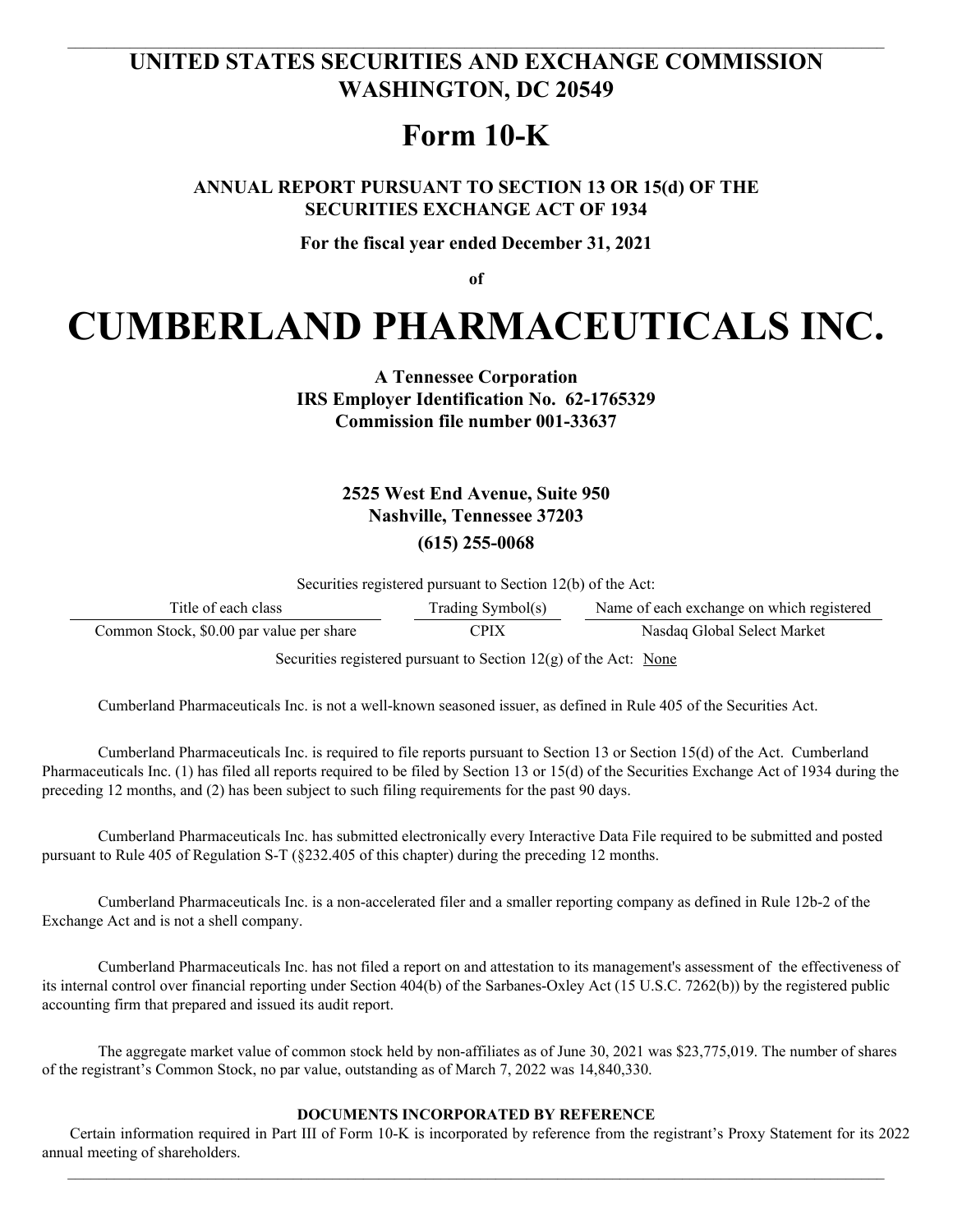# **CUMBERLAND PHARMACEUTICALS INC. AND SUBSIDIARIES**

Index

|                                                                                                                                | <b>Page Number</b> |
|--------------------------------------------------------------------------------------------------------------------------------|--------------------|
| <b>PART I</b>                                                                                                                  | $\overline{1}$     |
| Item 1: Business                                                                                                               | $\mathbf 1$        |
| Item 1A: Risk Factors                                                                                                          | 35                 |
| Item 1B: Unresolved Staff Comments                                                                                             | 59                 |
| Item 2: Properties                                                                                                             | 59                 |
| <b>Item 3: Legal Proceedings</b>                                                                                               | 59                 |
| <b>Item 4. Mine Safety Disclosures</b>                                                                                         | 59                 |
| <b>PART II</b>                                                                                                                 | 59                 |
| Item 5: Market for Registrant's Common Equity, Related Stockholder Matters and<br><b>Issuer Purchases of Equity Securities</b> | 59                 |
| Item 6: Reserved                                                                                                               | 61                 |
| Item 7: Management's Discussion and Analysis of Financial Condition and Results of<br><b>Operations</b>                        | 61                 |
| Item 7A: Quantitative and Qualitative Disclosures About Market Risk                                                            | 77                 |
| Item 8: Financial Statements and Supplementary Data                                                                            | 77                 |
| Item 9: Changes in and Disagreements with Accountants on Accounting and Financial<br><b>Disclosure</b>                         | 77                 |
| Item 9A: Controls and Procedures                                                                                               | <u>77</u>          |
| Item 9B: Other Information                                                                                                     | <u>78</u>          |
| Item 9C: Disclosure Regarding Foreign Jurisdictions that Prevent Inspections                                                   | 78                 |
| <b>PART III</b>                                                                                                                | 78                 |
| <b>PART IV</b>                                                                                                                 | 79                 |
| Item 15: Exhibits and Financial Statement Schedules                                                                            | $\overline{19}$    |
| Item 16: Form 10-K Summary                                                                                                     | 85                 |
| <b>SIGNATURES</b>                                                                                                              | 85                 |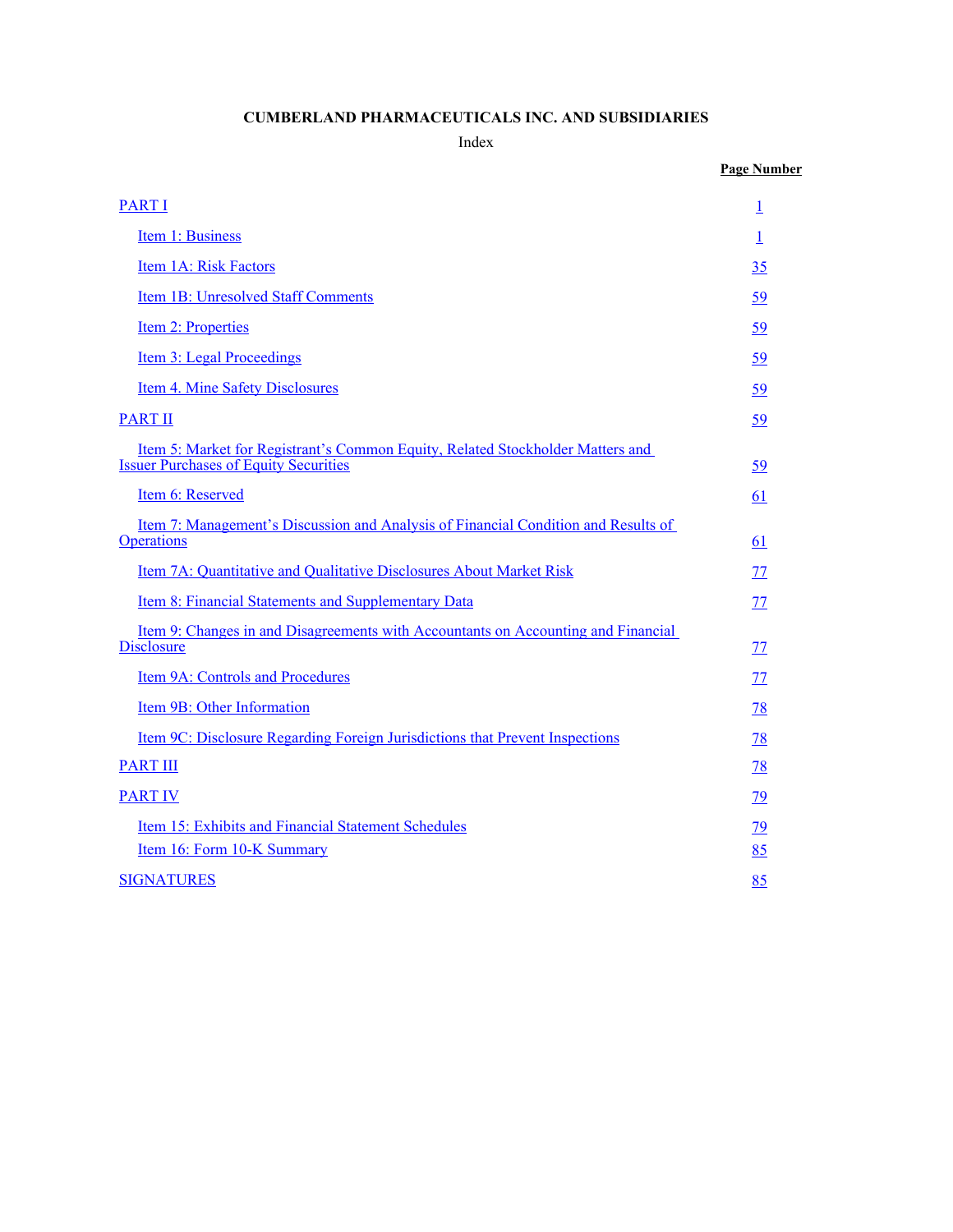#### **PART I**

# **Item 1. Business.**

# **THE COMPANY**

Cumberland Pharmaceuticals Inc. ("Cumberland," the "Company," or as used in the context of "we," "us," or "our"), is a specialty pharmaceutical company focused on the acquisition, development and commercialization of branded prescription pharmaceutical products. We are dedicated to providing innovative products that improve the quality of care for patients and address poorly met medical needs.

Our primary target markets are hospital acute care, gastroenterology, rheumatology and oncology. These medical specialties are characterized by relatively concentrated prescriber bases, that we believe can be served effectively by small, targeted sales forces. We promote our approved products through our hospital, field and oncology sales divisions in the United States and are establishing a network of international partners to register and provide our medicines to patients in their countries.

Our portfolio of brands approved for marketing by the U.S. Food and Drug Administration ("FDA") includes:

- **Acetadote**<sup>®</sup> (*acetylcysteine*) injection, for the treatment of acetaminophen poisoning;
- **Caldolor®** (*ibuprofen*) injection, for the treatment of pain and fever;
- **Kristalose®** (*lactulose*) for oral solution, a prescription laxative, for the treatment of constipation;
- **Omeclamox® -Pak**, (*omeprazole, clarithromycin, amoxicillin*) for the treatment of Helicobacter pylori (*H. pylori*) infection and related duodenal ulcer disease;
- **• RediTrex®** (*methotrexate*) injection, for the treatment of active rheumatoid, juvenile idiopathic and severe psoriatic arthritis, as well as disabling psoriasis;
- **Sancuso®** (*granisetron)* transdermal system, for the prevention of nausea and vomiting in patients receiving certain types of chemotherapy treatment;
- **• Vaprisol®** (*conivaptan*) injection, to raise serum sodium levels in hospitalized patients with euvolemic and hypervolemic hyponatremia; and
- **Vibativ®** (*telavancin*) injection, for the treatment of certain serious bacterial infections including hospitalacquired and ventilator-associated bacterial pneumonia, as well as complicated skin and skin structure infections.

In addition to these commercial brands, we have Phase II clinical programs underway evaluating our ifetroban product candidates for patients with cardiomyopathy associated with 1) *Duchenne Muscular Dystrophy* ("DMD"), a fatal, genetic neuromuscular disease, 2) *Systemic Sclerosis* ("SSc") or scleroderma, a debilitating autoimmune disorder characterized by fibrosis of the skin and internal organs and 3) *Aspirin-Exacerbated Respiratory Disease*  ("AERD"), a severe form of asthma.

Cumberland has built core competencies in both the development and commercialization of pharmaceutical products. We have established the capabilities needed to acquire, develop and commercialize branded pharmaceuticals in the U.S. and believe we can leverage this existing infrastructure to support our expected growth. Our management team consists of pharmaceutical industry veterans with experience in business development, product development, regulatory, manufacturing, sales, marketing and finance.

Our business development team identifies, evaluates, and negotiates product acquisition, licensing and copromotion agreements. Our product development team creates proprietary formulations, manages our clinical studies, prepares our FDA submissions and staffs our medical call center. Our quality and manufacturing professionals oversee the manufacturing, release and shipment of our products. Our marketing and sales organization is responsible for our commercial activities, and we work closely with our distribution partners to ensure the availability and delivery of our products.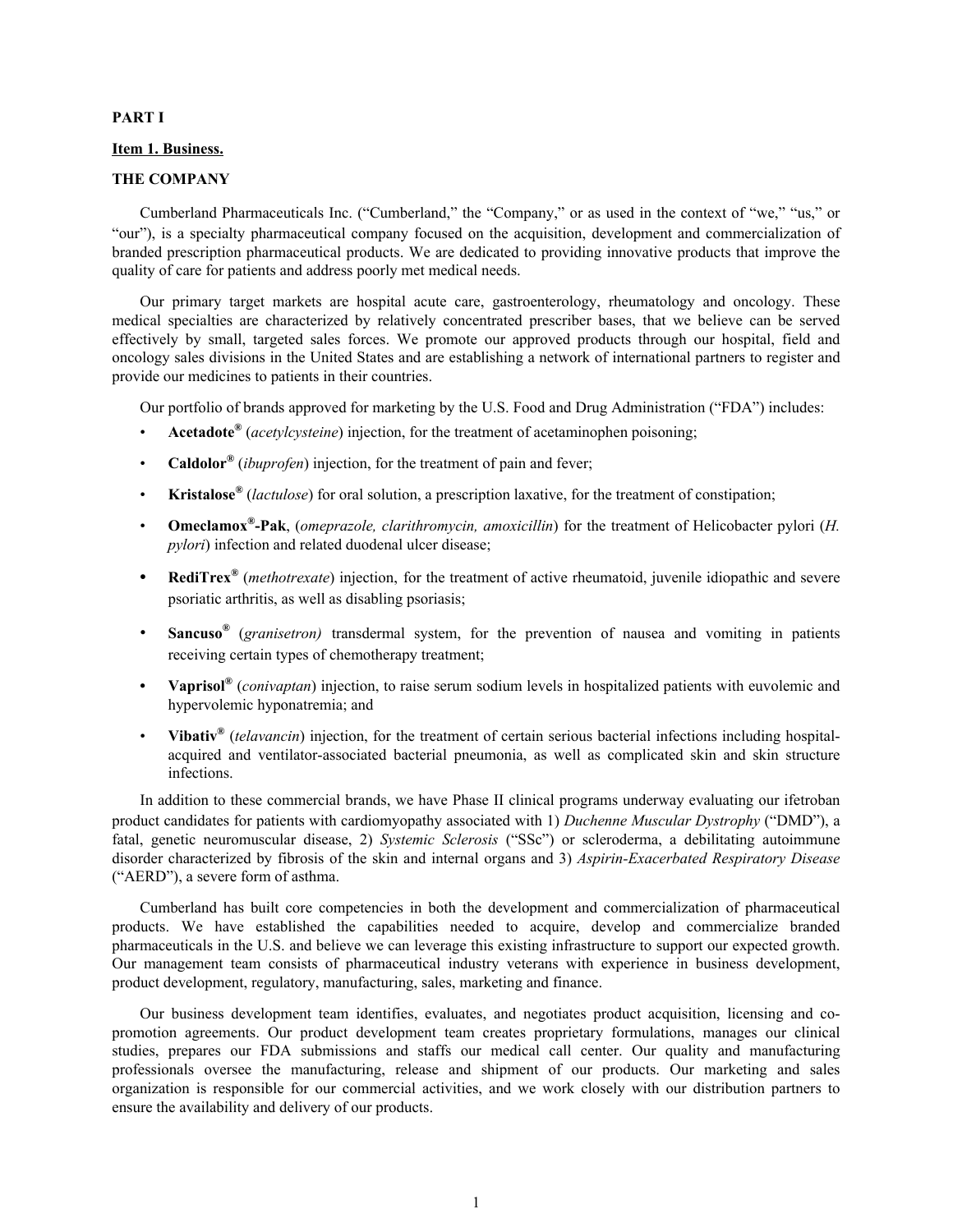#### **COVID-19 Pandemic**

In early 2020, the U.S. declared a health care emergency following the outbreak of SARS-CoV-2, a novel strain of coronavirus that causes COVID-19, a respiratory illness. The Company has managed through the resulting pandemic, continuing to operate our business – keeping facilities open and our organization intact. We moved quickly to ensure the health and safety of our team. We also maintained our ongoing compliance with the many laws and regulations that apply to us as a publicly traded pharmaceutical company.

Throughout the pandemic, Cumberland has faced the same challenges affecting other companies that rely on hospital admissions and patient visits to drive revenue. Our clinical studies were also impacted, as fewer patients sought elective surgeries and our access to medical facilities was substantially limited. We carefully monitored our supply chain, including the flow of raw materials and the batches of finished products emerging from the facilities that manufacture our products.

Several of our brands were negatively impacted by the lockdowns and postponement of physician office visits and elective procedures. However, we are fortunate to have a diversified product portfolio that includes other brands that have delivered a strong performance during the pandemic.

Despite the challenges of operating during a pandemic, Cumberland has remained committed to our mission of providing innovative products that improve the quality of care for patients and address poorly met medical needs. We continued to build our portfolio of innovative and differentiated products through a multifaceted strategy that includes the development of new candidates and acquisition of established brands. Our resulting, diversified product line has enabled us to weather external challenges, while our team has remained responsive to the evolving medical market. We are prepared for and look forward to future opportunities to carry out our mission. Overall, we have been able to continue the delivery of our products while addressing the interests of our shareholders, employees, partners and community.

#### **ESG Report**

In July 2021, we released our second annual Sustainability Report (the "2020 Sustainability Report"), which details Cumberland's activities pertaining to our environmental, social and governance ("ESG") matters. After issuing our inaugural ESG Report the prior year (the "2019 Sustainability Report"), we remain committed to sustainability and to maintaining transparency of our corporate operations. As the largest biopharmaceutical company founded and headquartered in the Mid-South, we hold ourselves to the highest standards of ethical practices and understand the importance of recognizing and addressing our impact on our constituents, the community and the environment.

The 2020 Sustainability Report notes that during that year we provided nearly 2.5 million patient doses of our products, safely disposed of over 4,000 pounds of expired and damaged products and had no product recalls. We also had no Company brands listed on the FDA's MedWatch Safety Alerts for Human Medical Products, no Company product issues identified by the FDA's Adverse Event Reporting System and no clinical trials terminated due to failure to practice good clinical standards.

The 2020 Sustainability Report also highlights our investment in our employees through our continuing education programs, employee development initiatives and employee recognition awards. We reported that women represented 46% of Cumberland's workforce – and 18% of our employees were minorities.

We were incorporated in 1999 and have been headquartered in Nashville, Tennessee since inception. During 2009, we completed an initial public offering of our common shares and listing on the Nasdaq stock exchange. Our website address is *www.cumberlandpharma.com*. Our Annual Reports (on Form 10-K), Quarterly Reports (on Form 10-Q), Current Reports (on Form 8-K) and all material press releases are available on our website as soon as reasonably practicable after their filing with the U.S. Securities and Exchange Commission, ("SEC"). These filings are also available to the public at *www.sec.gov.*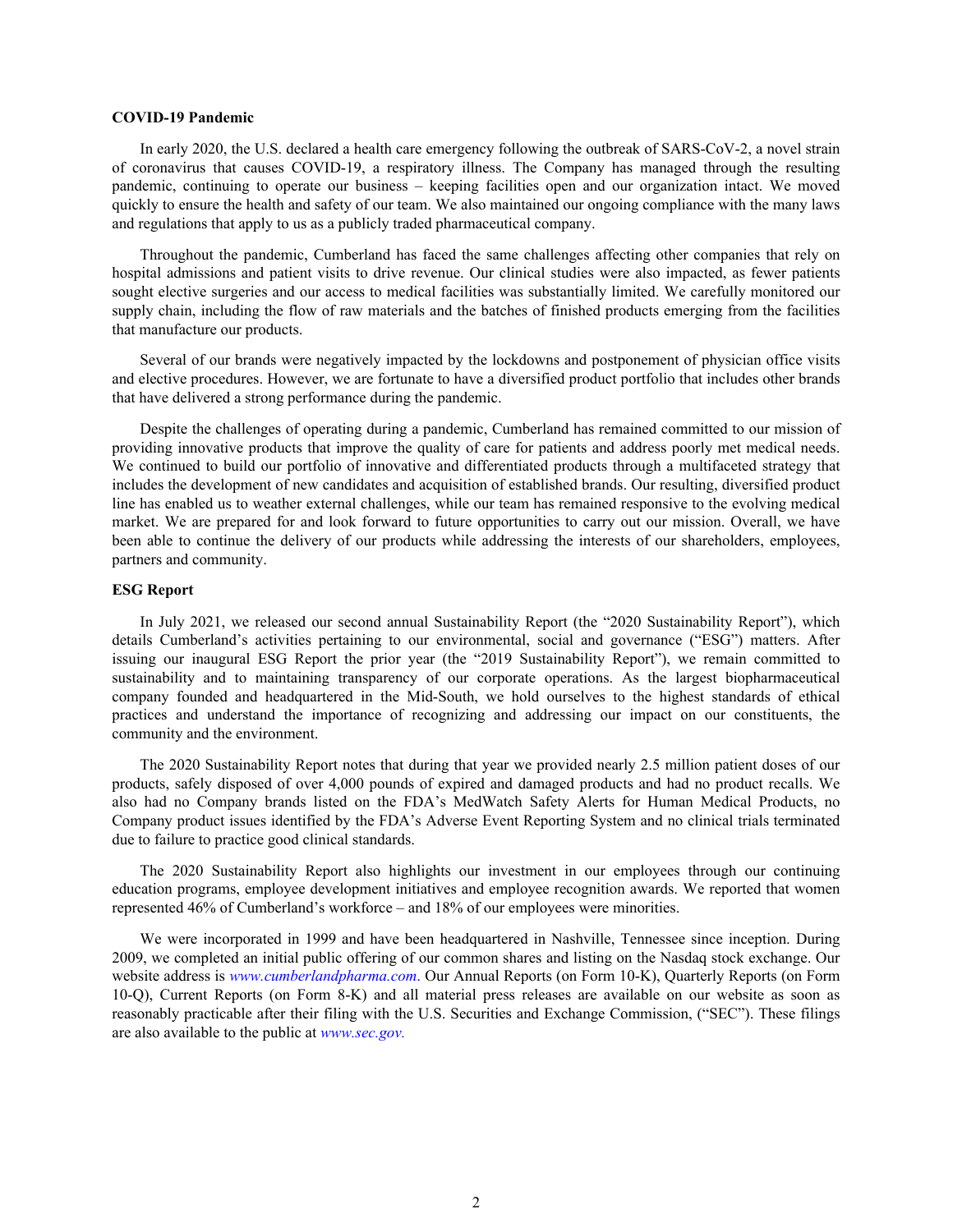#### **PRODUCTS**

| <b>Products</b>         | Indication                                             | <b>Status</b> |
|-------------------------|--------------------------------------------------------|---------------|
| Acetadote <sup>®</sup>  | Acetaminophen Poisoning                                | Marketed      |
| $Caldolor^{\circledR}$  | Pain and Fever                                         | Marketed      |
| Kristalose <sup>®</sup> | Chronic and Acute Constipation                         | Marketed      |
| Omeclamox®-Pak          | H. pylori Infection and Related Duodenal Ulcer Disease | Marketed      |
| $RediTrex^{\circledR}$  | Arthritis and Psoriasis                                | Marketed      |
| Sancuso <sup>®</sup>    | Nausea and Vomiting Associated with Chemotherapy       | Marketed      |
| Vaprisol <sup>®</sup>   | Euvolemic and Hypervolemic Hyponatremia                | Marketed      |
| Vibativ $^{\circledR}$  | Serious Bacterial Infections                           | Marketed      |

# *Acetadote*®

Acetadote is an intravenous formulation of N-acetylcysteine, indicated for the treatment of liver toxicity associated with acetaminophen poisoning. Cumberland developed and obtained U.S. FDA approval for Acetadote, and then introduced the product through our hospital sales force.

Acetadote is typically used in hospital emergency departments to prevent or lessen potential liver damage resulting from an overdose of acetaminophen, a common ingredient in many over-the-counter and prescription pain relieving and fever-reducing products. Acetaminophen overdose continues to be a leading cause of poisonings reported by hospital emergency departments in the U.S., and Acetadote has become a standard of care for treating this potentially life-threatening condition.

Acetadote received U.S. FDA approval as an orphan drug, which provided seven years of marketing exclusivity from the date of approval. That exclusivity has since expired.

In connection with the FDA's approval of Acetadote, we committed to certain post-marketing activities for the product. Completion of our first Phase IV commitment resulted in the FDA's approval of expanded labeling for the product for use in pediatric patients. Completion of our second Phase IV commitment resulted in further revised labeling for the product with FDA approval of additional safety data.

Completion of our third and final Phase IV commitment culminated in the FDA's approval of a new formulation for the product. The next generation formulation, contains no ethylene diamine tetracetic acid ("EDTA") or other stabilization agent, chelating agent or preservative. Cumberland introduced this new Acetadote formulation replacing the original form of the product which we no longer manufacture.

The FDA subsequently approved updated labeling for Acetadote revising the product's indication and providing new dosing guidance for specific patient populations. As a result, dosing guidance is now included for patients weighing over 100 kg, and new language was added to alert health care providers that, in certain clinical situations, therapy should be extended for some patients.

The United States Patent and Trademark Office (the "USPTO") issued us a series of patents associated with our Acetadote product. These patents are discussed in Part I, Item I – "*Business - Trademarks and Patents*" - of this Form 10-K. The FDA has approved several abbreviated new drug applications (ANDA) filed by various generics companies referencing Acetadote. Those products all possess the old formulation containing EDTA.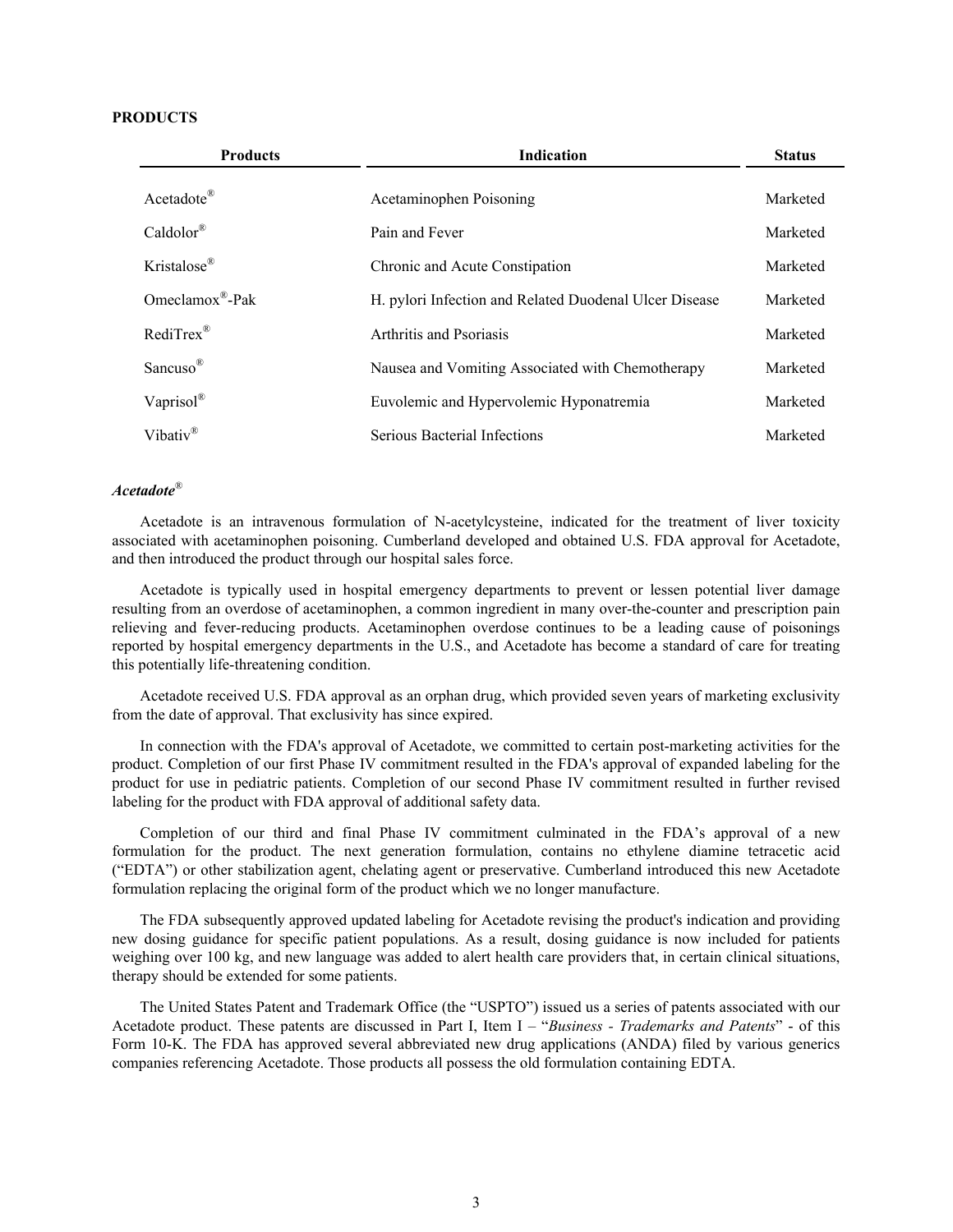We entered into an agreement with Perrigo Company resulting in the distribution of our Authorized Generic acetylcysteine injection (our "Authorized Generic") product. Both Acetadote and our Authorized Generic utilize the new, EDTA-free formulation.

An Illinois judge issued a final ruling in favor of Cumberland Pharmaceuticals Inc. in a patent case associated with Acetadote. By ruling in Cumberland's favor, the court upheld the validity of the patent that encompasses our EDTA-free formulation. The court also granted a permanent injunction preventing challengers from marketing a generic version of our proprietary Acetadote product formulation before the expiration of Cumberland's patent in August 2025. An Appeals Court affirmed the District Court ruling in the Company's favor upholding Cumberland's Acetadote patent and expressly rejected the validity challenge.

During 2021, we continued to distribute our Acetadote brand, however our Authorized Generic product is now distributed through Padagis US LLC (formerly a division of Perrigo Company).

### *Caldolor®*

Caldolor, our intravenous formulation of ibuprofen, was the first injectable product approved in the U.S. for the treatment of both pain and fever. We conducted a series of clinical studies in over 900 adult patients to develop the data to support our FDA submission for the product's registration. Following a priority review, the FDA approved Caldolor for marketing in the U.S..

A non-steroidal anti-inflammatory drug ("NSAID"), the product was indicated for use in adults as a sole treatment for the management of mild to moderate pain and for the management of moderate to severe pain as an adjunct to opioid analgesics. It was also the first FDA approved intravenous therapy for treating fever.

We then launched Caldolor and continue to promote the product in the U.S. through our hospital sales force.

We completed a series of Phase IV studies to gather additional data to support our Caldolor product. Those clinical trials involved another 1,000 adult and pediatric patients. These studies included data on a shortened infusion time and pre-surgical administration of the product. To address our Phase IV commitment to the FDA, these studies also included evaluation of the product for the reduction of fever in hospitalized children and the treatment of pain in children undergoing tonsillectomy surgeries.

We then received FDA approval for the use of Caldolor in pediatric patients 6 months of age and older. Caldolor is the first and only injectable non-steroidal anti-inflammatory drug approved for use in children. We subsequently initiated a study to collect data on the use of Caldolor in children ranging in age from birth up to 6 months of age. Enrollment in that study was completed in 2019.

In early 2018, we completed and filed the application for FDA approval of a next generation Caldolor product featuring an improved presentation and formulation which was approved in January 2019. The new, premixed presentation provides healthcare professionals a formulation that is easy to administer, helping manage the treatment of patient pain and fever, while reducing opioid consumption. It is provided in a pre-mixed bag containing 800 mg of ibuprofen in a 200 mL patented low sodium formulation for injection that is ready to use. It is the first and only FDA-approved pre-mixed bag of ibuprofen. Caldolor is still available as an 800 mg/8mL single–dose vial for dilution in addition to the ready-to-use bag.

In January 2020, we initiated a full-scale launch of this ready-to-use product. Unfortunately, the launch was impacted by the COVID-19 pandemic and the resulting postponement of elective surgeries. Nonetheless, we expect an improved performance of the product after the pandemic abates and more accounts gain access to the new presentation.

During 2021, we distributed both the vial and the ready-to-use premixed bag presentations of Caldolor. In November 2021 the FDA approved our submission to expand the labeling for Caldolor to include administration of the product prior to surgery. During our clinical studies we found that the product delivered its best results when dosed prior to surgery, reducing both patient pain as well as their need for opiates.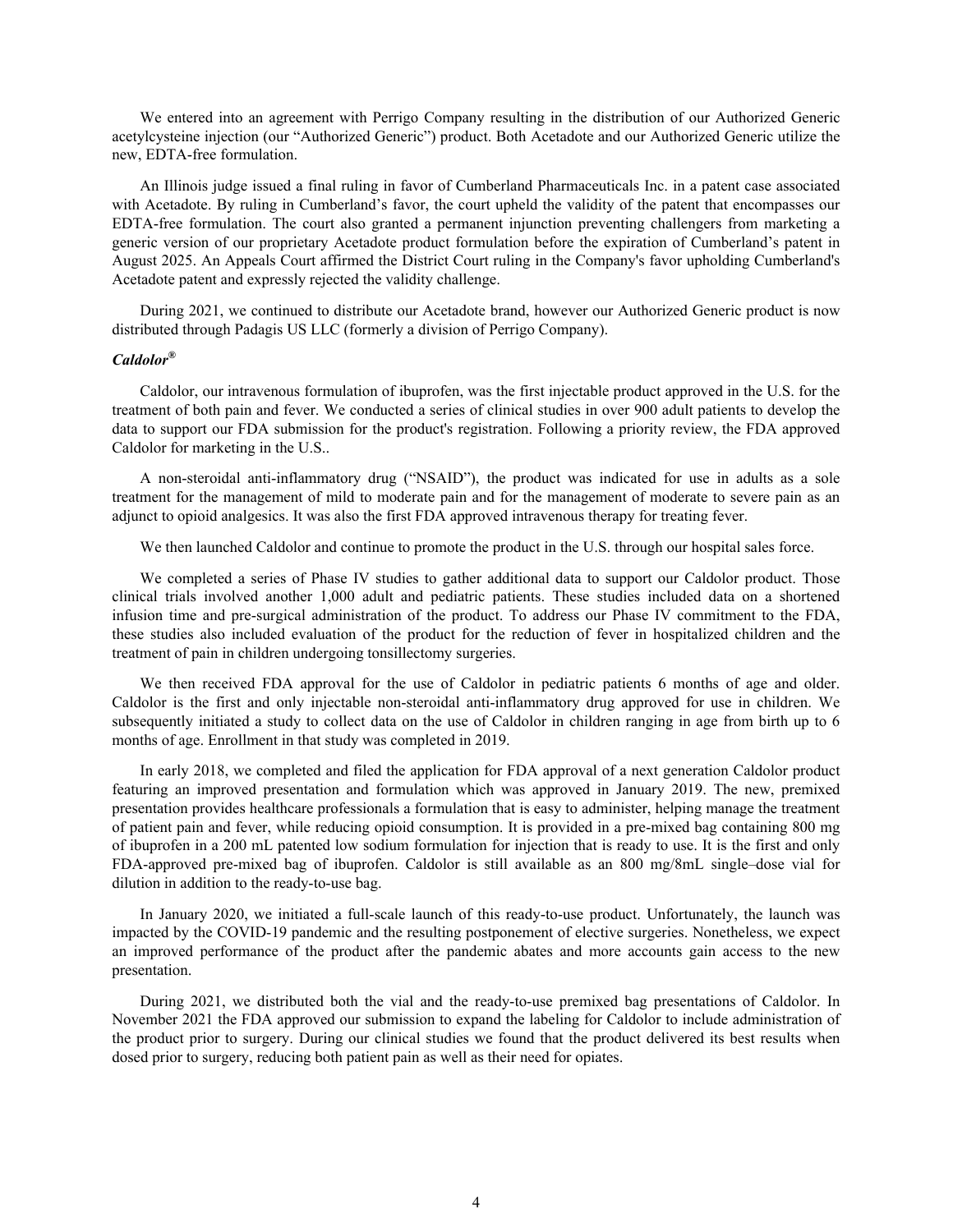# *Kristalose®*

Kristalose is a prescription laxative administered orally for the treatment of acute and chronic constipation. An innovative, dry powder crystalline formulation of lactulose, Kristalose is designed to enhance patient acceptance and compliance. It is the only prescription laxative available in pre-measured powder packets.

Kristalose dissolves easily in 4 ounces of water, offering patients a virtually taste-free, grit-free and essentially calorie-free alternative to lactulose syrups. We conducted a preference study which indicated that 77% of patients surveyed prefer the taste, consistency and portability of Kristalose over similar products in syrup forms.

We acquired the assets and exclusive rights to Kristalose through a series of transactions, then assembled a dedicated field sales force which re-launched the product as a Cumberland brand. We directed our sales efforts to physicians who are the most prolific writers of prescription laxatives, including gastroenterologists and internists. We supplemented this personal promotion with telemarketing campaigns to expand our reach and support of the product. Using preference data as a cornerstone of our marketing efforts, we repositioned the brand, enhancing patient affordability through a coupon program and expanded managed care coverage for the product.

We added a co-promotion partner, Poly Pharmaceuticals, who is promoting Kristalose to physician targets not covered by our field sales forces. We then added another partner, Foxland Pharmaceuticals, Inc., who is repackaging Kristalose and featuring it with additional new physician targets.

During 2021 we continued to support Kristalose through our field sales force as well as our partnerships with Poly Pharmaceuticals and Foxland Pharmaceuticals, Inc.

# *Omeclamox® -Pak*

Many ulcers of the gastrointestinal tract are caused by an infection from the Helicobacter pylori ("H. pylori") bacterium. Omeclamox-Pak is a branded prescription product used for the treatment of these infections and the related duodenal ulcer disease. This innovative product combines three well-known and widely prescribed medications: omeprazole, clarithromycin, and amoxicillin.

Omeclamox-Pak was the first FDA approved triple therapy combination medication to contain omeprazole as the proton pump inhibitor, which works to decrease the amount of acid the stomach produces. Clarithromycin and amoxicillin are both antibiotic agents that hinder the growth of the H. pylori bacteria. Interaction of these agents allows the stomach lining to heal effectively. The medications are packaged together on convenient daily dosing cards, making it simple to follow the twice a day dosing before meals.

We acquired the assets and exclusive rights to Omeclamox-Pak through a series of transactions and re-launched the product as a Cumberland brand supported by our field sales force.

The packager for Omeclamox-Pak encountered financial difficulties in 2020 due to the impact of COVID-19, and their operations are currently suspended. As a result we depleted our inventory of the product and notified the FDA that the product is currently unavailable. We are awaiting resumption of those operations, while also exploring other alternatives to restart the product's packaging.

#### *RediTrex®*

We have entered into an exclusive license and supply agreement to register and commercialize a methotrexate product line in the United States. RediTrex is a new line of pre-filled syringes specifically designed for ease of handling and dosing accuracy for the subcutaneous administration of methotrexate in patients with arthritis and psoriasis.

RediTrex treats patients with severe, active rheumatoid arthritis, and polyarticular juvenile idiopathic arthritis who have difficulty tolerating or responding to orally delivered methotrexate. It is also approved for symptomatic control of severe, recalcitrant, disabling psoriasis in adults who are not adequately responsive to other forms of therapy.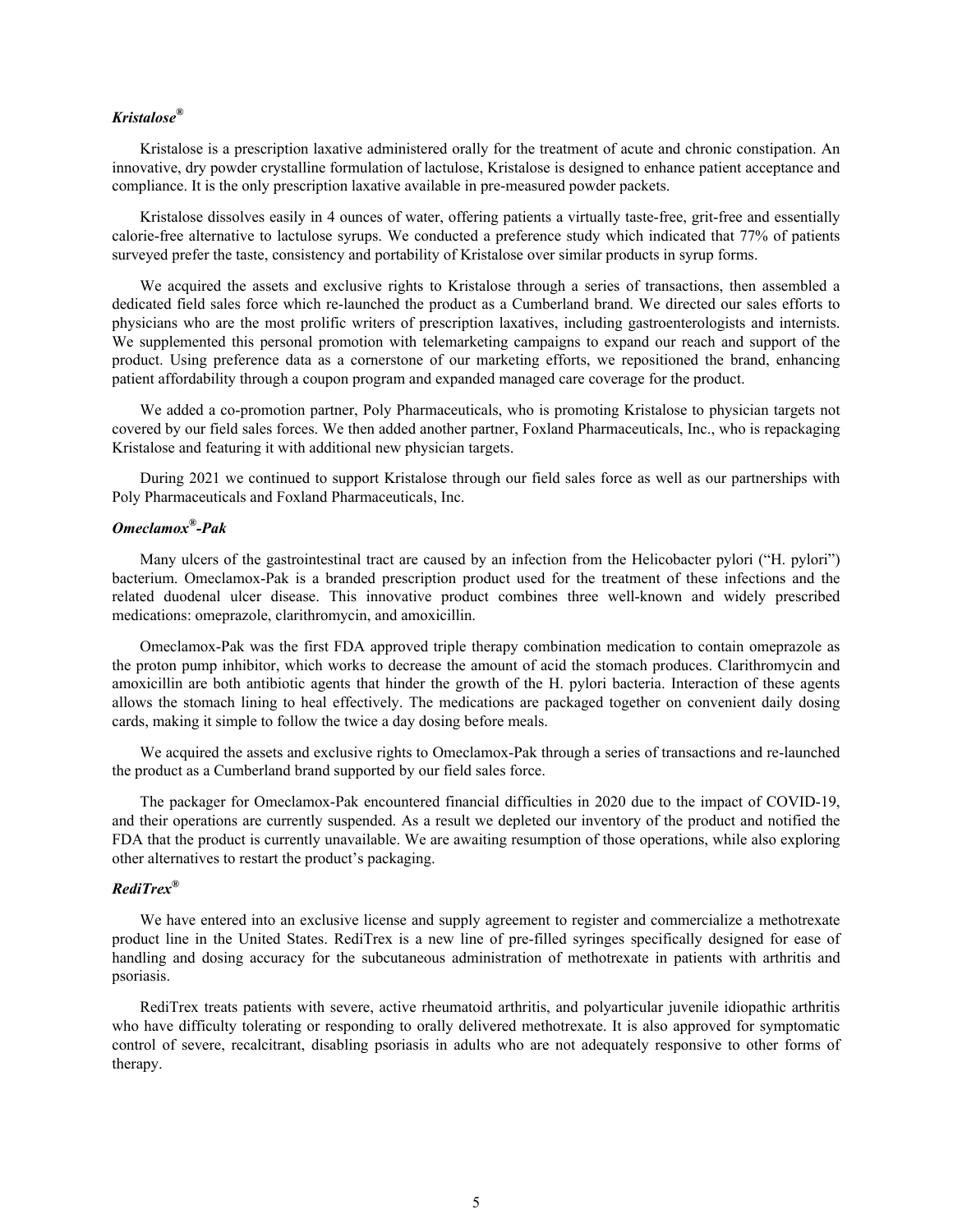With more than 54 million Americans living with some form of arthritis, the disease is among the most common causes of work disability in the U.S., according to the CDC. The oral form of methotrexate is typically the first line of treatment for rheumatoid arthritis. As the disease progresses, the dose must be increased to stay effective, often causing intolerable gastrointestinal side effects.

Injectable methotrexate has been proven to be more effective than oral delivery, with fewer gastrointestinal reactions. Because of the increased efficacy and tolerability, injectable methotrexate can delay the need to move to costly biologics, lowering overall patient treatment costs. Once disease progression requires the use of biologics, continuing the treatment of injectable methotrexate along with the biologic has been shown to increase overall efficacy.

Other injectable methotrexate options available may not optimally meet the needs of arthritis patients who are offered either a vial and syringe for self-injection, or the use of an expensive autoinjector. The vial and syringe method can be difficult for a patient to handle due to limited dexterity in their hands. Additionally, obtaining the exact dose needed while preventing skin exposure to the caustic methotrexate can be quite challenging for many patients. The autoinjectors provide a better alternative to the vial and syringe, but they remove injection control from the patient and can be painful to administer. They are also the most expensive methotrexate delivery.

In December 2019, we received FDA approval for RediTrex and began planning for a launch of the product line. In late 2020, we received initial product supplies and then provided shipments of RediTrex to select accounts. Due to the pandemic, we delayed the national launch of the product, which was then implemented during the fourth quarter of 2021.

# *Sancuso®*

At the end of 2021, we entered into an agreement with Kyowa Kirin to acquire the U.S. assets and rights to Sancuso<sup>®</sup> (granisetron transdermal system), an FDA-approved oncology supportive care medicine. This transaction closed in January 2022.

Sancuso<sup>®</sup> is the first and only FDA-approved prescription patch for the prevention of nausea and vomiting in patients receiving certain types of chemotherapy treatment for their cancer. The active drug in Sancuso®, granisetron, slowly dissolves in the thin layer of adhesive that sticks to the patient's skin and is released into their bloodstream over several days, working continuously to prevent chemotherapy-induced nausea and vomiting (CINV). It is applied 24 to 48 hours before receiving chemotherapy and can prevent CINV for up to five consecutive days. Alternative oral treatments must be taken several times (day and night) to deliver the same therapeutic doses.

In early 2022 we assumed full commercial responsibility for the product in the U.S. – including its marketing, promotion, distribution, manufacturing, and medical support activities. Kyowa Kirin will retain international rights, continuing to deliver the product to address oncology patients' needs throughout the rest of the world. In January 2022, we began shipments of the product and formed a new sales force, Cumberland Oncology, to support the brand.

# *Vaprisol®*

We acquired the assets and rights to Vaprisol, a prescription brand indicated to raise serum sodium levels in hospitalized patients with euvolemic and hypervolemic hyponatremia. It is one of two branded prescription products indicated for the treatment of hyponatremia, and the only intravenously administered branded treatment.

Hyponatremia, an imbalance of serum sodium to body water, is the most common electrolyte disorder among hospitalized patients. These electrolyte disturbances occur when the sodium ion concentration in the plasma is lower than normal and are often associated with a variety of critical care conditions including congestive heart failure, liver failure, kidney failure and pneumonia. Vaprisol raises serum sodium to appropriate levels and promotes free water secretion. Our Vaprisol product is one of two branded prescription products indicated for the treatment of hyponatremia, and the only intravenously administered branded treatment. It has a proven day-one response rate to normalize serum sodium levels in hyponatremic patients and move them out of the Intensive Care Unit as efficiently as possible.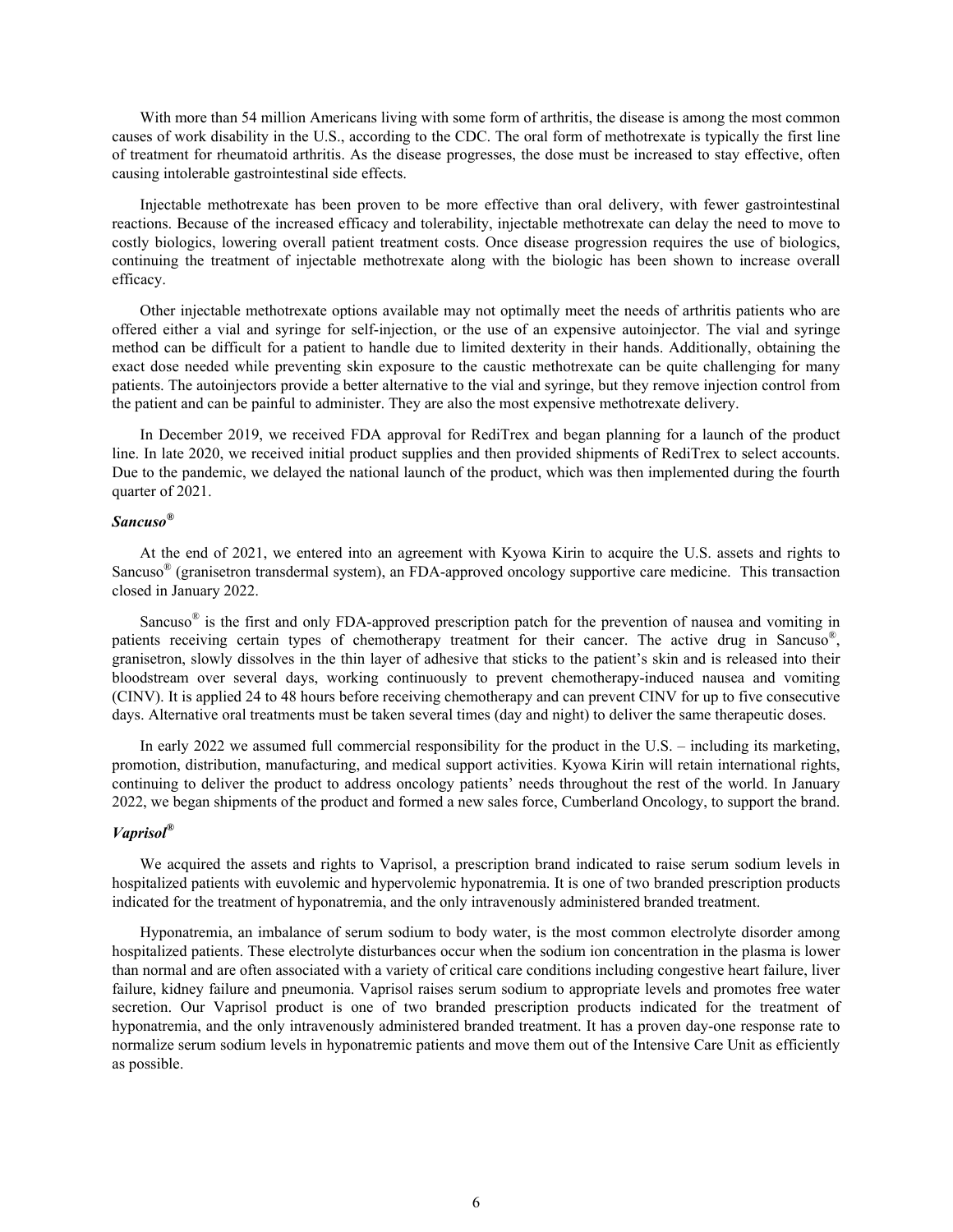Vaprisol is supported by our hospital sales division. Demand for the product increased in 2020 during the pandemic, and we worked to support the expanded use of the product in hospitals and clinics during the health care crisis. During 2021, we shipped all remaining inventory of the product and have notified the FDA that supplies of the product are not currently available. We have transferred manufacturing of the product to a new manufacturing facility, and await the submission and FDA approval for the new facility before resuming shipments. We are also exploring alternatives for providing an interim supply to the market while awaiting the needed approval.

# *Vibativ®*

In November 2018, the Company announced an agreement to acquire the Vibativ assets and assume global responsibility for the brand including the related marketing, distribution, manufacturing and regulatory activities. In early 2021 we introduced the Cumberland-packaged product, which is supported by our hospital sales force.

Vibativ is a patented, FDA-approved injectable anti-infective. It is designed to treat serious infections due to *Staphylococcus aureus (S. aureus)* and other Gram-positive bacteria, including *Methicillin-resistant Staphylococcus aureus (MRSA)* and *Methicillin-sensitive Staphylococcus aureus (MSSA*). Vibativ addresses a range of Grampositive bacterial pathogens, including those that are considered difficult-to-treat and multidrug-resistant.

Vibativ can serve as a potentially life-saving treatment in patients with hospital-acquired and ventilatorassociated pneumonia resulting from infections including the flu and COVID-19.

Pneumonia caused by secondary bacterial infections is common among patients with viral respiratory infections. The risk of such infections grows as hospitals see more patients with respiratory symptoms due to COVID-19. Research shows that hospital-acquired pneumonia ("HAP") and ventilator-associated pneumonia ("VAP") have historically accounted for 22% of common hospital-acquired infections. Methicillin-sensitive and methicillin-resistant *S. aureus* ("MSSA" and "MRSA") are important disease-causing pathogens in these cases.

While many recently introduced antibiotics are quickly losing the battle to fight the bacteria they were designed to kill because those bacteria have become drug-resistant, Vibativ was specifically designed to kill drug-resistant bacteria.

The molecule of an existing antibiotic to which bacteria had developed a resistance, vancomycin, was altered by adding a lipophilic (fat-loving) component and a hydrophilic (water-loving) component. The lipophilic addition increases Vibativ's ability to penetrate the cell wall and inhibits the formation of new cell walls (the development of new and/or additional cell walls is the most common way that bacteria become resistant to drugs). The hydrophilic addition increases Vibativ's penetration into tissue – so it is able to attack infections that are not reachable by other antibiotics. In comparison to vancomycin, Vibativ is 32 times more potent against MRSA strains when tested under in vitro conditions. Further, in clinical trials, Vibativ demonstrated superior cure rates of patients with hospitalacquired bacterial pneumonia.

#### **PIPELINE**

#### **Ifetroban Clinical Studies**

Ifetroban is a selective thromboxane-prostanoid receptor ("TPr") antagonist dosed in nearly 1,400 subjects and found to be safe and well tolerated in healthy volunteers and various patient populations. We are currently sponsoring a series of Phase II clinical programs to evaluate our ifetroban product candidates in 1) *Aspirin-Exacerbated Respiratory Disease*, a severe form of asthma, 2) *Systemic Sclerosis* or scleroderma, a debilitating autoimmune disorder characterized by diffuse fibrosis of the skin and internal organs and 3) patients with cardiomyopathy associated with *Duchenne Muscular Dystrophy*, a genetic neuromuscular disease that results in deterioration of the skeletal, heart and lung muscles.

Enrollment in our clinical studies was interrupted due to the COVID-19 pandemic. However, many of our clinical study sites have reopened and resumed screening of patients for potential participation into our studies during 2021. We also closed unproductive sites and opened qualified replacements during the year. We are awaiting results from the studies underway before deciding on the best development path for the registration of ifetroban, our first new chemical entity.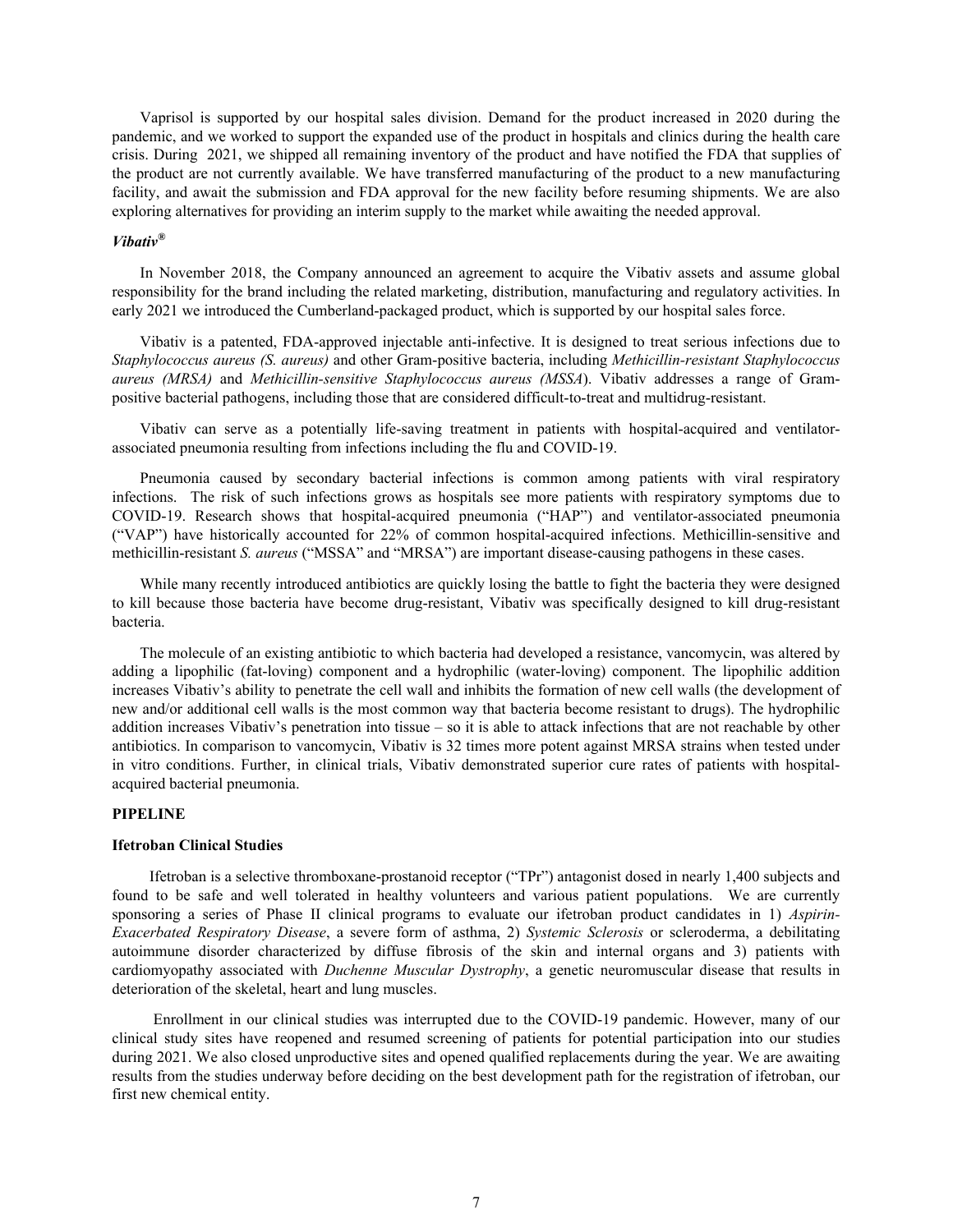Follows is more information about the clinical programs in which we are evaluating ifetroban:

# *Aspirin-Exacerbated Respiratory Disease ("AERD")*

We have completed the manufacturing and initiated clinical development of an oral formulation of ifetroban under the brand name Boxaban*®* . We are evaluating this candidate for patients suffering from *Aspirin-Exacerbated Respiratory Disease* ("AERD"), also known as Samter's Triad, a chronic medical condition that consists of three clinical features: asthma, sinus disease with nasal polyposis and sensitivity to aspirin. AERD is characterized by sharp increases in inflammatory mediators and platelet activity within the respiratory system. Approximately one in 20 asthmatic adults in the U.S. suffer from AERD and awareness of the disease is growing within the medical community. There is no U.S. approved pharmaceutical treatment for AERD.

Preclinical studies at Harvard revealed that ifetroban blocks all features of the asthma reaction triggered by aspirin highlighting the important role of TPr in AERD. Our Harvard collaborators were awarded a \$5 million National Institutes of Health grant to evaluate oral ifetroban in approximately 45 AERD patients undergoing aspirin desensitization in a phase II clinical trial. Patient enrollment in this trial is well underway.

We completed an initial Phase II clinical study at several U.S. medical centers led by the Scripps Research Institute entitled, *A Multicenter, Double-blind, Randomized, Placebo-Controlled Trial to Determine the Safety of Oral Ifetroban in Patients with a History of AERD*. That study randomized 16 subjects 3:1 (ifetroban: placebo), demonstrated no safety concerns and provided several signals of efficacy. A follow-on phase II study designed to evaluate the safety and efficacy of eight weeks of oral ifetroban entitled, *A Phase 2 Multicenter, Double-blind, Randomized, Placebo- Controlled Trial to Evaluate Oral Ifetroban in Subjects with Symptomatic Aspirin Exacerbated Respiratory Disease (AERD)*, was then initiated. The study is progressing with patient enrollment ongoing at multiple U.S. sites.

#### *Systemic Sclerosis ("SSc")*

Next, we initiated the clinical development of ifetroban oral capsules under the brand name Vasculan<sup>®</sup> for the treatment of *Systemic sclerosis*, also called scleroderma. It's a debilitating autoimmune disorder characterized by diffuse fibrosis of the skin and internal organs, including the heart, as well as vascular dysfunction. SSc has a high morbidity and the highest case-specific mortality of any rheumatic disorder with 50% of patients dying or developing major internal organ complications within three years of diagnosis. Although several medications are used to treat the skin disease associated with SSc, there is no universally effective treatment to improve the function of affected internal organs including the cardiovascular system.

Cardiac involvement associated with SSc is often underestimated due to its subtle and atypical presentation. Despite the cardiovascular events associated with its elevated mortality at later stages of the disease, overt signs are suggestive of advance disease including myocardial or pericardial inflammation, heart failure and pulmonary arterial hypertension (PAH).

Our Vanderbilt collaborators completed preclinical studies demonstrating TPr blockade with ifetroban prevents cardiac fibrosis and can restore cardiac function in animal models of PAH.

The FDA cleared our IND application to evaluate 12 months of oral ifetroban (Vasculan) in a 34-subject phase II trial entitled, A *Phase II Randomized, Double-Blind, Placebo-Controlled Study to Assess the Safety and Efficacy of Ifetroban in Patients with Diffuse Cutaneous Systemic Sclerosis or Systemic Sclerosis-Associated Pulmonary Arterial Hypertension.* Enrollment in this study is also well underway and includes patients with diffuse cutaneous SSc, as well as those with pulmonary arterial hypertension associated with their SSc.

# *Duchenne Muscular Dystrophy ("DMD")*

We also initiated the clinical development of oral ifetroban under the brand name Dyscorban<sup>®</sup> for the treatment of cardiomyopathy associated with *Duchenne Muscular Dystrophy* ("DMD"), a rare and fatal disease caused by a genetic defect which leads to inexorable muscle damage. Cardiomyopathy is the leading cause of death in DMD patients. TPr and its ligand, isoprostanes, are found to have increased in DMD patients.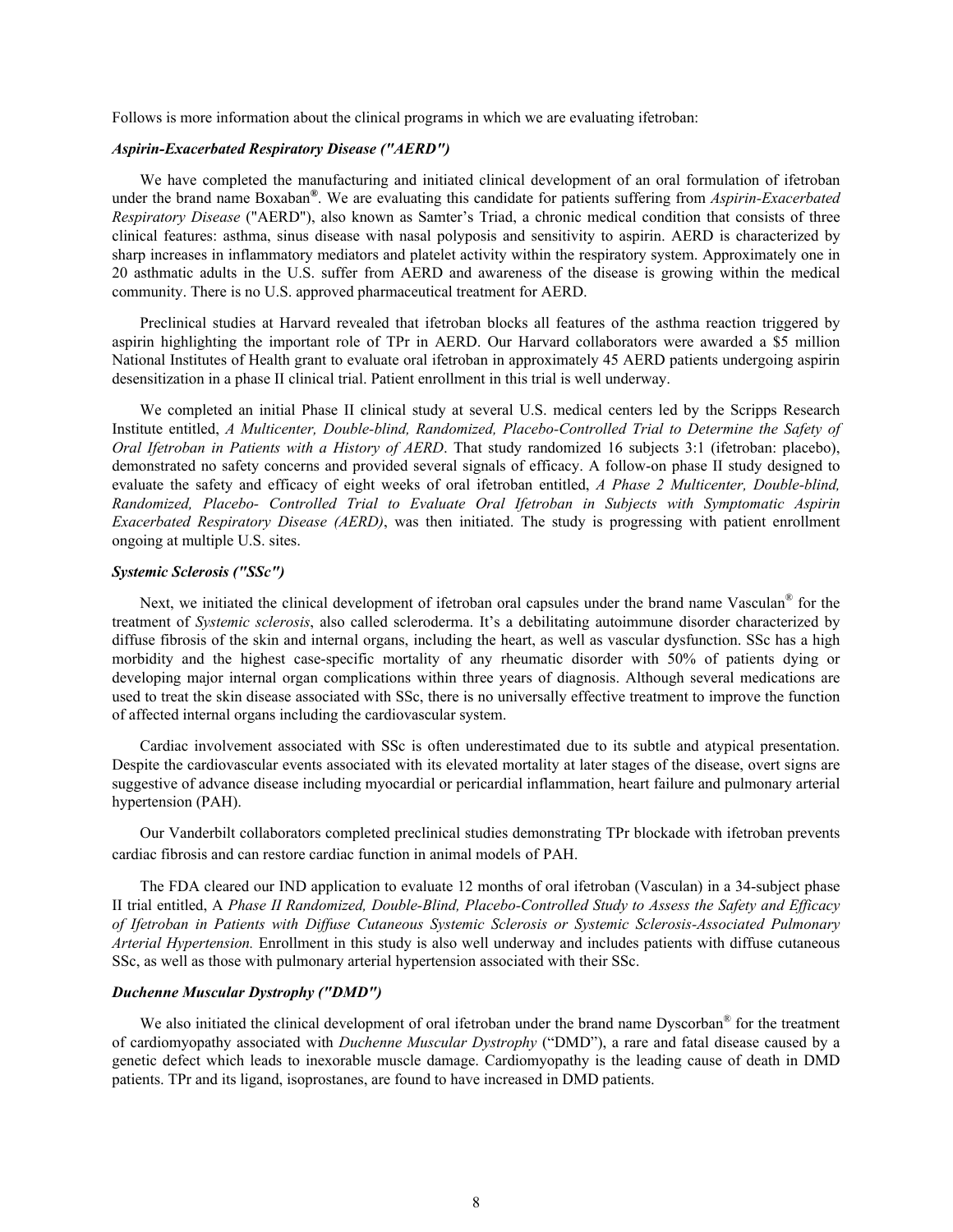Preclinical studies by our Vanderbilt collaborators demonstrated TPr blockade by ifetroban prevented cardiac dysfunction and improved mortality in several animal models of muscular dystrophy. These results published in the *Journal of the American Heart Association* suggest TPr activation contributes to DMD cardiomyopathy and blockade with ifetroban may serve as a novel therapeutic for DMD patients.

The FDA cleared Cumberland's application to evaluate 12 months of oral ifetroban (Dyscorban) in a Phase II study entitled, *A Randomized, Double-Blind, Placebo-Controlled, Multiple Dose Study with an Open-Label Extension to Determine the Safety, Pharmacokinetics and Efficacy of Oral Ifetroban in Subjects with Duchenne Muscular Dystrophy*. With medical centers across the U.S. screening patients, our clinical study is enrolling those with 48 ambulatory and non-ambulatory DMD, 7 years of age and older with stable cardiac function.

Cumberland was awarded just over \$1 million in federal funding to support this clinical trial, which is the first DMD clinical study awarded FDA Orphan Product Development funding. As a result of the COVID-19 pandemic and its global impact on clinical research in 2020, the FDA awarded a supplemental grant in support of our Phase II DMD study.

#### *Progressive Fibrosing Interstitial Lung diseases ("PF-ILDs")*

In September 2021, our Board of Directors approved a new clinical program for the use of ifetroban to treat *Progressive Fibrosing Interstitial Lung Diseases* ("PF-ILDs"). Nonclinical studies are complete, and the resulting manuscript was prepared and submitted for publication in 2021. A Phase II clinical study is planned and an application to the FDA is in preparation to support this new clinical program.

#### *Other Ifetroban Programs*

We have also completed Phase II clinical programs with ifetroban in patients with Hepatorenal Syndrome ("HRS") and patients with Portal Hypertension ("PH"). Additional preclinical and pilot clinical studies of ifetroban are underway, including several investigator-initiated trials.

#### *New Hospital Product Candidate*

Cumberland was responsible for the formulation, development and FDA approval of both Acetadote and Caldolor. Our Medical Advisory Board has helped us identify additional opportunities that address unmet or poorly met medical needs. As a result, Cumberland has successfully designed, formulated and completed the preclinical studies for a cholesterol reducing agent for use in the hospital setting.

 We have completed a Phase I study which defined the pharmacokinetic properties and provided a favorable safety profile for this new product candidate. The study results and a proposed clinical development plan were discussed with the FDA. A Phase II study has been initiated and patient enrollment is complete. We have also completed the clinical study report, filed it with the FDA and are now determining the next steps for this program.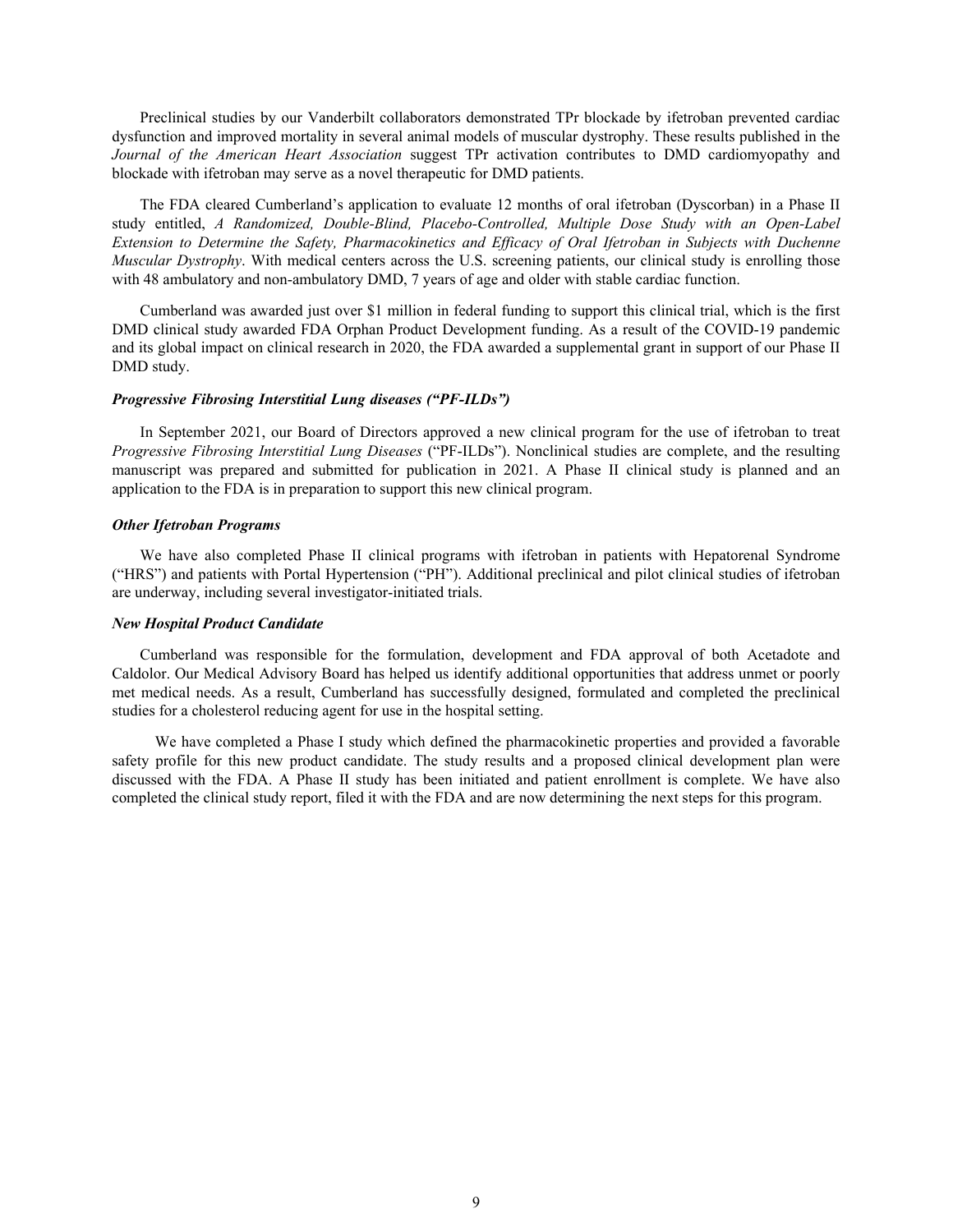#### **GROWTH STRATEGY**

Cumberland's growth strategy involves maximizing the potential of our existing brands while continuing to build a portfolio of differentiated products. We currently feature eight, including Sancuso, FDA products approved for sale in the United States. Through our international partners, we are also working to bring our medicines to patients in their countries. Additionally, we look for opportunities to expand our products into additional patient populations through clinical trials, new presentations and our support of select, investigator-initiated studies. We actively pursue opportunities to acquire additional marketed products, as well as late-stage development product candidates in our target medical specialties. Our clinical team is developing a pipeline of new product candidates largely to address poorly met medical needs.

We are supplementing these activities with the earlier stage drug development at Cumberland Emerging Technologies ("CET"), our majority-owned subsidiary. CET partners with academic research institutions to identify and support the progress of promising new product candidates, which Cumberland has the opportunity to further develop and commercialize.

Specifically, we are seeking long-term sustainable growth by:

**Supporting and expanding the use of our marketed products.** We continue to evaluate our products following their FDA approval to determine if additional clinical data could expand their market and use. We will continue to explore opportunities for label expansion to bring our products to new patient populations. As examples, we have secured pediatric approval, expanding the labeling for both our Acetadote and Caldolor brands.

**Selectively adding complementary brands.** In addition to our product development activities, we are also seeking to acquire products or late-stage development product candidates to continue to build a portfolio of complementary brands. We focus on under-promoted, FDA-approved drugs as well as late-stage development products that address poorly met medical needs. We will continue to target product acquisition candidates that are competitively differentiated, have valuable intellectual property or other protective features, and allow us to leverage our existing infrastructure. Our acquisition of Vibativ and Sancuso are examples of this strategy.

**Progressing clinical pipeline and incubate future product opportunities at CET.** We believe it is important to build a pipeline of innovative new product opportunities, as we are doing though our ifetroban Phase II development programs. We are also supplementing our acquisitions and late-stage development activities with early-stage drug development activities with CET. CET partners with universities and other research organizations to develop promising, early-stage product candidates, which Cumberland has the opportunity to further develop and commercialize.

**Leveraging our infrastructure through co-promotion partnerships.** We believe that our commercial infrastructure can help drive prescription volume and product sales. We look for strategic partners that can complement our capabilities and enhance opportunities for our brands. For example, our co-promotion partnerships have allowed us to expand the support for Kristalose across the U.S.

**Building an international contribution to our business.** We have established our own commercial capabilities, including three sales divisions, to cover the U.S. market for our products. We are also building a network of select international partners to register our products and make them available to patients in their countries. We will continue to develop and expand our network of international partners while supporting our partners' registration and commercialization efforts in their respective territories. The acquisition of Vibativ resulted in several new international partners and market opportunities.

**Managing our operations with financial discipline.** We continually work to manage our expenses in line with our revenues in order to deliver positive cash flow from operations. We remain in a strong financial position, with favorable gross margins, and a strong balance sheet.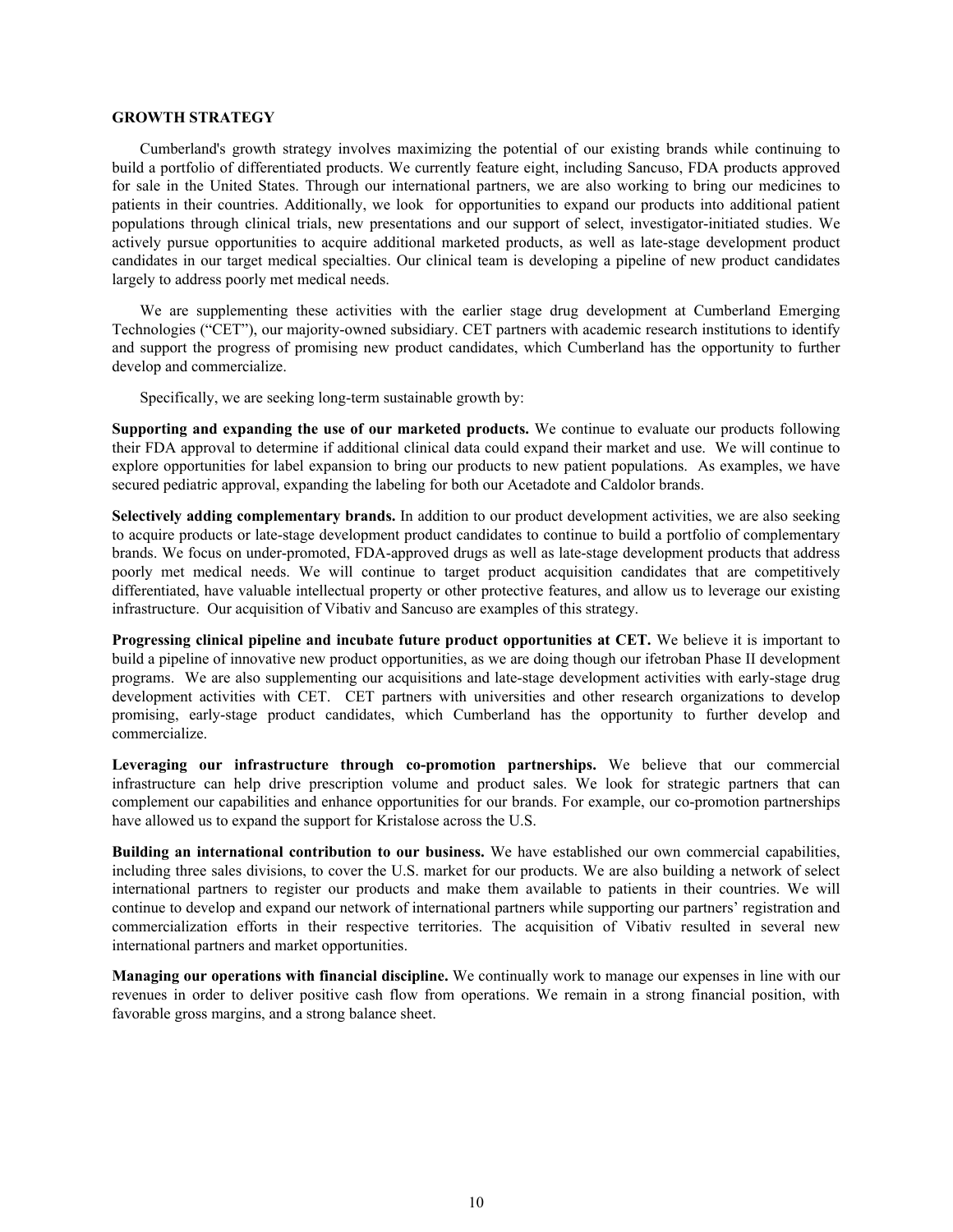#### **SALES AND MARKETING**

Cumberland's sales and marketing team has broad industry experience in selling branded pharmaceuticals. Our sales and marketing executives direct our national marketing campaigns and maintain key national account relationships. They also manage our dedicated hospital, field and oncology sales forces – which are comprised of approximately 60 sales professionals.

*Hospital market:* We promote Caldolor, Vaprisol, Acetadote, and Vibativ through our dedicated hospital sales division. This organization targets key hospitals across the U.S. and is comprised of sales professionals with substantial experience in the hospital market. Independent market data continues to indicate that the majority of pharmaceutical promotional spending is directed toward large, outpatient markets on drugs intended for chronic use rather than short-term, hospital use.

We believe the hospital market is under-served and highly concentrated, and that it can be penetrated effectively by a small, dedicated sales force without large-scale promotional activity. Our established position in the hospital market provided the rationale for adding Vibativ as our first infectious disease product that complements our hospital product line. Our strategy has been to focus our hospital sales team on select, high priority accounts.

*Gastroenterology and rheumatology market:* We promote Kristalose, Omeclamox-Pak and RediTrex through a dedicated field sales team addressing a targeted group of physicians who are large prescribers of the products. Because the markets for gastrointestinal and rheumatology diseases are broad in patient scope, yet relatively narrow in physician base, we believe they provide opportunities that can be penetrated with a modest sized sales force. We believe that we can increase market share for these products through our sales and marketing activities.

*Oncology market:* In early 2022, we formed a new oncology sales force to promote our Sancuso brand. This division is initially comprised of seven individuals who formerly supported Sancuso for Kyowa Kirin. This organization targets key oncologists and clinics across the U.S. and is comprised of both insider and field based sales professionals. This initial group can be expanded through additional personnel or augmented through a co-promotion partner.

Our commercial executives conduct ongoing analyses to evaluate marketing campaigns and promotional programs in support of our brands. The evaluations include development of product profiles, testing of the profiles against the needs of the market, determining what additional product information or development work is needed to effectively market the products and preparing financial forecasts.

We utilize professional branding and packaging as well as promotional items to support our products, including direct mail, sales brochures, journal advertising, educational and reminder leave-behinds, patient educational pieces, coupons, and product sampling. We also regularly attend select medical meetings and trade shows to expand the awareness of our products.

Our national accounts team is responsible for key large buyers and related marketing programs. This team maintains relationships with our wholesaler customers as well as with third-party payors such as group purchasing organizations, pharmacy benefit managers, hospital buying groups, out-patient centers, state and federal government purchasers and health insurance companies.

#### **MATERIAL CUSTOMERS**

Our primary customers are wholesale pharmaceutical distributors in the United States. Total revenue by customer for each customer representing 10% or more of consolidated gross revenues are summarized below for the year ended December 31, 2021:

|            | 2021 |
|------------|------|
| Customer 1 | 27%  |
| Customer 2 | 24%  |
| Customer 3 | 20%  |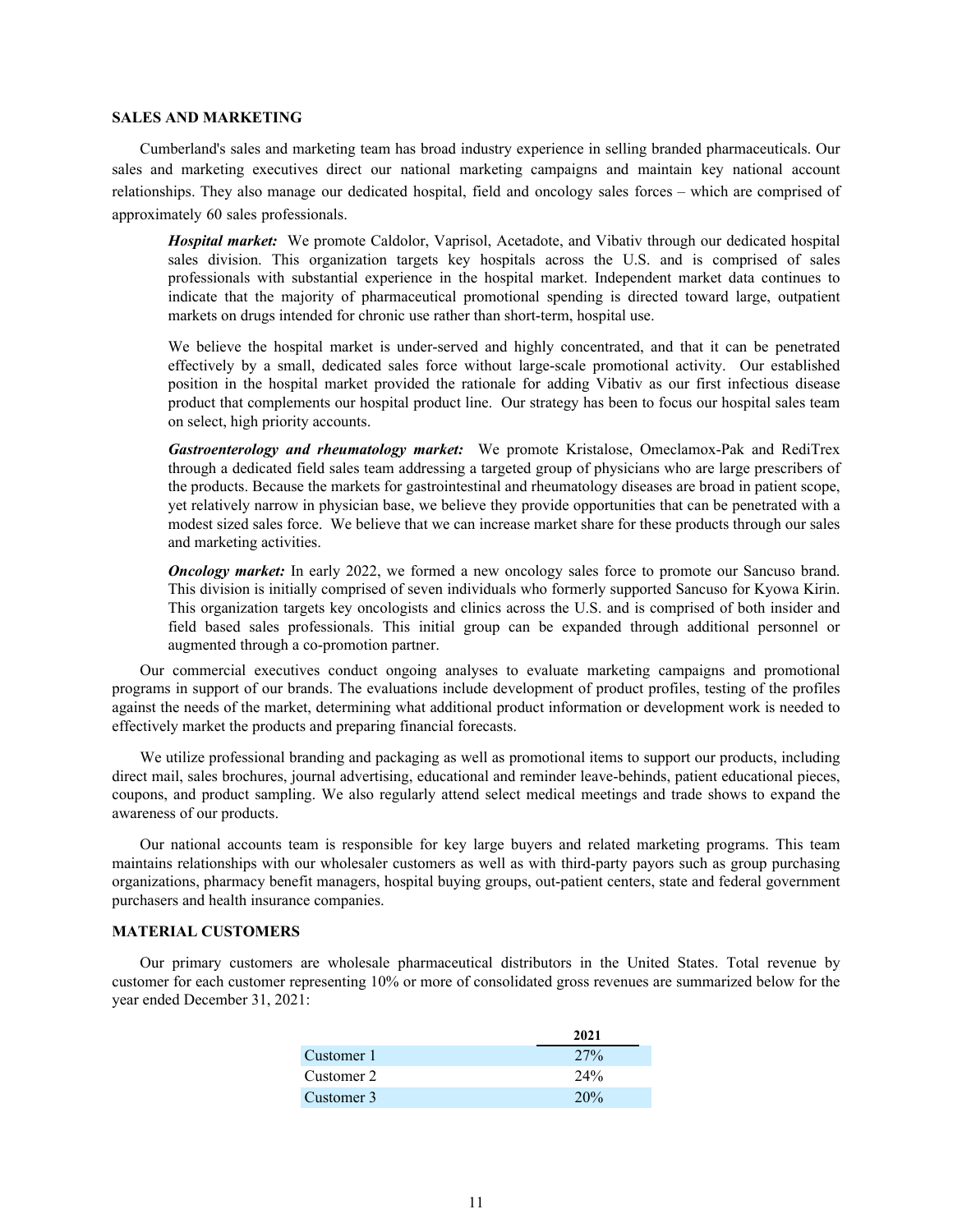# **INTERNATIONAL PARTNERSHIPS**

We have established our own capabilities to support the commercialization of our products in the U.S. Our international strategy is to identify and partner with other companies that have the appropriate capabilities to support our products in their respective countries. We have entered into a series of agreements to establish an international network, which is summarized in the table below and includes information on our primary partners:

| <b>International Partner</b>   | Product(s)                | <b>Territory</b>                      | <b>Status</b> |
|--------------------------------|---------------------------|---------------------------------------|---------------|
| Phebra Pty Ltd                 | Acetadote                 | Australia and New Zealand             | Marketed      |
| DB Pharm Korea Co., Ltd.       | Caldolor                  | South Korea                           | Marketed      |
| Seqirus (a CSL company)        | Caldolor                  | Australia and New Zealand             | Marketed      |
| Sandor Medicaids Pvt. Ltd.     | Caldolor                  | India, Pakistan, Bangladesh and Nepal | Marketed      |
| <b>GerminMED</b>               | Caldolor                  | Oatar                                 | Marketed      |
| R-Pharm JSC                    | Vibativ                   | Russia                                | Marketed      |
| SciClone Pharmaceuticals, Inc. | Vibativ                   | China and Hong Kong                   | Registration  |
| WinHealth Pharma Group Co.     | Caldolor $&$<br>Acetadote | China and Hong Kong                   | Development   |

Our international commercialization agreements include a license to one or more Cumberland products for a specific territory as noted in the table above. We seek partners who have the local infrastructure to support the registration and commercialization of our products in their territory.

Under the terms of our agreements our partners are responsible for:

- Seeking regulatory approvals for the products;
- Launching the brand;
- Managing the ongoing marketing, sales and product distribution;
- Addressing the ongoing regulatory requirements in the international territories;
- Remitting any upfront, regulatory and sales milestone payments;
- Providing the transfer price for supplies of product; and
- Calculating and paying any royalties, as applicable.

Our responsibilities include:

- Providing a dossier of relevant information to support product registration;
- Maintaining our intellectual property associated with the product;
- Sharing our marketing strategy, experience and materials for the brand; and
- Manufacturing and providing finished product for sale.

During 2021, we worked to support our existing international partners, conclude unproductive arrangements and identify new companies to represent our products in select additional territories.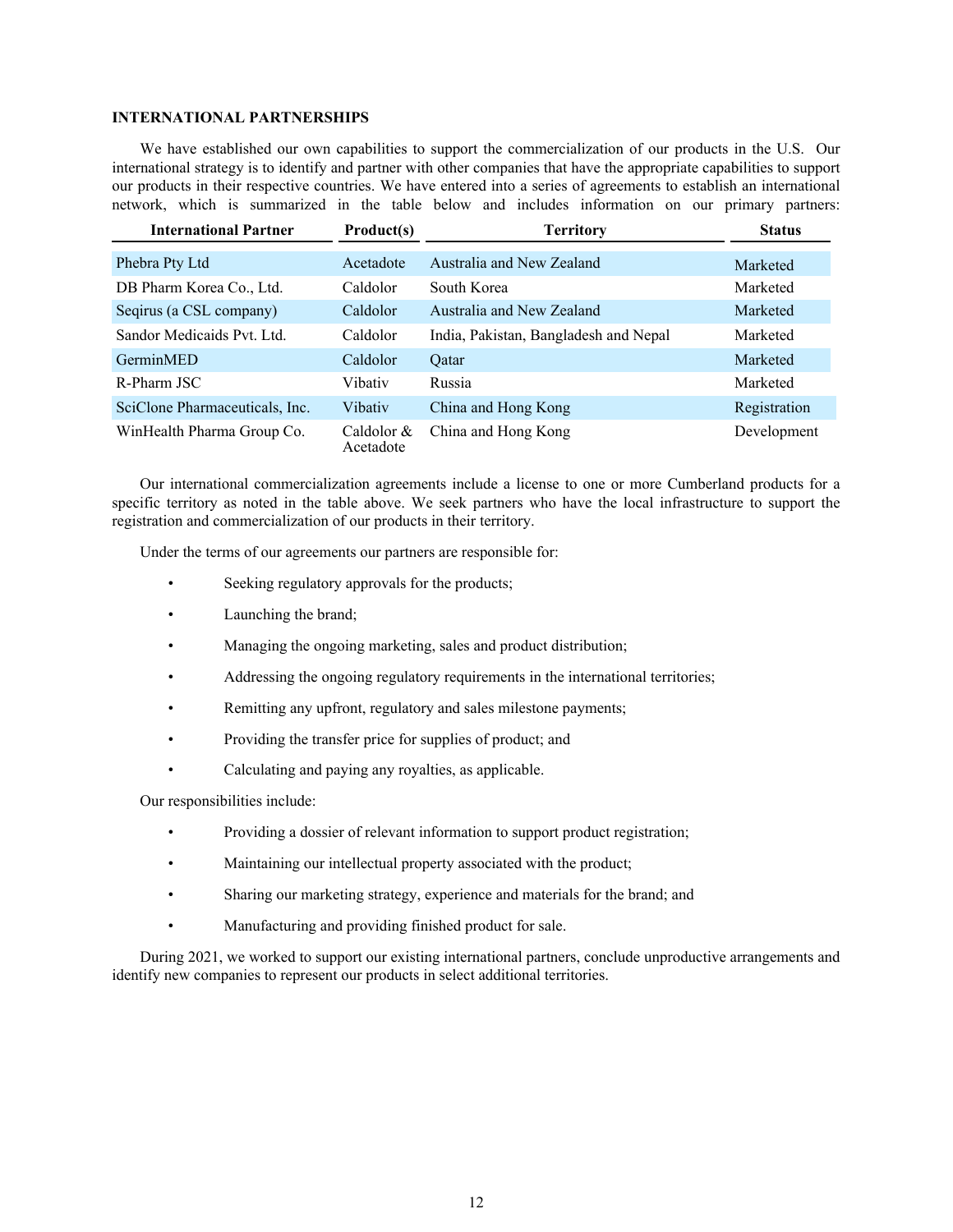#### **BUSINESS DEVELOPMENT**

Since inception, we have had an active business development initiative focused on acquiring rights to marketed products and product candidates that fit our strategy and target markets. We source business development opportunities through our international network of advisory firms and individual pharmaceutical industry and medical advisors. A multi-disciplinary internal management team reviews these opportunities on a regular basis using a group of selection criteria. We have historically focused on product opportunities that are a strategic fit with our commercial organization, development expertise and medical focus, employing a variety of transaction structures.

We have continued to build our product portfolio of complementary, niche brands largely through product acquisitions and late-stage development of product candidates.

Our primary targets are under-promoted, FDA - approved drugs with existing brand recognition and late-stage development product candidates that address unmet or poorly met medical needs in the hospital acute care and gastroenterology, rheumatology and oncology markets. We believe that by focusing mainly on approved or latestage products, we can minimize the significant risk, cost and time associated with drug development.

We continue to strategically review our brands, pipeline and capabilities, as well as our international partners. We believe that it is prudent to continually evaluate our product portfolio, partners, and organization in order to ensure a proper focus and the needed supporting capabilities.

#### *International Partners*

D.B. Pharm Korea Co., Ltd. ("D.B. Pharm") has licensed our Caldolor product for the South Korean market, and they obtained regulatory approval for Caldolor in their country. During 2021 D.B. Pharm continued to purchase supplies of Caldolor and distributed the brand in South Korea. We have also entered into agreements with D.B. Pharm to register and commercialize our Vaprisol and Vibativ brands in their country. During 2021 we worked with them to prepare the submissions for the approval of each brand there.

We have executed a License and Distribution agreement with HongKong WinHealth Pharma Group Co. Limited ("WinHealth") for our Caldolor and Acetadote brands in China and Hong Kong. Under the terms of the agreement, WinHealth will provide development milestone payments and purchase supplies of the products following their registration in China.

We also entered into a Strategic Alliance agreement with WinHealth to explore future business opportunities that will further the mission and goals of each organization. Founded in Hangzhou, China and currently headquartered in Hong Kong, WinHealth has developed a wide breadth of capabilities including drug licensing, product development and registration, and has established a strong network of distribution and sales promotional capabilities for the Chinese market. WinHealth has established partnerships with international companies that include Boehringer-Ingelheim, Janssen, Novartis, Pfizer, and Roche, generating several hundred million dollars in sales annually.

In August 2020, we entered into an agreement with WinHealth Investment (Singapore) Ltd creating *WHC Biopharmaceuticals, Pte. Ltd*. The joint venture will focus on acquiring, developing, registering, and commercializing development stage and commercial stage biopharmaceuticals for China, Hong Kong and other Asian markets.

R-Pharma JSC ("R Pharma") has licensed our Vibativ product for a territory that includes Russia and a number of adjacent countries in Eastern Europe. R-Pharma is one of the leading multinational pharmaceutical organizations based in Russia. Headquartered in Moscow and focusing in a wide breadth of therapeutic areas in the specialty and hospital care markets, R-Pharma generates \$1 billion in annual revenue. R-Pharma has registered Vibativ in Russia and during 2021 continued to purchase supplies of the product for that market. In late 2021 we entered into a new agreement with R-Pharma for the terms associated with the supply of Vibativ for greater Russian territory.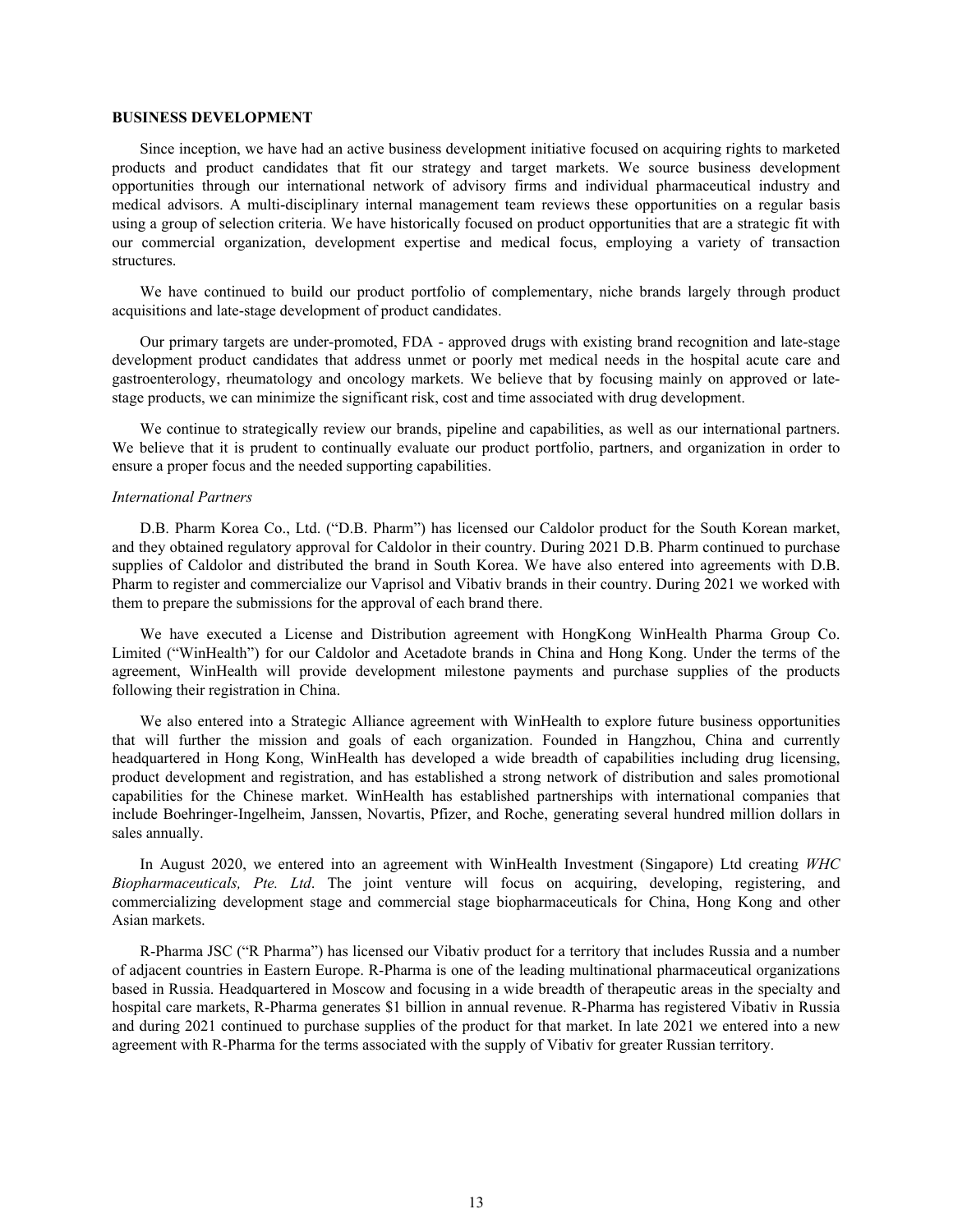SciClone Pharmaceuticals (Holdings) Limited ("SciClone") has licensed our Vibativ product for sale and distribution in China and several adjacent countries. In February 2021, SciClone completed an initial public offering and listing of their shares on the Hong Kong stock exchange.

In June 2021, SciClone submitted an application to the Chinese regulatory authority for the approval of Vibativ in that country. In October 2021, we were informed by SciClone that the filing was accepted by the regulatory agency for review. SciClone expects a review period of up to twelve months for their application and believes that the potential for Vibativ in China may be significant.

In August 2021, we signed an agreement with Verity Pharmaceuticals International Limited ("Verity") to license and commercialize our Vibativ product in Puerto Rico. Verity is a specialty pharmaceutical company with commercial operations in the U.S. and Canada. They have a particular strength and experience in the Puerto Rican market.

#### *Poly Co-Promotion Agreement*

We entered into a co-promotion arrangement with Poly Pharmaceuticals, Inc. ("Poly") for our Kristalose product in 2017. Poly is a privately held U.S. specialty pharmaceutical company that is featuring Kristalose to an expanded number of physicians. Poly's sales organization is more than doubling the number of nationwide physicians that are reached with the Kristalose brand message. During 2019, we extended our co-promotion arrangement with Poly.

#### *2R and Foxland Agreements*

During 2018, we entered into another co-promotion arrangement related to our Kristalose product. We have agreements with 2R Investments, LLC and with Foxland Pharmaceuticals, Inc. to package, distribute and promote an authorized generic form of our Kristalose product to physician targets that we do not cover.

#### *Nordic License Agreement*

We acquired the exclusive U.S. rights to Nordic Group B.V.'s injectable methotrexate product line. The product line is approved for patient use in various European countries. Cumberland has registered and is commercializing the methotrexate products under the brand name RediTrex. The products are designed for the treatment of active rheumatoid arthritis, juvenile idiopathic arthritis, severe psoriatic arthritis, and severe disabling psoriasis. Following the FDA approval for RediTrex, we began introducing the product line during 2020 and commenced the full national launch in October 2021.

# *Clinigen Strategic Dissolution Agreement*

We previously entered into an agreement with the Clinigen Group plc ("Clinigen"), an international specialty pharmaceutical and services company, to commercialize select Clinigen products in the U.S. In May 2016, we announced an agreement with Clinigen to acquire an exclusive license and commercialize Ethyol® in the U.S. We then announced in January 2017, our second agreement with Clinigen to acquire an exclusive license and launch Totect<sup>®</sup> in the U.S.

During May 2019, following a strategic review of our partners, products and organization, we entered into a Dissolution Agreement with Clinigen in which Cumberland returned the exclusive rights to commercialize Ethyol and Totect in the United States to Clinigen. Under the final terms of the amended Dissolution Agreement we transitioned from our current arrangement with Clinigen effective December 31, 2019. Under the terms of the agreement, Cumberland was no longer involved directly or indirectly with the distribution, marketing and promotion of either Ethyol or Totect or any competing products. In exchange for the return of these product license rights and not competing with either product, we received \$5 million in financial consideration paid over the two- years ending December 31, 2021.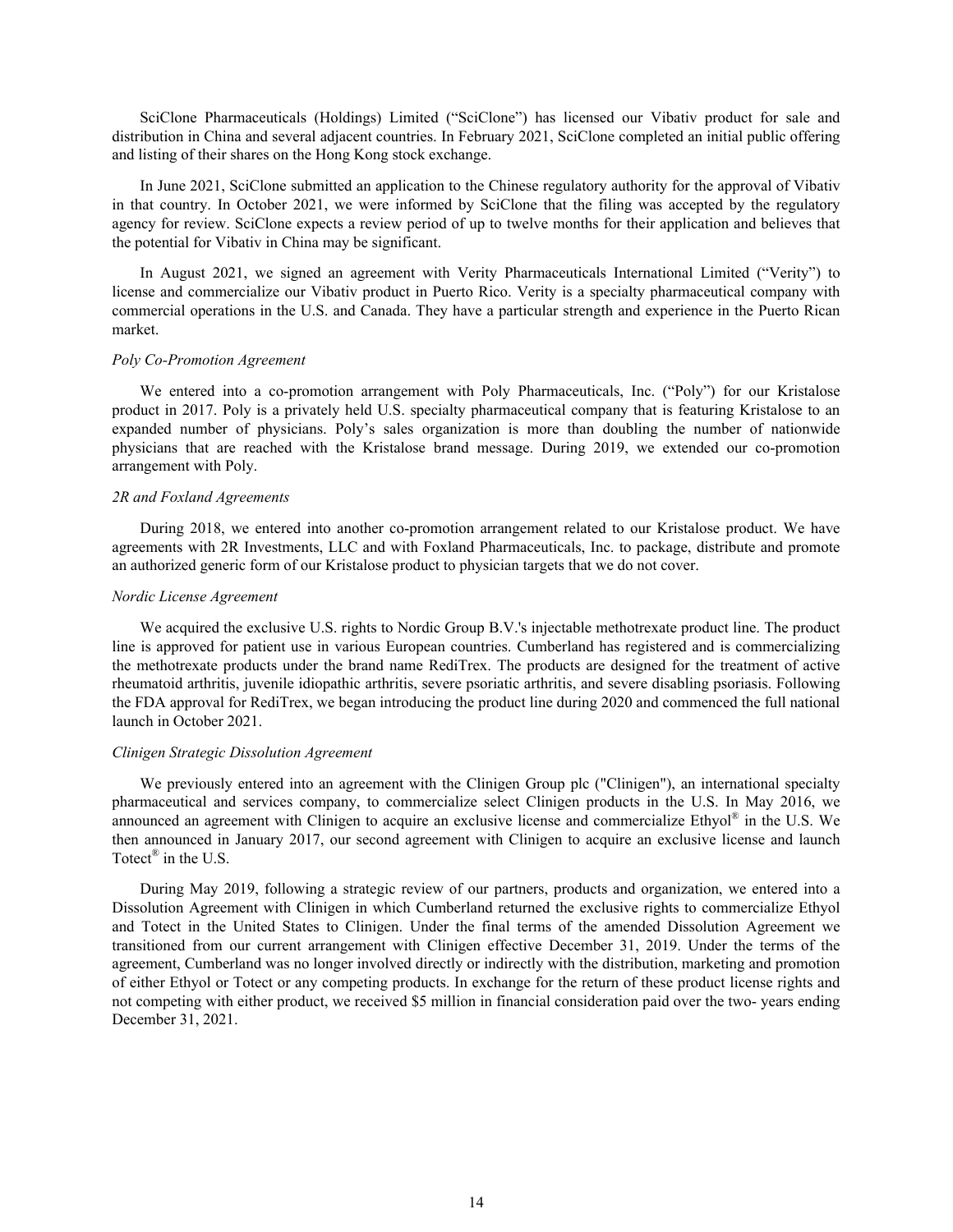#### *CET University Collaboration Agreements*

Through CET, we collaborate with a select group of academic research institutions located in the mid-south region of the U.S. to identify, co-develop and seek grant funding for promising biomedical technologies emerging from those research institutions. CET is collaborating with Vanderbilt University, the University of Mississippi, the University of Tennessee Research Foundation, Louisiana State University, and the Medical University of South Carolina. CET has entered into a series of agreements to access and collaborate on the development of innovative product candidates. These arrangements enable CET to team with university-based researchers to advance their scientific discoveries and breakthroughs by designing new product candidates to improve patient care and address unmet medical needs. CET has been able to help secure federal small business grant funding to support these various projects.

In addition, CET operates a Life Sciences Center in downtown Nashville to house its own research and development activities while providing laboratory space for other biomedical ventures.

## **CLINICAL AND REGULATORY AFFAIRS**

We have in-house capabilities for the management of our clinical, professional and regulatory affairs. Our team develops and manages our clinical trials, prepares regulatory submissions, manages ongoing product-related regulatory responsibilities and manages our medical information call center. Team members have been responsible for devising the regulatory and clinical strategies for all our products as well as obtaining FDA approvals for Acetadote, Caldolor and RediTrex brands.

# *Clinical Development*

Our clinical development personnel are responsible for:

- creating clinical development strategies;
- designing, implementing and monitoring our clinical trials; and
- creating case report forms and other study-related documents.

# *Regulatory and Quality Affairs*

Our internal regulatory and quality affairs team is responsible for:

- preparing and submitting INDs for clearance to begin patient studies;
- preparing and submitting NDAs and fulfilling post-approval marketing commitments;
- maintaining investigational and marketing applications through the submission of appropriate reports;
- submitting supplemental applications for additional label indications, product line extensions and manufacturing improvements;
- evaluating regulatory risk profiles for product acquisition candidates, including compliance with manufacturing, labeling, distribution and marketing regulations;
- monitoring applicable third-party service providers for quality and compliance with current Good Manufacturing Practices ("GMPs"), Good Laboratory Practices ("GLPs"), and Good Clinical Practices ("GCPs"), and performing periodic audits of such vendors; and
- maintaining systems for document control, product and process change control, customer complaint.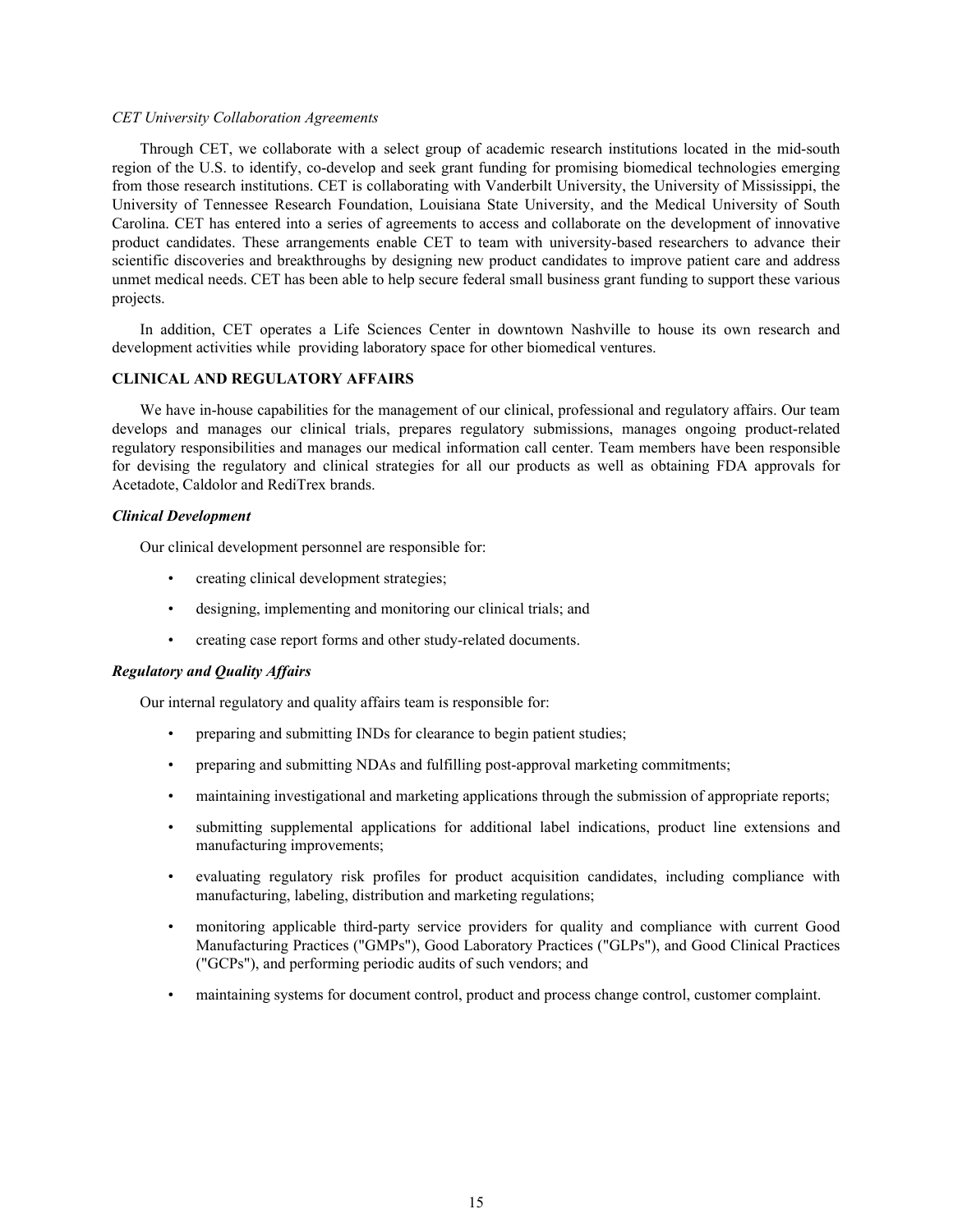#### **PROFESSIONAL AND MEDICAL AFFAIRS**

Our medical team provides in-house, medical information support for our marketed products. This includes interacting directly with healthcare professionals to address any product or medical inquiries through our medical information call center and medical science liaisons. In addition to coordinating the call center, our clinical/ regulatory group generates medical information letters, provides informational memos to our sales forces and assists with ongoing training for the sales forces.

# **CLINICAL DEVELOPMENT AND STUDY RESULTS**

#### *Vibativ Clinical Manuscripts*

Vibativ is a patented, FDA-approved injectable anti-infective for the treatment of certain serious bacterial infections including hospital-acquired and ventilator-associated bacterial pneumonia and complicated skin and skin structure infections. It addresses a range of Gram-positive bacterial pathogens, including those that are considered difficult-to-treat and multidrug-resistant.

In late 2019, we announced a publication in *Infectious Diseases and Therapy*, with study results showing numerically superior cure rates of telavancin compared to vancomycin within a subset of patients who were enrolled in Phase 3 ATTAIN trials and had hospital-acquired pneumonia caused by bacteria with low susceptibility to vancomycin. Additionally, an online publication in *Drugs - Real World Outcomes*, detailed the positive clinical outcomes that resulted from treating multiple infection types with Vibativ, including complicated skin infections, bone and joint infections, bacteremia and endocarditis, and lower respiratory tract infections.

In May 2020, Cumberland announced a new study published in *Drugs - Real World Outcomes*, detailing the positive clinical outcomes that resulted from treating patients with bacteremia or endocarditis with Vibativ. This publication is a sub analysis of The Telavancin Observational Use Registry (TOUR™), a study conducted to record population characteristics, prescription information, and real-world clinical outcomes of patients with Gram-positive infections treated with Vibativ. The analysis suggests Vibativ is a promising and viable option for patients with bacteremia or endocarditis, including those with MRSA or another S. aureus pathogen.

Additionally, in May 2020, we announced the publication of two studies confirming the continued in vitro potency of telavancin. Both publications were part of continued surveillance of telavancin activity since 2011. The first publication tested a global collection of 24,408 Gram-positive clinical isolates, and the second publication tested a U.S. collection of 15,882 S. aureus isolates. Both studies documented the sustained in vitro antimicrobial activity and spectrum of telavancin—many years after its clinical approval—against Gram-positive clinical isolates collected worldwide over seven years, from 2011 through 2017.

#### *Caldolor Clinical Manuscripts*

In July 2020, we announced a study published in the *Journal of Orthopedic Trauma*, evaluating the efficacy of Caldolor administration in the management of acute pain in orthopedic trauma patients. The study also measured Caldolor's ability in minimizing opioid use. This single-center, randomized, double-blind, placebo-controlled study found that Caldolor (ibuprofen) Injection reduced the quantity of opioids required to manage pain after a traumatic injury with fracture. In addition, the time to first narcotic medication was longer in the Caldolor group than with hospital standard of care. Pain was also managed better in the Caldolor group compared to standard of care narcotics.

Additionally, in August 2020, we announced the results of a review of nine clinical studies evaluating Caldolor. The comprehensive review was published in the journal *Clinical Therapeutics* and involved 1,062 adult patients, with 757 receiving Caldolor and 305 receiving placebo or a comparator medication. The data noted that the use of Caldolor improved post-surgery recovery, decreased surgical stress, and reduced the use of opioids and over-thecounter medication. The study determined that patients given Caldolor experienced less postoperative pain and decreased opioid use. Study authors also concluded that the rapid administration and preemptive use of Caldolor should be considered in Enhanced Recovery After Surgery protocols for the management of postoperative pain including that of traumatic origin.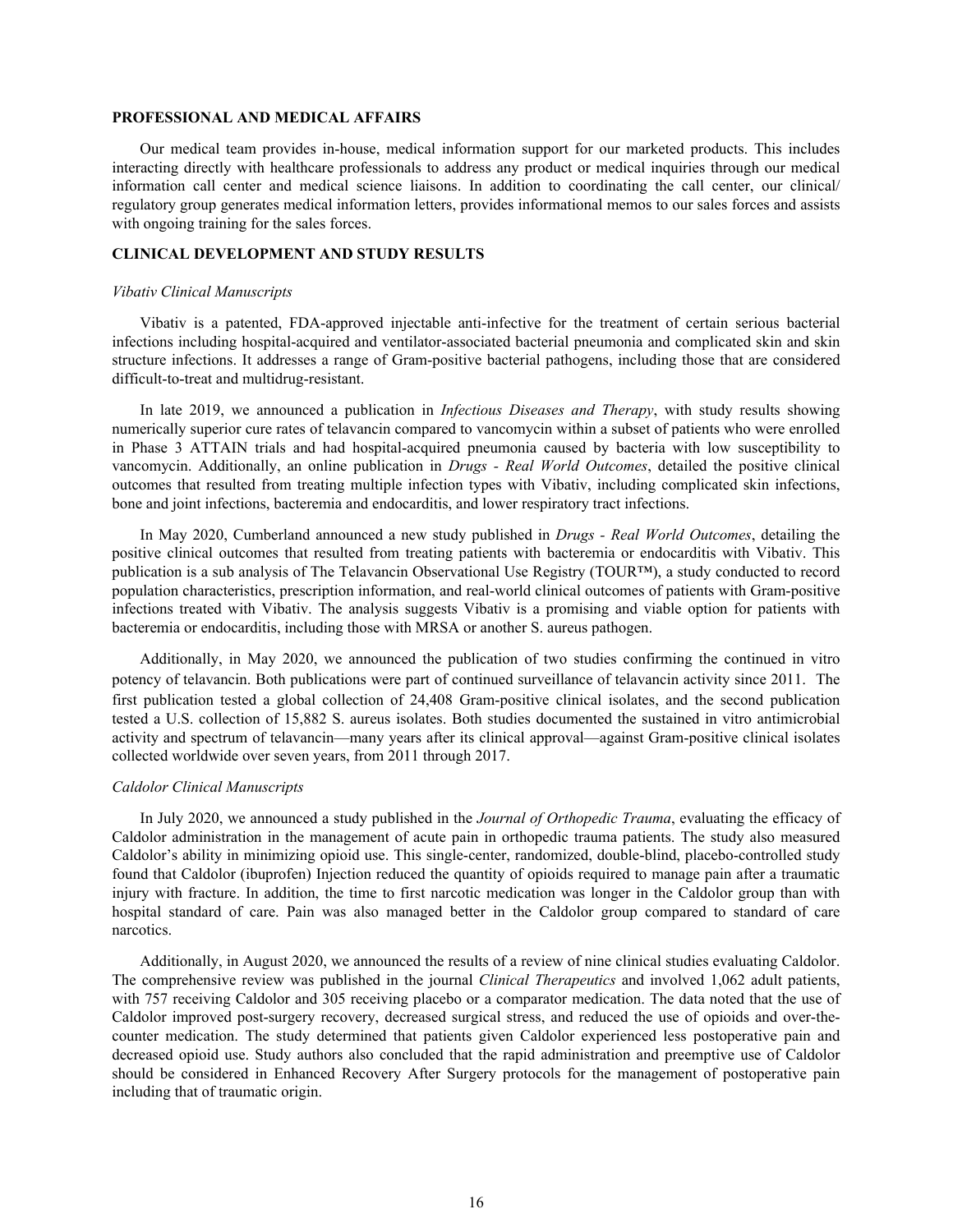#### *Caldolor Newborn Study*

We previously received FDA approval for the use of Caldolor in pediatric patients six months of age and older. Caldolor is the first and only injectable NSAID approved for use in children. We then initiated a study to collect data on the use of Caldolor in children ranging in age from birth up to six months of age. Enrollment in that multi-center study was completed in 2019, and topline results were announced in 2020, indicating that Caldolor was well tolerated in this patient population, with no safety concerns noted.

# *Renal Colic Study*

During 2021, we report results from a clinical trial studying the comparison of intravenous ibuprofen with injectable ketorolac in renal colic pain management demonstrated that ibuprofen is the more rapid-acting drug in controlling pain caused by kidney stones. The study also indicated that the complete relief from pain with ibuprofen was twice as much as that of ketorolac. The findings build upon a body of medical evidence supporting the use of our Caldolor product for the treatment of patient pain.

# *Hyponatremia Publication*

During 2021 we also reported on The *Health Outcome Predictive Evaluation* ("HOPE") *COVID-19 Registry Analysis.* It was an international study of over 4,000 patients published in November 2020, found that patients hospitalized with COVID-19 had a high risk of developing hyponatremia. These COVID-19 patients also had a higher incidence of mortality due to their hyponatremia. The study results support the use of an intravenous vaptan to treat hyponatremia in critically ill patients afflicted with COVID-19.

Hyponatremia, an imbalance of serum sodium to body water, is the most common electrolyte disorder among hospitalized patients. Our Vaprisol product is one of two branded prescription products indicated for the treatment of hyponatremia, and the only intravenously administered branded treatment. Vaprisol has a proven day-1 response rate to normalize serum sodium levels in hyponatremic patients and move them out of the Intensive Care Unit as efficiently as possible.

# *Ifetroban Phase II Studies*

We have been evaluating our ifetroban product candidate in a series of clinical studies. We have three Phase II clinical programs underway evaluating our ifetroban product candidates in 1) Aspirin-Exacerbated Respiratory Disease, a severe form of asthma, 2) Systemic Sclerosis or scleroderma, a debilitating autoimmune disorder characterized by diffuse fibrosis of the skin and internal organs and 3) patients with cardiomyopathy associated with *Duchenne Muscular Dystrophy*, a rare, fatal, genetic neuromuscular disease results in deterioration of the skeletal, heart and lung muscles. Investigational New Study applications have been cleared by the FDA enabling us to launch clinical studies in each of these areas.

We have also completed two pilot Phase II studies involving 1) patients suffering from Hepatorenal Syndrome, a life-threatening condition involving liver and kidney failure and 2) patients with Portal Hypertension associated with chronic liver disease. There were no significant safety issues identified with the use of ifetroban in these patients.

Additional pilot studies of ifetroban are underway, including several investigator-initiated trials.

Enrollment in our clinical studies was interrupted during 2021 and 2020 due to the COVID-19 pandemic. Many of our clinical study sites have reopened and resumed screening of patients for potential enrollment into our studies. We are awaiting results from the studies underway before deciding on the best development path for the registration of ifetroban, our first new chemical entity.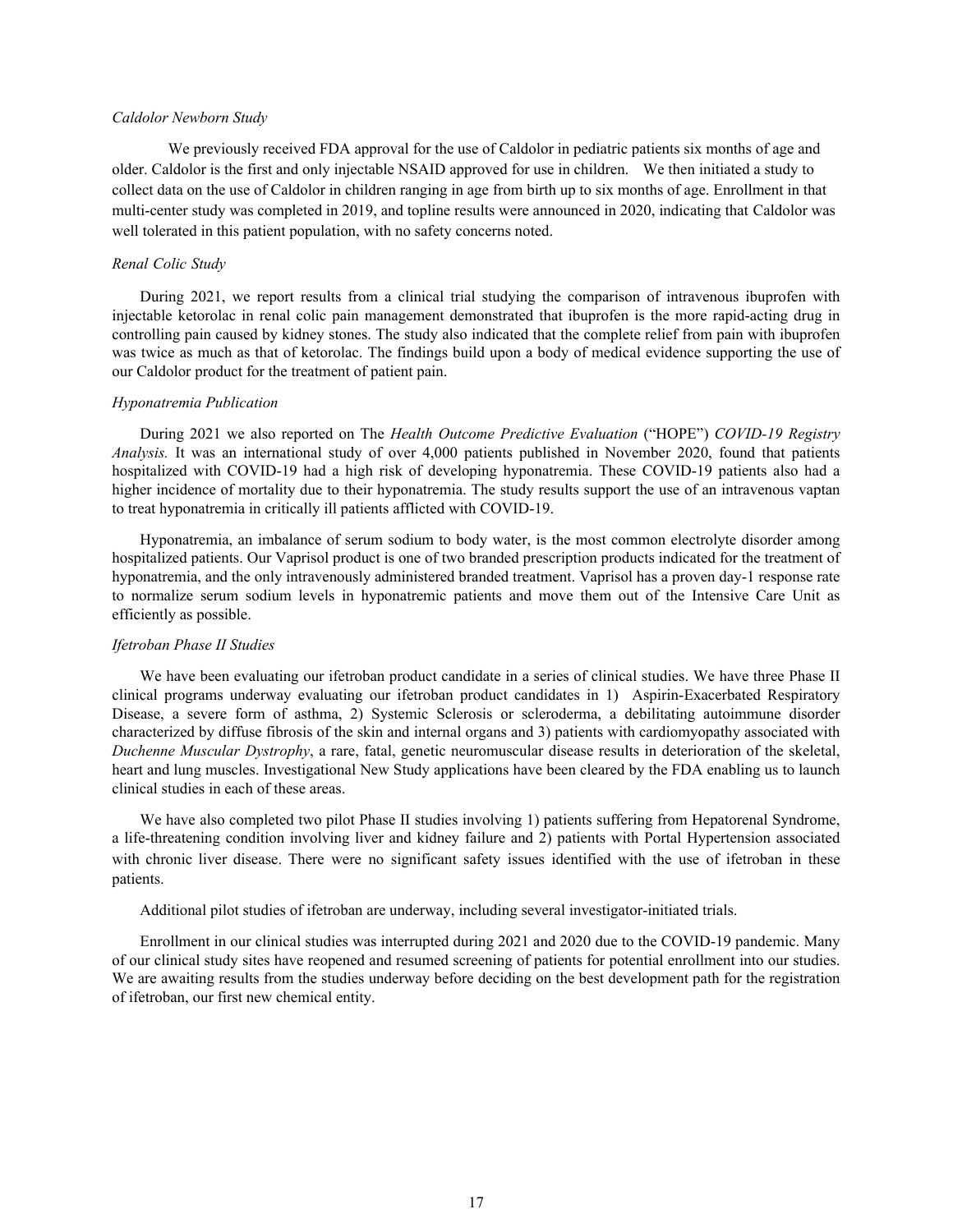#### *New Hospital Product Candidate Study*

Cumberland was responsible for the formulation, development and FDA approval of both Acetadote and Caldolor. Our Medical Advisory Board has helped us identify additional opportunities that address unmet or poorly met medical needs. As a result, Cumberland has successfully designed, formulated and completed preclinical studies for a cholesterol reducing agent for use in the hospital setting.

We previously completed a Phase I study which defined the pharmacokinetic properties and provided a favorable safety profile for this new product candidate. The study results and a proposed clinical development plan were discussed with the FDA.

A Phase II study has been initiated and patient enrollment completed. We have completed the study report, filed it with the FDA and are now determining the next steps for this product development program.

#### *Additional Testing Program*

Cumberland entered into a non-clinical evaluation agreement, to test one of our products against bacterial strains utilizing the preclinical services program funded by the Division of Microbiology and Infectious Diseases ("DMID"), part of the National Institute of Allergy and Infectious Diseases ("NIAID"), an institute of the National Institutes of Health ("NIH"), which is part of the Department of Health and Human Services ("HHS"), an agency of the U.S. Government.

# **CORPORATE DEVELOPMENT**

#### *Cumberland Foundation*

We have formed the *Cumberland Pharma Foundation* (the "Foundation") to provide the ongoing philanthropic endeavors of Cumberland Pharmaceuticals Inc.

The Foundation was formed as an independent, nonprofit corporation designed to qualify as a tax-exempt organization pursuant to Section 501(a) of the Internal Revenue Code. The Foundation's Board of Directors is comprised of Cumberland Pharmaceuticals executives who are responsible for overseeing the Foundation's ongoing activities including charitable contributions.

We initially provided a grant of 50,000 shares of our common stock to the Foundation. The shares will address the ongoing financial needs of the Foundation, with most of the shares expected to be held for the opportunity to realize long term appreciation to support the Foundation's future.

The Foundation maintains independent financial statements and its contributions will not impact the financial statements of Cumberland Pharmaceuticals. Initial annual grants by the Foundation have been and remain consistent with the historic level of contributions made by Cumberland Pharmaceuticals. During 2021, we provided approximately \$25,000 in cash contributions to the Foundation.

#### *Cumberland Health and Wellness Political Action Committee*

We have also formed the *Cumberland Health and Wellness Political Action Committee* (the "PAC"). The objective of the PAC is to support candidates and policies that are consistent with Cumberland's mission of advancing patient care. The PAC's activities will be at the local, state and federal level and conducted in a bipartisan manner.

The initial committee membership is comprised of Cumberland Pharmaceuticals employees. The PAC received initial funding from us, and future funding will include voluntary individual contributions from Cumberland Pharmaceuticals directors and employees.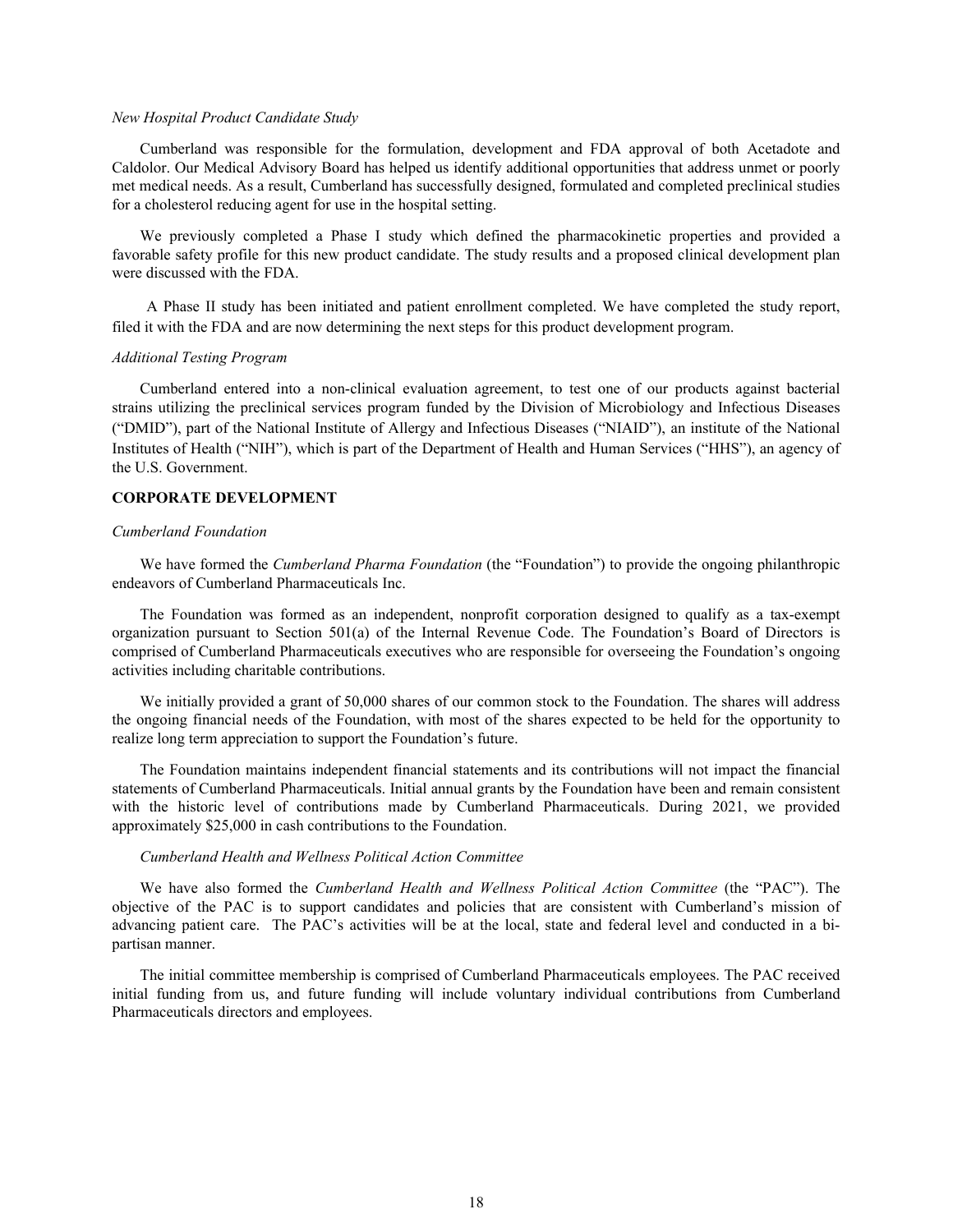#### **MANUFACTURING AND DISTRIBUTION**

#### *Manufacturing*

We partner with third parties for certain non-core, capital-intensive capabilities, including the manufacturing and distribution of our products. We manage these third-party relationships and are responsible for the quality review and release of each lot of our products.

# *Acetadote®*

We have an agreement with one manufacturer, who provided commercial supplies of Acetadote in 2021.

# *Caldolor®*

We have agreements with multiple manufacturers for the supply of Caldolor and during 2021 we obtained commercial supplies from three of these manufacturers for our international and domestic Caldolor requirements.

#### *Kristalose***®**

We have an agreement for the purchase of Kristalose API with an international supplier. We also had manufacturing relationships with two packagers who provided finished supplies of the product for commercial and sampling purposes during 2021. We will continue with one of those facilities in 2022.

# *Omeclamox-Pak***®**

During 2020, the packager for Cumberland's Omeclamox-Pak product encountered financial difficulties due to the economic impact of COVID-19, and their operations suspended. Cumberland is awaiting resumption of those operations while also exploring other alternatives to restart the product's packaging. We informed the FDA of a shortage of the Omeclamox-Pak in October 2020, and have not provided a date for the availability of new inventory.

# *RediTrex***®**

In 2016, we entered into an agreement to acquire the exclusive U.S. rights to an injectable methotrexate product line of pre-filled syringes. In 2019, we received FDA approval for the product line. Our licensor is responsible for providing us the packaged and labeled commercial supply of the product.

# *Sancuso®*

As part of the acquisition of Sancuso, we obtained an initial supply of finished goods inventory. The agreement with the manufacturer of Sancuso was assigned to us and there are additional lots planned for 2022 which will provide us with additional supplies. The production is in the process of being moved to one of the manufacturer's other facilities. Data is being developed to support the transfer which will require FDA approval.

#### *Vaprisol***®**

As part of the acquisition of Vaprisol, we obtained a significant existing supply of raw material inventory. We reached an agreement during 2020 with a new manufacturer to provide us with long - term supplies of the product. We subsequently completed the transfer of the product's manufacturing to the new facility in 2021. We informed the FDA that supplies of the product are not currently available and are awaiting approval for that new facility.

#### *Vibativ***®**

Through our acquisition of Vibativ, we obtained a multi-year supply of raw material, work in process and finished goods inventory. As a result of the agreement, we are now responsible for the future manufacture of the product and completed the transfer of the product's manufacturing activities to a new supplier and received FDA approval for that facility.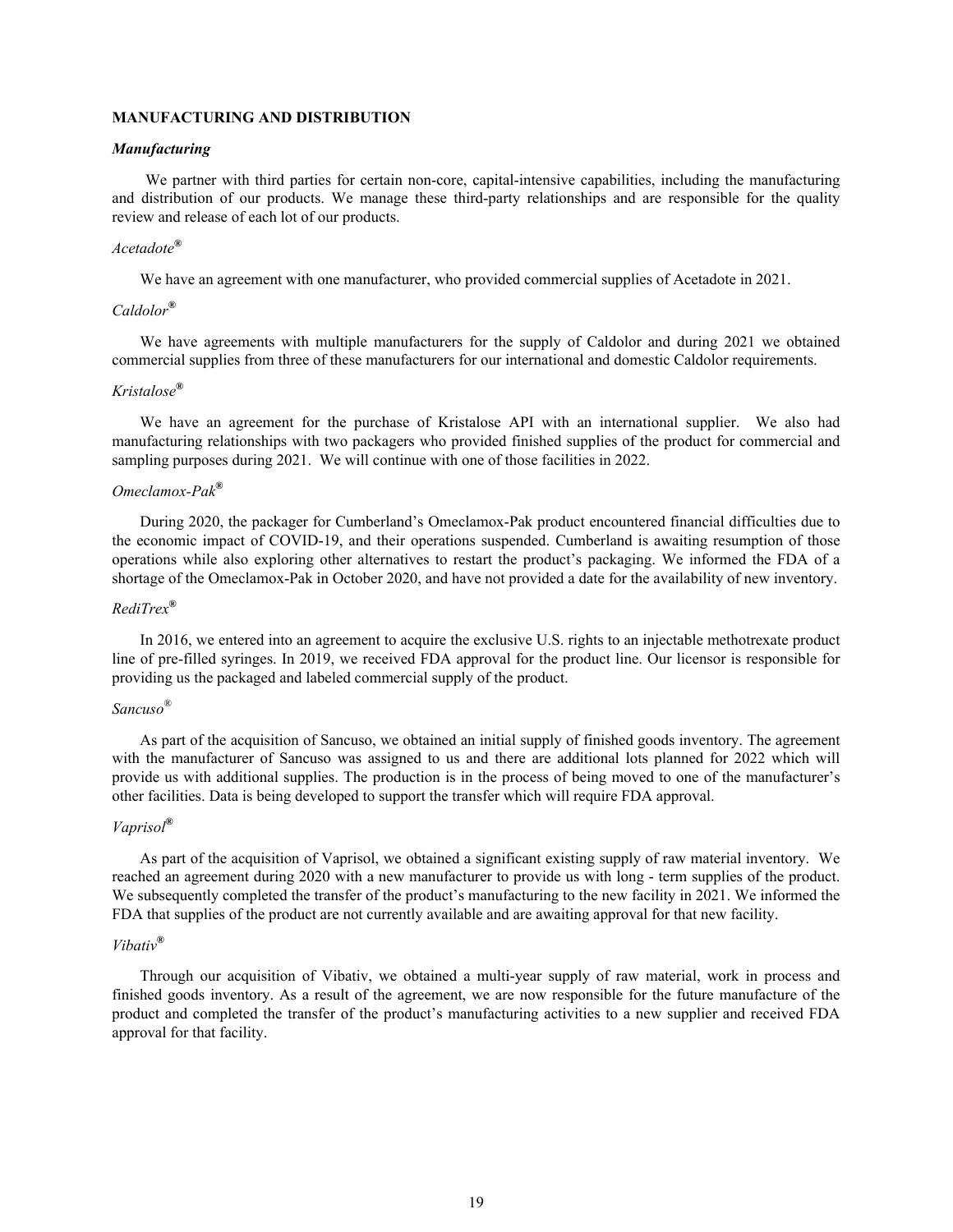#### *Distribution*

Like many pharmaceutical companies, we engage a third-party with appropriate facilities and logistical expertise to support the U.S. distribution of our products. In 2021, Cardinal Health Specialty Solutions has exclusively handled our U.S. product logistics activities, including warehousing, shipping, and various other customer activities. Our primary customers are the wholesalers of pharmaceuticals who provide our products to hospitals, clinics and retail pharmacies in the U.S.

#### **PATENTS, TRADEMARKS AND OTHER INTELLECTUAL PROPRIETARY RIGHTS**

We own the trademarks for each of our branded pharmaceutical products as well as for our corporate name and logo. We have applied for trademark registration for other various names and logos. Over time, we intend to maintain registrations on trademarks that remain valuable to our business.

We seek to protect our products from competition through a combination of patents, trademarks, trade secrets, FDA exclusivity and contractual restrictions on disclosure. Proprietary rights, including patents, are an important element of our business. We seek to protect our proprietary information by requiring our employees, consultants, contractors and other advisors to execute agreements providing for protection of our confidential information upon commencement of their employment or engagement. We also require confidentiality agreements from entities to which we provide our confidential information or materials.

#### *Acetadote***®**

We developed a new formulation of Acetadote (acetylcysteine) Injection as part of a Phase IV commitment in response to a request by the FDA to evaluate the reduction of ethylene diamine tetraacetic acid ("EDTA") from the product's formulation. In April 2012, the USPTO issued U.S. Patent number 8,148,356 (the "356 Acetadote Patent") which is assigned to us. The claims of the 356 Acetadote Patent encompass the new Acetadote formulation and include composition of matter claims. Following its issuance, the 356 Acetadote Patent was listed in the FDA Orange Book. The 356 Acetadote Patent is scheduled to expire in May 2026, which time period includes a 270-day patent term adjustment granted by the USPTO.

Following the issuance of the 356 Acetadote Patent, we received separate Paragraph IV certification notices from InnoPharma, Inc. ("InnoPharma"), Paddock Laboratories, LLC ("Paddock"), Mylan Institutional LLC ("Mylan"), Sagent Agila LLC ("Sagent") and Perrigo Company ("Perrigo") challenging the 356 Acetadote Patent on the basis of non-infringement and/or invalidity. We responded by filing five separate infringement lawsuits, in the appropriate United States District Courts, to contest each of the challenges.

On November 12, 2012, we entered into a Settlement Agreement (the "Settlement Agreement") with Paddock and Perrigo to resolve the challenges and the pending litigation with those two companies.

On November 1, 2013, the United States District Courts filed opinions granting Sagent's and InnoPharma's motions to dismiss our suits and we agreed not to file an appeal or motion to reconsider, thereby resolving the challenges and the pending litigation with those two companies.

Under the Settlement Agreement, Paddock and Perrigo admit that the 356 Acetadote Patent is valid and enforceable and that any Paddock or Perrigo generic version of Acetadote (with or without EDTA) would infringe upon the 356 Acetadote Patent. In addition, Paddock and Perrigo will not challenge the validity, enforceability, ownership or patentability of the 356 Acetadote Patent through its expiration currently scheduled for May 2026. On November 12, 2012, in connection with the execution of the Settlement Agreement, we entered into a License and Supply Agreement with Paddock and Perrigo (the "License and Supply Agreement").

Under the terms of the License and Supply Agreement, if a third party receives final approval from the FDA for an ANDA to sell a generic Acetadote product and such third party made such generic version available for purchase in commercial quantities in the United States, we are to supply Perrigo with an Authorized Generic version of our Acetadote product.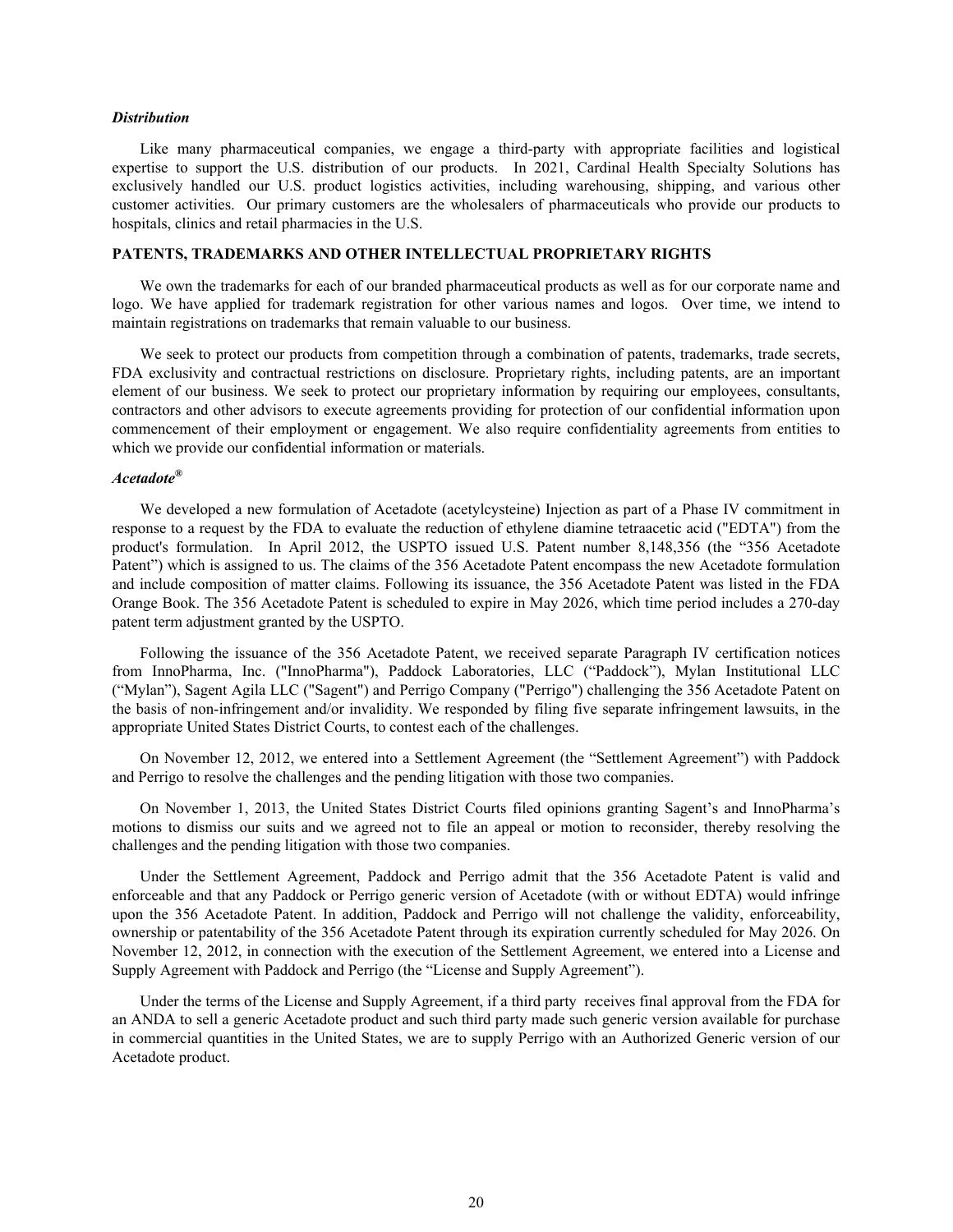On May 18, 2012, we also submitted a Citizen Petition to the FDA requesting that the FDA refrain from approving any applications for acetylcysteine injection that contain EDTA, based in part on the FDA's request that we evaluate the reduction or removal of EDTA from our original Acetadote formulation.

On November 7, 2012, the FDA responded to the Citizen Petition denying our request and on November 8, 2012, we learned that the FDA approved the ANDA referencing Acetadote filed by InnoPharma, Inc. We brought suit against the FDA contesting the FDA's decision to approve the InnoPharma generic on November 13, 2012.

On September 30, 2013, the United States District Court filed an opinion granting a summary judgment in favor of the FDA regarding this suit.

As noted above, during 2012 the FDA approved the ANDA referencing Acetadote filed by InnoPharma, Inc. Upon this condition, in accordance with the License and Supply agreement with Perrigo, we began to supply Perrigo with our Authorized Generic. On January 7, 2013, Perrigo announced initial distribution of our Authorized Generic acetylcysteine injection product.

On March 19, 2013, the USPTO issued U.S. Patent number 8,399,445 (the "445 Acetadote Patent") which is assigned to us. The claims of the 445 Acetadote Patent encompass the use of the 200 mg/ml Acetadote formulation to treat patients with acetaminophen overdose. On April 8, 2013, the 445 Acetadote Patent was listed in the FDA Orange Book. The 445 Acetadote Patent is scheduled to expire in August 2025. Following the issuance of the 445 Acetadote Patent we received separate Paragraph IV certification notices from Perrigo, Sagent Pharmaceuticals, Inc., and Mylan challenging the 445 Acetadote Patent on the basis of non-infringement, unenforceability and/or invalidity.

On June 10, 2013, we became aware of a Paragraph IV certification notice from Akorn, Inc. challenging the 445 Acetadote Patent and the 356 Acetadote Patent on the basis of non-infringement. On July 12, 2013, we filed a lawsuit for infringement of the 356 Acetadote Patent against Akorn, Inc. in United States District Court.

On February 18, 2014, the USPTO issued U.S. Patent number 8,653,061 (the "061 Acetadote Patent") which is assigned to us. The claims of the 061 Acetadote Patent encompass the use of the 200 mg/ml Acetadote formulation to treat patients with acetaminophen overdose. Following its issuance, the 061 Acetadote Patent was listed in the FDA Orange Book. The 061 Acetadote Patent is scheduled to expire in August 2025.

On May 13, 2014, the USPTO issued U.S. Patent number 8,722,738 (the "738 Acetadote Patent") which is assigned to us. The claims of the 738 Acetadote Patent encompass administration methods of acetylcysteine injection, without specification of the presence or lack of EDTA in the injection. Following its issuance, the 738 Acetadote Patent was listed in the FDA Orange Book and it is scheduled to expire in April 2032.

On December 11, 2014 and March 3, 2015, we became aware of Paragraph IV certification notices from Aurobindo Pharma Limited and Zydus Pharmaceuticals (USA) Inc., respectively, challenging the 356, 445, 061, and 738 Acetadote Patents on the basis of non-infringement.

On February 10, 2015, the USPTO issued U.S. Patent number 8,952,065 (the "065 Acetadote Patent") which is assigned to us. The claims of the 065 Acetadote Patent encompass the use of the 200 mg/ml Acetadote formulation to treat patients with acute liver failure. The 065 Acetadote Patent is scheduled to expire in August 2025.

On September 30, 2015, the United States District Court for the Northern District of Illinois, Eastern Division ("District Court") ruled in our favor in our lawsuit against Mylan for infringement of the 445 Acetadote Patent. The opinion upheld our 445 Acetadote Patent and expressly rejected Mylan's validity challenge. The District Court ruled that Mylan is liable to us for infringement of the 445 Acetadote patent in light of Mylan's Abbreviated New Drug Application in which Mylan sought to market a generic version of Acetadote.

On November 17, 2015, the District Court entered an order enjoining Mylan and its affiliates from selling or using its generic version of Acetadote until August 2025, the date of expiration of the 445 Acetadote Patent. On October 30, 2015, Mylan filed a notice of appeal to the U.S. Court of Appeals for the Federal Circuit (the "Appeals Court").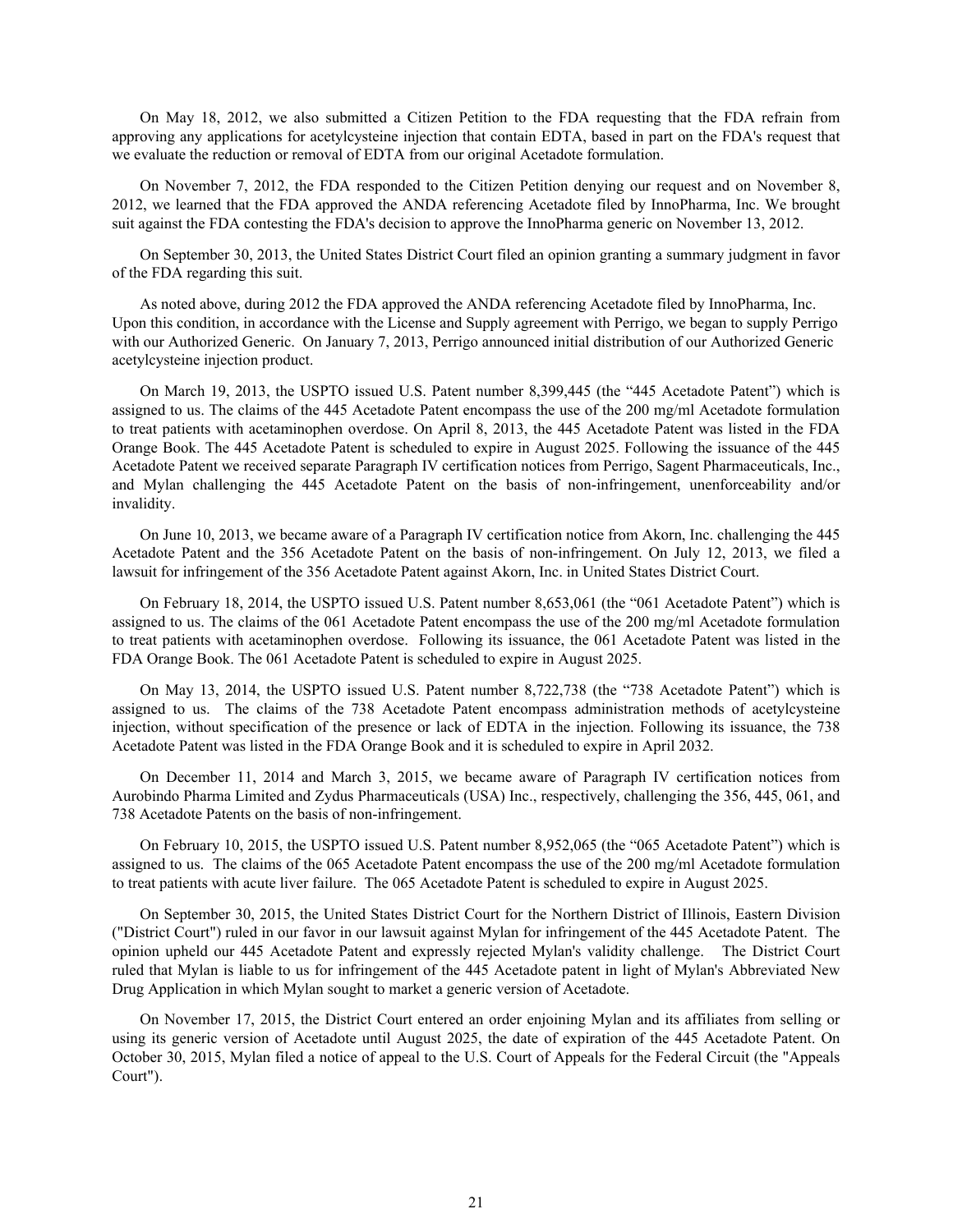On May 3, 2016, the USPTO issued U.S. Patent number 9,327,028 (the "028 Acetadote Patent") which is assigned to us. The claims of the 028 Acetadote Patent encompass administration methods of acetylcysteine injection, without specification of the presence or lack of EDTA in the injection. Following its issuance, the 028 Acetadote Patent was listed in the FDA Orange Book and it is scheduled to expire in July 2031.

On January 26, 2017, the Appeals Court affirmed the District Court ruling in our favor in our lawsuit against Mylan for infringement of the 445 Acetadote Patent. The Appeals Court opinion affirmed the District Court's ruling upholding our 445 Acetadote Patent and expressly rejected Mylan's validity challenge.

On November 3, 2017, we became aware of a Paragraph IV certification notice from Exela Pharma Sciences, LLC challenging the 356, 445, 061, 738, and 028 Acetadote Patents on the basis of non-infringement.

# *Caldolor***®**

We have an exclusive, worldwide license to clinical data for intravenous ibuprofen from Vanderbilt University, in consideration for royalty obligations related to Caldolor. During 2014, we obtained additional patents for the brand. On May 27, 2014, the USPTO issued U.S. Patent number 8,735,452 (the "452 Caldolor Patent") which is assigned to us. The claims of the 452 Caldolor Patent encompass methods of treating pain using intravenous ibuprofen. Following its issuance, the 452 Caldolor Patent was listed in the FDA Orange Book and is scheduled to expire in September 2029.

On October 28, 2014, the USPTO issued U.S. Patent number 8,871,810 (the "810 Caldolor Patent") which is assigned to us. The claims of the 810 Caldolor Patent encompass methods of treating pain using intravenous ibuprofen. Following its issuance, the 810 Caldolor Patent was listed in the FDA Orange Book and is scheduled to expire in September 2029.

During the third quarter of 2015, we obtained four additional patents for Caldolor. On July 7, 2015, the USPTO issued U.S. Patent number's 9,072,710 (the "710 Caldolor Patent") and 9,072,661 (the "661 Caldolor Patent") which are assigned to us. The claims of the 710 Caldolor Patent and the 661 Caldolor Patent include composition and methods of treating pain, inflammation and fever using intravenous ibuprofen. These Caldolor Patents are listed in the FDA Orange Book and are scheduled to expire in March 2032. On April 21, 2015, the USPTO issued U.S. Patent No. 9,012,508 (the "508 Caldolor Patent") which is assigned to us.

The claims of the 508 Caldolor Patent include methods of treating pain using intravenous ibuprofen. Following its issuance, the 508 Caldolor Patent was listed in the FDA Orange Book and is scheduled to expire in September 2030. On August 25, 2015, the USPTO issued U.S. Patent number 9,114,068 (the "068 Caldolor Patent") which is assigned to us. The claims of the 068 Caldolor Patent include methods of treating pain using intravenous ibuprofen.

Following its issuance, the 068 Caldolor Patent was listed in the FDA Orange Book and is scheduled to expire in September 2029. On September 22, 2015, the USPTO issued U.S. Patent number 9,138,404 (the "404 Caldolor Patent") which is assigned to us.

The claims of the 404 Caldolor Patent include methods of treating pain in critically ill patients with intravenous ibuprofen. Following its issuance, the 404 Caldolor Patent was listed in the FDA Orange Book and is scheduled to expire in September 2029.

On March 29, 2016, the USPTO issued U.S. Patent number 9,295,639 (the "639 Caldolor Patent") which is assigned to us. The claims of the 639 Caldolor Patent include methods of treating pain in critically ill patients with intravenous ibuprofen. Following its issuance, the 639 Caldolor Patent was listed in the FDA Orange Book and is scheduled to expire in September 2029.

On May 16, 2017, the USPTO issued U.S. Patent number 9,649,284 (the "284 Caldolor Patent") which is assigned to us. The claims of the 284 Caldolor Patent include methods of treating pain in critically ill patients with intravenous ibuprofen. Following its issuance, the 284 Caldolor Patent was listed in the FDA Orange Book and is scheduled to expire in September 2029. We also have additional patent applications related to Caldolor which are pending with the USPTO.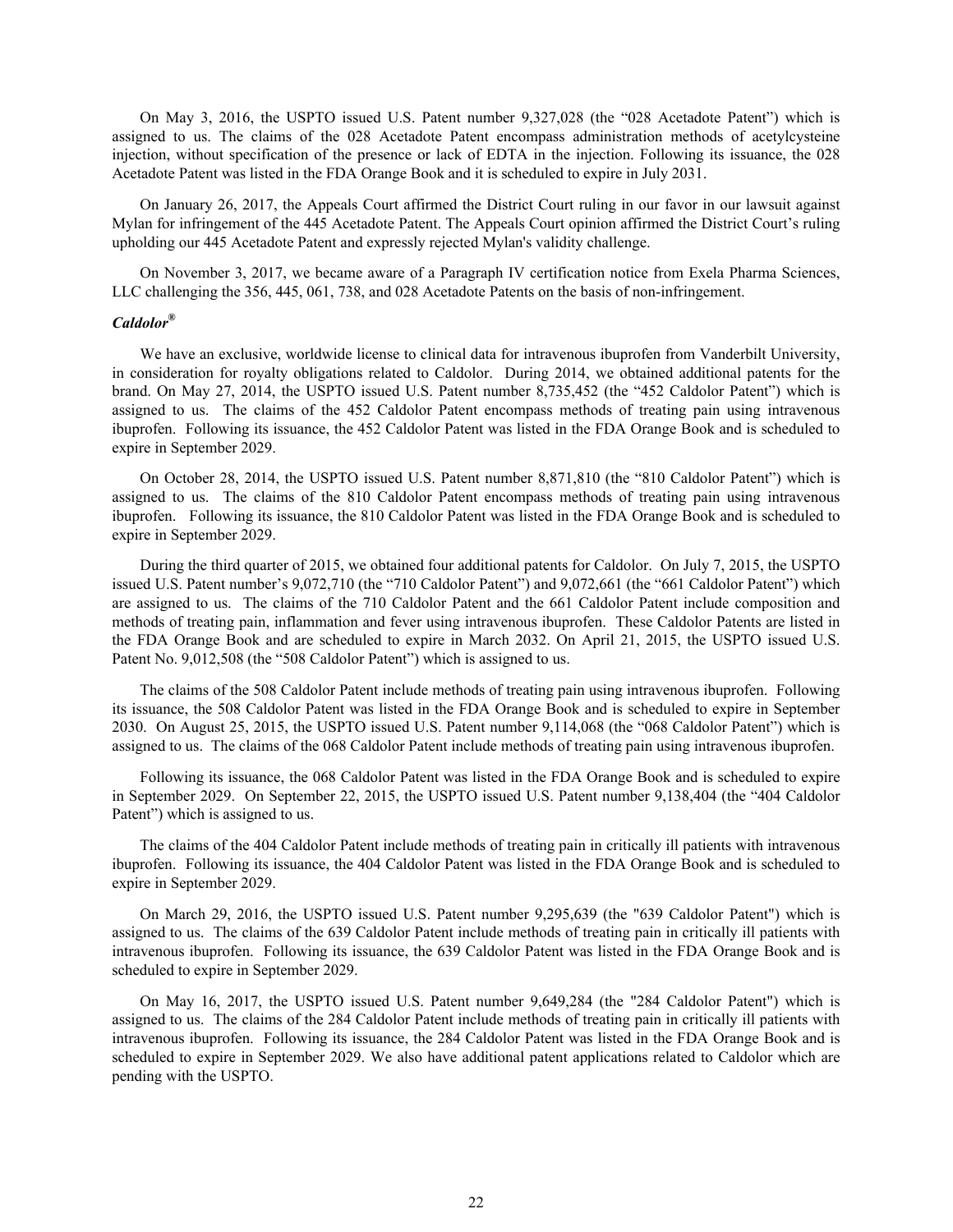# *Vibativ***®**

We own numerous U.S. patents and related international patents for Vibativ. These patents were acquired in our November 2018 acquisition of certain product rights, intellectual property and related assets of Vibativ from Theravance. Three Vibativ patents are listed in the FDA Orange Book. U.S. Patent number 7,531,623 (the "623 Vibativ Patent") is scheduled to expire in January 2027 and includes composition of matter claims that encompass the Vibativ drug substance as well as methods for preparing the Vibativ drug substance.

# *Sancuso®*

We are the owner of U.S. Patent number 7,608,282 (the "282 Sancuso Patent") for Sancuso. This patent was acquired in our December 2021 acquisition, that closed in January 2022, of certain product rights, intellectual property and related assets of Sancuso from Kyowa Kirin, Inc. The 282 Sancuso Patent is listed in the FDA Orange Book and is scheduled to expire in January 2025. The 282 Sancuso Patent includes composition of matter claims that encompass the Sancuso drug product as well as methods of using Sancuso for treatment and/or prophylaxis.

#### *Remaining Products*

We have no issued patents for our Vaprisol, RediTrex, Omeclamox-Pak and Kristalose products. We have multiple granted patents relating to our ifetroban products and patent applications pending with the USPTO.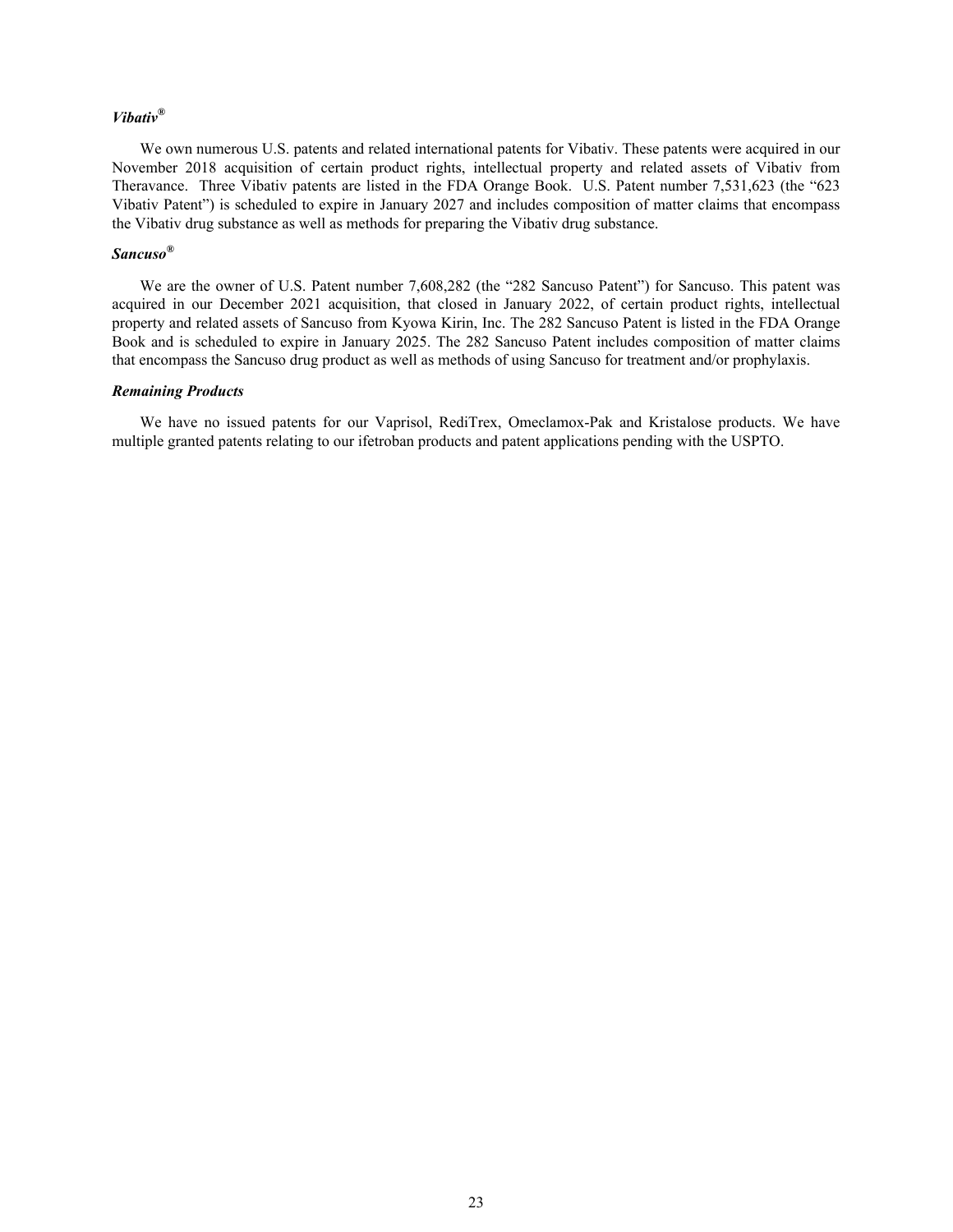#### **COMPETITION**

The pharmaceutical industry is characterized by intense competition and rapid innovation. Our continued success in developing and commercializing pharmaceutical products will depend, in part, upon our ability to compete against existing and future products in our target markets. Competitive factors directly affecting our markets include but are not limited to:

- product attributes such as efficacy, safety, ease-of-use and cost-effectiveness;
- brand awareness and recognition driven by sales, marketing and distribution capabilities;
- intellectual property and other exclusivity rights;
- availability of resources to build and maintain developmental and commercial capabilities;
- successful business development activities;
- extent of third-party reimbursements, insurance coverage; and
- establishment of advantageous collaborations to conduct development, manufacturing or commercialization efforts.

A number of our competitors possess research and development and sales and marketing capabilities as well as financial resources greater than ours. These competitors, in addition to emerging companies and academic research institutions, may be developing, or in the future could develop, new technologies that could compete with our current and future products or render our products obsolete.

Our products face competition from other branded products, generics, and alternate medical treatments. Our task is to position each brand to feature its competitive advantages, implement a well thought out marketing plan and provide focused sales and other tactical support.

#### *Acetadote***®**

Acetadote is our injectable formulation of N-acetylcysteine *("*NAC") for the treatment of acetaminophen overdose. NAC is accepted worldwide as the standard of care for acetaminophen overdose. Our competitors in the acetaminophen overdose market are those companies selling orally administered NAC including, but not limited to, Geneva Pharmaceuticals, Inc., Bedford Laboratories division of Hikma Pharmaceuticals, Roxane Laboratories, Inc., InnoPharma Inc. and Hospira Inc.

In November 2012, InnoPharma Inc. was granted approval by the FDA to distribute their generic form of the old formulation of Acetadote containing EDTA. In late 2012, we entered into the Settlement Agreement with Paddock and Perrigo that included the right to distribute our Authorized Generic Acetadote injection product. Our branded Acetadote now competes with both the EDTA free Authorized Generic Acetadote distributed by Paddock and Perrigo along with generic Acetadote products that contain EDTA.

Manufactures of the old Acetadote formulation include: Akorn, AuroMedics Pharma, Fresenius Kabi and Sagent Pharmaceuticals.

# *Caldolor***®**

Caldolor is marketed for the treatment of pain and fever, primarily in a hospital or surgery center setting. A variety of other products address the acute pain market:

- Morphine, the most commonly used product for the treatment of acute, post-operative pain, is manufactured and distributed by several generic pharmaceutical companies;
- Other generic injectable opioids, including fentanyl, meperidine and hydromorphone, address this market;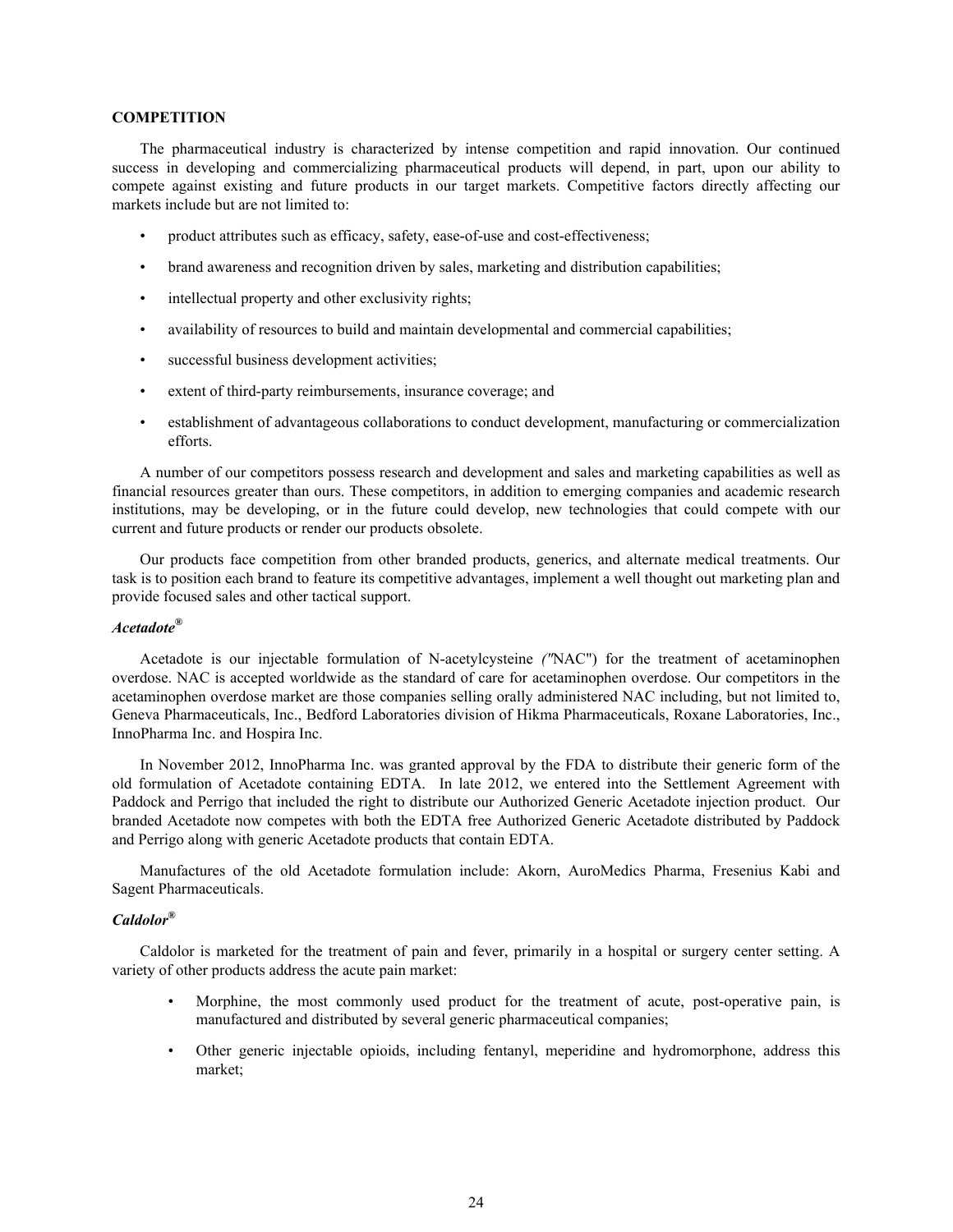- Ketorolac tromethamine (brand name Toradol® ), an injectable NSAID, is also manufactured and distributed by several generic pharmaceutical companies;
- IV acetaminophen (brand name Ofirmev<sup>®)</sup>, an injectable analgesic product is sold by Mallinckrodt plc, and there are also generic versions from different manufacturers available;
- Bupivacaine injectable suspension (brand name Exparel®), product sold by Pacira Pharmaceuticals, Inc., two additional bupivacaine products, Xaracoll and Posimir, were recently approved; and
- IV meloxicam (brand name Anjeso<sup>™</sup>), a once a day injectable COX-2 preferential NSAID manufactured by Baudax Bio which was recently approved by the FDA.

We are aware of other product candidates in development to treat acute pain including injectable NSAIDs, novel opioids, new formulations of existing therapies and extended release anesthetics. We believe non-narcotic analgesics for the treatment of post-surgical pain are the primary potential competitors to Caldolor.

In addition to the injectable analgesic products above, many companies are developing analgesics for specific indications such as migraine and neuropathic pain, oral extended-release forms of existing narcotic and non-narcotic products, as well as those with new methods of delivery such as transdermal. We are not aware of any approved injectable products indicated for the treatment of fever in the U.S. other than Caldolor and Ofirmev.

There are, however, numerous drugs available to physicians to reduce fevers in hospital settings via oral administration to the patient, including ibuprofen, acetaminophen, and aspirin. These drugs are manufactured by numerous pharmaceutical companies.

# *Kristalose***®**

Kristalose is a dry powder crystalline prescription formulation of lactulose indicated for the treatment of constipation. The U.S. constipation therapy market includes various prescription and over the counter, or OTC, products. The branded prescription products which we believe are our primary competitors are:

- Lubiproston (brand name Amitiza $^{\circledR}$ ), an oral product indicated for the treatment of chronic idiopathic constipation, irritable bowel syndrome with constipation in adults, is manufactured and sold by Mallinckrodt Pharmaceuticals.
- Naloxegol (brand name Movantik<sup>®</sup>), an oral product indicated for the treatment of opioid-induced constipation in adults with chronic non-cancer pain and recently acquired by RedHill Biopharma in the first quarter of 2020.
- Linaclotide (brand name Linzess<sup>®</sup>), an oral product indicated for the treatment of irritable bowel syndrome with constipation and chronic idiopathic constipation. It is sold by Allergan, Inc. and Ironwood Pharmaceuticals, Inc.
- Plecanatide (brand name Trulance<sup>®</sup>), an oral product indicated for the treatment of irritable bowel syndrome with constipation and chronic idiopathic constipation. It is sold by Synergy Pharmaceuticals.
- Generic and branded liquid lactulose products are marketed by a number of pharmaceutical companies.
- Lactitol for oral solution (brand name Pizensy), an oral, osmotic laxative indicated for the treatment of chronic idiopathic constipation and distributed by Braintree Laboratories, Inc. was recently approved by the FDA.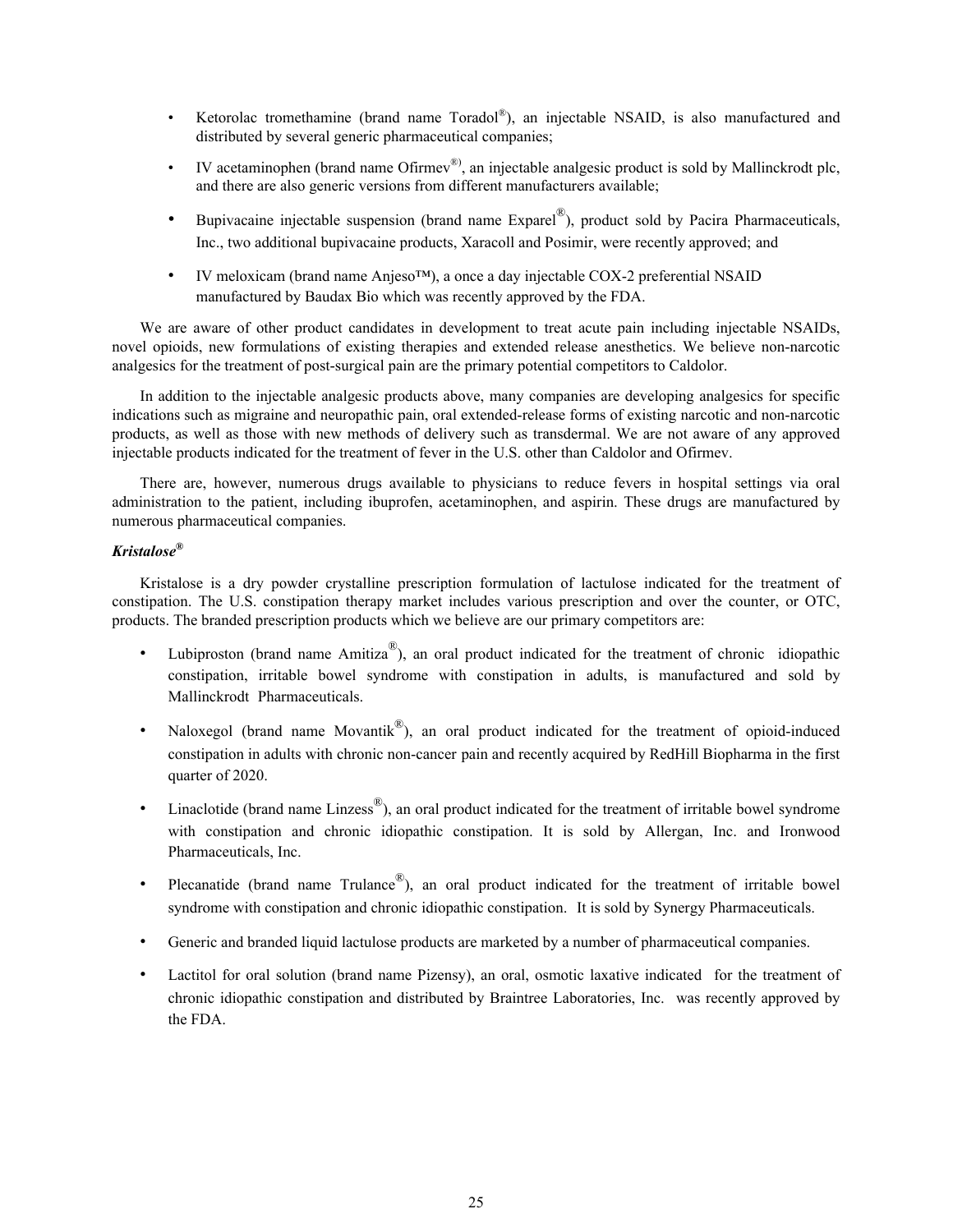There are several hundred OTC products used to treat constipation marketed by numerous pharmaceutical and consumer health companies. MiraLax (polyethylene glycol 3350), previously a prescription product, was indicated for the treatment of constipation and manufactured and marketed by Bayer. MiraLax was converted to an OTC product in February 2007 and recently, the FDA rescinded the approval of the generic prescription polyethylene glycol 3350 products.

# *Omeclamox***®** *-Pak*

Omeclamox-Pak is a branded prescription product used for the treatment of Helicobacter pylori (H. pylori) infection and duodenal ulcer disease. It combines three well-known and widely prescribed medications packaged in a daily dose pack for patient convenience: omeprazole, clarithromycin, and amoxicillin. The three individual components of Omeclamox-Pak are also available from other suppliers through three separate prescriptions.

While there are several competitor products, Omeclamox-Pak is one of the two actively marketed products for this condition. In addition, compared to the competing products, Omeclamox-Pak has the lowest pill burden, fewest days of therapy and convenient twice daily dosing. The prescription combination products, indicated for treatment of H. pylori, which we believe are our primary competitors are:

- PrevPac<sup>®</sup>, an oral product sold by Takeda Pharmaceutical Company. There are also approved generic versions of PrevPac;
- Pylera<sup>®</sup>, an oral product manufactured and sold by Allergan plc; and
- Talicia<sup>®</sup>, an oral product manufactured by RedHill Biopharma which was recently approved by the FDA.

# *RediTrex®*

RediTrex is methotrexate for subcutaneous administration in a unique syringe designed for ease of use, improved accuracy, and enhanced safety. It is indicated for treatment of rheumatoid arthritis, polyarticular juvenile idiopathic arthritis, and severe, recalcitrant, or disabling psoriasis unresponsive to alternative treatments.

This market is highly competitive with drugs from several different therapeutic classes available for treatment. Methotrexate is considered a standard of care especially when patients fail to respond adequately to low dose steroids or non-steroidal anti-inflammatory drugs (NSAIDs). Methotrexate is available in multiple dose forms including oral, subcutaneous, and intra-venous. Methotrexate may be used alone or in combination with drugs from other therapeutic classes to adequately control patient symptoms.

RediTrex competes with other dose forms and delivery systems for methotrexate including, oral tablets, conventional vial and syringe administration, and auto-injector pens. Oral tablets and conventional vials are generic and available from many suppliers. There are two auto-injector pen products available, Rasuvo and Otrexup.

RediTrex also competes with or may be used in combination with drugs from other therapeutic classes including, injectable biologics like Humira and Enbrel and oral JAK inhibitors like Xaljanz. These newer agents are more expensive than the methotrexate products but benefit from significant promotion to patients and doctors.

#### *Sancuso®*

Sancuso is the only transdermal patch FDA approved for the management of chemotherapy induced nausea and vomiting (CINV). Each patch delivers up to 5 days of treatment with granisetron, a standard of care for CINV, through the skin. Recommended treatment suggests the patch be applied 24 to 48 hours prior to chemotherapy treatment and remain in place for 5 days.

While there are no other transdermal products available to treat CINV, there are a large number of generic and branded oral products as well as a limited number of injectables. Cumberland considers the oral branded products to be the most important competition including Akynzeo, Emend Oral, Varubi, Zuplenz, and Kytril.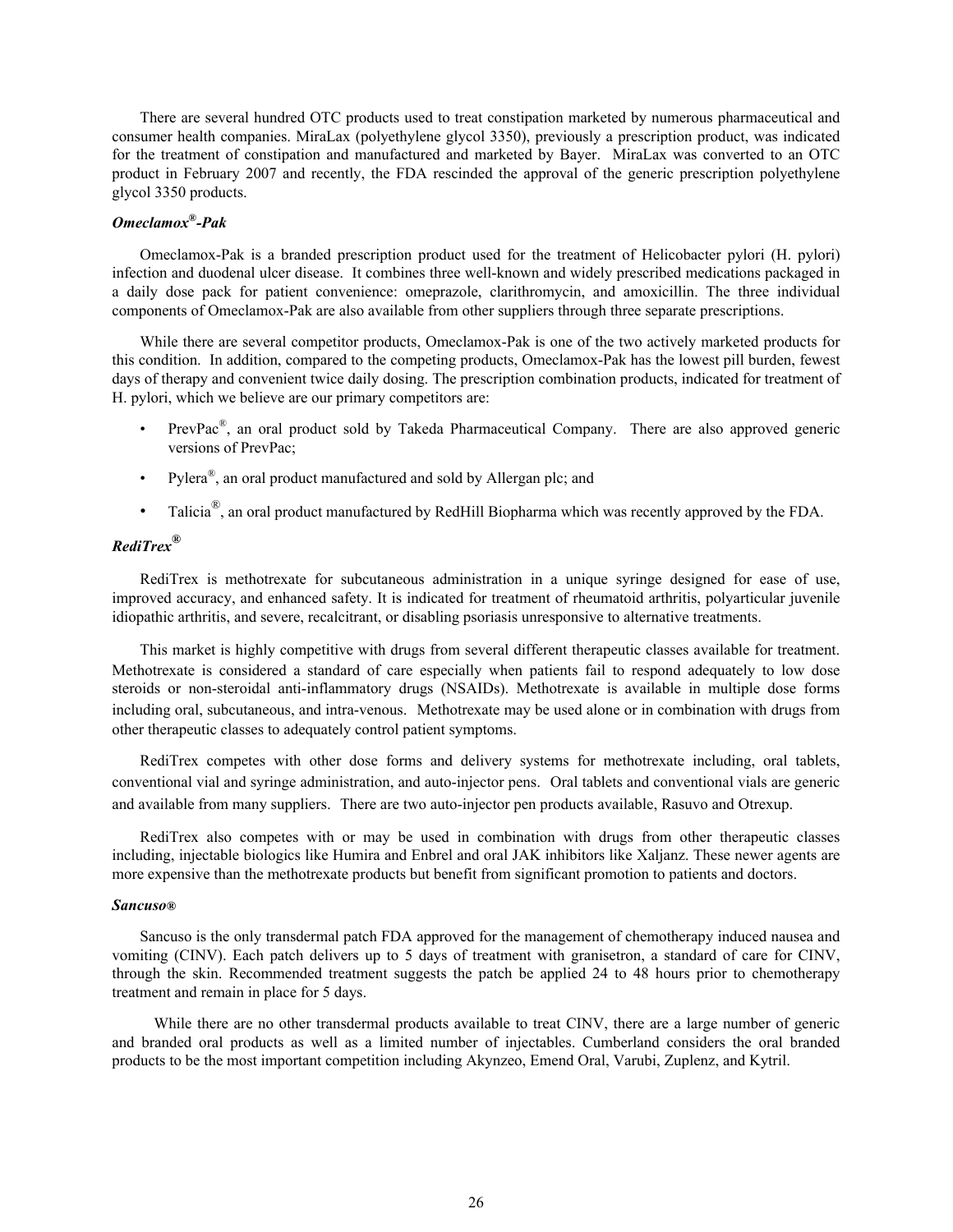# *Vaprisol***®**

Vaprisol is a patented, prescription brand indicated to raise serum sodium levels in hospitalized patients with euvolemic and hypervolemic hyponatremia. The product was developed and registered by Astellas and then launched in 2006. It is one of two branded prescription products indicated for the treatment of hyponatremia, and the first and only intravenously administered branded treatment. The other competing product is Samsca, an oral product sold by Otsuka Pharmaceutical Company.

# *Vibativ®*

Vibativ is a potent, once-daily, injectable antibiotic for the treatment of certain gram-positive infections. Vibativ is approved for the treatment of complicated skin and skin structure infections and hospital-acquired or ventilatorassociated bacterial pneumonia caused by susceptible isolates of Staphylococcus aureus when alternative treatments are not suitable. There are several generic and branded antibiotics that compete for these indications.

The major generic competitors are vancomycin, linezolid, and daptomycin. Vancomycin is by far the most widely used agent. Newer branded agents are also available including:

- Ceftaroline fosamil (brand name Teflaro<sup>®</sup>) an injectable antibiotic manufactured and sold by Allergan
- Dalbavancin (brand name Dalvance $^{\circledR}$ ), an injectable antibiotic manufactured and sold by Allergan
- Oritavancin (brand name Orbactiv $^{\circledR}$ ), an injectable antibiotic manufactured and sold by Melinta

We are aware of a number of other novel antibiotics which are currently in development.

Antibiotic drug selection is based both on an empiric and susceptibility proven basis. In the hospital setting, cost is an important factor which favors the use of generic agents as long as they are effective. Newer agents are often reserved for two reasons: they are valuable in the treatment of patients that fail to respond to generics and it is considered good practice to conserve the use of these agents to reduce the risk of resistance.

#### **GOVERNMENT REGULATION**

The development of new pharmaceutical products can be a long, expensive and risky process. There is no assurance we will obtain successful study results or secure the needed market approvals for our pipeline product candidates. Governmental authorities in the U.S. and other countries extensively regulate the research, development, testing, manufacturing, distribution, marketing and sale of pharmaceutical products. For more information, see *"Risks Relating to Government Regulation"* in Part I, Item 1A of this Form 10K.

In the U.S., the FDA under the Federal Food, Drug, and Cosmetic Act, ("FDCA"), the Public Health Service Act, and other federal statutes and regulations, subjects pharmaceutical products to rigorous review. Failure to comply with applicable U.S. requirements may subject a company to a variety of administrative or judicial sanctions, such as FDA refusal to approve pending New Drug Application ("NDAs") or biologics license applications, ("BLAs"), warning letters, product recalls, product seizures, total or partial suspension of production or distribution, injunctions, fines, civil penalties, and criminal prosecution.

We, our manufacturers and contract research organizations may also be subject to regulations under other federal, state and local laws, including the Occupational Safety and Health Act, (OSHA), the Resource Conservation and Recovery Act, the Clean Air Act and import, export and customs regulations as well as the laws and regulations of other countries.

#### **FDA Approval Process**

The FDA is a regulatory agency within the Department of Health and Human Services. A key responsibility is to regulate the safety and effectiveness of drugs sold in the United States. The FDA manages this responsibility into two phases: pre-approval (premarket) and post approval (post market). The FDA reviews manufacturers' applications to market drugs in the United States; a drug may not be sold unless it has FDA approval. The FDA continues its oversight of drug safety and effectiveness as long as the drug is on the market.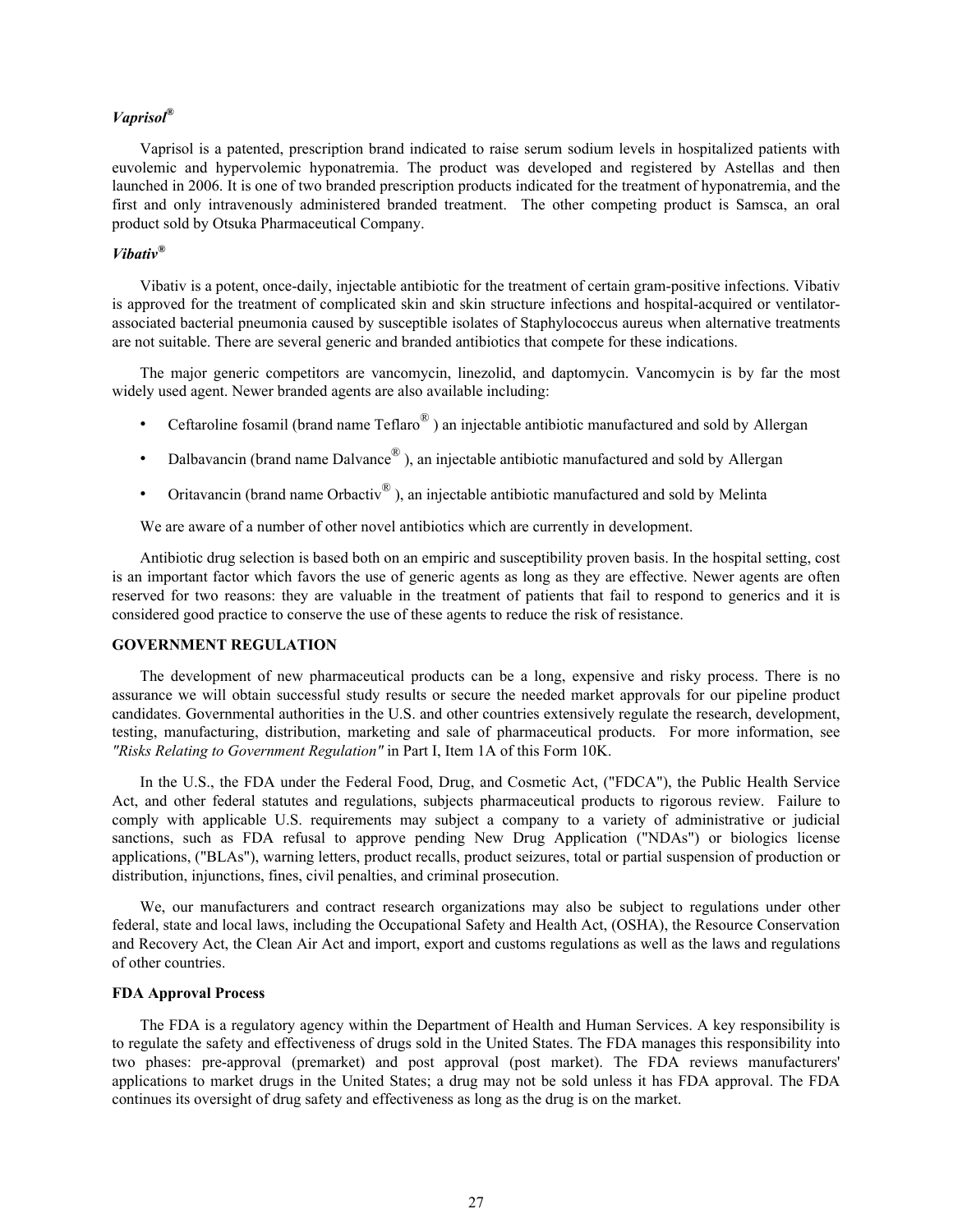To market a prescription drug in the United States, a manufacturer needs FDA approval. To get that approval, the manufacturer must demonstrate the drug's safety and effectiveness according to criteria specified in law and agency regulations, ensure that its manufacturing plant passes FDA inspection, and obtain FDA approval for the drug's labeling, a term that includes all written material about the drug, including, for example, packaging, prescribing information for physicians and patient brochures.

The progression to drug approval begins before FDA involvement. First, scientists work in the laboratory to discover and develop a new compound. Next, basic questions on safety are answered by nonclinical testing with animals and then, a drug or biotechnology company develops a prototype drug. That company must seek clearance from the FDA by way of an Investigational New Drug ("IND") application to test the product with human subjects.

Those tests, called clinical trials, are carried out sequentially in Phase I, II, and III studies, which involve increasing numbers of subjects. The manufacturer then compiles the resulting data and analyses in an NDA. The FDA reviews the NDA with three major concerns: (1) safety and effectiveness in the drug's proposed use; (2) appropriateness of the proposed labeling; and (3) adequacy of manufacturing methods to assure the drug's identity, strength, quality, and purity.

The FDA and associated regulations detail the requirements at each step. The FDA uses a few special mechanisms to expedite drug development and the review process when a drug might address an unmet need or a serious disease or condition. Those mechanisms include accelerated approval, fast track and priority reviews and the newer designation, breakthrough therapy.

The sponsor of the drug typically conducts human clinical trials in three sequential phases, but the phases may overlap. Phase I clinical trials are generally conducted in a small number of healthy volunteers, primarily to collect and assess pharmacokinetics and safety data at one or more dosages prior to proceeding into patients.

In Phase II clinical trials, the sponsor evaluates the early efficacy of the product in short term trials on the targeted indication and identifies possible adverse effects and safety risks in a patient population.

Phase III clinical trials typically involve testing for patients in long term trials examining safety and clinical efficacy in an expanded population at geographically-dispersed test sites.

The FDA requires that clinical trials be conducted in accordance with the FDA's Good Clinical Practice GCP requirements. The FDA may order the partial, temporary or permanent discontinuation of a clinical trial at any time or impose other sanctions if it believes that the clinical trial is not being conducted in accordance with FDA requirements or presents an unacceptable risk to the clinical trial patients. The institutional review board ("IRB"), or ethics committee (outside of the U.S.), of each clinical site generally must approve the clinical trial design and patient informed consent and may also require the clinical trial at that site to be halted, either temporarily or permanently, for failure to comply with the IRB's requirements, or may impose other conditions.

The results of the nonclinical and clinical trials, together with detailed information on the manufacturing and composition of the product and proposed labeling, are submitted to the FDA in the form of an NDA for marketing approval. The NDA undergoes a 60-day validation review period before it is accepted for filing.

If the NDA is found to be incomplete, it will not be accepted. Once the NDA is validated and accepted for filing, the FDA begins an in-depth review of the NDA.

Under policies agreed to by the FDA under the Prescription Drug User Fee Act, or PDUFA (currently PDUFA VI - effective October 1, 2017), the FDA has a target timeline of 10 months in which to complete its initial review of a standard NDA and respond to the applicant. The review process and the PDUFA goal date may be extended by two months to address deficiencies, or by three months if the FDA requests or the NDA sponsor otherwise provides additional information or clarification regarding information already provided in the submission at any time during the review clock period. If the FDA's evaluations of the NDA and the clinical and manufacturing procedures and facilities are favorable and meet all regulations, the FDA will issue an approval letter. Priority review is reserved for drugs that represent a "significant improvement in safety or efficacy" over existing treatments and FDA endeavors to complete these reviews in six months.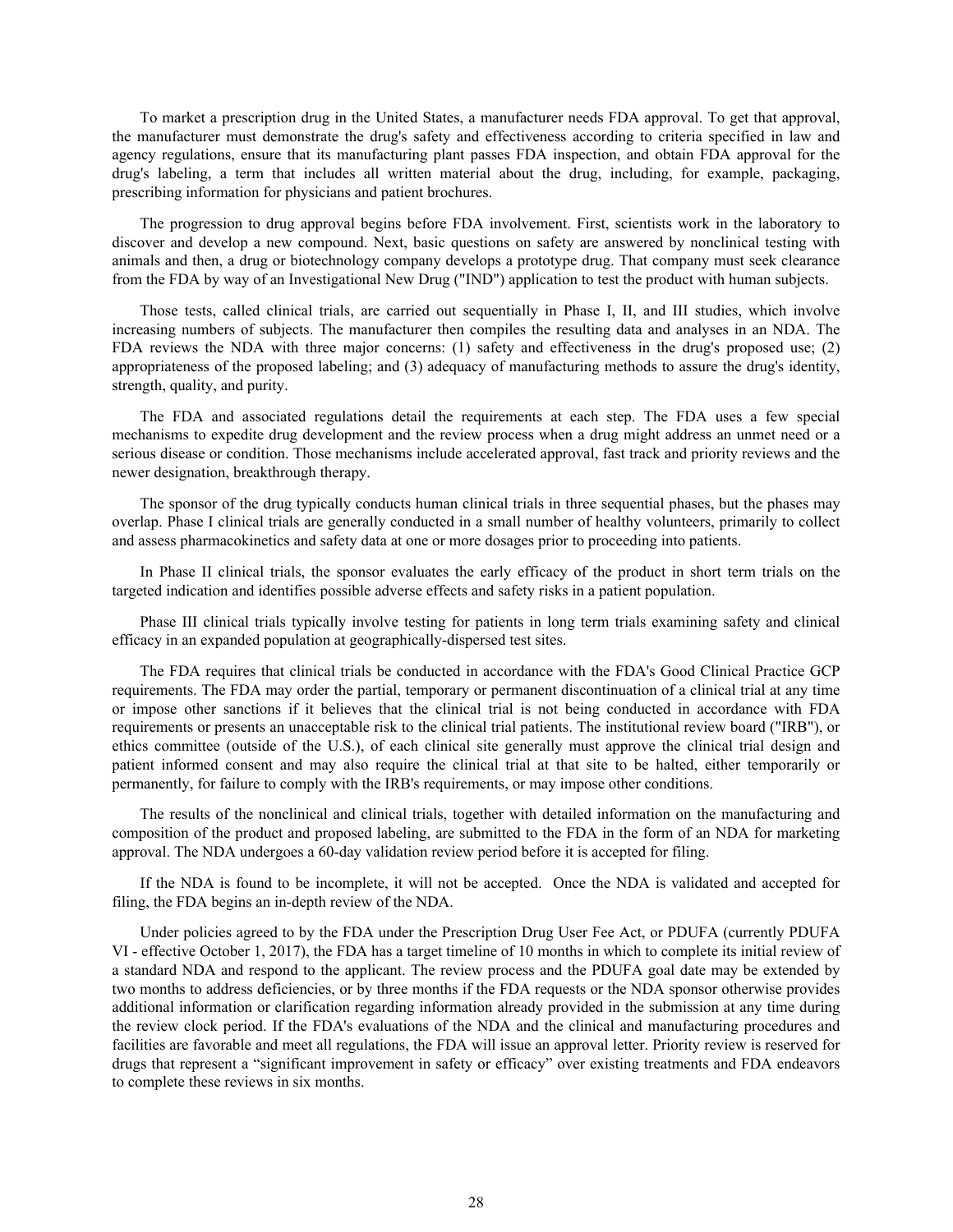If the NDA meets with FDA approval, a letter will be sent out indicating approval and final labeling recommendations. If not, a complete response letter will be sent to applicants indicating that the review cycle for an application is complete and that the application is not ready for approval.

The complete response letter will describe the specific deficiencies that the agency has identified in an application and what changes must be made before the application can be approved, with no implication regarding whether the application will ultimately be approved. An approval letter authorizes commercial marketing of the drug for the proposed indication(s) under study. While the FDA's PDUFA 2021 Performance Report showed a continued increase in the percentage of first-cycle approval letters for new molecular entities rising from 56% for FY 2009 to preliminary reports of 100% for FY 2021, we cannot be certain that timely first-cycle approvals will be maintained by the FDA.

The time and cost of completing these steps and obtaining FDA approval can vary dramatically depending on the drug. However, to complete these steps for a novel drug can take many years and cost millions of dollars.

## *Section 505(b) New Drug Applications*

An NDA may be submitted under different methods, a 505(b)(1), 505(b)(2) or 505(j). Section 505(b) provides for the submission of an NDA to support the approval of a drug. Upon approval, a drug may be marketed only for the FDA-approved indication(s) in the approved dosage form. Further clinical trials may be necessary to gain approval for the use of the product for any additional indications or dosage forms.

The FDA also requires post market safety surveillance reporting to monitor the side effects of the drug, which may result in withdrawal of approval after marketing begins if significant adverse safety findings are found.

Section 505(b)(1) or the 'full' NDA is used for new chemical entities ("NCEs") and requires full clinical and nonclinical development of a compound. Marketing exclusivity assigned to a 505(b)(1) approval is five years. A 505(b)(2) NDA permits the submission of an NDA where at least some of the information required for approval comes from studies not conducted by or for the applicant using previously reported safety and efficacy data, and for which the applicant has not obtained a right of reference. Generally new studies are required to provide data on the proposed change.

Some examples of products that may be allowed to follow a 505(b)(2) path to approval are drugs which have a new dosage form, strength, route of administration, formulation or indication or combination drugs. Marketing exclusivity for a 505(b)(2) submission is three years.

Both 505 (b)(1) and (b)(2) are eligible for seven years of exclusivity for orphan drugs and/or six months for pediatric exclusivity. Any marketing exclusivity is independent of patent exclusivity. We successfully secured FDA approvals for Acetadote in January 2004, for Caldolor in June 2009 and for RediTrex in 2019 pursuant to the 505(b)(2) pathway.

#### *Orphan drug designation*

The Orphan Drug Act of 1983 (the "Orphan Drug Act") encourages manufacturers to seek approval of products intended to treat "rare diseases and conditions" with a prevalence of fewer than 200,000 patients in the U.S. or for which there is no reasonable expectation of recovering the development costs for the product. For products that receive orphan drug designation by the FDA, the Orphan Drug Act provides tax credits for clinical research, FDA assistance with protocol design, eligibility for FDA grants to fund clinical studies, waiver of the FDA application fee, and a period of seven years of marketing exclusivity for the product following FDA marketing approval.

Acetadote received Orphan Drug designation in October 2001 and in 2004 the FDA approved the product to prevent or lessen hepatic injury after ingestion of a potentially hepatotoxic quantity of acetaminophen. Acetadote was entitled to marketing exclusivity until January 2011 for the treatment of this approved indication.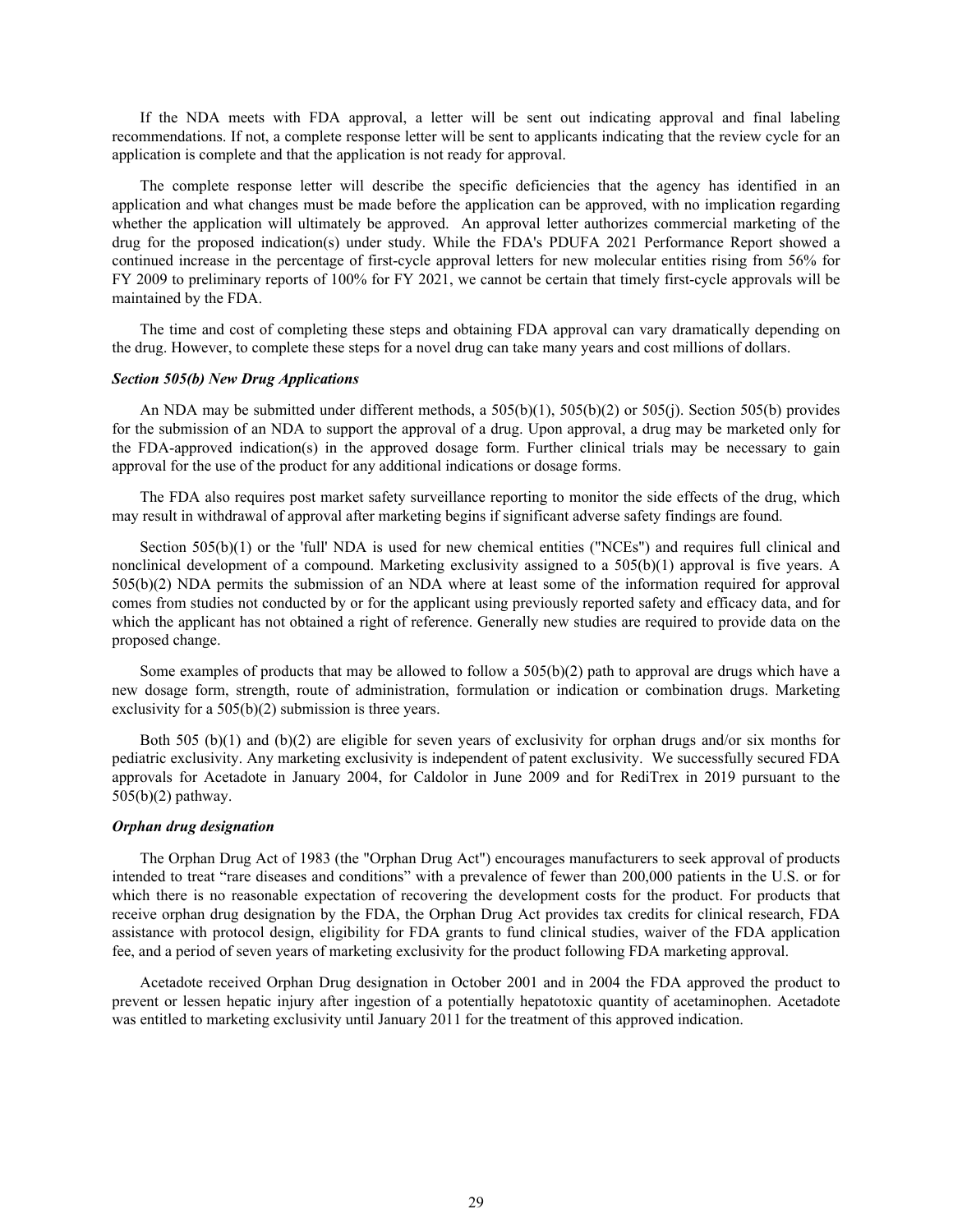#### *Section 505(j) abbreviated new drug applications*

An ANDA is a type of NDA where approval of a generic drug is based on demonstrating comparability to an innovator drug product (the RLD or Reference Listed Drug). Applications are "abbreviated" because they generally don't include preclinical and clinical data to establish safety and effectiveness. Generics must demonstrate that the product is bioequivalent (i.e., performs in the same manner and is comparable to the 'innovator' product in active ingredient, dosage form, strength, route of administration, labeling, quality, performance characteristics and intended use).

Abbreviated applications may be submitted for drug products that are the same as a listed drug and must be identical in active ingredient(s), form, strength, route of administration, and identical in conditions of use (nonexclusive uses). Products are declared suitable based on a suitability petition to the FDA. If the petition is approved, the Sponsor may then submit the ANDA.

#### *The Hatch-Waxman Act*

The Drug Price Competition and Patent Term Restoration Act, informally known as the "Hatch-Waxman Act", is a 1984 United States federal law which established the modern system of generic drugs.

Hatch-Waxman amended the Federal Food, Drug, and Cosmetic Act. Section 505(j) 21 U.S.C. 355(j) sets forth the process by which would-be marketers of generic drugs can file ANDAs to seek FDA approval of the generic. Section 505(j)(2)(A)(vii)(IV), the so-called Paragraph IV, allows 180-day exclusivity to companies that are the "first-to-file" an ANDA against holders of patents for branded counterparts.

These Hatch-Waxman amendments grant generic manufacturers the ability to mount a validity challenge without incurring the cost of entry or risking enormous damages flowing from any possible infringement. Hatch-Waxman essentially redistributes the relative risk assessments and explains the flow of settlement funds and their magnitude. Hatch-Waxman gives generics considerable leverage in patent litigation.

#### *Health care legislation*

On March 23, 2010, President Obama signed into law the Patient Protection and Affordable Care Act, or PPACA. On March 30, 2010, the Health Care and Education Reconciliation Act of 2010, or HCERA, was enacted into law, which modified the revenue provisions of the PPACA. The PPACA as amended by the HCERA constitutes the healthcare reform legislation. The following highlights certain provisions of the legislation that may affect us.

*Pharmaceutical Industry Fee:* Beginning in calendar-year 2011, an annual fee was imposed on pharmaceutical manufacturers and importers that sell branded prescription drugs to specified government programs (e.g., Medicare Part D, Medicare Part B, Medicaid, Department of Veterans Affairs programs, Department of Defense programs and TRICARE).

The annual fee is allocated to companies based on their previous calendar-year market share using sales data that the government agencies that purchase the pharmaceuticals will provide to the Treasury Department. Although we participate in governmental programs that subject us to this fee, our sales volume in such programs is less than \$10 million, with the first \$5 million of sales being exempt from the fee. This fee has not had a material impact and is not expected to have a material impact on our results of operations.

In addition, PDUFA imposes annual program fees. An applicant will be assessed annual prescription drug program fees for prescription drug products, incurring a fee for each strength of a drug product. An applicant may not be assessed more than five prescription drug program fees for a fiscal year for prescription drug products identified in a single approved application.

*Physician Payments Sunshine Act:* The PPACA also includes provisions known as the Physician Payments Sunshine Act, or Sunshine Act, which require manufacturers of pharmaceuticals and medical devices covered under Medicare and Medicaid to record any transfers of value to physicians and teaching hospitals and to report this data to the Centers for Medicare and Medicaid Services, or CMS, for aggregation and subsequent public disclosure. Under the Sunshine Act, beginning August 1, 2013, we have collected data regarding reportable transfers of value and have reported such data to CMS. Failure to report appropriate data may result in civil or criminal fines and/or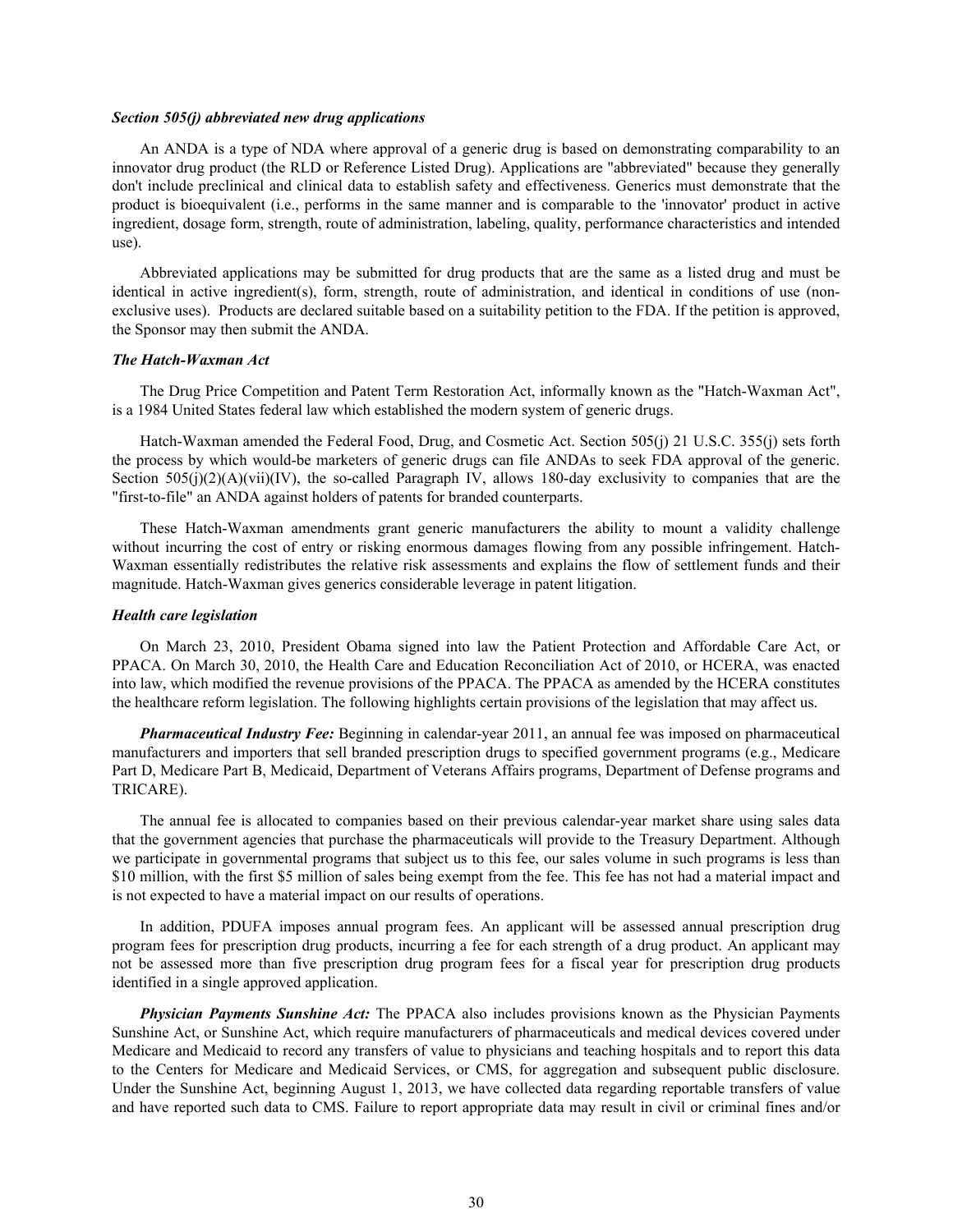penalties. In addition to the Federal Sunshine Act, similar reporting requirements have also been enacted on the state level requiring transparency of interactions with health care professionals.

*Medicaid Rebate Rate:* Under the Medicaid Drig Rebate probram we currently are required to provide rebates for covered outpatient drugs that are dispensed to Medicaid beneficiaries. In addition, we also are required to participate in the Public Health Service's 340B drug pricing program, which requires us to agree to charge no more than a designated ceiling price for covered outpatient drugs that are dispensed to community health clinics and other entities that receive health services grants from the Public Health Service, as well as hospitals that serve a disproportionate share of low-income patients.

*Product Serialization:* In November of 2013, the FDA passed the Drug Supply Chain Security Act (DSCSA). The DSCSA was created to strengthen the security of the drug distribution supply chain by adding controls such as a national pharmaceutical track and trace system and establishing national standards for licensing of prescription drug wholesale distributors and third-party logistics providers. DSCSA requires trading partners, including manufacturers, repackagers, wholesale distributors and dispensers to provide transaction information to subsequent purchasers for certain prescription drugs. We have taken necessary steps to implement this program and are in compliance with all requirements by the November 2018 deadline.

21<sup>st</sup> Century Cures Act: The 21st Century Cures Act (Cures Act), signed into law on December 13, 2016, is designed to help accelerate medical product development and bring new innovations and advances to patients who need them faster and more efficiently. The law builds on FDA's ongoing work to incorporate the perspectives of patients into the development of drugs, biological products, and devices in FDA's decision-making process. The Cures Act enhances FDA's ability to modernize clinical trial designs and clinical outcome assessments, which will speed the development and review of novel medical products, including medical countermeasures.

Specifically, the Cures Act enables us to work with FDA in the development of new biomarkers, clinical outcome assessments, surrogate endpoints, and patient reported outcomes. It allows for the use of data summaries rather than full clinical trials for approval and the use of real world evidence to support approval of new indications of approved medical products, or to help satisfy post-approval study requirements for marketed products.

*Build Back Better Act and Other Proposed Legislation:* The Build Back Better Act ("BBBA") was introduced in the 117<sup>th</sup> Congress and included provisions that were intended to lower the price of prescription drugs, including granting the Medicare program the authority to negotiate prescription drug prices and imposing tax penalties on drug manufacturers if the price of drugs increase too rapidly. Ultimately the BBBA was not enacted, however, future legislative initiatives are likely to include provisions targeted at containing costs in the presccription drug market.

# **Post Approval Activities**

Once a drug is on the U.S. market (following FDA approval of the NDA), the FDA continues to address drug production, distribution, and use. FDA activities are based on ensuring drug safety and effectiveness, and address product integrity, labeling, reporting of research and adverse events, surveillance, drug studies, risk management, information dissemination, off-label use, physician advertising and direct-to-consumer advertising.

If we amend the NDA for an FDA approved product, such as adding safety or efficacy labeling claims, promoting those new claims, making certain manufacturing changes or product enhancements, we will need FDA review and approval before the change can be implemented. While physicians may use products for indications that have not been approved by the FDA, we may not label or promote the product for an indication that has not been approved.

Securing FDA approval for new indications, product enhancements, and manufacturing and labeling changes may require us to conduct additional clinical trials under FDA's IND regulations. Even if such studies are conducted, they are still subject to the same requirements and timelines as an original NDA.

The FDA continuously gathers information about possible adverse reactions to the products it has approved for use. The FDA requires all manufacturers to report adverse events. It also provides a procedure for consumers and physicians to voluntarily report their concerns about drugs. The agency collects those reports through MedWatch and uses its FDA Adverse Event Reporting System (FAERS) to store and analyze them. Because some events may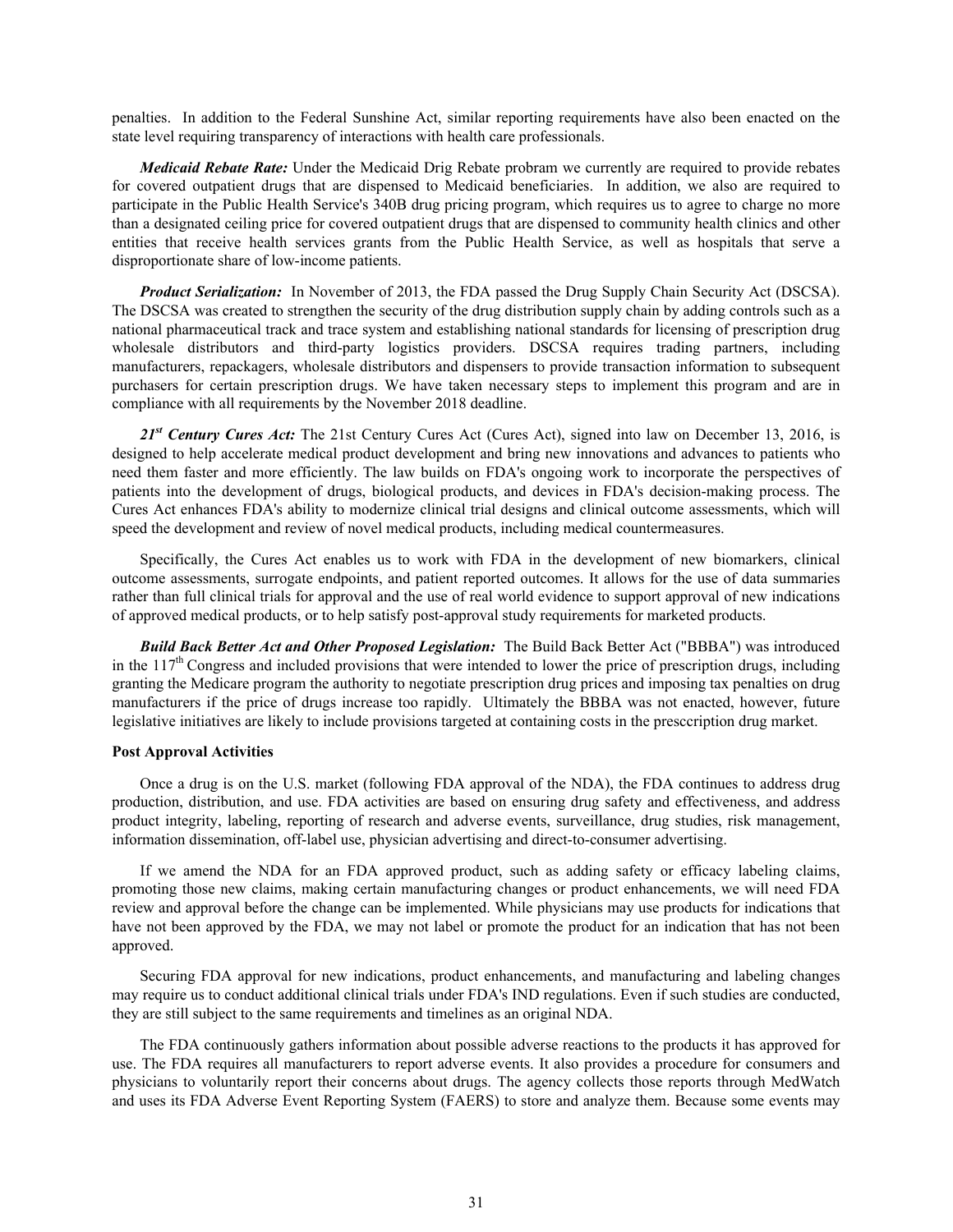occur after the use of a drug for reasons unrelated to the product, the FDA reviews the events to assess which ones may indicate a problem with that particular drug.

They then use information gleaned from the surveillance data to determine a course of action. They might recommend a change in drug labeling to alert users to a potential problem, or, perhaps, to require the manufacturer to study the observed association between the drug and the adverse event.

In addition to FDA restrictions on marketing of pharmaceutical products, several other types of state and federal laws have been applied to restrict certain marketing practices in the pharmaceutical industry in recent years. These laws include anti-kickback statutes and false claims statutes.

The federal health care program anti-kickback statute prohibits, among other things, knowingly and willfully offering, paying, soliciting or receiving remuneration to induce or in return for purchasing, leasing, ordering or arranging for the purchase, lease or order of any health care item or service reimbursable under Medicare, Medicaid or other federally financed health care programs. This statute has been interpreted to apply to arrangements between pharmaceutical manufacturers on the one hand and prescribers, purchasers and formulary managers on the other. Violations of the anti-kickback statute are punishable by imprisonment, criminal fines, civil monetary penalties and exclusion from participation in federal health care programs.

In addition to these U.S. laws, we are subject to similar laws that govern our marketing practices and financial arrangements with heath care providers and otherwise are intended to prohibit illicit kickbacks and bribery, including the Foreign Corrupt Practices Act.

# *Federal False Claims Act*

The Federal false claims laws prohibit any person from knowingly presenting, or causing to be presented, a false claim for payment to the federal government, or knowingly making, or causing to be made, a false statement to have a false claim paid.

A number of pharmaceutical and other health care companies have been prosecuted under these laws for allegedly inflating drug prices they report to pricing services, which in turn were used by the government to set Medicare and Medicaid reimbursement rates, and for allegedly providing free product to customers with the expectation that the customers would bill federal programs for the product.

#### *HIPAA and Other Data Protection Laws*

In the United States, we and our collaborators are subject to numerous federal and state privacy and security laws and regulations, including the Health Insurance Portability and Accountability Act of 1996. These laws include obligations related to protecting the privacy and security of health-related personal information, including information that we may obtain through the clinical trial process. In addition, similar laws and regulations exist in Europe and other jurisdictions, including the European Union's General Data Protection Regulation.

### *ICH - International Committee on Harmonization*

Outside of the U.S., our ability to market our products will depend on receiving marketing authorizations from the appropriate regulatory authorities. The International Committee on Harmonization (ICH) provides a set of standards that most Regulatory Authorities adhere to (e.g. U.S., Europe, and Japan) allowing greater harmonization in the interpretation and application of technical guidelines and requirements for pharmaceutical product registration, thereby reducing or obviating duplication of testing carried out during the research and development of new human medicines. Regulatory harmonization offers many direct benefits to both regulatory authorities and the pharmaceutical industry with beneficial impact for the protection of public health.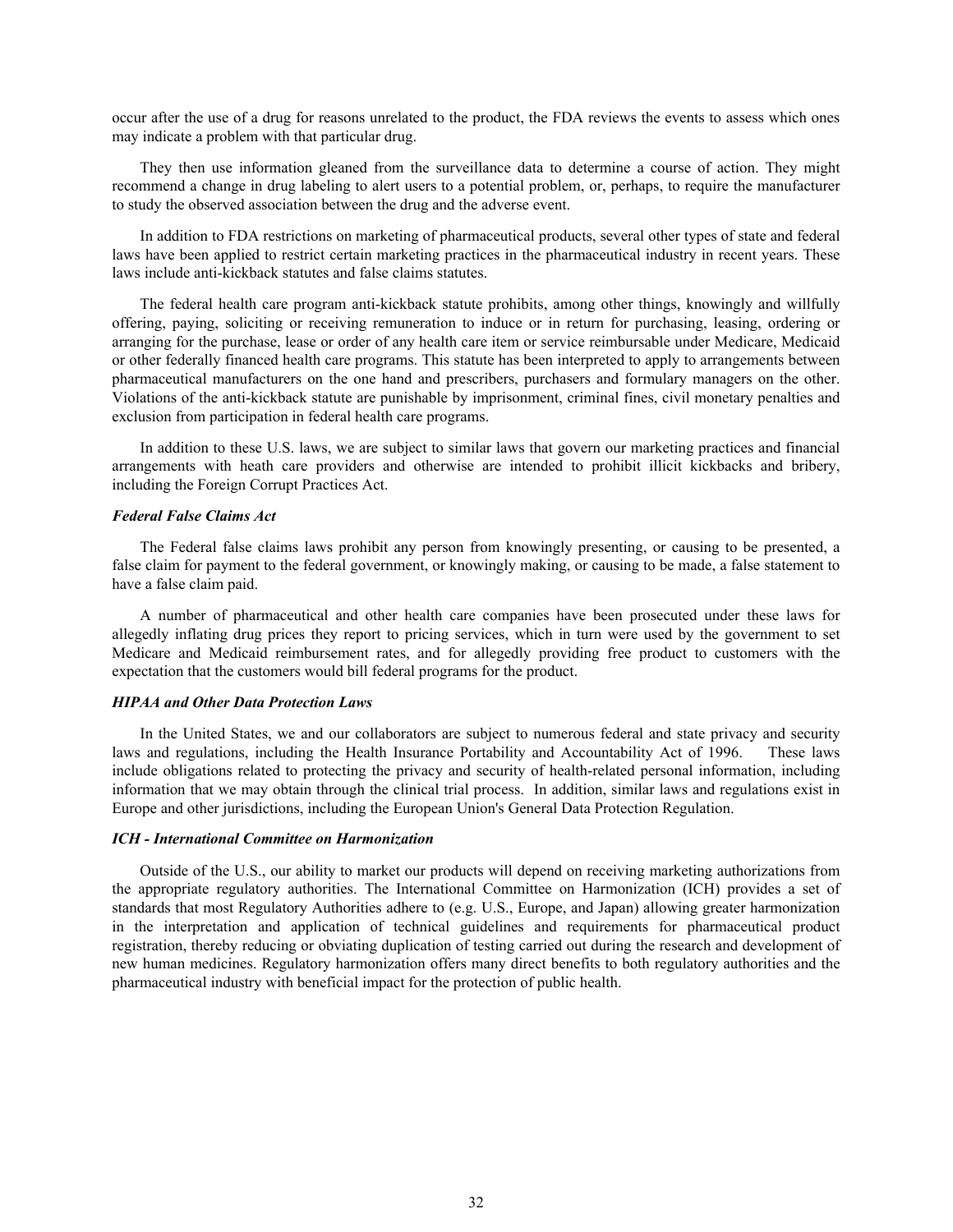## **ENVIRONMENTAL MATTERS**

We are subject to federal, state and local environmental laws and regulations and we believe that our operations comply with such regulations. We anticipate that the effects of compliance with federal, state and local laws and regulations relating to the discharge of materials into the environment will not have any material effect on our capital expenditures, earnings or competitive position.

# **SEASONALITY**

There are no significant seasonal aspects to our business.

#### **BACKLOG**

Due to the relatively short lead-time required to fill orders for our products, backlog of orders is not considered material to our business.

#### **EMPLOYEES**

As of December 31, 2021, we had 83 employees. We believe that our future will depend in part on our continued ability to attract, hire, and retain qualified personnel, including hospital and field sales personnel in particular. To that end, we work with qualified search firms to identify talent, we measure and adjust compensation levels to remain competitive and we work closely with team members to support their success.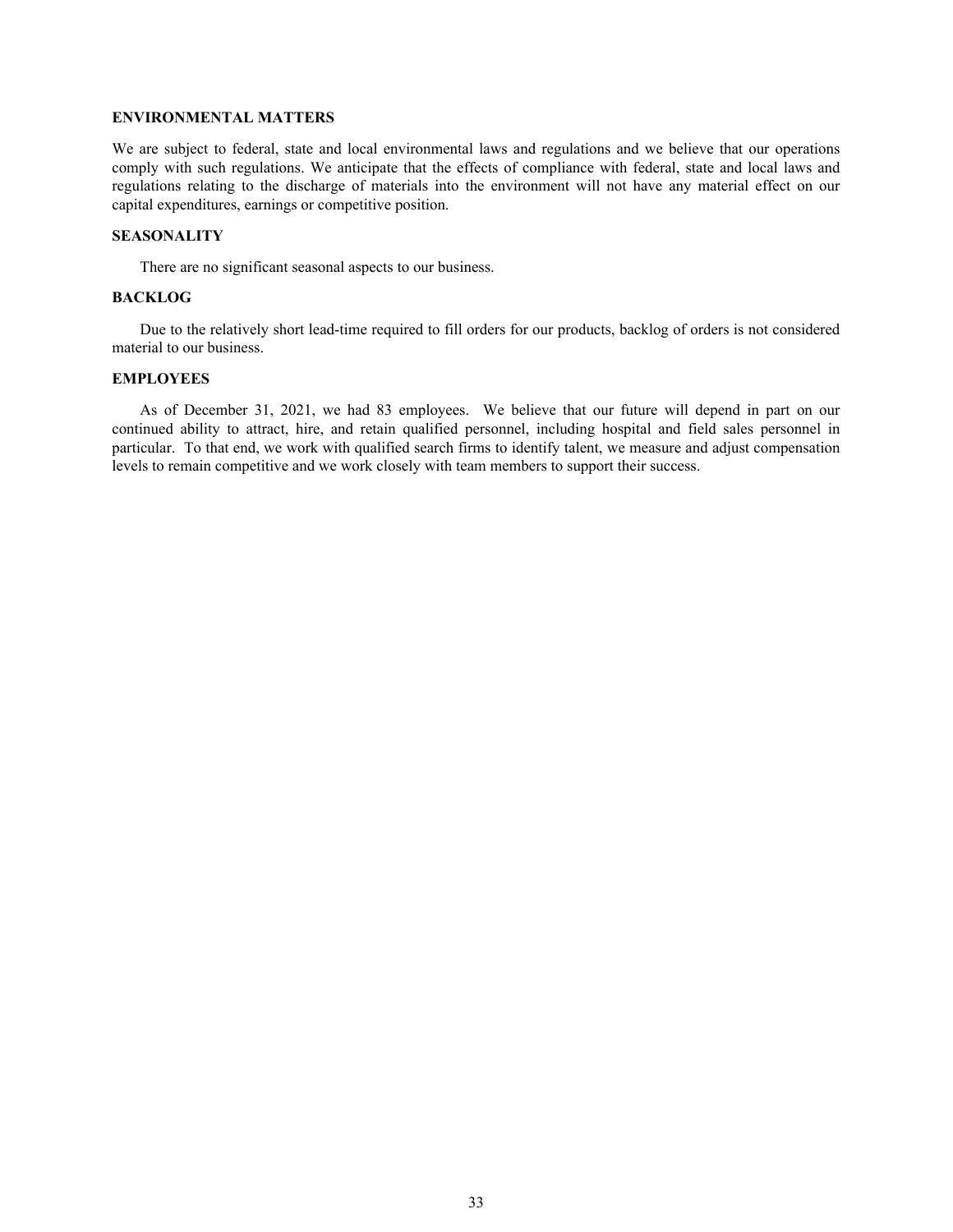#### **SPECIAL NOTE REGARDING FORWARD-LOOKING STATEMENTS**

We make statements in this Annual Report on Form 10-K that are "forward-looking statements" within the meaning of Section 27A of the Securities Act of 1933, as amended, and Section 21E of the Securities Exchange Act of 1934, as amended. All statements other than statement of historical facts may be forward-looking statements. In particular, forward-looking statements include, among other things, statements regarding our intent, belief or expectations, and can be identified by the use of terminology such as "may," "will," "expect," "believe," "intend," "plan," "estimate," "should," "seek," "anticipate" and other comparable terms or the negative thereof. In addition, we, through our senior management, from time to time make forward-looking oral and written public statements concerning our expected future operations and other developments. While forward-looking statements reflect our good-faith beliefs and best judgment based upon current information, they are not guarantees of future performance and are subject to known and unknown risks and uncertainties, including those mentioned in Item 1A, "Risk Factors," Item 7, "Management's Discussion and Analysis of Financial Condition and Results of Operations" and elsewhere in this Form 10-K. Accordingly, investors are cautioned not to place undue reliance on any forwardlooking statements. Actual results may differ materially from the expectations contained in the forward-looking statements as a result of various factors. Such factors include, but are not limited to:

- The possible or assumed future results of operations, including the accuracy of our estimates regarding expenses, future revenues, capital requirements and needs for additional financing;
- Changes in national or regional economic conditions, including changes in interest rates and the availability and the cost of capital to us;
- The extent of the impact of the novel coronavirus (COVID-19) pandemic, including the duration and any recurrence of the COVID-19 pandemic, the duration and scope of related government orders and restrictions, the impact on our employees, and the extent of the impact of the COVID-19 pandemic on overall demand for our key products;
- The impact of the COVID-19 pandemic on our suppliers, including any disruptions and inefficiencies in the supply chain for our products;
- Our competitive position and competitors, including the size and growth potential of the markets for our products and product candidates;
- The success, cost and timing of our product acquisition and development activities and clinical trials; and our ability to successfully commercialize our product candidates;
- Product efficacy or safety concerns, whether or not based on scientific evidence, resulting in product withdrawals, recalls, regulatory action on the part of the FDA (or international counterparts) or declining sales;
- The performance of our third-party suppliers and manufacturers which impacts our supply chain and could create business shutdowns or product shortages; and the retention of key scientific and management personnel;
- Challenges to our patents and the introduction of generic versions of our products and product candidates, which could negatively impact our ability to commercialize and sell our products and product candidates and decrease sales a result of market exclusivity;
- Changes in reimbursement available to us, including changes in Medicare and Medicaid payment levels and availability of third-party insurance coverage and the effects of future legislation or regulations, including changes to regulatory approval of new products, licensing and patent rights, environmental protection and possible drug re-importation legislation;
- Interruptions and breaches of our computer and communications systems, and those of our vendors, including computer viruses, hacking and cyber-attacks, that could impair our ability to conduct business and communicate internally and with our customers, or result in the theft of trade secrets or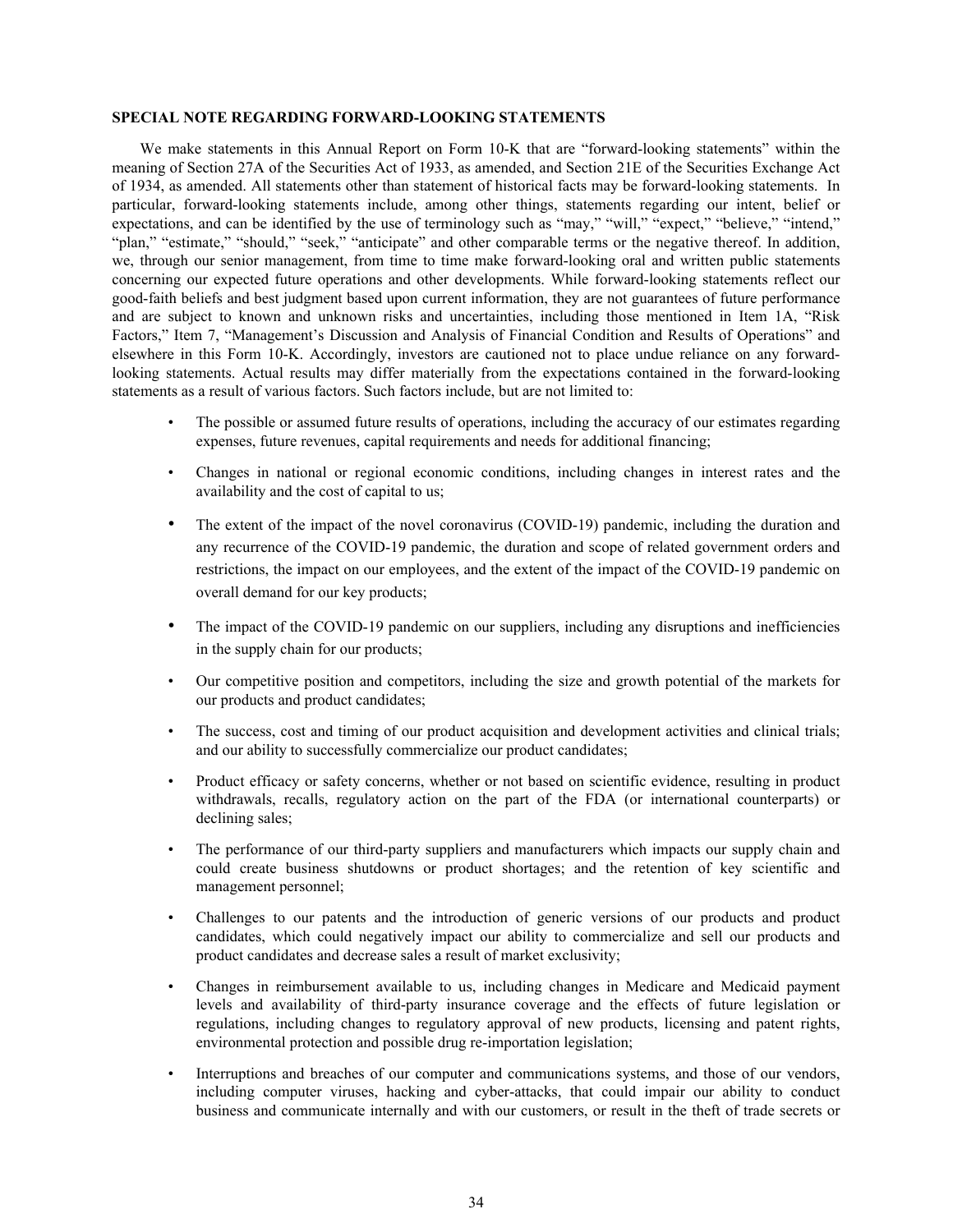other misappropriation of assets, or otherwise compromise privacy of sensitive information belonging to us, our customers or other business partners; and

• Issuance of new or revised accounting standards by the Financial Accounting Standards Board and the Securities and Exchange Commission.

The list above contains many, but not all, of the factors that could impact our ability to achieve results described in any forward-looking statements. Investors should understand that it is not possible to predict or identify all such factors and should not consider this list to be a complete statement of all potential risks and uncertainties. For more information about the risks, uncertainties, and other factors that could affect our future results, please refer to Item 1A, Risk Factors, included herein.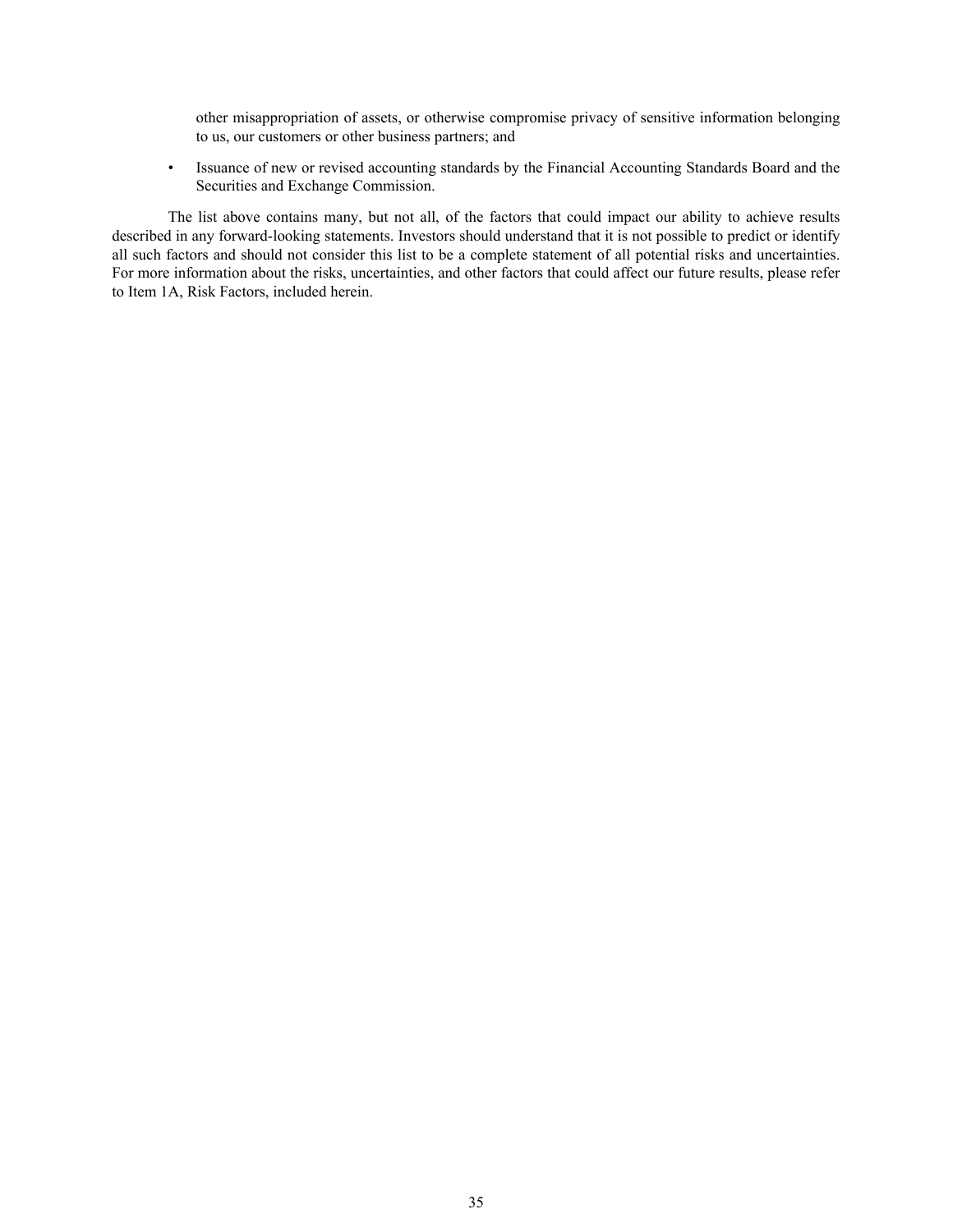### **Item 1A. Risk Factors.**

### **Risk Factor Summary**

Investing in our common stock involves a high degree of risk. You should carefully consider all information in this Annual Report on Form 10-K prior to investing in our common stock. These risks are discussed more fully in the section titled "Risk Factors." These risks and uncertainties include, but are not limited to, the following:

- General economic conditions can have a material adverse effect on our business, financial conditions and result of operations.
- The ongoing COVID-19 pandemic may adversely affect our revenues, results of operations and financial condition.
- Failure to implement strategies to enhance our performance could have a material adverse effect on our business, results of operations and financial conditions.
- Our ability to perform depends on keeping and hiring exceptionally talented management and employees, and our failure to do so could have a material adverse effect on our business, revenues, results of operations and financial condition.
- Our success depends, in part, on our ability to successfully obtain or retain high-performing third-party performers on commercially acceptable terms, and the failure to do so can have a material adverse effect on our business, financial conditions and results of operations.
- Our business is subject to stringent government regulations, it must adhere to numerous complex pieces of legislation, and all of our products face regulatory challenges.
- Our business depends on the successful protection of our intellectual property rights and our product candidates becoming approved by regulatory agencies, commercially viable, and accepted by the market.
- Our business faces a serious financial risk if generic products that compete with any of our branded pharmaceutical products are approved and sold because sales of our products will be adversely-affected and our business may not recover the capital costs of bringing that product to market.
- Our business faces an inherent risk of product liability lawsuits related to the testing of our product candidates and the commercial sale of our products, and if we cannot successfully defend ourselves against the product liability claim, we may incur substantial liabilities.
- We may attempt to develop internationally and license our products globally, as well as invest in other businesses or joint ventures, all of which may be unsuccessful, divert our management's attention and harm our operating results and prospects.

The risk factors described below and throughout this report should be carefully considered and could materially affect our business. There are also risks that are not presently known or not presently material, as well as the other information set forth in this report that could materially affect our business. In addition, in our periodic filings with the SEC, press releases and other statements, we discuss estimates and projections regarding our future performance and business outlook. By their nature, such "forward-looking statements" involve known and unknown risks, uncertainties and other factors that in some cases are out of our control. For a further discussion of forward-looking statements, please refer to the section entitled "Special Note Regarding Forward-Looking Statements." These factors could cause our actual results to differ materially from our historical results or our present expectations and projections. These risk factors and uncertainties include, but are not limited to the following: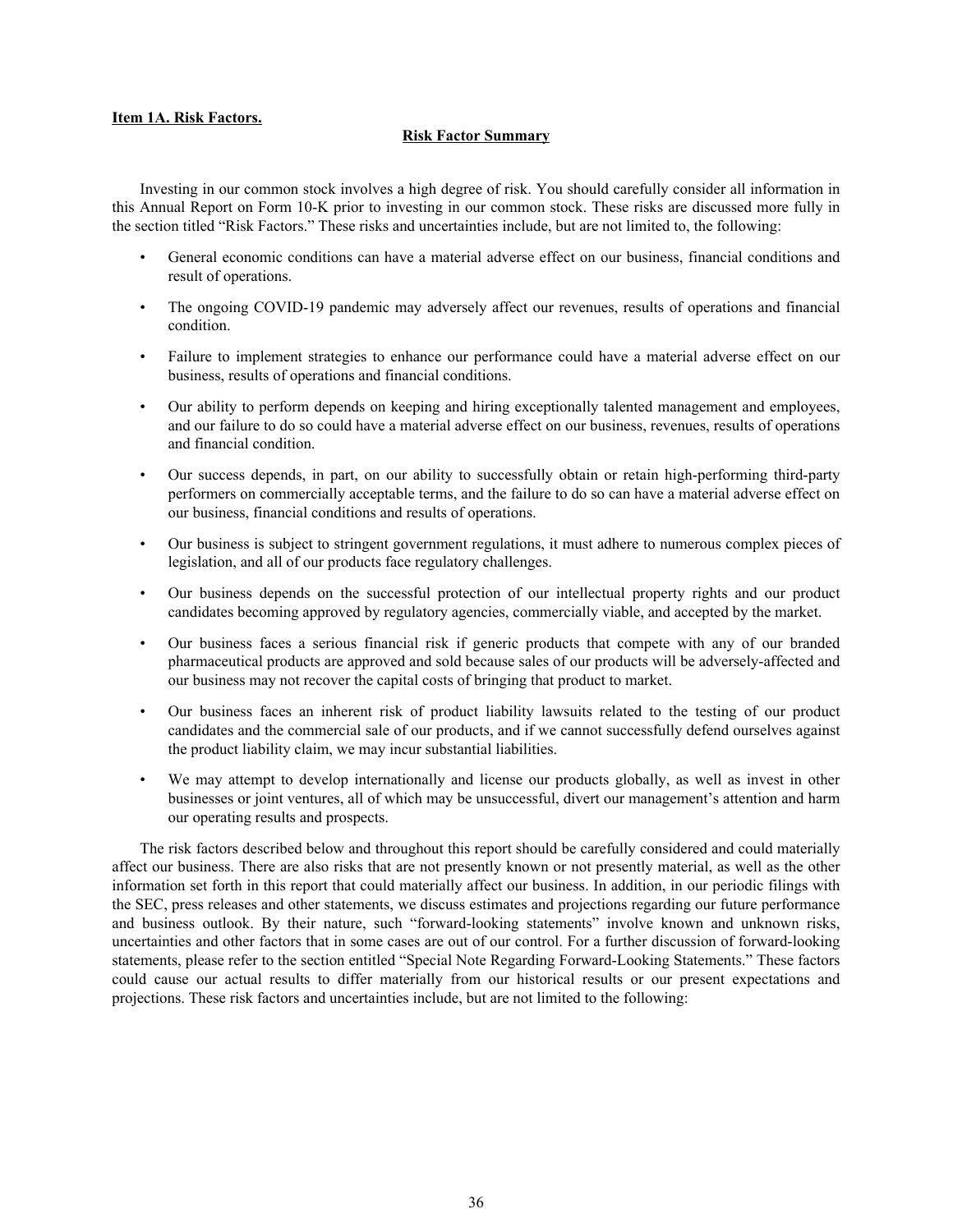#### **RISKS RELATED TO OUR BUSINESS**

## *Risks Related to the COVID-19 pandemic, natural disasters, public health epidemics, and other events beyond our control.*

Our business has been adversely impacted by the COVID-19 pandemic which has affected more than 200 countries and has significantly disrupted the day-to-day activities of both individuals and companies. We rely on individuals and third-party organizations around the world to supply components, manufacture and distribute our products, and execute our clinical trials. We have and may continue to experience revenue loss, supply interruptions, time delays and incur unplanned expenses as a result of the impact of the ongoing COVID-19 pandemic.

## *The COVID-19 pandemic's impact on global markets could affect our future access to liquidity and materially adversely affect our results of operations and financial condition.*

 The ongoing COVID-19 pandemic, and restrictions intended to prevent its spread, have had a significant adverse impact on economic and market conditions around the world, including the United States. The impact of the COVID-19 pandemic continues to evolve. While the economic impact brought by, and the duration of, COVID-19 is difficult to assess or predict, the COVID-19 pandemic could result in additional disruption of global financial markets, reducing our ability to access capital in the future, which could negatively affect our liquidity in the future and in ways that cannot be predicted potentially including a prolonged recessionary environment in the United States. In the longer term, there could be significant new regulatory actions and other events that could limit our activities and investment opportunities or change the functioning of the capital markets, and there is the possibility of a severe worldwide economic downturn. Consequently, we may not be capable of, or successful at, generating positive investment returns or effectively managing risks. Accordingly, we cannot predict the extent to which our results of operations, financial condition and cash flows will be affected.

## *An adverse development regarding our products could have a material and adverse impact on our future revenues and profitability.*

Our product portfolio currently includes eight brands: Acetadote, Caldolor, Kristalose, Vaprisol, Omeclamox-Pak, Vibativ, RediTrex and Sancuso. A product contamination or other safety or regulatory issues, such as a failure to meet certain FDA reporting requirements involving our products, could negatively impact us and possibly lead to a product recall. In addition, changes impacting any of our products in areas such as competition, lack of market acceptance or demand, government regulation, intellectual property, reimbursement and manufacturing could have an adverse impact on our future revenues and profitability including:

- Changes in intellectual property protection available for our products or competing treatments;
- Any unfavorable publicity concerning us, our products, or the markets for these products such as information concerning product contamination or other safety issues in any of our product markets, whether or not directly involving our products;
- Perception by physicians and other members of the healthcare community of the safety or efficacy of our products or competing products;
- Regulatory developments related to our marketing and promotional practices or the manufacture or continued use of our products;
- The prices of our products relative to other drugs or competing treatments;
- The impact of current or additional generic competitors;
- The availability and level of third-party reimbursement for sales of our products;
- The continued availability of adequate supplies of our products to meet demand:
- Weakened demand for our products; and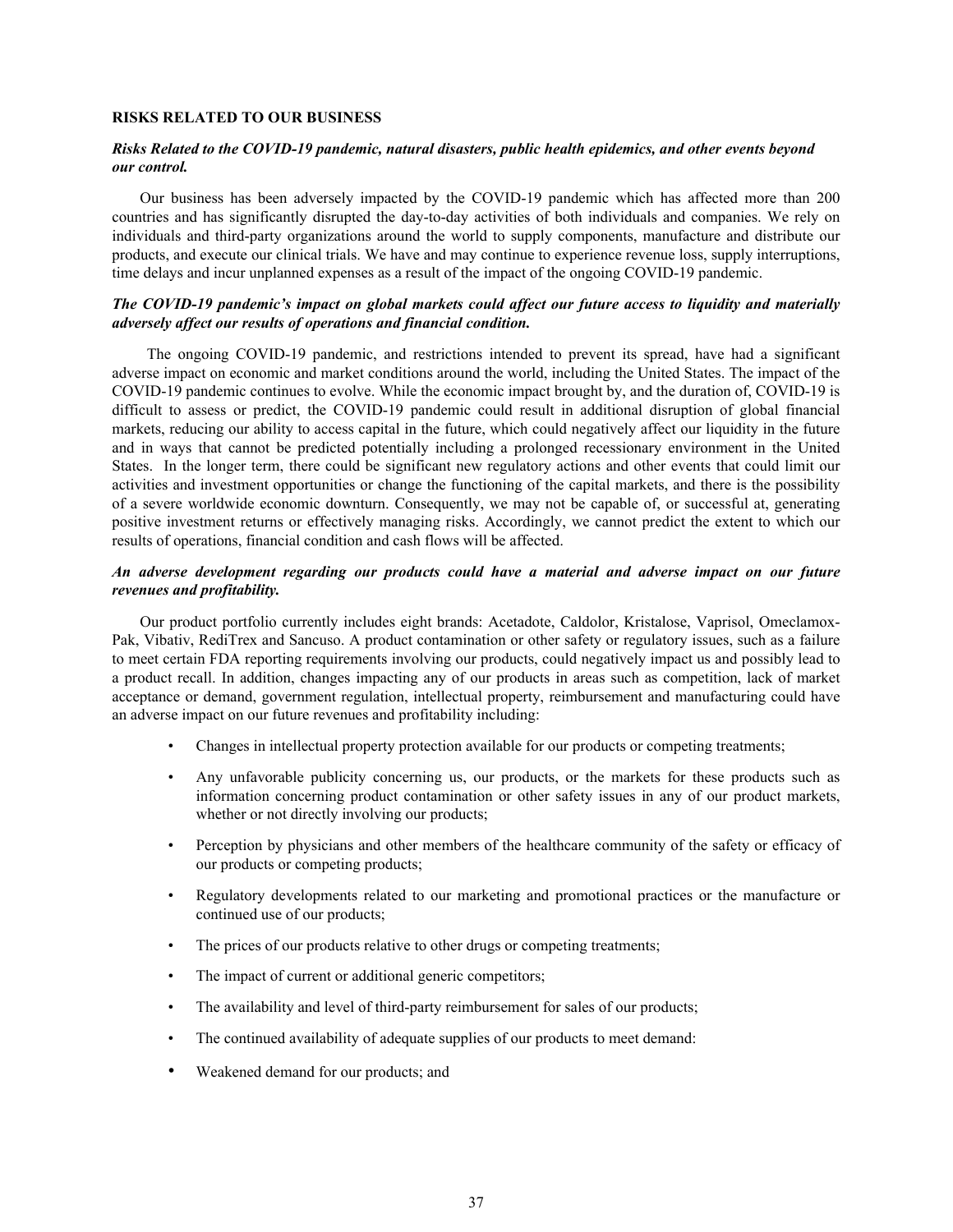• Unforeseen or serious adverse effects outside of those specified in current product labeling being attributed to any of our approved products.

Acetadote may be used to treat acetaminophen overdosess. The FDA has previously requested prescribers and manufacturers of prescription combination products that contain acetaminophen to limit the amount of acetaminophen to no more than 325 milligrams (mg) in each tablet or capsule. The FDA requested this action to protect consumers from the risk of severe liver damage which can result from excess acetaminophen which may reduce the number of acetaminophen overdoses which could result in a lower demand for Acetadote. If the demand for Acetadote decreases, it could have an adverse impact on our future revenues and profitability.

The commercial success of Caldolor is dependent on many third-parties, including physicians, pharmacists, hospital pharmacy and therapeutics committees, or P&T committees, suppliers and distributors, all of whom we have little or no control over. We expect Caldolor to continue to be administered primarily to hospital and surgery center patients who are unable to receive oral therapies for the treatment of pain or fever. Before we can distribute Caldolor to any new hospital customers, Caldolor must be approved for addition to the hospitals' formulary lists by their P&T committees. A hospital's P&T committee generally governs all matters pertaining to the use of medications within the institution, including review of medication formulary data and recommendations of drugs to the medical staff. We cannot guarantee that we will be successful in getting the approvals we need from enough P&T committees to be able to optimize hospital sales of Caldolor. Even if we obtain hospital approval for Caldolor, we must still convince individual hospital physicians to prescribe Caldolor repeatedly. The commercial success of Caldolor also depends on our ability to coordinate supply, distribution, marketing, sales and education efforts. As with our other products, if Caldolor is not accepted in the marketplace, it could have an adverse impact on our future revenues and profitability.

Disruptions at the FDA and other government agencies caused by funding shortages or global health concerns could hinder their ability to review and approve new products and otherwise affect the FDA's ability to perform routine functions. Disruptions at the FDA and other agencies may also slow the time necessary for new drugs or modifications to approved drugs to be reviewed and/or approved by necessary government agencies, which would adversely affect our business.

Separately, in response to the continuing COVID-19 pandemic and the spread of the Omicron variant, on December 29, 2021, the FDA announced its intention to again postpone surveillance inspections of most foreign and domestic manufacturing facilities with no definitive target date for resuming routine inspection activities. Regulatory authorities outside the United States may adopt similar restrictions or other policy measures in response to the COVID-19 pandemic and emerging variants. If a prolonged government shutdown occurs, or if global health concerns continue to prevent the FDA or other regulatory authorities from conducting their regular inspections, reviews, or other regulatory activities, it could significantly impact the ability of the FDA or other regulatory authorities to timely review and process our regulatory submissions, which could have a material adverse effect on our business.

## *If any manufacturer or partner we rely upon fails to supply our products in the amounts we require on a timely basis, or fails to comply with stringent regulations applicable to pharmaceutical drug manufacturers, we may be unable to meet demand for our products and may lose potential revenues.*

We do not manufacture any of our products, and we do not currently plan to develop any capacity to do so. Our dependence upon third parties for the manufacture of our products could adversely affect our profit margins or our ability to develop and deliver products on a timely and competitive basis. If for any reason we are unable to obtain or retain third-party manufacturers on commercially acceptable terms, we may not be able to sell our products as planned. Furthermore, if we encounter delays or difficulties with contract manufacturers in producing our products, the distribution, marketing and subsequent sales of these products could be adversely affected. A long-term inability to meet demand for our products could result in impairment of our brands overall future and the carrying value of the assets associated with our brands. The recent COVID-19 pandemic has and may continue to create issues for our third party-manufacturers and introduce delays in our manufacturing process.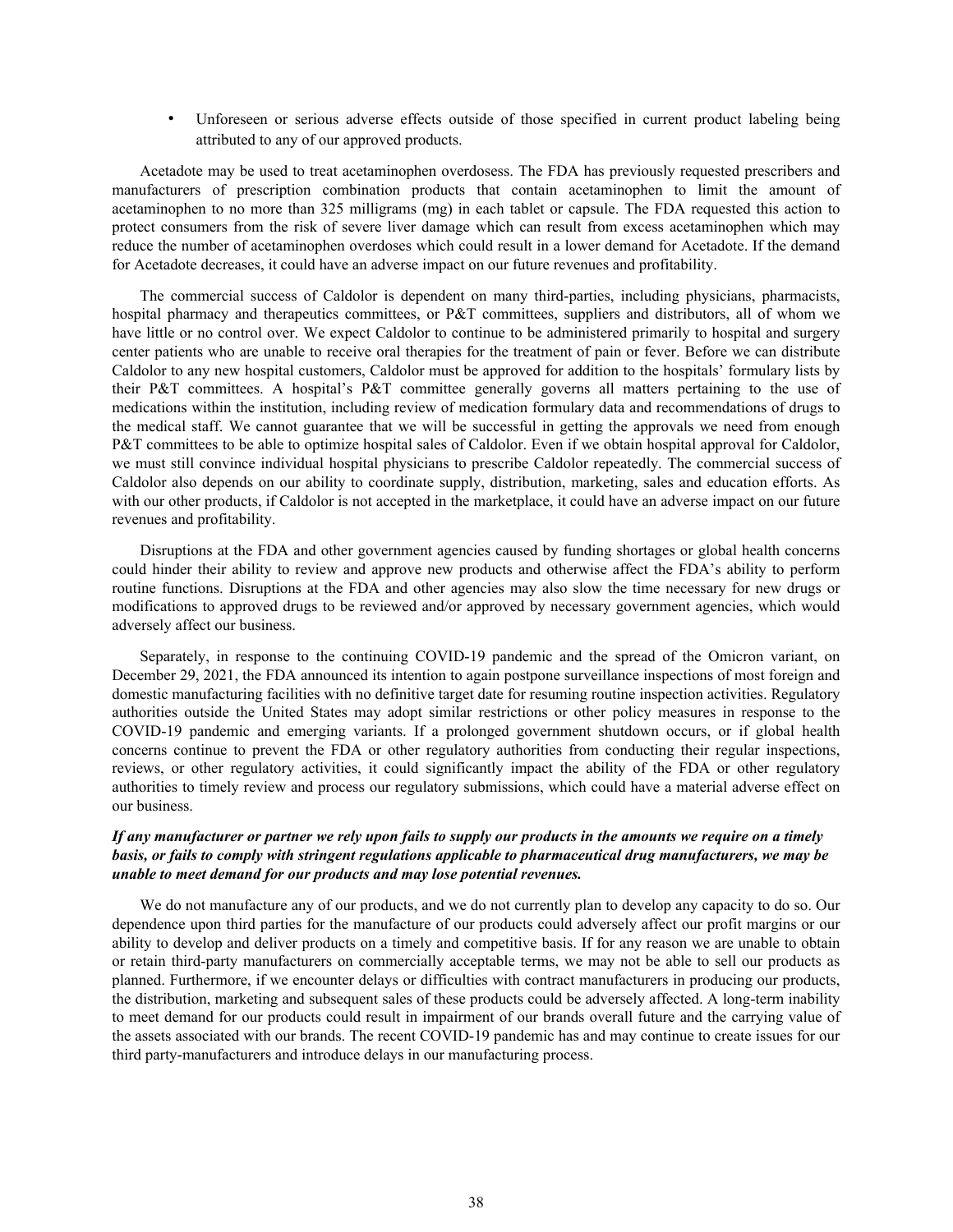*Acetadote:* We have an agreement with one manufacturer to provide commercial supply of Acetadote. If this manufacturer is unable to produce marketable inventory in sufficient quantities, in the agreed upon time period, we could suffer an inability to meet demand for Acetadote.

*Caldolor:* We have agreements with multiple manufacturers for the supply of Caldolor and during 2021 we obtained commercial supplies from three of these manufacturers for our international and domestic Caldolor requirements. If the manufacturers of Caldolor are unable to produce marketable inventory in sufficient quantities, in the agreed upon time period, we could suffer an inability to meet demand for Caldolor.

*Kristalose:* The active pharmaceutical ingredient for Kristalose is manufactured at a single facility through a complex process. It would be particularly difficult to find a new manufacturer of the Kristalose active pharmaceutical ingredient on an expedited basis. We also have manufacturing relationships with two packagers who provided finished supplies of Kristalose for commercial and sampling purposes during 2021. We will be continuing the packaging of Kristalose with one of those packagers going forward. If the manufacturing or packaging facilities are unable to produce useable or marketable inventory in sufficient quantities, in the agreed upon time period, we could suffer an inablty to meet demand for Kristalose.

*Omeclamox-Pak:* Our packager for Omeclamox-Pak encountered financial difficulties due to the impact of COVID-19, and their operations are currently suspended. Cumberland is awaiting resumption of those operations while also exploring other alternatives to restart the product's packaging. In October 2020, we informed the FDA of a shortage of the Omeclamox-Pak which continues. If we are unable to obtain marketable inventory in the future, we could suffer an inability to meet demand for Omeclamox-Pak.

*Vaprisol:* In 2018, the manufacturer of Vaprisol informed us that they would no longer be able to provide the product following the manufacturing of one final batch which is providing us with a multi-year supply. We are currently working with a new manufacturer to provide us with long term supplies of the product. In February 2022, we notified the FDA of a shortage of Vaprisol If we are unable to produce additional marketable inventory in sufficient quantities, in the required time frame, we could suffer an inability to meet demand for Vaprisol.

*Vibativ:* Through our acquisition of Vibativ, we acquired a multi-year supply of raw material, work in process and finished goods inventory. In 2020, we completed the transfer of Vibativ manufacturing activities to a new supplier. If we are unable to continue to obtain marketable inventory in sufficient quantities, in the agreed upon time period, we could suffer an inability to meet demand for Vibativ.

*RediTrex:* Under our licensing and distribution agreement for the product, our licensor is responsible for providing us the packaged and labeled commercial supply of the RediTrex product. If we are unable to obtain marketable inventory in sufficient quantities, in the agreed upon time period, we could suffer an inability to meet demand for RediTrex.

*Sancuso*: As part of the acquisition of Sancuso in January 2022, we obtained an initial supply of finished goods inventory and work in progress. The continued production of Sancuso is in the process of being moved to one of the current manufacturer's other facilities. Data is being developed to support the transfer which will require FDA approval. If the FDA does not approve the new facility and we are unable to obtain marketable inventory n sufficient quantities, we could suffer an inability to meet demand for Sancuso.

In addition, all manufacturers of our products and product candidates must comply with current good manufacturing practices, ("GMPs"), enforced by the FDA through its facilities inspection program. These requirements include quality control, quality assurance, and the maintenance of records and documentation. Manufacturers of our products must be unable to comply with GMP requirements and with other FDA, state, and foreign regulatory requirements.

We have no control over our manufacturers' compliance with these regulations and standards. If our third-party manufacturers do not comply with these requirements, we could be subject to Fines and civil penalties; suspension of production or distribution; suspension or delay in product approval; product seizure or recall; and withdrawal of product approval.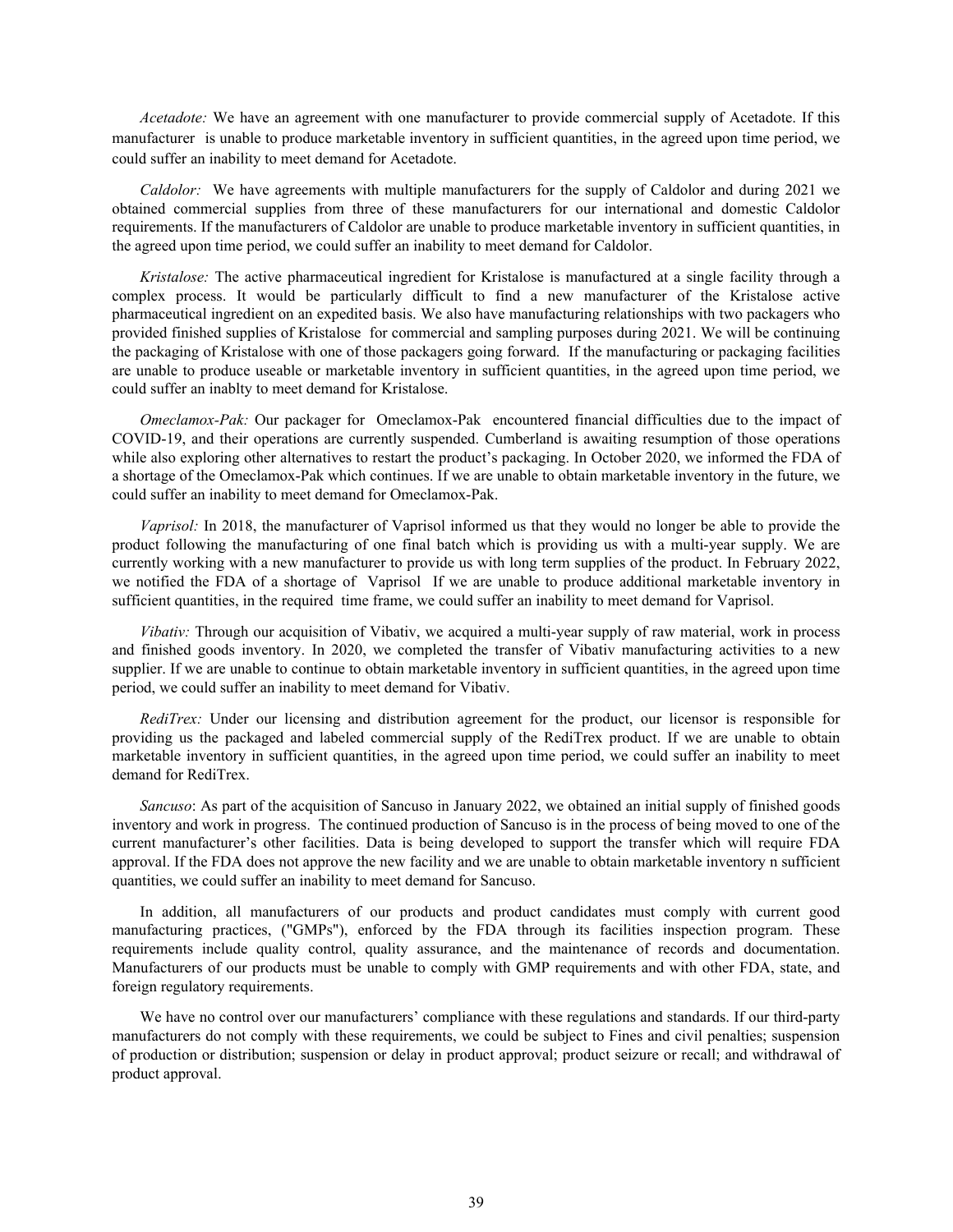### *We are dependent on a variety of other third parties. If these third parties fail to perform as we expect, our operations could be disrupted and our financial results could suffer.*

We have a relatively small internal infrastructure. We rely on a variety of third parties, in addition to our manufacturers, to help us operate our business. If these third parties do not continue to provide services to us, or collaborate with us, we might not be able to obtain others who can serve these functions. This could disrupt our business operations, increase our operating expenses or otherwise adversely affect our operating results.

#### *Competitive pressures could reduce our revenues and profits.*

The pharmaceutical industry is intensely competitive. Our strategy is to target differentiated products in specialized markets. However, this strategy does not relieve us from competitive pressures and can entail distinct competitive risks. Certain of our competitors do not aggressively promote their products in our markets. An increase in promotional activity in our markets could result in large shifts in market share, adversely impacting us.

Our competitors may sell or develop drugs that are more effective and useful or less costly than ours, and they may be more successful in manufacturing and marketing their products. Many of our competitors have significantly greater financial and marketing resources than we do. Additional competitors may enter our markets.

The pharmaceutical industry is characterized by constant and significant investment in new product development, which can result in rapid technological change. The introduction of new products could substantially reduce our market share or render our products obsolete. The selling prices of pharmaceutical products tend to decline as competition increases, through new product introduction or otherwise, which could reduce our revenues and profitability.

## *If generic products that compete with any of our branded pharmaceutical products are approved and sold, sales of our products will be adversely affected.*

Generic equivalents for branded pharmaceutical products are typically sold at lower costs than the branded products. The regulatory approval process in the United States exempts generic products from costly and timeconsuming clinical trials to demonstrate their safety and efficacy and rely instead on the safety and efficacy of prior products, manufacturers of generic products can invest far less in research and development. After the introduction of a competing generic product, a significant percentage of the prescriptions previously written for the branded product are often written for the generic version. In addition, legislation enacted in most U.S. states allows or, in some instances mandates, that a pharmacist dispense an available generic equivalent when filling a prescription for a branded product, in the absence of specific instructions from the prescribing physician. Governmental and private healthcare payors also emphasize substitution of branded pharmaceuticals with less expensive generic equivalents. Pursuant to the provisions of the Hatch-Waxman Act, manufacturers of branded products often bring lawsuits to enforce their patent rights against generic products released prior to the expiration of branded products' patents, but it is possible for generic manufacturers to offer generic products while such litigation is pending. As a result, branded products typically experience a significant loss in revenues following the introduction of a competing generic product, even if subject to an existing patent. Our branded pharmaceutical products are or may become subject to competition from generic equivalents because there is no proprietary protection for some of the branded pharmaceutical products we sell, because our patent protection expires or because our patent protection is not sufficiently broad or enforceable. In addition, we may not be successful in our efforts to extend the proprietary protection afforded our branded products through the development and commercialization of proprietary product improvements. Competition from generic equivalents could result in a decrease in revenues of our branded pharmaceuticals or result in a material impairment of our intangible assets or the acceleration of amortization on our non-impaired intangible assets and may have a material adverse impact on our revenues, financial condition, results of operations and cash flows.

## *Any attempt by us to expand the potential market for any of our products is subject to limitations.*

Expansion of the market for our products may be subject to certain limitations. In the past, these limitations have included FDA required Phase IV commitments. We may also experience delays associated with future required Phase IV clinical studies potentially resulting from, among other factors, difficulty enrolling patients. Such delays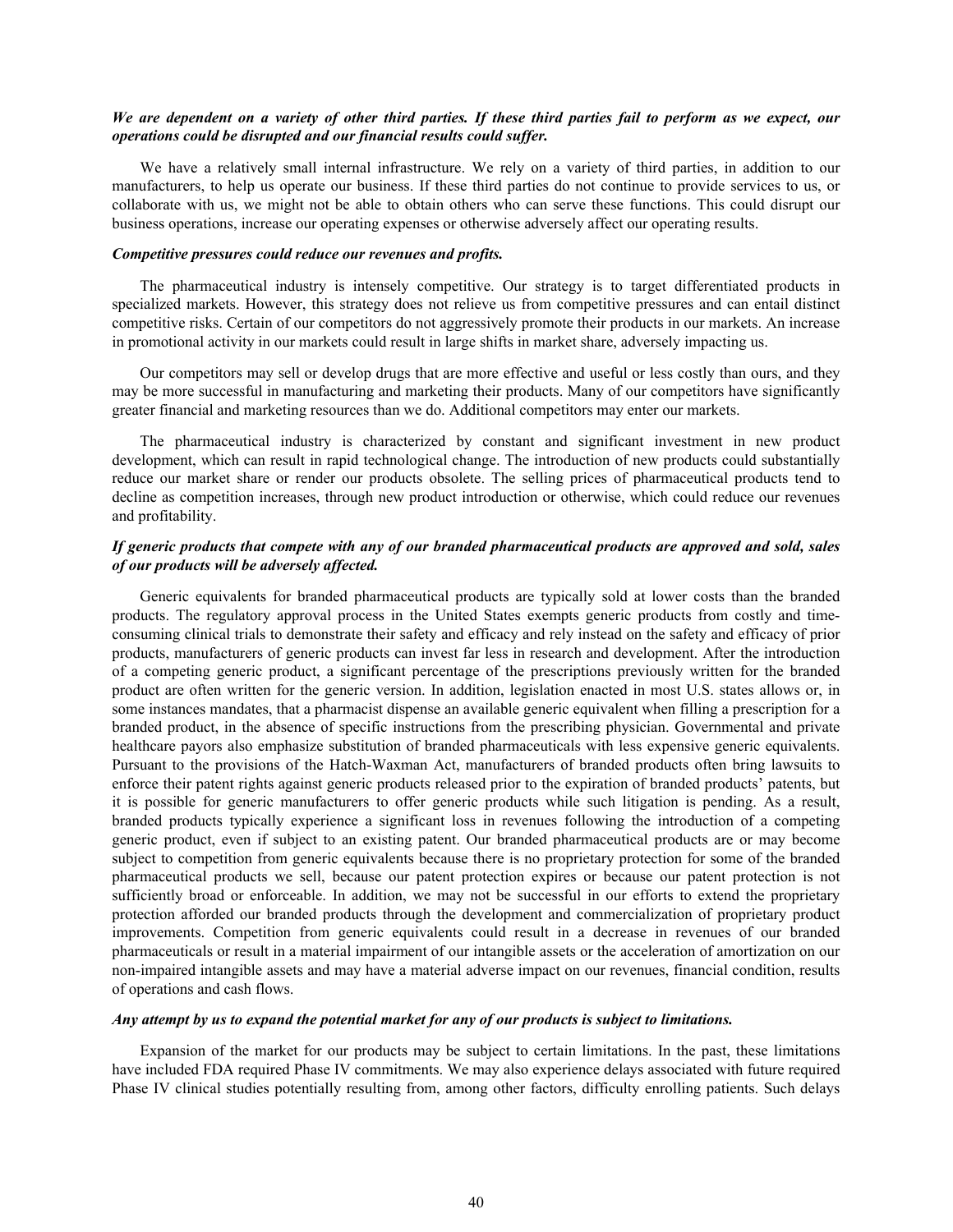could impact our ability to explore opportunities for label expansion and limit our ability to bring our products to new patient populations.

In addition, we have largely obtained regulatory approval to market our products in the United States. Not all foreign jurisdictions may represent attractive opportunities for our products due to pricing, competitive, regulatory or other factors. In certain foreign jurisdictions, we have licensed the right to market some of our products to third parties. These third parties are responsible for seeking and maintaining regulatory approval for the products in their respective jurisdictions. We have no control over these third parties and cannot be sure that marketing approval for our products will be obtained outside the United States.

## *Our future growth depends on our ability to identify and acquire rights to products. If we do not successfully identify and acquire rights to products, our growth opportunities may be limited.*

We have added six products to our portfolio of brands through acquisitions. Our business strategy is to continue to acquire rights to FDA-approved products as well as pharmaceutical product candidates in the late stages of development. We do not plan to conduct basic research or preclinical product development, except to the extent of our investment in CET. As compared to large multi-national pharmaceutical companies, we have limited resources to acquire third-party products, businesses and technologies and integrate them into our current infrastructure. Many acquisition opportunities involve competition among several potential purchasers including large multi-national pharmaceutical companies and other competitors that have access to greater financial resources than we do. With future acquisitions, we may face financial and operational risks and uncertainties. We may not be able to engage in future product acquisitions, and those we do complete may not be beneficial to us in the long term.

Furthermore, other products in development may encounter unforeseen issues during their clinical trials. Any unforeseen issues or lack of FDA approval will negatively affect marketing and development plans for those products.

# *Our future growth depends on our ability to successfully integrate acquired product brands into our operations. If we do not successfully integrate acquired product brands into our operations, our growth opportunities may be limited.*

If we are unable to successfully integrate the marketing, sale and distribution of any other potential products into our current infrastructure or if they require significantly greater resources than originally anticipated, we may face financial and operational risks and uncertainties. If we are unable to successfully integrate any acquired brands, both current and future, these product acquisitions may not be beneficial to us in the long term.

## *Our ifetoban product candidates have not been approved for sale and may never be successfully commercialized.*

We anticipate that a portion of our future revenue growth may come from sales of our ifetroban product candidates. However, none of these products have been approved by the FDA for marketing, and these product candidates are still subject to risks associated with their development. Drug development is a long, expensive and inherently uncertain process with a high risk of failure at every stage of development, and results of earlier studies and trials may not be predictive of future trial results

The FDA has cleared our IND's for the ifetroban product candidates as we evaluate them as treatments for these conditions. Delays in the enrollment and completion of the clinical studies could significantly delay commercial launch and affect our product development costs. Moreover, results from the clinical studies may not be favorable.

Even if they are eventually developed and approved by the FDA, they may never gain significant acceptance in the marketplace and therefore never generate substantial revenue or profits for us. Physicians may determine that existing drugs are adequate to address patients' needs. The extent to which these product candidates will be reimbursed by the U.S. government or third-party payors is also currently unknown.

As a result of the foregoing and other factors, we do not know the extent to which our product candidates will contribute to our future growth.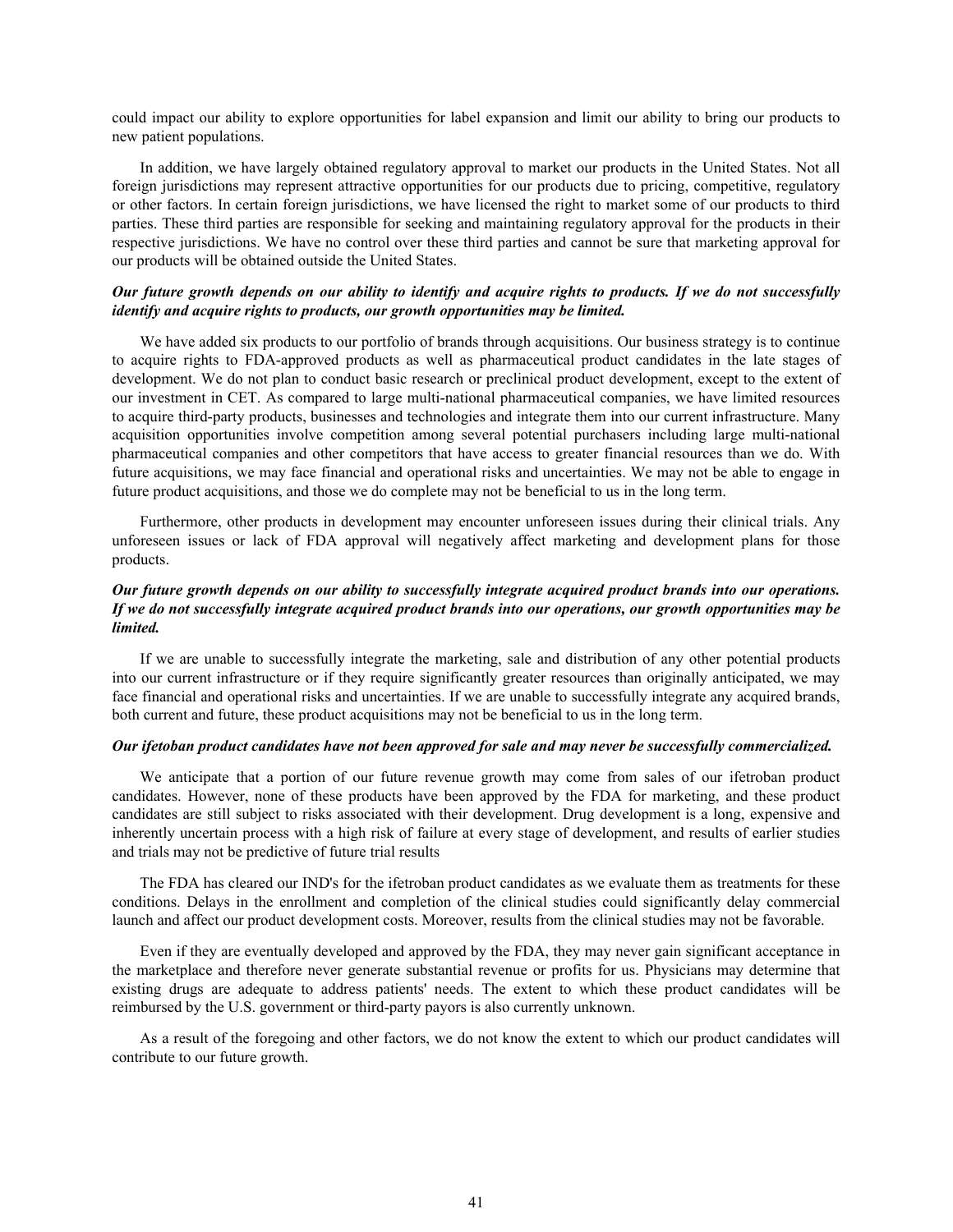### *If we are unable to maintain, train and build an effective sales and marketing infrastructure, we will not be able to commercialize and grow our products and product candidates successfully.*

As we grow, we may not be able to secure sales personnel or organizations that are adequate in number or expertise to successfully market and sell our products. This risk would be accentuated if we acquire products in areas outside of our current focus areas since our sales forces specialize in our existing areas. If we are unable to expand our sales and marketing capability, train our sales force effectively or provide any other capabilities necessary to commercialize our products and product candidates, we will need to contract with third parties to market and sell our products. We must train our employees on proper regulatory compliance, including, but not limited to, "fair balance" promotion of our products and anti-kickback laws. If we are unable to establish and maintain compliant and adequate sales and marketing capabilities, we may not be able to increase our product revenue, may generate increased expenses and may experience regulatory compliance issues.

### *If governmental or third-party payors do not provide adequate reimbursement for our products, our revenue and prospects for profitability may be limited.*

Our financial success depends, in part, on the availability of adequate reimbursement from third-party healthcare payors. Such third-party payors include governmental health programs such as Medicare and Medicaid, managed care providers and private health insurers. Third-party payors are increasingly challenging the pricing of medical products and services, while governments continue to propose and pass legislation designed to reduce the cost of healthcare. Adoption of such legislation could further limit reimbursement for pharmaceuticals. In addition, as part of the Build Back Better Act ("BBBA") proposed legislation, provisions intended to lower the price of prescription drugs, including permitting Medicare to negotiate the price of prescription drugs once they have been on the market for a fixed number of years, and imposing a tax penalty on drug manufacturers if the price of their drugs increase faster than the rate of inflation are possible At this time no assurances can be given that these measures, or subsequent legislative proposals, will not have an adverse effect on our revenues in the future. Future cost control initiatives, legislation, and regulations could decrease the price that we receive for our products, which would limit our revenue and profitability.

Also, reimbursement practices of third-party payors might preclude us from achieving market acceptance for our products or maintaining price levels sufficient to realize an appropriate return on our investment in product acquisition and development. If we cannot obtain adequate reimbursement levels, our business, financial condition and results of operations would be materially and adversely affected.

Our employees have been trained to submit accurate and correct pricing information to payors. If, despite the training, our employees provide incorrect or fraudulent information, then we will be subject to various administrative and judicial investigations and litigation.

## *"Formulary" practices of third-party payors could adversely affect our competitive position.*

Many managed healthcare organizations control the pharmaceutical products included on their formulary lists. Having products listed on these formulary lists creates competition among pharmaceutical companies which, in turn, has created a trend of downward pricing pressure in our industry. In addition, many managed care organizations are pursuing various ways to reduce pharmaceutical costs and are considering formulary contracts primarily with those pharmaceutical companies that can offer a full line of products for a given therapy sector or disease state. Our products might not be included on the formulary lists of managed care organizations, and downward pricing pressure in our industry generally could negatively impact our operations.

### *Continued consolidation of distributor networks in the pharmaceutical industry as well as increases in retailer concentration may limit our ability to profitably sell our products.*

We sell most of our products to large pharmaceutical wholesalers, who in turn sell to hospitals, surgery centers and retail pharmacies. The distribution network for pharmaceutical products has become increasingly consolidated in recent years. Further consolidation or financial difficulties could also cause our customers to reduce the amounts of our products that they purchase, adversely impacting our business, financial condition and results of operations.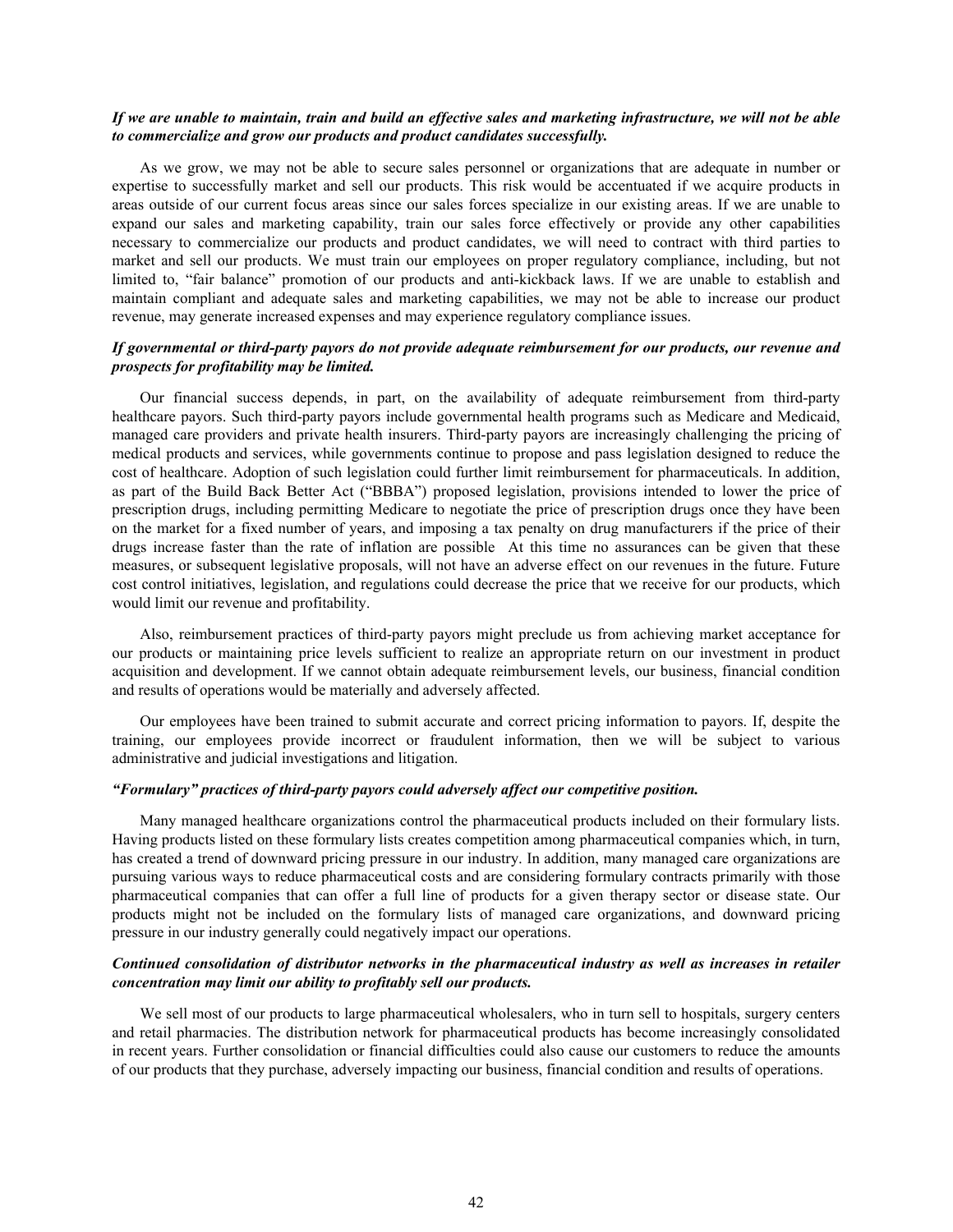#### *Our CET joint initiative may not result in our gaining access to commercially viable products.*

Our CET joint initiative with Vanderbilt University, WinHealth and Tennessee Technology Development Corporation is designed to help us investigate, in a cost-effective manner, early-stage products and technologies. However, we may never gain access to commercially viable products from CET for a variety of reasons, including:

- CET investigates early-stage products, which have risk of failure prior to FDA approval and commercialization;
- In some programs, we do not have pre-set rights to product candidates developed by CET. We would need to agree with CET and its collaborators on the terms of any product licensed or acquired by us;
- We rely principally on government grants to fund CET's research and development programs. If these grants were no longer available, we or our co-owners might be unable or unwilling to fund CET operations at current levels or at all;
- We may become involved in disputes with our co-owners regarding CET policy or operations, such as how best to deploy CET assets or which product opportunities to pursue. Disagreement could disrupt or halt product development; and
- CET may disagree with one of the various universities with which CET is collaborating on research. A disagreement could disrupt or halt product development.

## *We depend on our key personnel, the loss of whom would adversely affect our operations. If we fail to attract and retain the talent required for our business, our business will be materially harmed.*

We are a relatively small company, and we depend to a great extent on principal members of our management, scientific staff, and sales representatives and managers. If we lose the services of any key personnel, in particular, A.J. Kazimi, our Chief Executive Officer, or other members of senior management it could have a material adverse effect on our business prospects. Mr. Kazimi, plays a key role in several operational and strategic decisions such that any loss of his services due to death or disability would adversely impact our day-to-day operations. We have a life insurance policy covering the life of Mr. Kazimi. We have entered into agreements with each of our employees that contain restrictive covenants relating to non-competition and non-solicitation of our customers and suppliers for one year after termination of employment. Nevertheless, each of our officers and key employees may terminate his or her employment at any time without notice and without cause or good reason, and so as a practical matter these agreements do not guarantee the continued service of these employees. Our success depends on our ability to attract and retain highly qualified scientific, technical, sales and managerial personnel and research partners. Competition among pharmaceutical companies for qualified employees is intense, and we may not be able to retain existing personnel or attract and retain qualified staff in the future. If we experience difficulties in hiring and retaining personnel in key positions, we could suffer from delays in product development, loss of customers and sales and diversion of management resources, which could adversely affect operating results. The recent COVID-19 pandemic has introduced additional challenges in the retention and hiring of key personnel.

### *The size of our organization and our potential growth may lead to difficulties in managing operations.*

As of December 31, 2021, we had 83 employees. We may need to continue to expand our managerial, operational, financial and other resources in order to increase our marketing efforts with regard to our currently marketed products, continue our business development and product development activities and commercialize our product candidates. We have experienced, and may continue to experience, growth and increased expenses in the scope of our operations in connection with the continued marketing and development of our products. Our financial performance will depend, in part, on our ability to manage any such growth and expenses of the current organization effectively.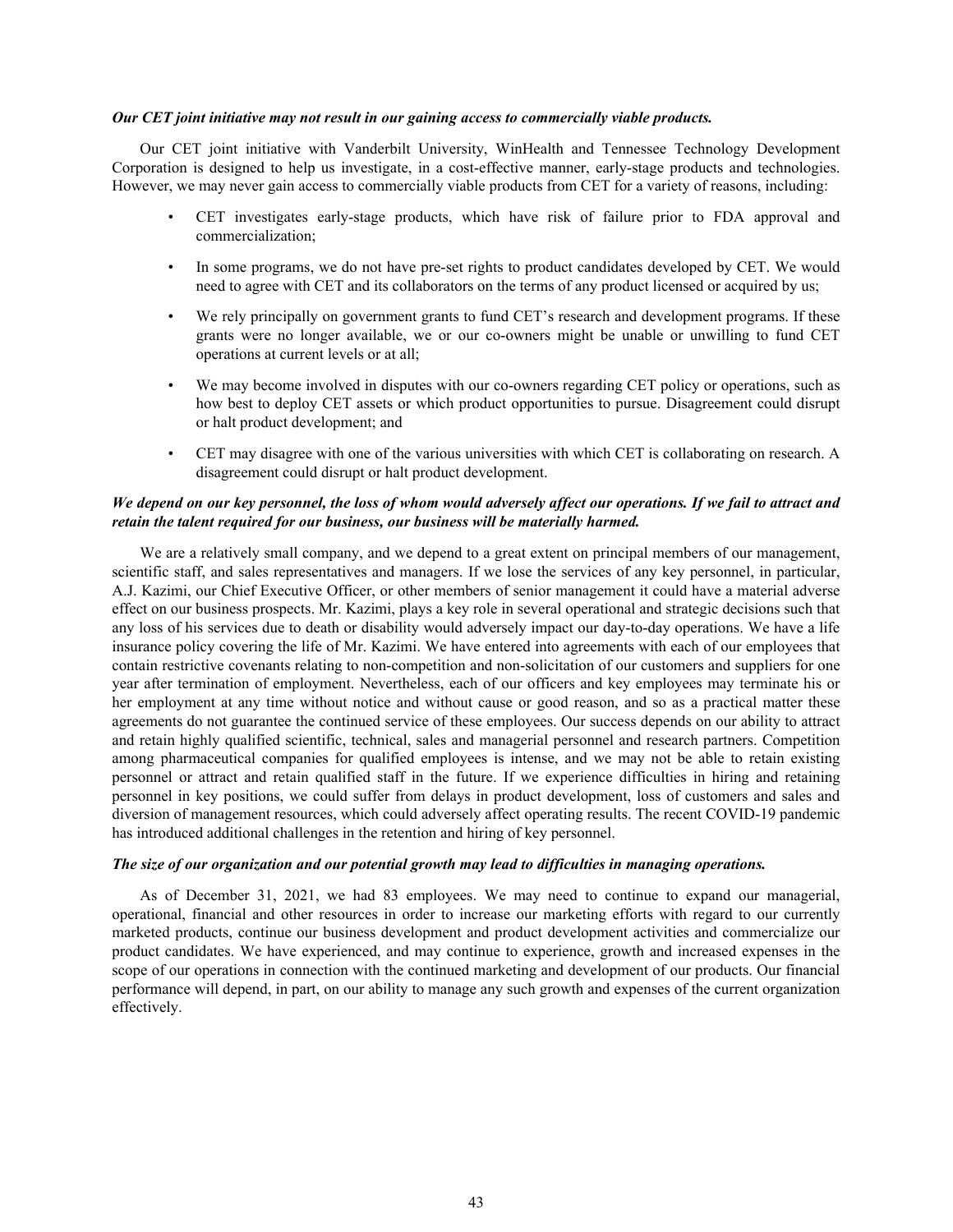### *We face potential product liability exposure, and if successful claims are brought against us, we may incur substantial liability for a product or product candidate and may have to limit its commercialization.*

We face an inherent risk of product liability lawsuits related to the testing of our product candidates and the commercial sale of our products. An individual may bring a liability claim against us if one of our product candidates or products causes, or appears to have caused, an injury. If we cannot successfully defend ourselves against the product liability claim, we may incur substantial liabilities. Liability claims may result in decreased demand for our products; injury to our reputation; withdrawal of clinical trial participants; significant litigation costs; substantial monetary awards to or costly settlement with patients; product recalls; loss of revenue; and the inability to commercialize our product candidates.

We have product liability insurance that covers our clinical trials, the marketing and sale of our products up to a \$10 million annual aggregate limit, subject to specified deductibles. Our current or future insurance coverage may prove insufficient to cover any liability claims brought against us.

Because of the increasing costs of insurance coverage, we may not be able to maintain insurance coverage at a reasonable cost or obtain insurance coverage that will be adequate to satisfy any liability that may arise.

## *Regulatory approval for any approved product is limited by the FDA to those specific indications and conditions for which clinical safety and efficacy have been demonstrated.*

Any regulatory approval is limited to those specific diseases and indications for which a product is deemed to be safe and effective by the FDA. In addition to the FDA approval required for new formulations, any new indication for an approved product also requires FDA approval. If we are not able to obtain FDA approval for any desired future indications for our products, our ability to effectively market and sell our products may be reduced and our business may be adversely affected.

Our failure to follow FDA rules and guidelines relating to promotion and advertising may cause the FDA to suspend or withdraw an approved product from the market, require a recall or payment of fines, or could result in disgorgement of money, operating restrictions, injunctions or criminal prosecution, any of which could harm our business.

## *Our business and operations would suffer in the event of system failures, security breaches, including any cybersecurity incidents, adverse events or other disruptions within our information technology infrastructure at our corporate headquarters; or in the event of intellectual property infringement.*

Our business depends on effective, secure and operational information systems which include systems provided by external contractors and other service providers. Despite the implementation of security measures, our computer systems and information technology infrastructure, including those resources at our corporate headquarters, are vulnerable to damage from cyber-attacks, computer viruses, unauthorized access, natural disasters, terrorism, war and telecommunication and electrical failures. Our business is at risk from and may be impacted by information security incidents, including ransomware, malware, phishing, social engineering, and other security events. Such incidents can range from individual attempts to gain unauthorized access to information technology systems to more sophisticated security threats. These events can also result from internal compromises, such as human error or malicious acts. These events can occur on our systems or on the systems of our partners and subcontractors.

In the ordinary course of our business, we store sensitive data, including intellectual property, our proprietary business information and that of our customers. We also maintain personally identifiable information of our employees in our data centers and on our networks. The secure processing and maintenance of this information is critical to our operations. Problems with, or the failure of, our technology and systems or any system upgrades or programming changes associated with such technology and systems would have a substantial and material negative effect on our operations. Furthermore, any system failure, accident or security breach that causes interruptions in our operations could result in a material disruption of our drug development programs.

While we continue to invest in data protection and information technology, our information technology and infrastructure may be vulnerable to attacks by hackers or breached due to employee error, malfeasance or other disruptions. Any such breach could compromise our networks and the information stored there could be accessed,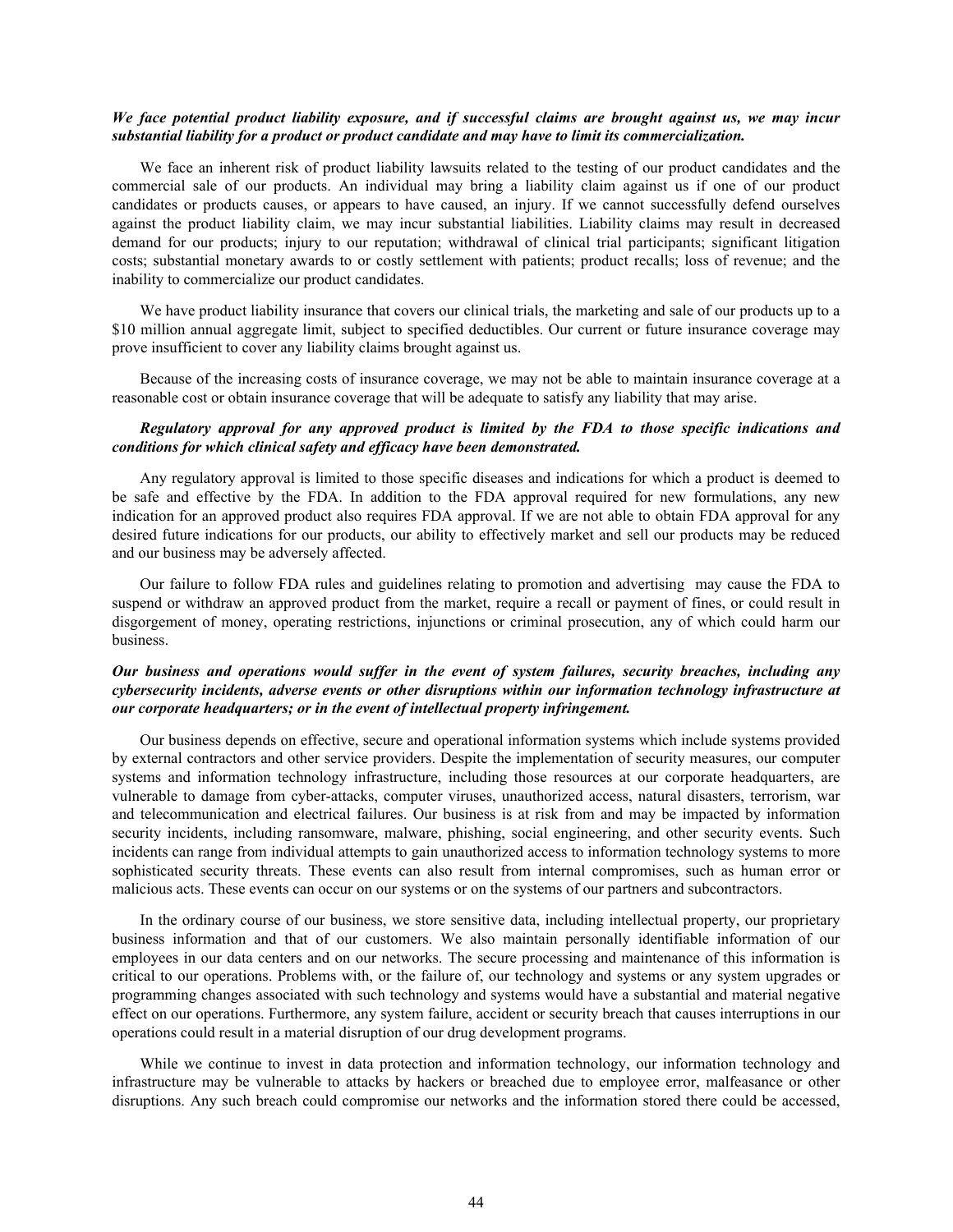publicly disclosed, lost or stolen. If we are subject to cyber-attacks or security breaches, this could result in business interruptions and delays; the loss, misappropriation, corruption or unauthorized access of data; litigation and potential liability under privacy, security and consumer protection laws or other applicable laws; reputational damage and federal and state governmental inquiries. Any such problems or failures and the costs incurred in correcting any such problems or failures, could have a material adverse effect on our business and financial condition, results of operations and cash flows. To the extent that any disruption or security breach results in a loss or damage to our data or applications, or inappropriate disclosure of confidential or proprietary information, we may incur liability and the further development of our products or product candidates may be delayed. A failure to restore our information systems after the occurrence of any of these events could have a material adverse effect on our business and financial condition, results of operations and cash flows.

Our information systems and applications also require maintenance, upgrading and enhancement to meet our operational needs. We regularly upgrade and expand our information systems' capabilities. If we experience difficulties with the transition and integration of information systems or are unable to implement, maintain, or expand our systems properly, we could suffer from, among other things, operational disruptions, regulatory problems and increases in administrative expenses.

As cyber threats continue to evolve, we may be required to expend significant capital and other resources to protect against the threat of security breaches or to mitigate and alleviate problems caused by breaches, including unauthorized access to proprietary information and personally identifiable information stored in our information systems, and the introduction of computer viruses or other malicious software programs to our systems. Our security measures may be inadequate to prevent security breaches and our business operations could be materially adversely affected by federal and state fines and penalties, legal claims or proceedings, cancellation of contracts and loss of customers if security breaches are not prevented.

We believe that our subcontractors and vendors take precautionary measures to prevent problems that could affect our business operations as a result of failure or disruption to their information systems. However, there is no guarantee such efforts will be successful in preventing a disruption, and it is possible that we may be impacted by information system failures. The occurrence of any information system failures could result in interruptions, delays, loss or corruption of data and cessations or interruptions in the availability of these systems. All of these events or circumstances, among others, could have an adverse effect on our business, results of operations, financial position and cash flows, and they could harm our business reputation.

We believe we have all the necessary licenses from third parties to use technology and software that we do not own. A third party could, however, allege that we are infringing its rights, which may deter our ability to obtain licenses on commercially reasonable terms from the third party, if at all, or cause the third party to commence litigation against us. In addition, we may find it necessary to initiate litigation to protect our trade secrets, to enforce our intellectual property rights and to determine the scope and validity of any proprietary rights of others. Any such litigation, or the failure to obtain any necessary licenses or other rights, could materially and adversely affect our business.

## *We license our products globally; therefore, we may have exposure to foreign regulatory requirements and fluctuations in foreign currency exchange rates.*

Continued foreign licensure inherently subjects us to a number of risks and uncertainties, including:

- longer payment cycles and difficulties in enforcing agreements and collecting receivables through certain foreign legal systems;
- political and economic instability or sanctions in areas in which we operate;
- potentially adverse tax consequences, tariffs, customs charges, bureaucratic requirements and other trade barriers;
- regulations related to customs and import/export matters (including sanctions);
- tax issues, such as tax law changes and variations in tax laws;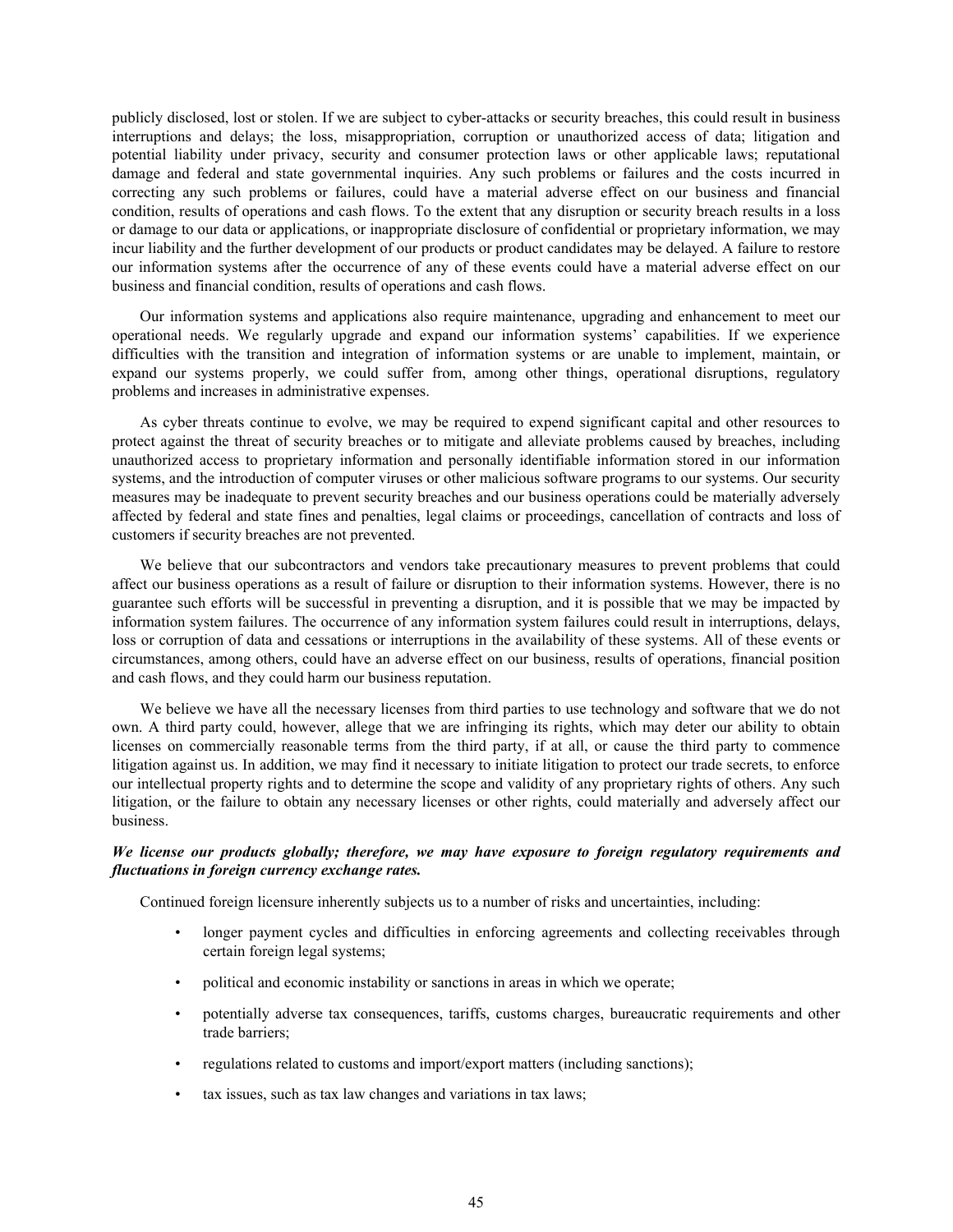- challenges in collecting accounts receivable from customers in the jurisdictions in which we operate;
- complying with laws, rules and regulations relating to the manufacturing, marketing, distribution and sale of pharmaceutical products in the jurisdictions in which we do or will operate;
- operating under regulations in jurisdictions related to obtaining eligibility for government or private payor reimbursement for our products at the wholesale/retail level;
- competition from local, regional and international competitors;
- difficulties and costs of staffing and managing foreign operations, including cultural and language differences and additional employment regulations, union workforce negotiations and potential disputes in the jurisdictions in which we operate;
- difficulties associated with compliance with a variety of laws and regulations governing international trade, including the Foreign Corrupt Practices Act;
- difficulties protecting or procuring intellectual property rights; and
- fluctuations in foreign currency exchange rates.

Any of these factors may, individually or as a group, have a material adverse effect on our business and results of operations. These or other similar risks could adversely affect our revenue and profitability. As we continue to develop internationally, our exposure to these factors will increase.

## *We may decide not to commercialize one of our drug candidates once it obtains regulatory approval if we determine that commercialization of that product would require more capital and time than we are willing to invest.*

Even if any of our drug candidates receives regulatory approval, it could be subject to matters such as postregulatory surveillance, additional clinical trials or testing, reformulation, changes in labeling, warnings to the public, recall, competition from similar or superior products, and lack of sufficient payor reimbursement by insurance companies or Medicare. As a result, we may not commercialize or continue to commercialize a product that has obtained regulatory approval.

## *Any approved drug product that we bring to the market may not gain market acceptance by physicians, patients, healthcare payors and others in the medical community.*

Even if we are successful in gaining regulatory approval of any of our drug candidates or acquire rights to approved drug products, we may not generate significant product revenues and we may not become profitable if these drug products do not achieve an adequate level of acceptance. Physicians may not recommend our drug products until longer-term clinical data or other factors demonstrate the safety and efficacy of our drug products as compared to other alternative treatments. Even if the clinical safety and efficacy of our drug products is established, physicians may elect not to prescribe these drug products for a variety of reasons, including the reimbursement policies of government and other third-party payors and the effectiveness of our competitors in marketing their products.

Market acceptance of our drug products, if approved for commercial sale, will depend on a number of factors, including:

- the willingness and ability of patients and the healthcare community to use our drug products;
- the ability to manufacture our drug products in sufficient quantities with acceptable quality and to offer our drug products for sale at competitive prices;
- the perception of patients and the healthcare community, including third-party payors, regarding the safety, efficacy and benefits of our drug products compared to those of competing products or therapies;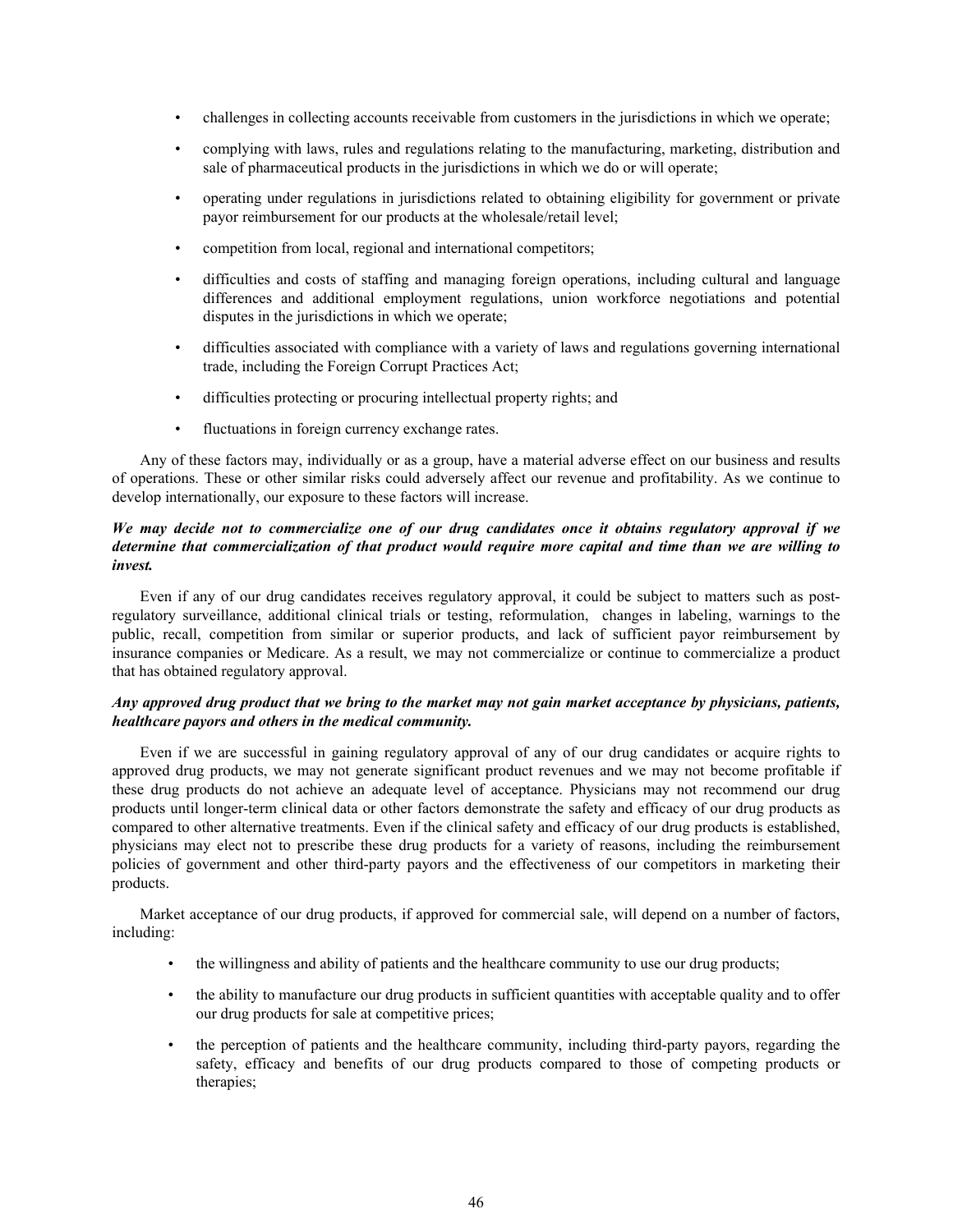- the label and promotional claims allowed by the FDA; and
- the pricing and reimbursement of our drug products relative to existing treatments.

## *We may acquire businesses or assets, form joint ventures or make investments in other companies that may be unsuccessful, divert our management's attention and harm our operating results and prospects.*

As part of our business strategy, we may pursue additional acquisitions of what we believe to be complementary businesses or assets or seek to enter into joint ventures. We also may pursue strategic alliances in an effort to leverage our existing infrastructure and industry experience to expand our product offerings or distribution, or make investments in other companies. The success of our acquisitions, joint ventures, strategic alliances and investments will depend on our ability to identify, negotiate, complete and, in the case of acquisitions, integrate those transactions and, if necessary, obtain satisfactory debt or equity financing to fund those transactions. We may not realize the anticipated benefits of any acquisition, joint venture, strategic alliance or investment. We may not be able to integrate acquisitions successfully into our existing business, maintain the key business relationships of businesses we acquire, or retain key personnel of an acquired business, and we could assume unknown or contingent liabilities or incur unanticipated expenses. Integration of acquired companies or businesses also may require management resources that otherwise would be available for ongoing development of our existing business. Any acquisitions or investments made by us also could result in significant write-offs or the incurrence of debt and contingent liabilities, any of which could harm our operating results. In addition, if we choose to issue shares of our stock as consideration for any acquisition, dilution to our shareholders could result.

## *The acquisitions we have made or make in the future may make us the subject of lawsuits from either an acquired company's shareholders, an acquired company's previous shareholders, or our current shareholders.*

We may be the subject of lawsuits from either an acquired company's shareholders, an acquired company's previous shareholders, or our current shareholders. These lawsuits could result from the actions of the acquisition target prior to the date of the acquisition, from the acquisition transaction itself, or from actions after the acquisition. Defending potential lawsuits could cost us significant expense and distract management's attention from the operation of the business. Additionally, these lawsuits could result in the cancellation of, or the inability to renew, certain insurance coverage that would be necessary to protect our assets.

## *We may be required to modify our business practices, pay fines and significant expenses or experience other losses due to governmental investigations or other enforcement activities.*

We may become subject to litigation or governmental investigations in the United States and foreign jurisdictions that may arise from the conduct of our business. Like many companies in our industry, we have from time to time received inquiries and other types of information requests from government authorities.

While the ultimate outcomes of investigations and legal proceedings are difficult to predict, adverse resolutions or settlements of those matters could result in, among other things:

- significant damage awards, fines, penalties or other payments, and administrative remedies, such as exclusion and/or debarment from government programs, or other rulings that preclude us from operating our business in a certain manner;
- changes and additional costs to our business operations to avoid risks associated with such litigation or investigations;
- product recalls;
- reputational damage and decreased demand for our products; and
- expenditure of significant time and resources that would otherwise be available for operating our business.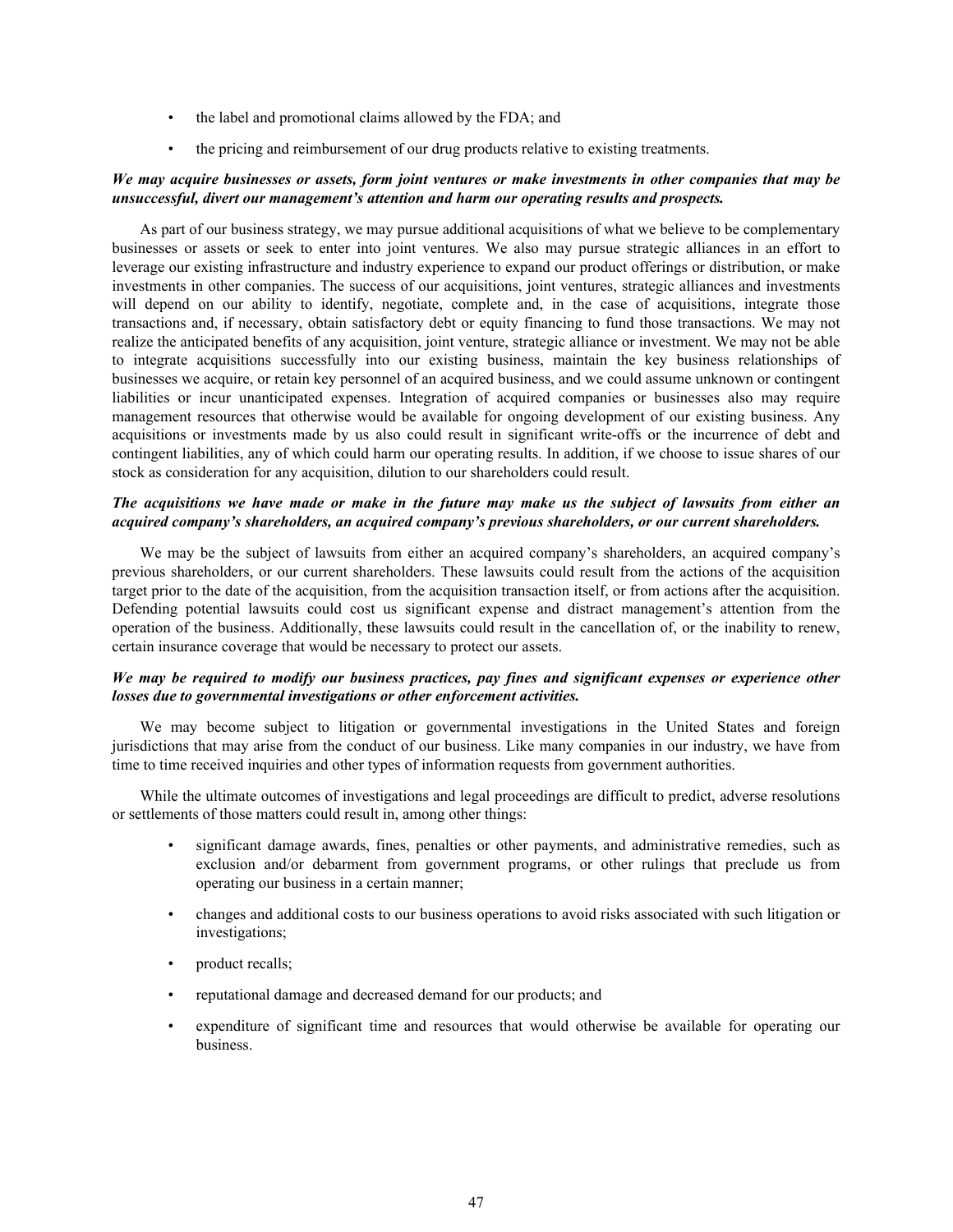#### **RISKS RELATING TO GOVERNMENT REGULATION**

Virtually all aspects of our business activities are regulated by government agencies. The manufacturing, processing, formulation, packaging, labeling, distribution, promotion and sampling, advertising of our products, and disposal of waste products arising from such activities are subject to governmental regulation. These activities are regulated by one or more of the FDA, the Federal Trade Commission, ("FTC"), the Consumer Product Safety Commission, the U.S. Department of Agriculture and the U.S. Environmental Protection Agency, ("EPA"), as well as by comparable agencies in foreign countries. These activities are also regulated by various agencies of the states and localities in which our products are sold. For more information, see " *Business—Government Regulation"* in Part I, Item 1 of this Form 10-K.

Like all pharmaceutical manufacturers, we are subject to regulation by the FDA under the Federal Food, Drug and Cosmetic Act ("FDCA"). All new drugs must be the subject of an FDA-approved new drug application, ("NDA"), before they may be marketed in the United States. The FDA has the authority to withdraw existing NDA approvals and to review the regulatory status of products marketed under the enforcement policy. The FDA may require an approved NDA for any drug product marketed under the enforcement policy if new information reveals questions about the drug's safety and effectiveness. All drugs must be manufactured in conformity with GMP, and drug products subject to an approved NDA must be manufactured, processed, packaged, held and labeled in accordance with information contained in the NDA. Since we rely on third parties to manufacture our products, GMP requirements directly affect our third party manufacturers and indirectly affect us. The manufacturing facilities of our third-party manufacturers are continually subject to inspection by such governmental agencies, and manufacturing operations could be interrupted or halted in any such facilities if such inspections prove unsatisfactory. Our third-party manufacturers are subject to periodic inspection by the FDA to assure such compliance.

Even after regulatory approval, certain developments may decrease demand for our products, including the following:

- the re-review of products that are already marketed;
- new scientific information and evolution of scientific theories;
- the recall or loss of marketing approval of products that are already marketed;
- changing government standards or public expectations regarding safety, efficacy or labeling changes; and
- greater scrutiny in advertising and promotion.

Certain regulatory changes or decisions could make it more difficult for us to sell our products and could have a material adverse effect on our business, results of operations, financial condition and cash flows. Manufacturers of drug products and their facilities are subject to continual review and periodic inspections by the FDA and other regulatory authorities for compliance with GMP and other applicable regulations. If we or a regulatory agency discovers previously unknown problems with a product, such as adverse events of unanticipated severity or frequency, or problems with a facility where the product is manufactured, a regulatory agency may impose restrictions on that product or the manufacturer, including withdrawal of the product from the market or suspension of manufacturing. If we, our partners or the manufacturing facilities for our products fail to comply with applicable regulatory requirements or violate healthcare laws, a regulatory agency may take the following actions, among others:

- issue warning letters or untitled letters;
- impose civil or criminal penalties
- suspend or withdraw regulatory approval;
- suspend any ongoing clinical trials;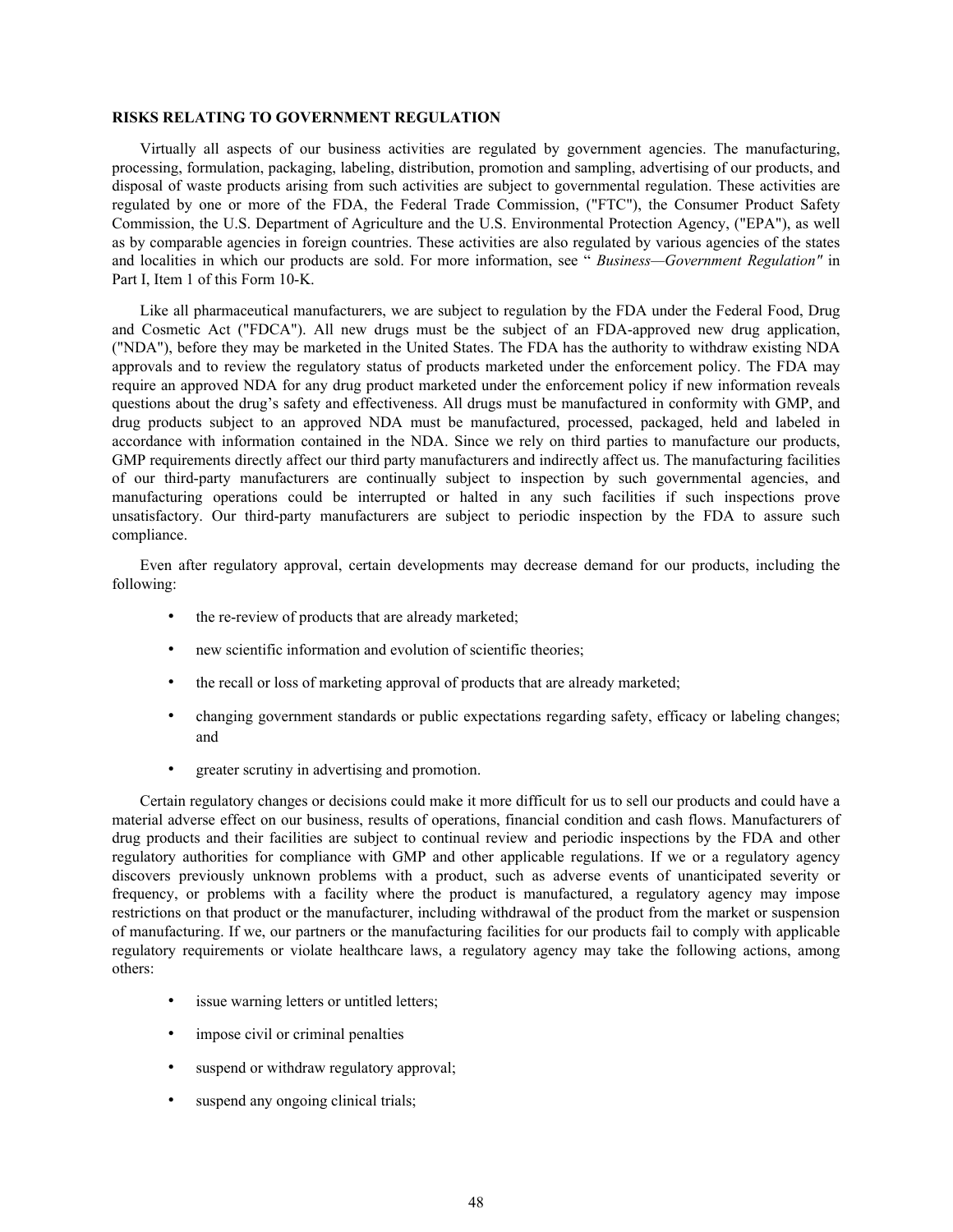- refuse to approve pending applications or supplements to applications submitted by us;
- impose restrictions on operations, including costly new manufacturing requirements; or
- seize or detain products or require us to initiate a product recall.

Any change in the FDA's enforcement policy could have a material adverse effect on our business, financial condition and results of operations. We cannot determine what effect changes in regulations or statutes or legal interpretation, when and if promulgated or enacted, may have on our business in the future. Such changes, or new legislation, could have a material adverse effect on our business, financial condition and results of operations.

## *Proposed legislation may permit re-importation of drugs from other countries into the U.S., including foreign countries where the drugs are sold at lower prices than in the U.S., which could materially and adversely affect our operating results and our overall financial condition.*

In previous years, legislation has been introduced in Congress that, if enacted, would permit more widespread re-importation of drugs from foreign countries into the U.S., which may include re-importation from foreign countries where the drugs are sold at lower prices than in the U.S. Such legislation, or similar regulatory changes, if enacted, could decrease the price we receive for any approved products which, in turn, could materially and adversely affect our operating results and our overall financial condition.

### *We must comply with the CREATES Act.*

There have been a number of recent regulatory and legislative initiatives designed to encourage generic competition for pharmaceutical products, including expedited review procedures for generic manufacturers and incentives designed to spur generic competition of branded drugs. In particular, FDA and FTC have been focused on brand companies' denial of drug supply to potential generic competitors for testing. In December 2019, the Creating and Restoring Equal Access to Equivalent Samples Act, or the CREATES Act, was enacted, which provides a legislatively defined private right of action under which eligible product developers can bring suit against companies who refuse to sell sufficient quantities of their branded products on commercially reasonable, market-based terms to support such eligible product developers' marketing applications. We cannot currently predict the specific outcome or impact on our business of such regulatory and legislative initiatives.

#### *We must comply with the Foreign Corrupt Practices Act.*

We are required to comply with the United States Foreign Corrupt Practices Act, which prohibits U.S. companies from engaging in bribery or other prohibited payments to foreign officials for the purpose of obtaining or retaining business. Foreign companies, including some of our competitors, are not subject to these prohibitions. If our competitors engage in these practices, they may receive preferential treatment from officials or agencies in some countries, giving our competitors an advantage in securing business from government officials who might give them priority in obtaining new licenses, which would put us at a disadvantage. We have established formal policies or procedures for prohibiting or monitoring this conduct, but we cannot assure you that our employees or other agents will not engage in such conduct for which we might be held responsible. If our employees or other agents are found to have engaged in such practices, we could suffer severe penalties.

### *We must comply with the Physician Payment Sunshine Act.*

We are required to comply with the United States Physician Payment Sunshine Act, which requires manufacturers of drugs, medical devices and biologicals that participate in U.S. federal healthcare programs to report certain payments and items of value given to physicians and teaching hospitals. Manufacturers are required to report this information annually to The Centers for Medicare & Medicaid Services ("CMS"). In addition, some states require reporting information concerning payments to health care providers or other transfers of value by drug manufacturers beyond the requirements of the Federal Sunshine Act. Cumberland has implemented a series of policies and procedures for every employee involved in the data collection process, and has systems in place to capture the data, which is verified by an outside firm that specializes in reporting the payments. Cumberland has also established a system to ensure that data was reported completely, in the correct format, and on time. Despite these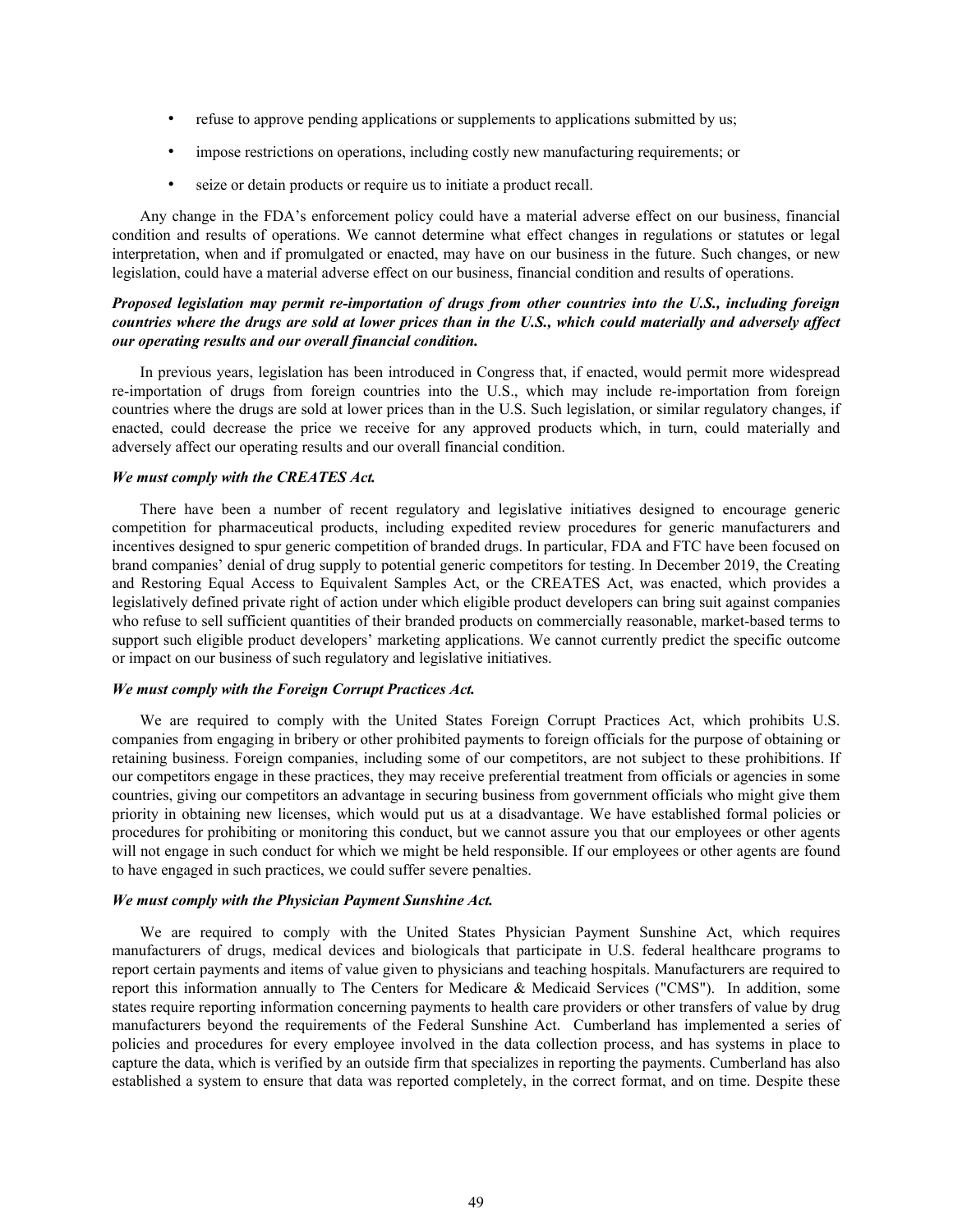policies, procedures and systems, we cannot assure you that we will collect and report all data accurately. If we fail to accurately report this information, we could suffer severe penalties.

## *If we fail to comply with our reporting and payment obligations under the Medicaid Drug Rebate program or other governmental pricing programs, we could be subject to additional reimbursement requirements, penalties, sanctions and fines, which could have a material adverse effect on our business, financial condition, results of operations and growth prospects.*

 We participate in the Medicaid Drug Rebate program, the 340B program, and other governmental pricing programs and have obligations to report the average sales price for certain of our drugs to CMS. These programs and rebate calculations vary across products and programs, are complex, and are often subject to interpretation by us, governmental or regulatory agencies and the courts, which can change over time.

In the case of our Medicaid pricing data, if we become aware that our reporting for a prior quarter was incorrect or has changed as a result of recalculation of the pricing data, we are obligated to resubmit the corrected data for up to three years after those data originally were due. Such restatements and recalculations increase our costs for complying with the laws and regulations governing the Medicaid Drug Rebate program and could result in an overage or underage in our rebate liability for past quarters. Price recalculations also may affect the ceiling price at which we are required to offer our products under the 340B program.

Civil monetary penalties can be applied if we are found to have knowingly submitted any false price or product information to the government, if we are found to have made a misrepresentation in the reporting of our average sales price, if we fail to submit the required price data on a timely basis, or if we are found to have charged 340B covered entities more than the statutorily mandated ceiling price. CMS, could also decide to terminate our Medicaid drug rebate agreement, in which case federal payments may not be available under Medicaid or Medicare Part B for our covered outpatient drugs. We cannot assure you that our submissions will not be found by CMS to be incomplete or incorrect. Our failure to comply with our reporting and payment obligations under the Medicaid Drug Rebate program and other governmental programs could negatively impact our financial results.

# *We may be subject to foreign, federal, and state data privacy and security laws, and failure to protect our information systems against security breaches, service interruptions, or misappropriation of data could disrupt operations, compromise sensitive data, and expose us to liability, possibly causing our business and reputation to suffer.*

In the United States, numerous federal and state laws and regulations govern the collection, use, disclosure and protection of health-related and other personal information and could apply to our operations or the operations of our collaborators and third-party providers. Certain of these laws grant individual rights with respect to their information, and we may be required to expend significant resources to comply with these laws. For example, the California Consumer Privacy Act, or CCPA, was enacted in 2020. These laws and regulations are evolving and subject to interpretation and may impose limitations on our activities or otherwise adversely affect our business. Similarly, there are a number of legislative proposals in the European Union, the United States, at both the federal and state level, as well as other jurisdictions that could impose new obligations or limitations in areas affecting our business. These changes may lead to additional costs and increase our overall risk exposure.

#### **RISKS RELATING TO INTELLECTUAL PROPERTY**

### *Our strategy to secure and extend marketing exclusivity or patent rights may provide only limited or no protection from competition.*

We seek to secure and extend marketing exclusivity for our products through a variety of means, including FDA exclusivity and patent rights. Additional barriers for competitors seeking to enter the market include the time and cost associated with the development, regulatory approval and manufacturing of a similar product formulation.

As discussed in Part I, Item 1, *Business - Patents, Trademarks, and Other Intellectual Proprietary Rights,* of this report on Form 10-K, we have several patents for formulations of Acetadote, and have previously engaged in litigation to enforce our patent rights.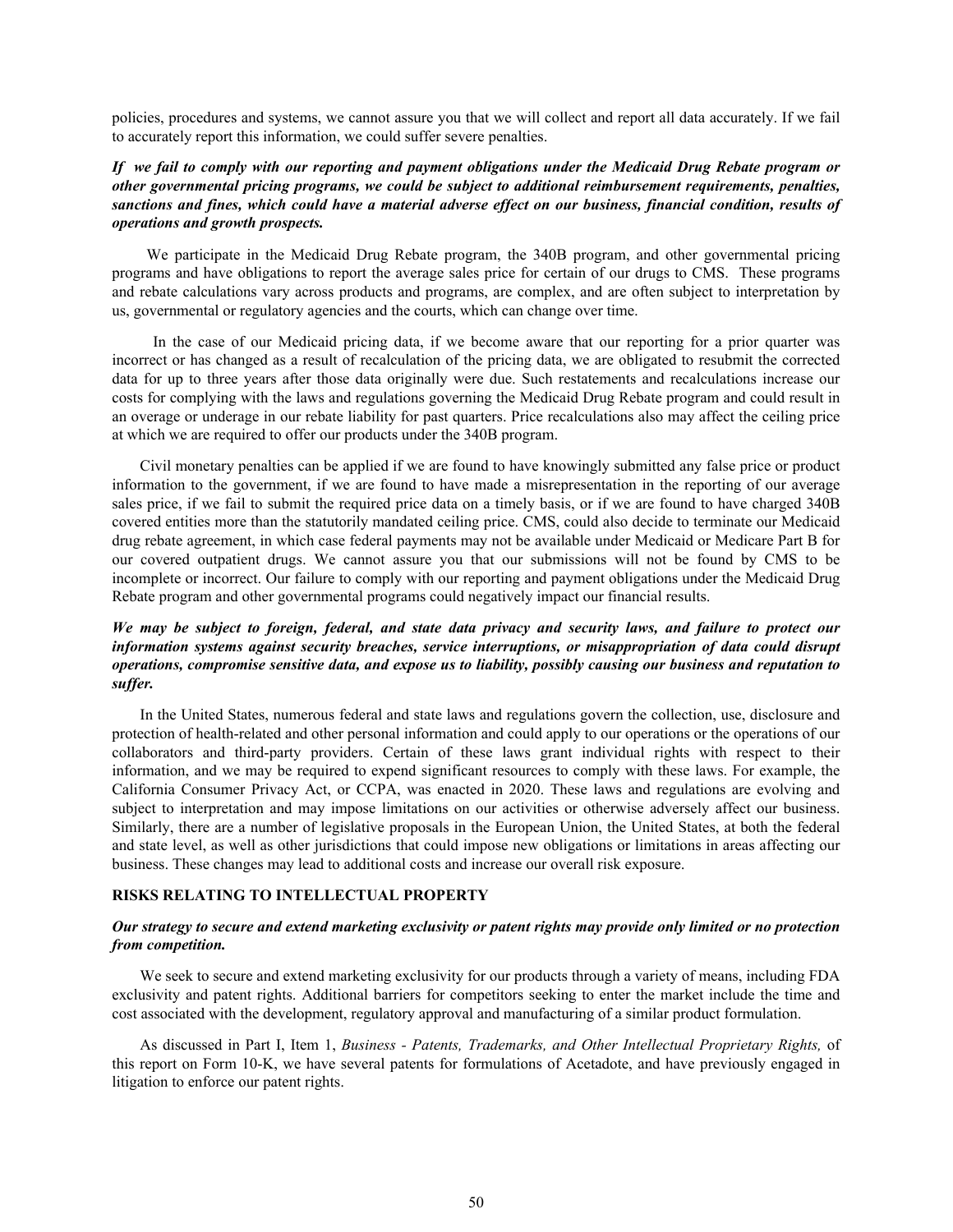We intend to continue to vigorously defend and protect our Acetadote product and related intellectual property rights. If we are unsuccessful in protecting our Acetadote intellectual property rights, our competitors may be able to introduce products into the marketplace that reduce the sales and market share of our Acetadote product which may require us to take measures such as reducing prices or increasing our marketing expense, any of which may result in a material adverse effect to our financial condition and results of operations.

While we consider patent protection when evaluating product acquisition opportunities, any products we acquire in the future may not have significant patent protection. Neither the USPTO nor the courts have a consistent policy regarding the breadth of claims allowed or the degree of protection afforded under many pharmaceutical patents. Patent applications in the U.S. and many foreign jurisdictions are typically not published until 18 months following the filing date of the first related application, and in some cases not at all. In addition, publication of discoveries in scientific literature often lags significantly behind actual discoveries. Therefore, neither we nor our licensors can be certain that we or they were the first to make the inventions claimed in our issued patents or pending patent applications, or that we or they were the first to file for protection of the inventions set forth in these patent applications. In addition, changes in either patent laws or in interpretations of patent laws in the U.S. and other countries may diminish the value of our intellectual property or narrow the scope of our patent protection. Furthermore, our competitors may independently develop similar technologies or duplicate technology developed by us in a manner that does not infringe our patents or other intellectual property. As a result of these factors, our patent rights may not provide any commercially valuable protection from competing products.

## *If we are unable to protect the confidentiality of our proprietary information and know-how, the value of our technology and products could be adversely affected.*

In addition to patents, we rely upon trade secrets, unpatented proprietary know-how and continuing technological innovation where we do not believe patent protection is appropriate or attainable. For example, the manufacturing process for Kristalose involves substantial trade secrets and proprietary know-how. We have entered into confidentiality agreements with certain key employees and consultants pursuant to which such employees and consultants must assign to us any inventions relating to our business if made by them while they are our employees, as well as certain confidentiality agreements relating to the acquisition of rights to products. Confidentiality agreements can be breached, though, and we might not have adequate remedies for any breach. Also, others could acquire or independently develop similar technology.

## *We may depend on certain licensors for the maintenance and enforcement of intellectual property rights and have limited, if any, control over the amount or timing of resources that our licensors devote on our behalf.*

When we license products, we often depend on our licensors to protect the proprietary rights covering those products. We have limited, if any, control over the amount or timing of resources that our licensors devote on our behalf or the priority they place on maintaining patent or other rights and prosecuting patent applications to our advantage. While any such licensor is expected to be contractually obligated to diligently pursue its patent applications and allow us the opportunity to consult, review and comment on patent office communications, we cannot be sure that it will perform as required. If a licensor does not perform and if we do not assume the maintenance of the licensed patents in sufficient time to make required payments or filings with the appropriate governmental agencies, we risk losing the benefit of all or some of those patent rights.

## *If the use of our technology conflicts with the intellectual property rights of third parties, we may incur substantial liabilities, and we may be unable to commercialize products based on this technology in a profitable manner or at all.*

If our products conflict with the intellectual property rights of others, they could bring legal action against us or our licensors, licensees, manufacturers, customers or collaborators. If we were found to be infringing a patent or other intellectual property rights held by a third party, we could be forced to seek a license to use the patented or otherwise protected technology. We might not be able to obtain such a license on terms acceptable to us or at all. If legal action involving an alleged infringement or misappropriation were to be brought against us or our licensors, we would incur substantial costs in defending the action. If such a dispute were to be resolved against us, we could be subject to significant damages, and the manufacturing or sale of one or more of our products could be enjoined.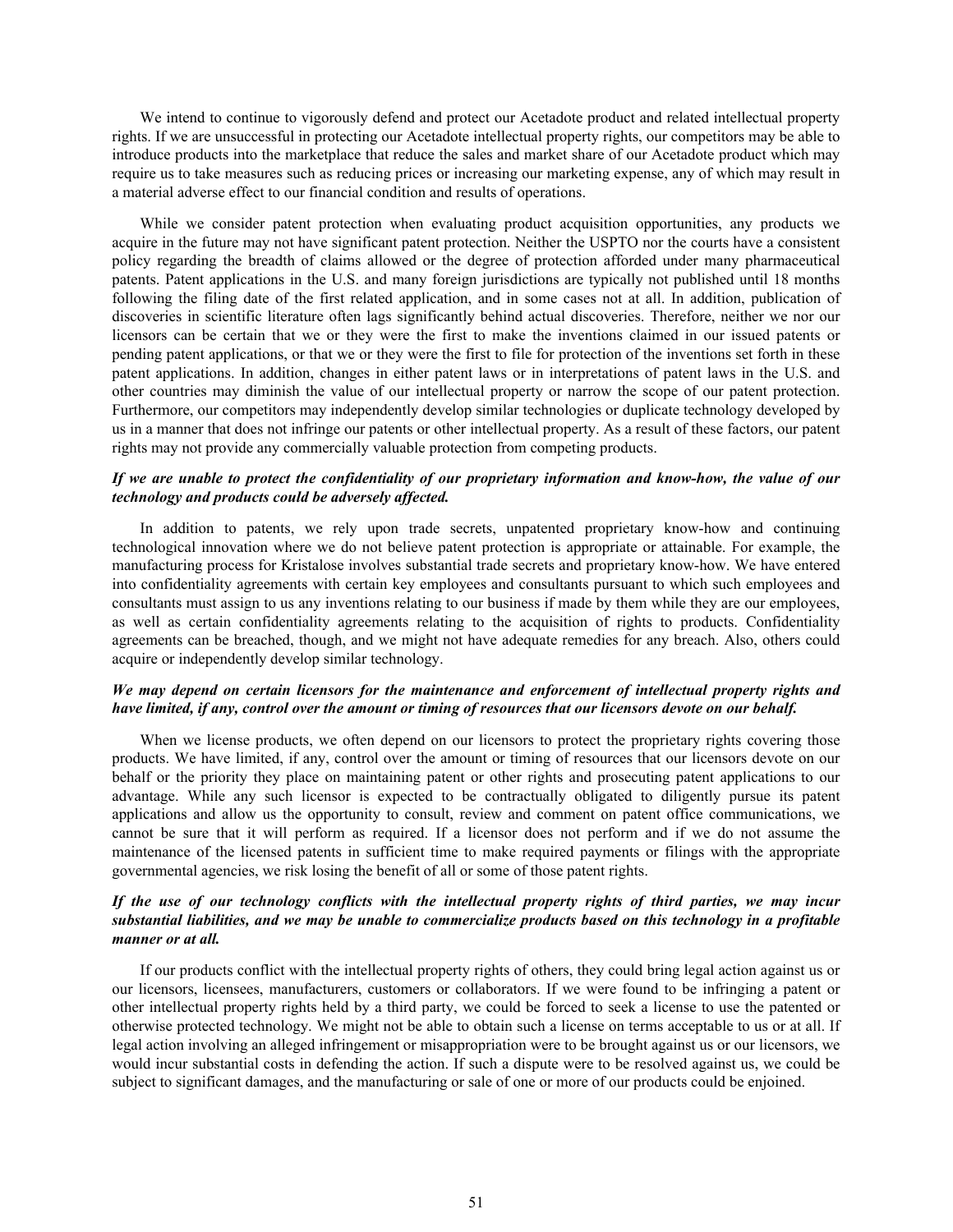### *We may be involved in lawsuits to protect or enforce our patents or the patents of our collaborators or licensors, which could be costly and time consuming.*

We have been involved in lawsuits for infringement of the Acetadote Patents as previously described. Because of their nature, these lawsuits can be costly and time-consuming, and we only experience limited benefits and patent protection. A significant adverse ruling in any such lawsuit could put our patents at risk of being invalidated or interpreted narrowly and could compromise the issuance of our existing patent applications.

Competitors may infringe on our patents or the patents of our collaborators or licensors. To counter infringement or unauthorized use, we may be required to file infringement claims, which can be expensive and timeconsuming. In addition, in an infringement proceeding, a court may decide that a patent of ours is not valid or is unenforceable, or may refuse to stop the other party from using the technology at issue on the grounds that our patents do not cover the technology in question. An adverse result in any litigation or defense proceeding could put one or more of our patents at risk of being invalidated or interpreted narrowly and could put our patent applications at risk of not issuing.

Interference proceedings brought by the USPTO may be necessary to determine the priority of inventions with respect to our patent applications or those of our collaborators or licensors. Litigation or interference proceedings may fail and, even if successful, may result in substantial costs and distraction of our management. We may not be able, alone or with our collaborators and licensors, to prevent misappropriation of our proprietary rights, particularly in countries where the laws may not protect such rights as fully as in the United States.

Furthermore, because of the substantial amount of discovery required in connection with intellectual property litigation, some of our confidential information could be disclosed during this type of litigation. In addition, there could be public announcements of the results of hearings, motions or other interim proceedings or developments.

## *We may be involved in lawsuits to protect or enforce our trademarks or for allegedly infringing the trademark rights of others, which could be costly and time consuming.*

We own certain trademark registrations for each of our branded pharmaceutical products as well as for our corporate name and logo. We have applied for trademark registration for other various names and logos. We also may have common law trademark rights in unregistered names, phrases, and logos under which we market or offer certain products and services. Over time, we intend to obtain and maintain registrations on trademarks that remain valuable to our business.

Third parties may oppose registration of our federal trademark applications. Further, we could be involved in lawsuits for allegedly infringing the rights of others with respect to their prior-existing trademarks. These lawsuits or opposition proceedings can be costly and time-consuming. A significant adverse ruling in any such lawsuit could put our trademarks at risk of being invalidated and could compromise the issuance of our existing trademark applications.

Competitors may infringe on our trademarks or the trademarks of our collaborators or licensors. To counter infringement or unauthorized use, we may be required to file trademark infringement claims, which can be expensive and time-consuming. In addition, in a trademark infringement proceeding, a court may decide that a trademark registration of ours is not valid or is unenforceable, or may refuse to stop the other party from using the mark or a mark that is similar to our registered mark at issue on the grounds that the competitor's use of the mark is not confusingly similar to our registered trademark. An adverse result in any litigation or defense proceeding could put one or more of our trademark registrations at risk of being invalidated or interpreted narrowly and could put our trademark applications at risk of not registering.

Furthermore, because of the substantial amount of discovery required in connection with intellectual property litigation, some of our confidential information could be disclosed during this type of litigation. In addition, there could be public announcements of the results of hearings, motions or other interim proceedings or developments.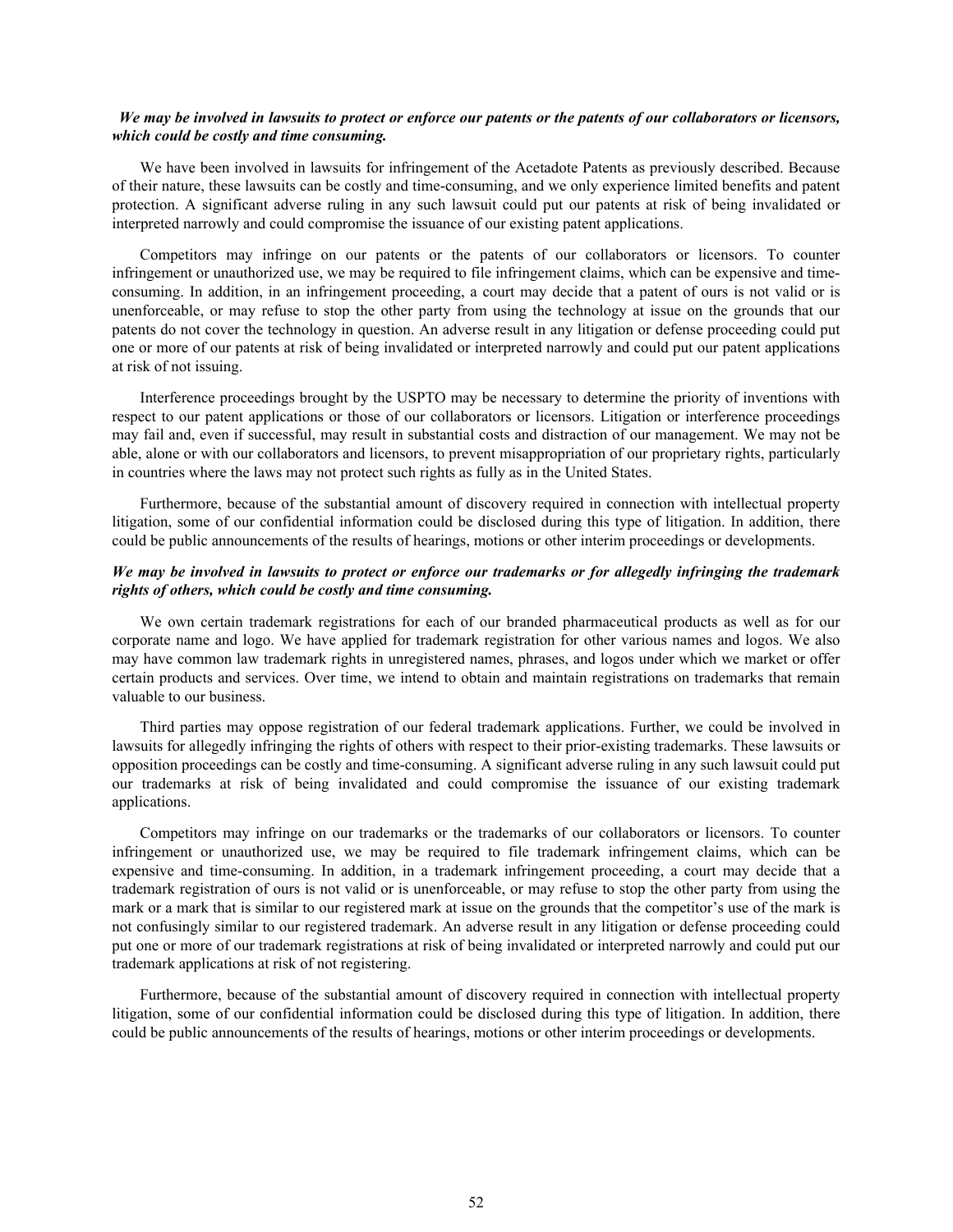## *If we breach any of the agreements under which we license rights to our products and product candidates from others, we could lose the ability to continue commercialization of our products and development and commercialization of our product candidates.*

We have exclusive licenses for the marketing and sale of certain products and may acquire additional licenses. Such licenses may terminate prior to expiration if we breach our obligations under the license agreement related to these pharmaceutical products. For example, the licenses may terminate if we fail to meet specified quality control standards, including GMP with respect to the products, or commit a material breach of other terms and conditions of the licenses. Such early termination could have a material adverse effect on our business, financial condition and results of operations.

## *We may be subject to claims that our employees have wrongfully used or disclosed alleged trade secrets of their former employers.*

As is common in the biotechnology and pharmaceutical industry, we employ individuals who were previously employed at other biotechnology or pharmaceutical companies, including our competitors or potential competitors. Although no claims against us are currently pending, we may be subject to claims that we or these employees have inadvertently or otherwise used or disclosed trade secrets or other proprietary information of their former employers. Litigation may be necessary to defend against these claims. Even if we are successful in defending against these claims, litigation could result in substantial costs and be a distraction to management. We are subject to stringent government regulation. All of our products face regulatory challenges.

### **RISKS RELATED TO OUR FINANCIAL CONDITION AND RESULTS OF OPERATIONS**

#### *Our operating results are likely to fluctuate from period to period.*

We are a company actively seeking to deliver significant growth. As we execute our business strategy of adding new products, increasing market share in our existing growth products and striving to maintain market share in our other products, we anticipate that there may be fluctuations in our future operating results. We may not be able to maintain or improve our current levels of revenue or income. Potential causes of future fluctuations in our operating results may include:

- New product launches, which could increase revenues but also increase sales and marketing expenses;
- Acquisition activity and other charges;
- Increases in research and development expenses resulting from the acquisition of a product candidate that requires significant additional studies and development;
- Ability to utilize unrecognized federal and state net operating loss carryforwards as a result of the exercise of nonqualified options
- Changes in the competitive, regulatory or reimbursement environment, which could drive down revenues or drive up sales and marketing or compliance costs; and
- Unexpected product liability or intellectual property claims and lawsuits.

See also "Management's discussion and analysis of financial condition and results of operations—Liquidity and capital resources." Fluctuation in operating results, particularly if not anticipated by investors and other members of the financial community, could add to volatility in our stock price. The COVID-19 coronavirus has negatively impacted the financial markets and may create additional risk for our customers and their ability to pay for our products.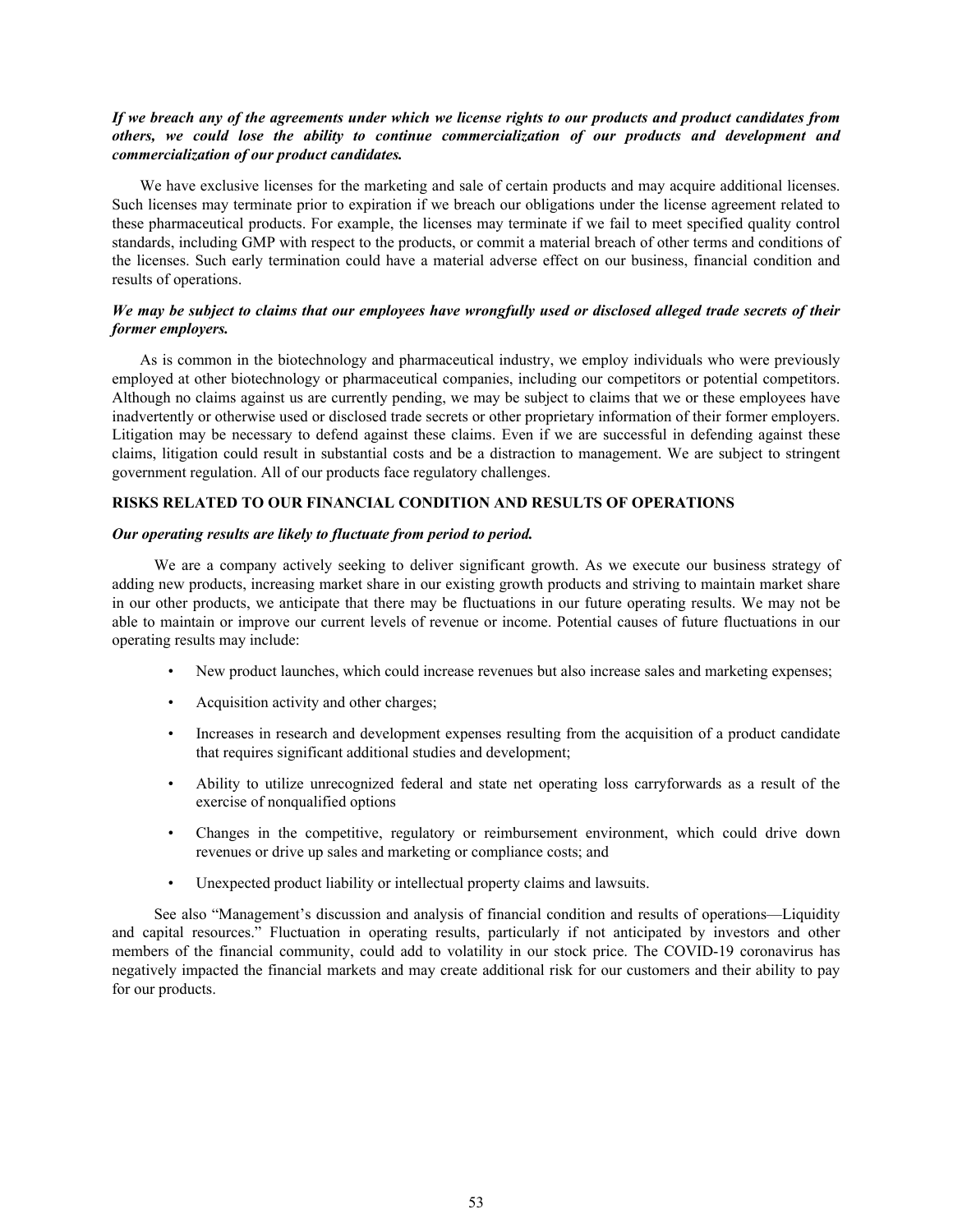### *Our focus on acquisitions as a growth strategy has created intangible assets whose amortization could negatively affect our results of operations.*

Our total assets include intangible assets related to our acquisitions. As of December 31, 2021, intangible assets relating to products, which are being amortized, represented approximately 28% of our total assets. We may never realize the value of these assets. U.S. Generally Accepted Accounting Principles ("GAAP") require that we evaluate on a regular basis whether events and circumstances have occurred that indicate that all or a portion of the carrying amount of the asset may no longer be recoverable, in which case we would write down the value of the asset and take a corresponding charge to earnings. Any determination requiring the write-off of a significant portion of unamortized intangible assets would adversely affect our results of operations.

## *We may need additional funding and may be unable to raise capital when needed, which could force us to delay, reduce or eliminate our product development or commercialization and marketing efforts.*

We may need to raise additional funds in order to meet the capital requirements of running our business and acquiring and developing new pharmaceutical products. If we require additional funding, we may seek to sell common stock or other equity or equity-linked securities, which could result in dilution to our shareholders. We may also seek to raise capital through a debt financing, which would result in ongoing debt-service payments and increased interest expense. Any financings would also likely involve operational and financial restrictions being imposed on us. We might also seek to sell assets or rights in one or more commercial products or product development programs. Additional capital might not be available to us when we need it. We are unable to predict the impact of global credit market trends, and if economic conditions deteriorate, our business, results of operations and ability to raise needed capital could be materially and adversely affected. If we are unable to raise additional capital when needed due to the reasons listed above and lack of creditworthiness, bank failures, or price decline in market investments, we could be forced to scale back our operations to conserve cash.

## *If we are unable to maintain appropriate internal financial reporting controls and procedures, it could cause us to fail to meet our reporting obligations, result in the restatement of our financial statements, harm our operating results, subject us to regulatory scrutiny and sanction, cause investors to lose confidence in our reported financial information and have a negative effect on the market price for shares of our common stock.*

Effective internal controls are necessary for us to provide reliable financial reports and mitigate the risk of fraud. We maintain a system of internal control over financial reporting, which is defined as a process designed by, or under the supervision of, our principal executive officer and principal financial officer, and affected by our board of directors, management and other personnel, to provide reasonable assurance regarding the reliability of financial reporting and the preparation of financial statements for external purposes in accordance with GAAP.

We cannot assure you that we will not, in the future, identify areas requiring improvement in our internal control over financial reporting. We cannot assure you that the measures we will take to improve these controls will be successful or that we will implement and maintain adequate controls over our financial processes and reporting in the future as we continue to expand. If we are unable to establish appropriate internal financial reporting controls and procedures, it could cause us to fail to meet our reporting obligations, result in the restatement of our financial statements, harm our operating results, subject us to regulatory scrutiny and sanction, cause investors to lose confidence in our reported financial information and have a negative effect on the market price for shares of our common stock.

In addition, we maintain a system of internal controls and provide training to employees designed to provide reasonable assurance that unlawful and fraudulent activity, including misappropriation of assets, fraudulent financial reporting, and unauthorized access to sensitive or confidential data is either prevented or timely detected. However, in the event that our employees engage in such fraudulent behavior, we could suffer material adverse consequences.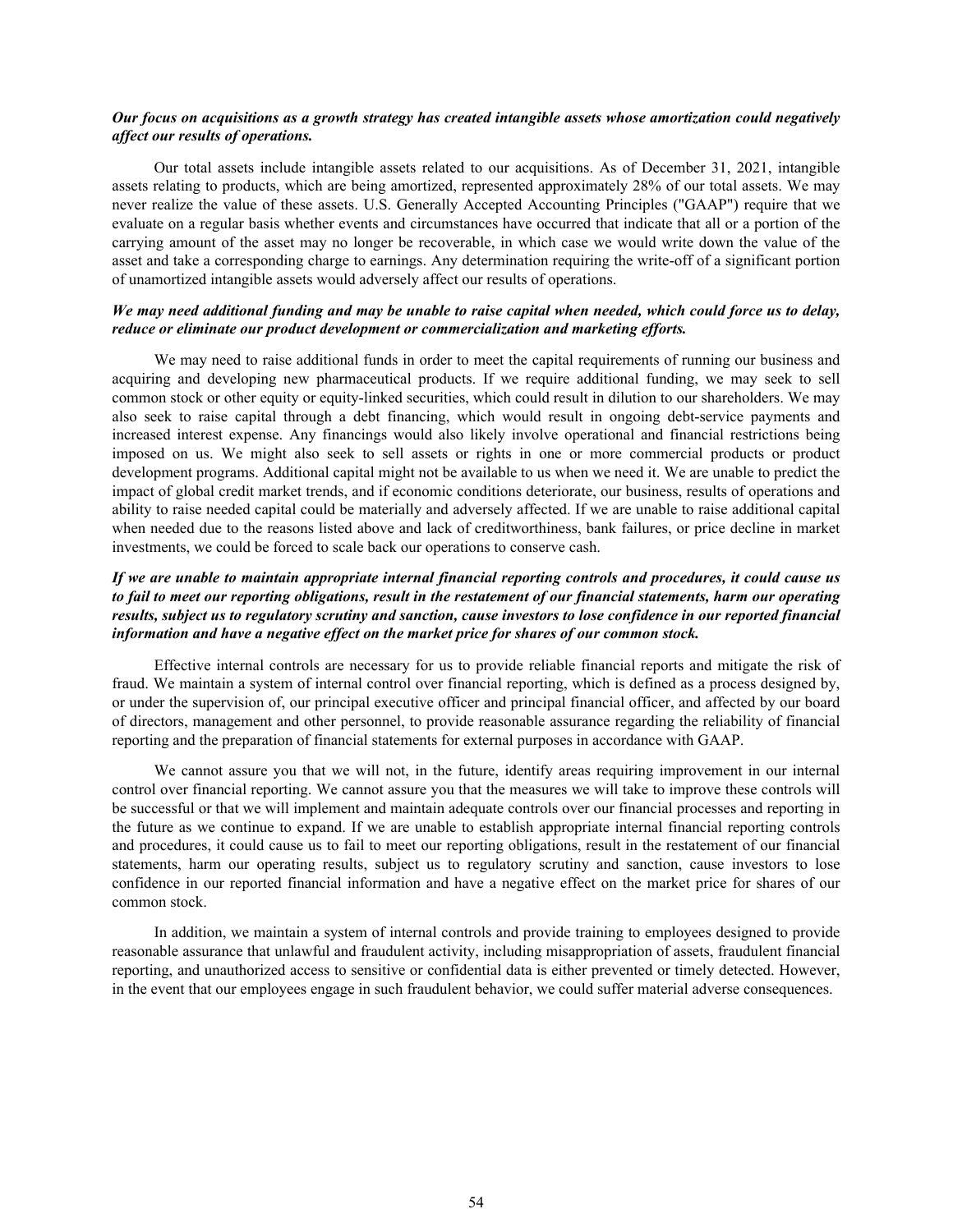### *Changes in, or interpretations of, accounting principles could have a significant impact on our financial position and results of operations.*

We prepare our consolidated financial statements in accordance with GAAP. These principles are subject to interpretation by the SEC and various bodies formed to interpret and create appropriate accounting principles. A change in these principles can have a significant effect on our reported results and may even retroactively affect previously reported transactions.

For example, in recent years, the U.S.-based Financial Accounting Standards Board, ("FASB"), has worked together with the International Accounting Standards Board, ("IASB"), on several projects to further align accounting principles and facilitate more comparable financial reporting between companies who are required to follow GAAP under SEC regulations and those who are required to follow International Financial Reporting Standards, ("IFRS"), outside of the U.S. These efforts by the FASB and IASB may result in different accounting principles under GAAP that may result in materially different financial results for us in certain areas.

### *We may incur losses in the future and we may not achieve or maintain profitability.*

We intend to continue to spend significant amounts on our efforts to discover and develop drugs. As a result, we may incur losses in future periods.

We anticipate that our drug discovery and development efforts and related expenditures will increase as we focus on the studies, including clinical trials prior to seeking regulatory approval, that are required before we can sell a drug product.

The development of drug products will require us to spend significant funds on research, development, testing, obtaining regulatory approvals, manufacturing and marketing.

We cannot be certain whether or when we will achieve profitability because of the significant uncertainties relating to our ability to generate commercially successful drug products. Even if we are successful in obtaining regulatory approvals for manufacturing and commercializing additional drug products, we may incur losses if our drug products do not generate significant revenues. If we achieve profitability, we may not be able to sustain or increase profitability.

## *We may seek to obtain future financing through the issuance of debt or equity, which may have an adverse effect on our shareholders or may otherwise adversely affect our business.*

If we raise funds through the issuance of additional equity, whether through private placements or public offerings, such an issuance would dilute ownership of our current shareholders that do not participate in the issuance. If we are unable to obtain any needed additional funding, we may be required to reduce the scope of, delay, or eliminate some or all of, our planned research, development and commercialization activities or to license to third parties the rights to develop and/or commercialize products or technologies that we would otherwise seek to develop and/or commercialize ourselves or on terms that are less attractive than they might otherwise be, any of which could materially harm our business.

Furthermore, the terms of any additional debt securities we may issue in the future may impose restrictions on our operations, which may include limiting our ability to incur additional indebtedness, pay dividends on or repurchase our common shares, or make certain acquisitions or investments. In addition, we may be subject to covenants requiring us to satisfy certain financial tests and ratios, and our ability to satisfy such covenants may be affected by events outside of our control.

## *Our officers, directors, and principal shareholders, acting as a group, could significantly influence corporate actions.*

As of December 31, 2021, our officers and directors control approximately 41.6 percent of our common stock. Acting together, these shareholders could significantly influence any matter requiring approval by our shareholders, including the election of directors and the approval of mergers or other business combinations. The interests of this group may not always coincide with our interests or the interests of other shareholders and may prevent or delay a change in control. This significant concentration of share ownership may adversely affect the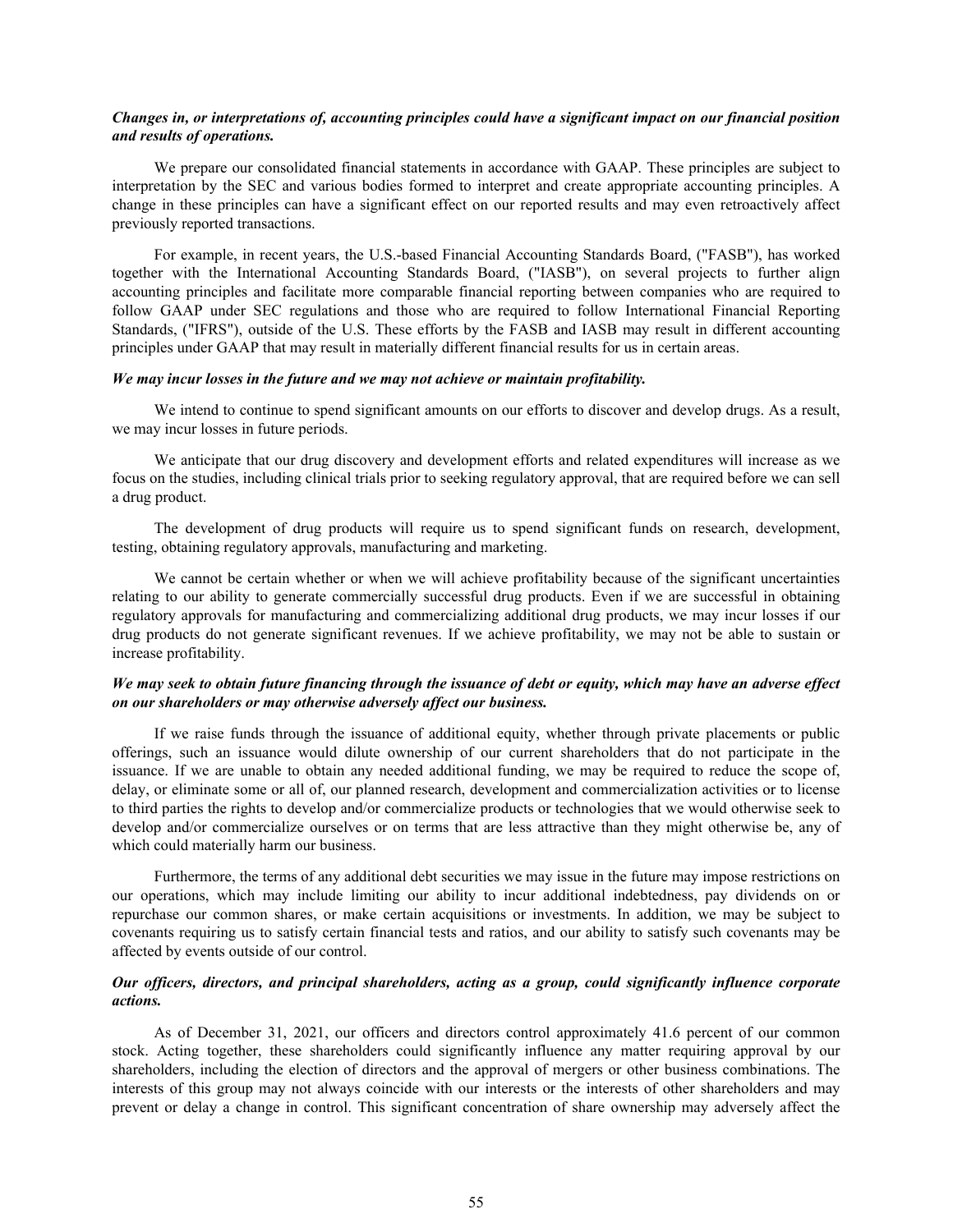trading price of our common stock because many investors perceive disadvantages to owning stock in companies with controlling shareholders.

### *Research analysts may not continue to provide or initiate coverage of our common stock or may issue negative reports.*

The market for our common stock may be affected by the reports financial analysts publish about us. If one of the analysts covering us downgrades our stock, its price could decline rapidly and significantly. Securities analysts covering our common stock may discontinue coverage. A lack of research coverage may adversely affect our stock's market price.

#### **RISKS RELATED TO OWNING OUR STOCK**

#### *The market price of our common stock may fluctuate substantially.*

The price for the shares of our common stock sold in our initial public offering was determined by negotiation between the representatives of the underwriters and us. This price may not have reflected the market price of our common stock following our initial public offering. Moreover, the market price of our common stock might decline below current levels. In addition, the market price of our common stock is likely to be highly volatile and may fluctuate substantially. Sales of a substantial number of shares of our common stock in the public market or the perception that these sales may occur could cause the market price of our common stock to decline.

The realization of any of the risks described in these "Risk Factors" could have a dramatic and material adverse impact on the market price of our common stock. In addition, securities class action litigation has often been instituted against companies whose securities have experienced periods of volatility in market price. Any such securities litigation brought against us could result in substantial costs and a diversion of management's attention and resources, which could negatively impact our business, operating results and financial condition. The recent COVID-19 pandemic may cause increased risk to our common stock's liquidity and trading price.

#### *Unstable market conditions may have serious adverse consequences on our business.*

Our general business strategy may be adversely affected by unpredictable and unstable market conditions. While we believe we have adequate capital resources to meet current working capital and capital expenditure requirements, a radical economic downturn or increase in our expenses could require additional financing on less than attractive rates or on terms that are dilutive to existing shareholders. Failure to secure any necessary financing in a timely manner and on favorable terms could have a material adverse effect on our growth strategy, financial performance and stock price and could require us to delay or abandon clinical developments plans. There is a risk that one or more of our current service providers, manufacturers and other partners may encounter difficult economic circumstances, which would directly affect our ability to attain our operating goals on schedule and on budget. The equity and lending markets have been and will most likely continue to be negatively impacted for an unknown period of time due to the COVID-19 pandemic.

## *We experience costs and regulatory risk as a result of operating as a public company, and our management is required to devote time to compliance initiatives.*

We have and will continue to incur costs as a result of operating as a public company, and our management is required to devote time to compliance initiatives. As a public company, we have and will continue to incur legal, accounting and other expenses that we did not incur as a private company. In addition, the Sarbanes-Oxley Act of 2002, or Sarbanes-Oxley Act, Dodd-Frank Wall Street Reform and Consumer Protection Act of 2010, and other rules and regulations subsequently implemented by the SEC and Nasdaq, have imposed various requirements on public companies, including the establishment and maintenance of effective disclosure and financial controls and changes in corporate governance practices. These rules and regulations have and will continue to result in legal and financial compliance costs and render some activities more time-consuming and costly. Despite the internal controls and procedures put in place to maintain compliance with securities laws and regulations, our employees may still fail to comply with all SEC disclosure and reporting requirements. Such failure could lead to administrative and civil penalties, criminal penalties, and private litigation with shareholders. The consequences could have a material effect on our ability to effectively market our products and operate our business.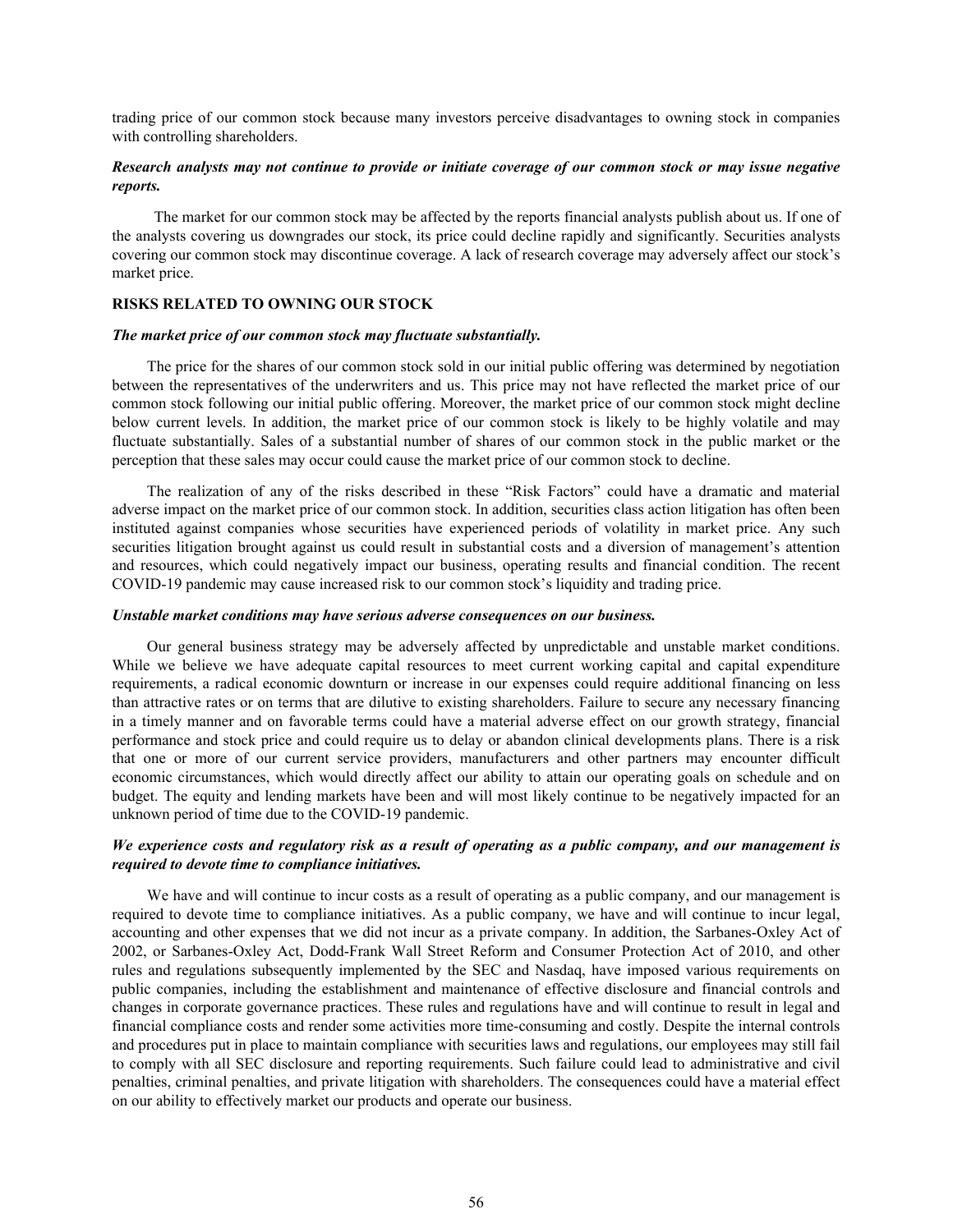The Sarbanes-Oxley Act requires, among other things, that we maintain effective internal controls for financial reporting and disclosure controls and procedures. In particular, we must perform system and process evaluation and testing of our internal controls over financial reporting to allow management to report on the effectiveness of our internal controls over financial reporting. Our testing may reveal deficiencies in our internal controls over financial reporting that are deemed to be material weaknesses.

Our compliance with Section 404 of the Sarbanes-Oxley Act requires that we incur substantial accounting expense and expend significant management efforts. Moreover, if we are not able to comply with the requirements of Section 404 of the Sarbanes-Oxley Act in a timely manner, or if we identify deficiencies in our internal controls over financial reporting that are deemed to be material weaknesses, the market price of our stock could decline and we could be subject to sanctions or investigations by Nasdaq, the SEC or other regulatory authorities, which would require additional financial and management resources.

### *We may not be able to maintain our listing on the NASDAQ Global Select Market ("NASDAQ"), which could have a material adverse effect on us and our stockholders.*

The standards for continued listing on NASDAQ include, among other things, that the minimum bid price for the listed securities not fall below \$1.00 for a period in excess of thirty consecutive business days. If the closing bid price of our common stock were to fail to meet NASDAQ's minimum closing bid price requirement, or if we otherwise fail to meet any other applicable requirements of NASDAQ and we are unable to regain compliance, NASDAQ may make a determination to delist our common stock. The delisting of our common stock from NASDAQ could negatively impact us by (i) reducing the liquidity and market price of our common stock; (ii) reducing the number of investors willing to hold or acquire our common stock, which could negatively impact our ability to raise equity financing; (iii) impacting our ability to use a registration statement to offer and sell freely tradable securities, thereby preventing or limiting us from accessing the public capital markets; and (iv) impairing our ability to provide equity incentives to our employees.

## *Some provisions of our third amended and restated charter, bylaws and Tennessee law may inhibit potential acquisition bids that you may consider favorable.*

Our corporate documents contain provisions that may enable our board of directors to resist a change in control of our company even if a change in control were to be considered favorable by you and other shareholders. These provisions include:

- The authorization of undesignated preferred stock, the terms of which may be established and shares of which may be issued without shareholder approval;
- Advance notice procedures required for shareholders to nominate candidates for election as directors or to bring matters before an annual meeting of shareholders;
- Limitations on persons authorized to call a special meeting of shareholders;
- A staggered board of directors;
- A restriction prohibiting shareholders from removing directors without cause;
- A requirement that vacancies in directorships are to be filled by a majority of the directors then in office and the number of directors is to be fixed by the board of directors; and
- No cumulative voting.

These and other provisions contained in our third amended and restated charter and bylaws could delay or discourage transactions involving an actual or potential change in control of us or our management, including transactions in which our shareholders might otherwise receive a premium for their shares over then current prices, and may limit the ability of shareholders to remove our current management or approve transactions that our shareholders may deem to be in their best interests and, therefore, could adversely affect the price of our common stock.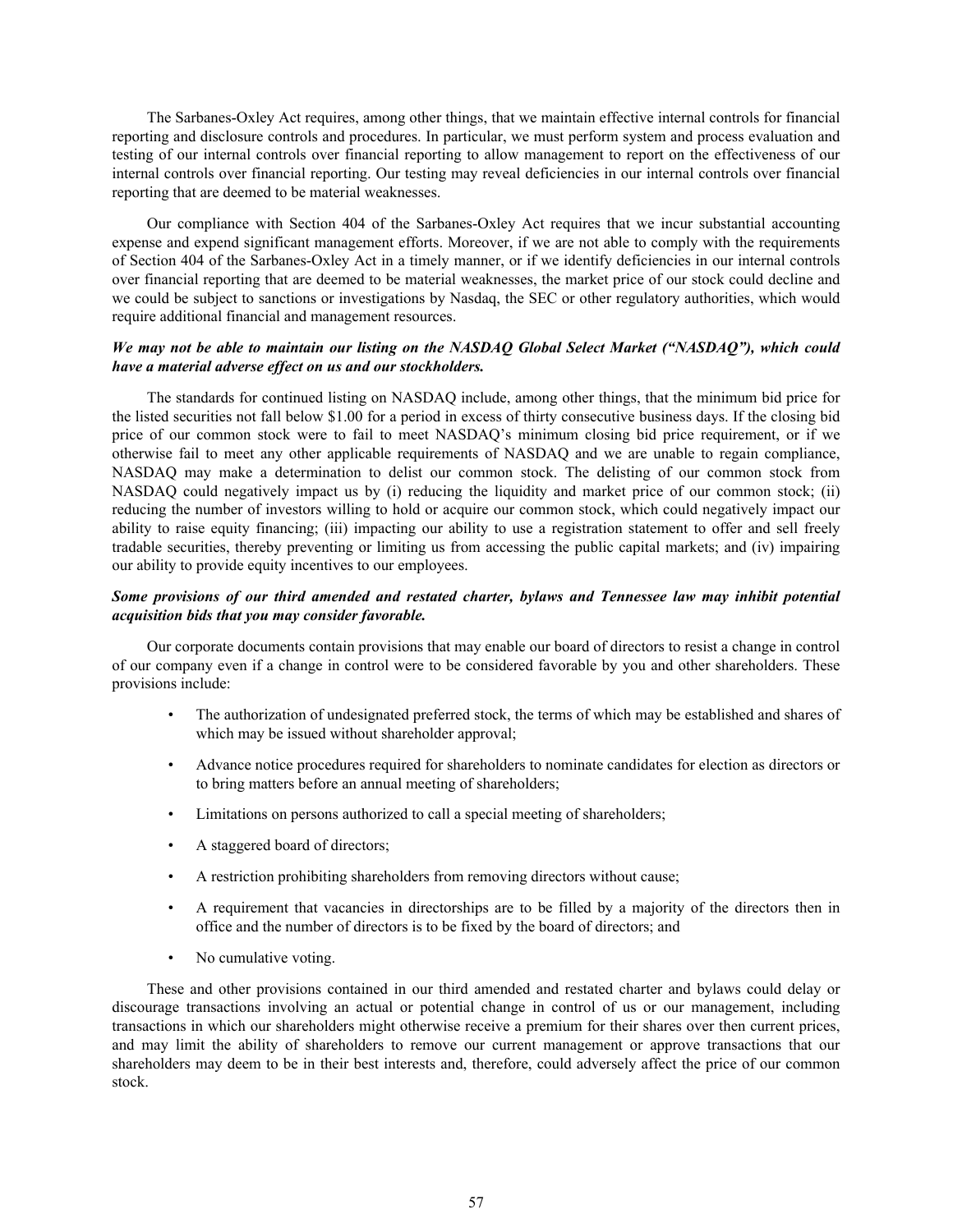In addition, we are subject to control share acquisitions provisions and affiliated transaction provisions of the Tennessee Business Corporation Act, the applications of which may have the effect of delaying or preventing a merger, takeover or other change in control of us and therefore could discourage attempts to acquire our company.

#### *We have never paid cash dividends on our capital stock.*

We have never paid cash dividends on our capital stock. The availability of funds for distributions to shareholders will depend on our financial performance and assets. Any future decision to declare or pay dividends will be at the sole discretion of our Board of Directors.

#### **DEBT-RELATED RISKS**

### *Our Revolving Credit Agreement impose restrictive and financial covenants on us. Our failure to comply with these covenants could trigger events that would have a material adverse effect on our business.*

Our Revolving Credit Agreement contains covenants that restrict the way we conduct business and require us to satisfy certain financial tests in order to incur debt or take other actions. Additionally, our Revolving Credit Agreement contains financial covenants that, for example, require us to maintain certain financial ratios which are measured at the end of each fiscal quarter.

Our Revolving Credit Agreement contains specified quarterly financial maintenance covenants. As of December 31, 2021, we were in compliance with the Tangible Capital Ratio financial covenant of the Revolving Credit Agreement. However, we can make no assurance that we will be able to comply with the restrictive and financial covenants contained in the Revolving Credit Agreement in the future.

Our inability to comply with the covenants in our debt instruments could lead to a default or an event of default under the terms thereof, for which we may need to seek relief from our lender in order to waive the associated default or event of default and avoid a potential acceleration of the related indebtedness or cross-default or crossacceleration to other debt. There can be no assurance that we would be able to obtain such relief on commercially reasonable terms or otherwise and we may be required to incur significant additional costs. In addition, the lender under our Revolving Credit Agreement may impose additional operating and financial restrictions on us as a condition to granting any such waiver. If an event of default is not cured or is not otherwise waived, the lender under our Revolving Credit Agreement may accelerate the maturity of the related debt, foreclose upon any collateral securing the debt and terminate any commitments to lend, any of which would have a material adverse effect on our business, financial condition, cash flows and results of operations and would cause the market value of our securities to decline.

#### *We have risks related to interest rates.*

Our revolving credit facility bears interest based on variable interest. Thus, a change in the short-term interest rate environment (especially a material change) could have a material adverse effect on our business, financial condition, cash flows and results of operations. As of December 31, 2021, we did not have any outstanding interest rate swap contracts.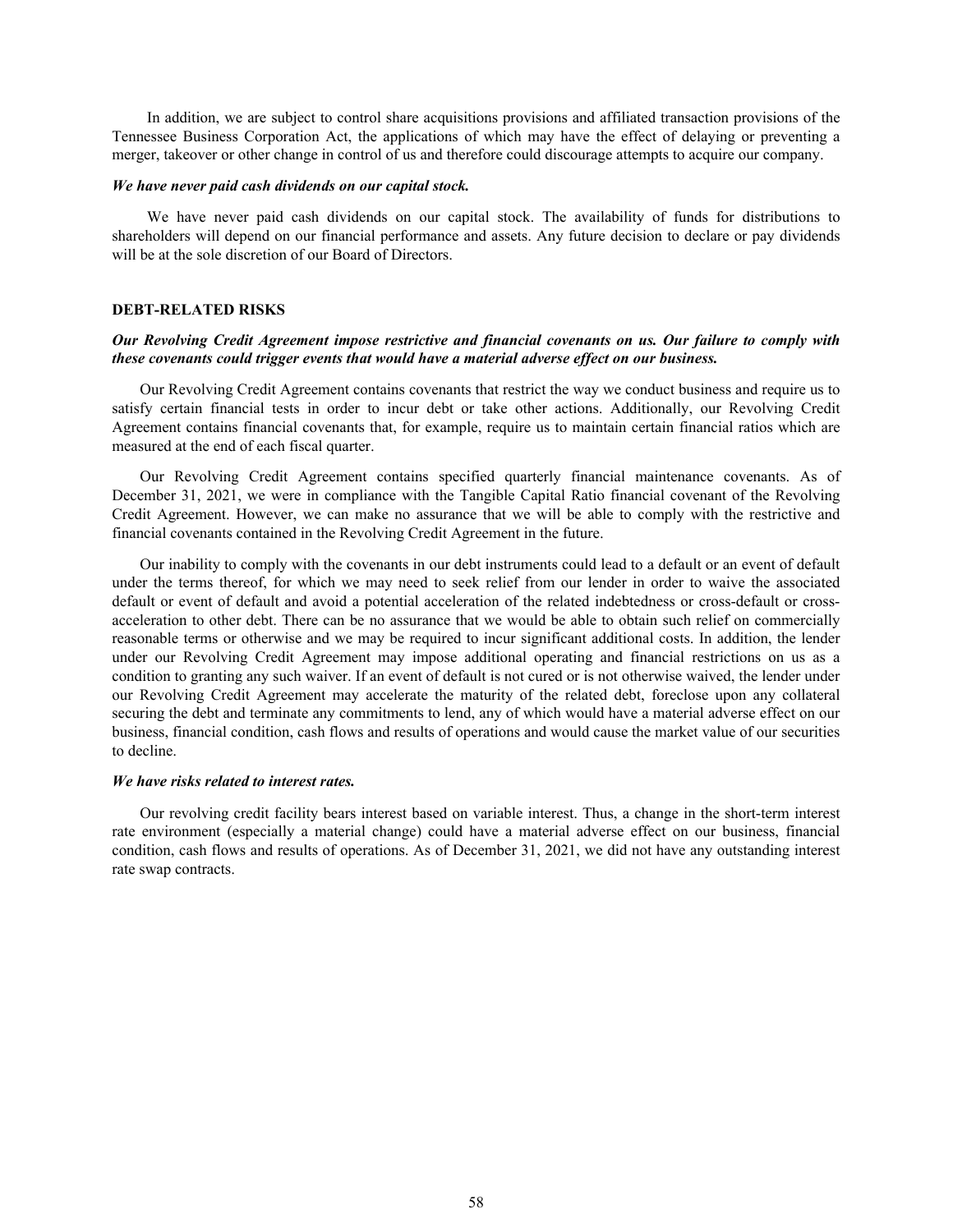#### **Item 1B. Unresolved Staff Comments.**

None.

#### **Item 2. Properties.**

As of December 31, 2021, we leased approximately 25,500 square feet of office space in Nashville, Tennessee for our corporate headquarters. The lease expires in October 2022. On November 15, 2021, we entered into a lease for 16,631 rentable square feet of space at the new Broadwest development in Nashville, Tennessee for our corporate headquarters. The lease commences on the earlier of November 1, 2022, the date on which we take occupancy of the leased premise, or the date on which we receive a temporary or permanent certificate of occupancy for the leased premise. We believe these facilities are adequate to meet our current needs for office space. Manufacturing, packaging or warehousing services are provided to us through contracts with third-party organizations.

The laboratory space at CET, under an agreement amended in July 2012, is leased through April 2023, with an option to extend the lease through April 2028. CET leases approximately 14,200 square feet of office and wet laboratory space in Nashville, Tennessee to operate the CET Life Sciences Center. Cumberland's product formulation and testing laboratories are located at this facility, along with CET's offices. The CET Life Sciences Center also provides laboratory and office space, equipment and infrastructure to early-stage life sciences companies and university spin-outs.

#### **Item 3. Legal Proceedings.**

 Please see the discussion of our Acetadote patent defense legal proceedings contained in Part 1, Item 1, *Business -Patents, Trademarks and Other Intellectual Proprietary Rights*, of this Form 10-K, which is incorporated by reference herein. Please see discussion of *Melinta Litigation* in Note 22 Commitments and Contingencies contained in the Notes to Consolidated Financial Statements, which is incorporated herein by reference.

#### **Item 4. Mine Safety Disclosures.**

Not applicable.

### **PART II**

## **Item 5. Market for Registrant's Common Equity, Related Stockholder Matters and Issuer Purchases of Equity Securities.**

### **Market Information**

Our common stock, no par value, has been traded on the Nasdaq Global Select Market since August 11, 2009 under the symbol "CPIX." As of March 7, 2022, we had 84 shareholders of record of our common stock. This excludes shareholders whose shares are held by brokers and other institutions on behalf of shareholders. The closing price of our common stock on the Nasdaq Global Select Market on March 7, 2022 was \$2.97 per share.

### **Dividend Policy**

We have not declared or paid any cash dividends on our common stock. Any future decision to declare or pay dividends will be at the sole discretion of our Board of Directors.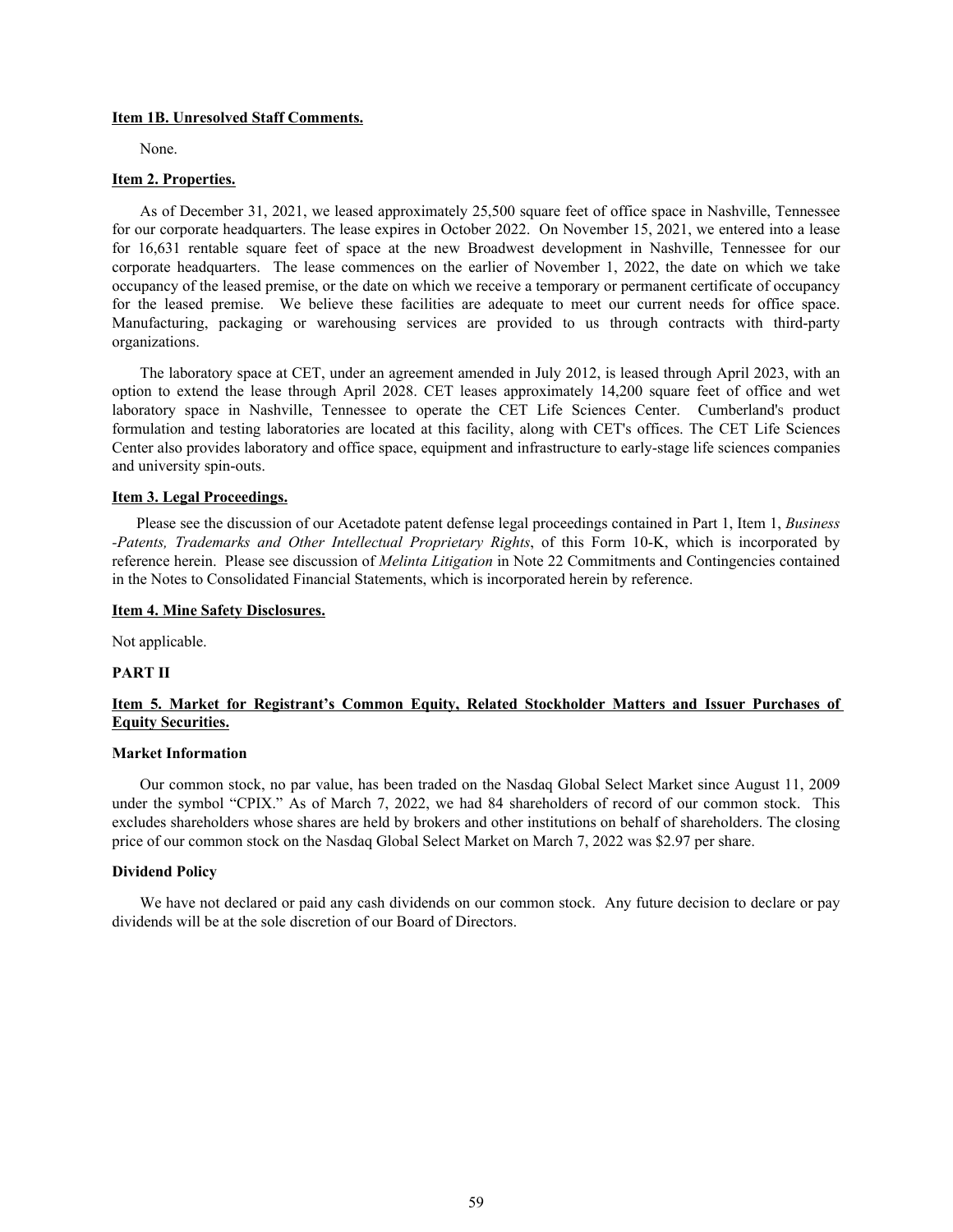#### **Performance Graph**

The stock performance graph below illustrates a comparison of the total cumulative stockholder return on our common stock since December 31, 2016 to the Nasdaq Composite and a composite of seven Nasdaq Pharmaceutical and Specialty Pharmaceutical Stocks which most closely compare to our Company. The graph assumes an initial investment of \$100 on December 31, 2016, and that all dividends were reinvested.



**COMPARISON OF CUMULATIVE TOTAL RETURN**

#### **Purchases of Equity Securities**

The Company currently has a share repurchase program to repurchase up to \$10.0 million of our common stock pursuant to Rule 10b-18 of the Securities Exchange Act of 1934, as amended. In January 2019, the Company's Board of Directors established the current \$10.0 million repurchase program to replace the prior authorizations. We repurchased 438,359 shares, 503,626 shares and 623,478 shares of common stock for approximately \$1.4 million, \$1.8 million and \$3.5 million, and during the years ended December 31, 2021, 2020 and 2019, respectively.

The following table summarizes the activity, by month, during the fourth quarter of 2021:

| Period   | <b>Total Number</b><br>of Shares (or<br>Units)<br>Purchased | Average<br><b>Price Paid</b><br>per Share<br>(or Unit) | <b>Total Number of</b><br><b>Shares (or Units)</b><br><b>Purchased as</b><br><b>Part of Publicly</b><br><b>Announced Plans or</b><br><b>Programs</b> | <b>Maximum Number (or</b><br><b>Approximate Dollar</b><br>Value) of Shares (or<br>Units) that May Yet Be<br><b>Purchased Under the</b><br><b>Plans or Programs</b> |
|----------|-------------------------------------------------------------|--------------------------------------------------------|------------------------------------------------------------------------------------------------------------------------------------------------------|--------------------------------------------------------------------------------------------------------------------------------------------------------------------|
|          |                                                             |                                                        |                                                                                                                                                      |                                                                                                                                                                    |
| October  | 33,071                                                      | \$2.74                                                 | 33,071                                                                                                                                               | \$5,073,858                                                                                                                                                        |
| November | 35,095<br>(1)                                               | \$2.56                                                 | 35,095                                                                                                                                               | \$4,984,063                                                                                                                                                        |
| December | 43,656                                                      | \$4.68                                                 | 43,656                                                                                                                                               | \$4,779,633                                                                                                                                                        |
| Total    | 111,822                                                     |                                                        |                                                                                                                                                      |                                                                                                                                                                    |

(1) Of this amount, 1,162 shares were repurchased directly in private purchases at the then-current fair market value of common stock.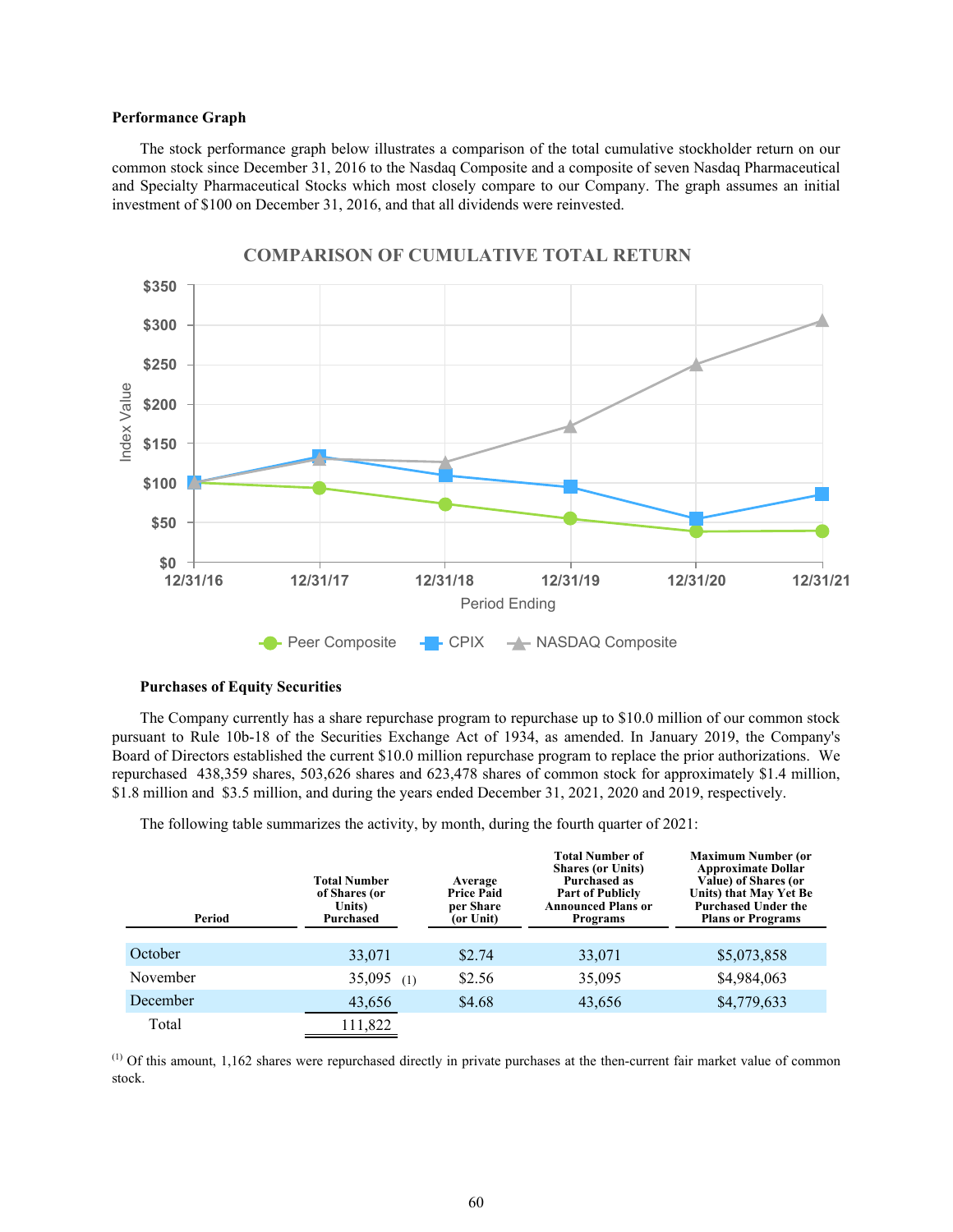### **Item 6. Reserved.**

None.

### **Item 7. Management's Discussion and Analysis of Financial Condition and Results of Operations.**

*The following discussion and analysis of our financial position and results of operations should be read together with our audited consolidated financial statements and related notes appearing elsewhere in this Form 10- K. This discussion and analysis may contain forward-looking statements that involve risks and uncertainties – please refer to the section entitled, "Special Note Regarding Forward-Looking Statements," contained in Part I, Item 1A, "Risk Factors," of this Form 10-K. You should review the "Risk Factors" section of this Form 10-K for a discussion of important factors that could cause actual results to differ materially from the results described in or implied by the forward-looking statements described in the following discussion and analysis.*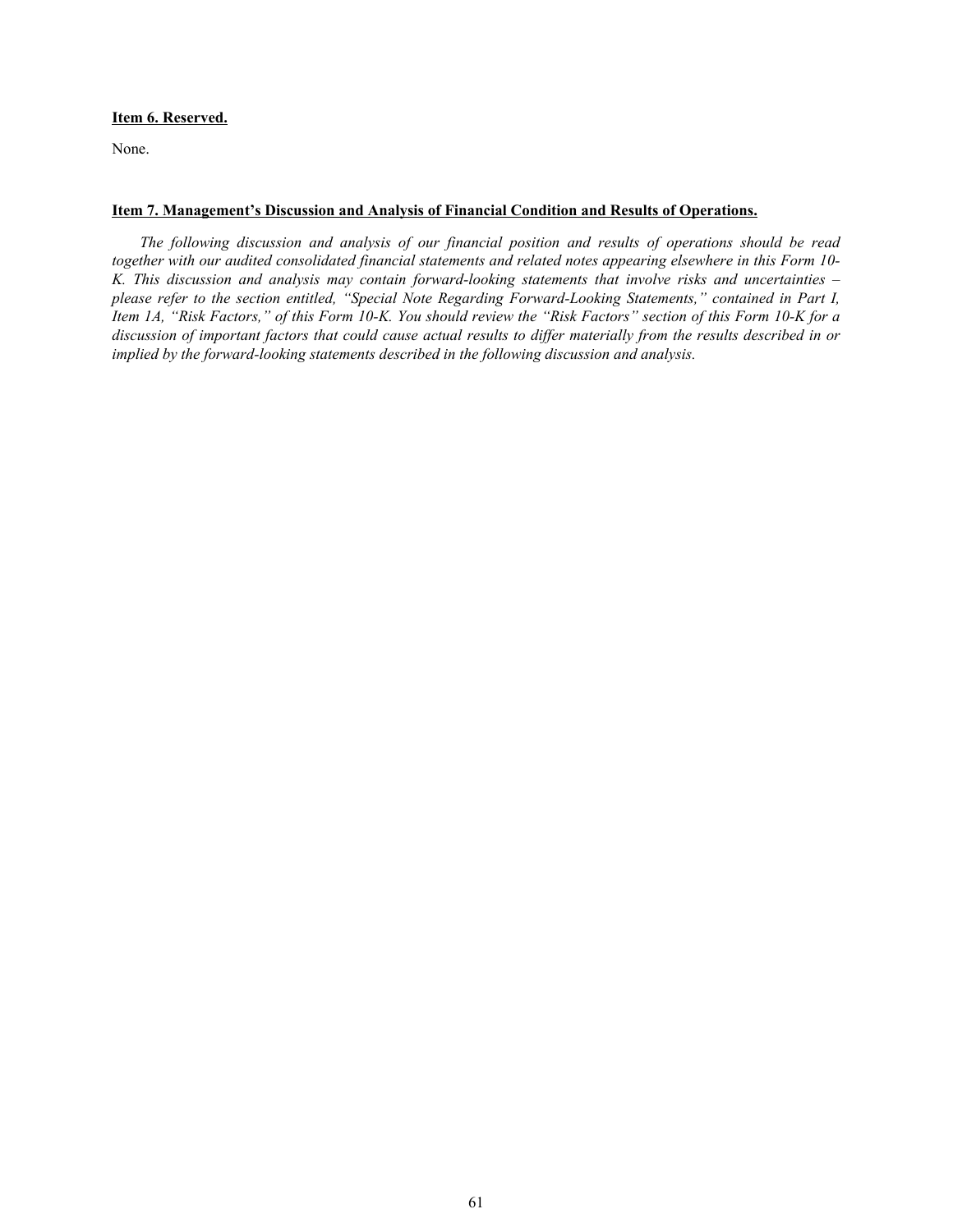#### **EXECUTIVE SUMMARY**

We are a specialty pharmaceutical company focused on the acquisition, development and commercialization of branded prescription pharmaceutical products. We are dedicated to providing innovative products that improve the quality of care for patients and address poorly met medical needs.

Our commercial portfolio includes eight branded products approved for marketing by the U.S. Food and Drug Administration ("FDA") - Acetadote®, Caldolor®, Kristalose®, Omeclamox®-Pak, RediTrex®, Sancuso®, Vaprisol® and Vibativ® .

In addition to these commercial brands, we have Phase II clinical programs underway evaluating our ifetroban product candidates for 1) patients with cardiomyopathy associated with *Duchenne Muscular Dystrophy*, a fatal, genetic neuromuscular disease, 2) *Systemic Sclerosis* or scleroderma, a debilitating autoimmune disorder characterized by fibrosis of the skin and internal organs and 3) *Aspirin-Exacerbated Respiratory Disease*, a severe form of asthma.

Our primary target markets are hospital acute care, gastroenterology, rheumatology and oncology. These medical specialties are characterized by relatively concentrated prescriber bases that we believe can be served effectively by small, targeted sales forces. We promote our approved products through our hospital, field and oncology sales divisions in the United States and are establishing a network of international partners to register and provide our medicines to patients in their countries.

We have established the capabilities needed to acquire, develop and commercialize branded pharmaceuticals in the U.S. and believe we can leverage this existing infrastructure to support our expected growth.

Our management team consists of pharmaceutical industry veterans with significant experience in their areas of responsibility. Our business development team identifies, evaluates, and negotiates product acquisition, licensing and co-promotion agreements. Our product development team creates proprietary formulations, manages our clinical studies, prepares our FDA submissions and staffs our medical call center. Our quality and manufacturing professionals oversee the manufacturing, release and shipment of our products. Our marketing and sales organization is responsible for our commercial activities, and we work closely with our distribution partners to ensure the availability of our products.

The following is a summary of our 2021 highlights and recent developments. For more information, please see Part I, Item I, *Business*, of this Form 10-K.

- Agreement to acquire the U.S. rights to Sancuso® (granisetron transdermal patch), an FDA-approved oncology supportive care medicine.
- FDA approval of expanded labeling for our Caldolor<sup>®</sup> product (intravenously delivered ibuprofen), for use prior to surgery.
- Commencement of the national launch of our RediTrex<sup>®</sup> product line (prefilled methotrexate syringes).
- Agreement to relocate our corporate headquarters to the new Broadwest campus in the West End/ Vanderbilt corridor in Nashville, with a move planned for late 2022.
- Extension of our line of credit with Pinnacle Bank for a new three-year term, and expansion of the facility for up to \$20 million.
- Renewal of our At-the-Market facility, for up to \$19 million in equity financing.
- Continuation of our share repurchase initiative along with a group of our Board members purchasing shares through trading plans in the market, in order to add to their holdings in the company.
- Publication of a series of study results and patient case studies in support of several of our brands.
- The release of our second annual Sustainability Report, which details the company's activities pertaining to its environmental, social and governance (ESG) matters.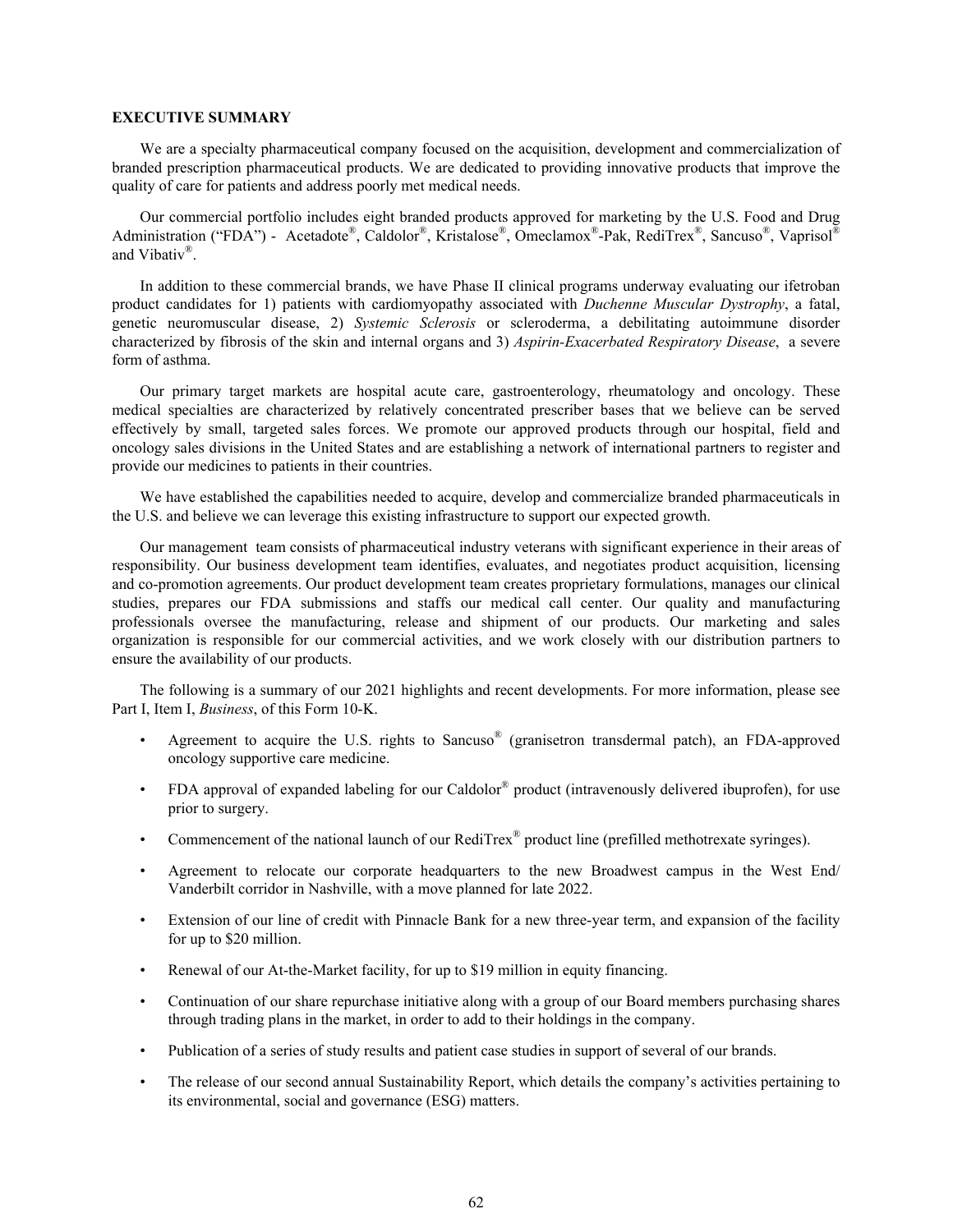#### **COVID-19 Pandemic**

In early 2020, the U.S. declared a health care emergency following the outbreak of SARS-CoV-2, a novel strain of coronavirus that causes COVID-19, a respiratory illness. The company has managed through the resulting pandemic, which included stay-at-home orders, the emergence of new variants, compliance with differing federal, state and local guidelines, among other challenges, to continue to operate our business – keeping facilities open and our organization intact. We moved quickly to ensure the health and safety of our team. We also maintained our ongoing compliance with the many laws and regulations that apply to us as a publicly traded pharmaceutical company.

Throughout the pandemic, Cumberland has faced the same challenges affecting other companies that rely on hospital admissions and patient visits to drive revenue. Our clinical studies were also impacted, as fewer patients sought elective surgeries and our access to medical facilities was substantially limited. We carefully monitored our supply chain, including the flow of raw materials into and the batches of finished products emerging from the facilities that manufacture our products.

Several of our brands were negatively impacted by the lockdowns and postponement of physician office visits and elective procedures. However, we are fortunate to have a diversified product portfolio that includes other brands that have delivered a strong performance during the pandemic.

Despite the challenges of operating during a pandemic, Cumberland has remained committed to our mission of providing innovative products that improve the quality of care for patients. We continued to build our portfolio of innovative and differentiated products through a multifaceted strategy that includes the development of new candidates and acquisition of established brands. Our resulting, diversified product line has enabled us to weather external challenges, while our team has remained responsive to the evolving medical market. We are prepared for and look forward to future opportunities to carry out our mission. Overall, we have been able to deliver our products while addressing the interests of our shareholders, employees, partners and community.

## **ESG Report**

In July 2021, we released our second annual Sustainability Report, which details Cumberland's activities pertaining to our environmental, social and governance ("ESG") matters. After issuing our inaugural ESG Report the prior year, we remain committed to sustainability and to maintaining transparency of our corporate operations. We hold ourselves to the highest standards of ethical practices and understand the importance of recognizing and addressing our impact on our constituents, the community and the environment.

The Sustainability Report notes that during that year we provided nearly 2.5 million patient doses of our products, safely disposed of over 4,000 pounds of expired and damaged products, and had no product recalls. We also had no Company brands listed on the FDA's MedWatch Safety Alerts for Human Medical Products, no Company product issues identified by the FDA's Adverse Event Reporting System and no clinical trials terminated due to failure to practice good clinical standards.

The Sustainability Report also highlights our investment in our employees through our continuing education programs, employee development initiatives and employee recognition awards. We reported that women represented 46% of Cumberland's workforce – and 18% of our employees were minorities.

#### **Cybersecurity**

The Company has taken appropriate steps to monitor an adequate level of cybersecurity. The Company is insured against cyber attacks and has appropriate detection and mitigation controls in place.

We were incorporated in 1999 and have been headquartered in Nashville, Tennessee since our inception. The Company's common shares are listed on the Nasdaq stock exchange, our website address is *www.cumberlandpharma.com* and our various filings are available to the public at *www.sec.gov.*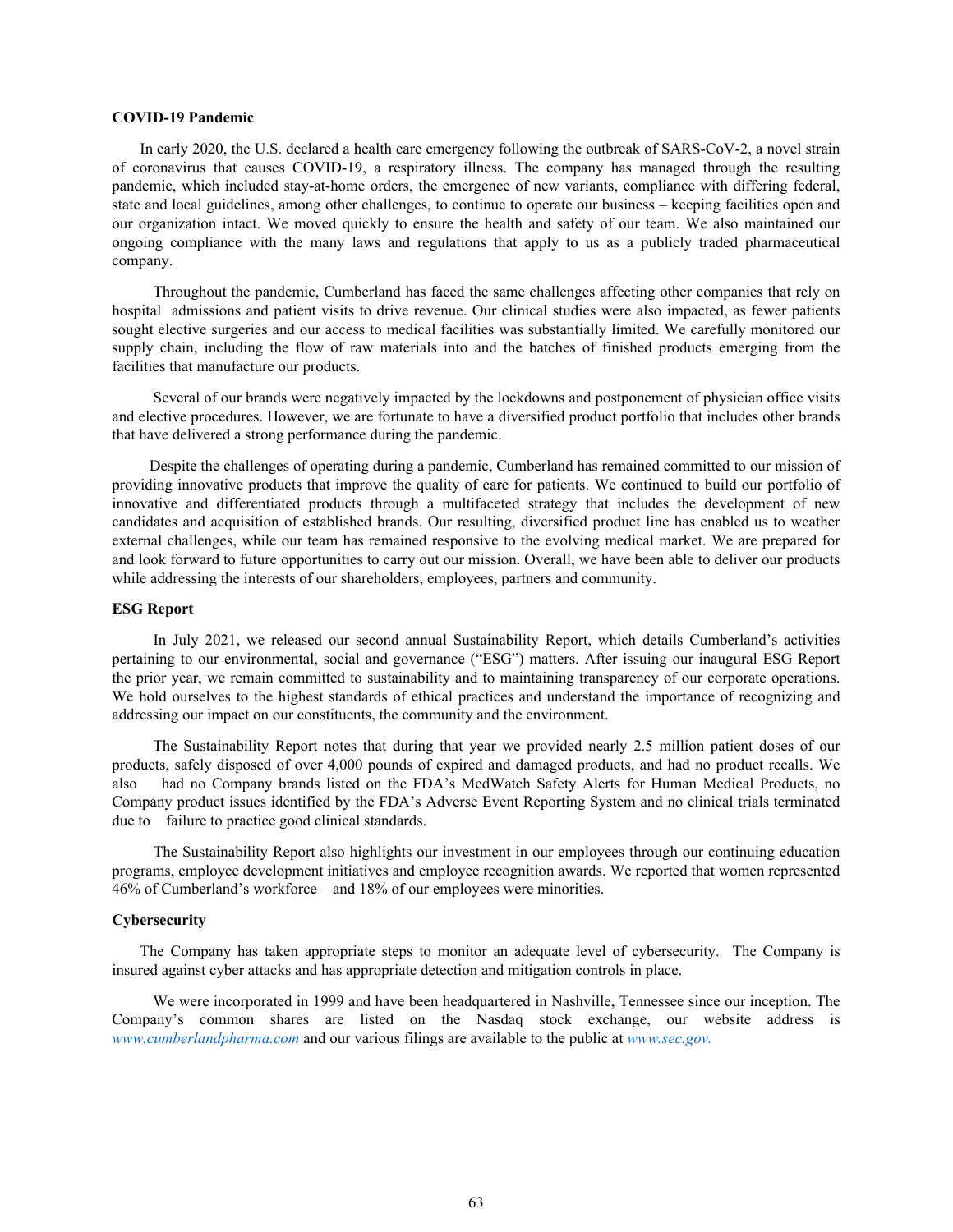#### **CRITICAL ACCOUNTING POLICIES AND SIGNIFICANT JUDGMENTS AND ESTIMATES**

#### **Accounting Estimates and Judgments**

The preparation of the consolidated financial statements in conformity with GAAP requires management to make estimates, judgments and assumptions that affect the reported amounts of assets and liabilities and disclosure of contingent liabilities at the date of the financial statements and the reported amounts of revenues and expenses during the period. We base our estimates on past experience and on other factors we deem reasonable given the circumstances. Past results help form the basis of our judgments about the carrying value of assets and liabilities that are not determined from other sources. Actual results could differ from these estimates. These estimates, judgments and assumptions are most critical with respect to our accounting for revenue recognition, inventory, intangible assets and goodwill, research and development accounting, contingent consideration liability, provision for income taxes and share-based payments.

#### **Revenue Recognition**

We recognize revenue in accordance with the Accounting Standards Codification (ASC) Topic 606. Effective January 1, 2018, we adopted the Financial Accounting Standards Board's ("FASB") amended guidance in the form of Accounting Standards Update ("ASU") No. 2014-09, "Revenue from Contracts with Customers," (ASC 606).

Our revenue is derived primarily from the product sales of our FDA approved pharmaceutical brands. Revenue from sales of products is recognized at the point where the customer obtains control of the goods and we satisfy our performance obligation, which occurs upon either shipment of the product or arrival at its destination, depending upon the shipping terms of the transaction. Payment terms typically range from 30 to 60 days from date of shipment. Our net product revenue reflects the reduction from gross product revenue for estimated allowances for chargebacks, and discounts and reflects sales related accruals for rebates, coupons, product returns, and certain administrative and service fees. Significant judgments must be made in determining the transaction price for our sales of products related to these adjustments. Other revenue, which is a component of net revenues, includes non-refundable upfront payments and milestone payments under licensing agreements along with grant and rental income. Other income was approximately 2.6% percent of net revenues in 2021, 4.3% in 2020, and 5.8% in 2019 respectively.

Our financial statements reflect accounts receivable allowances of \$0.3 million and \$1.0 million at December 31, 2021 and 2020, respectively, for chargebacks and early pay discounts for products.

|                                           | 2021            | 2020         | 2019           |
|-------------------------------------------|-----------------|--------------|----------------|
| Balance, January 1                        | \$<br>4,063,435 | 4,593,167    | 4,961,631      |
| Current provision                         | 12,127,410      | 13,453,894   | 13,081,251     |
| Actual product returns and credits issued | (12,510,168)    | (13,983,626) | (13, 449, 715) |
| Balance, December 31                      | 3,680,677       | 4,063,435    | 4,593,167      |

The following table reflects our sales-related accrual activity for the periods indicated below:

The allowances for chargebacks and discounts and sales related accruals for rebates, fee for service and product returns are determined on a product-by-product basis. We establish them using our best estimate at the time of sale based on:

- Each product's historical experience adjusted to reflect known changes in the factors that impact such allowances;
- The contractual terms with direct and indirect customers;
- Analyses of historical levels of chargebacks, discounts and returns of product;
- Communications with customers;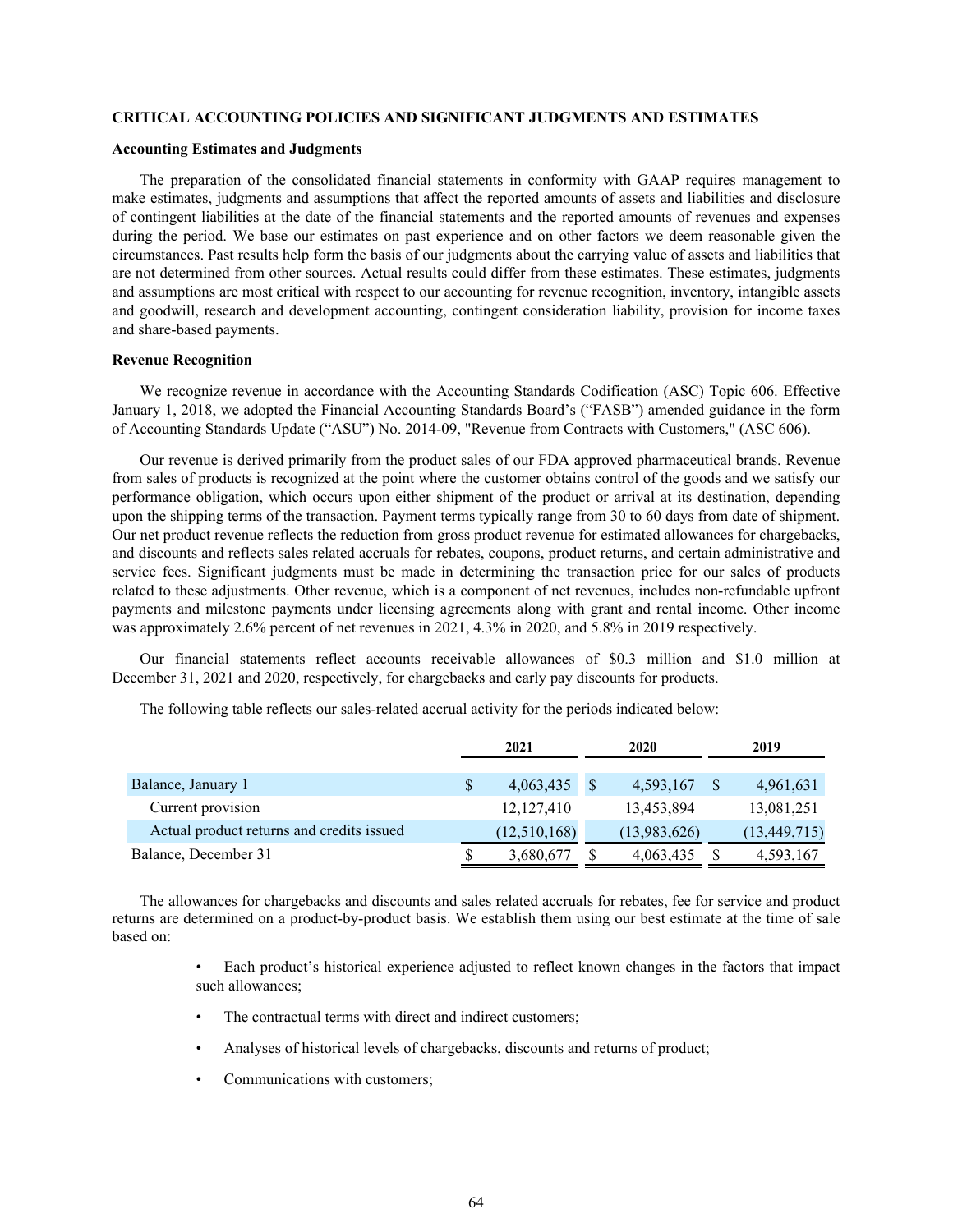- Purchased information about the rate of prescriptions being written and the level of inventory remaining in the distribution channel, if known; and
- Expectations about the market for each product, including any anticipated introduction of competitive products.

Other organizations, such as managed care providers, pharmacy benefit management companies and government agencies, may receive rebates from us based on either negotiated contracts to carry our products or reimbursements for filled prescriptions. These entities are considered our indirect customers. When recognizing a sale to a wholesaler, sales revenues are reduced and accrued liabilities are increased by our estimate of the rebate that may be claimed.

The allowances for chargebacks and accruals for rebates and product returns are the most significant estimates used in the recognition of our revenue from product sales. Of the accounts receivable allowances and our sales related accruals, our accrual for fee for services and product returns represents the majority of the balance. Sales related accrued liabilities for rebates, product returns, service fees, and administrative fees totaled \$3.7 million, \$4.1 million and \$4.6 million as of December 31, 2021, 2020 and 2019, respectively. Of these amounts, our estimated liability for fee for services represented \$1.0 million, \$1.0 million and \$1.4 million, respectively, while our accrual for product returns totaled \$1.9 million, \$1.7 million and \$1.9 million, respectively. If the actual amount of cash discounts, chargebacks, rebates, and product returns differs from the amounts estimated by management, material differences may result from the amount of our revenue recognized from product sales. A change in our rebate estimate of one percentage point would have impacted net sales by approximately \$0.4 million for the years ended December 31, 2021, 2020 and 2019. A change in our product return estimate of one percentage point would have impacted net sales by \$0.4 million for the years ended December 31, 2021, and 2020 and \$0.3 million for the year ended December 31, 2019.

#### **Inventories**

We record amounts for estimated obsolescence or unmarketable inventory in an amount equal to the difference between the cost of inventory and the net realizable value based upon assumptions about remaining shelf life, future demand and market conditions. The estimated inventory obsolescence amounts are calculated based upon specific review of the inventory expiration dates and the quantity on-hand at December 31, 2021, in comparison to our expected inventory usage. The amount of actual inventory obsolescence and unmarketable inventory could differ (either higher or lower) in the near term from the estimated amounts. Changes in our estimates would be recorded in our statement of operations in the period of the change.

Non-current inventories consist of API which typically has an extended life and selected finished good products with extended life longer than one year.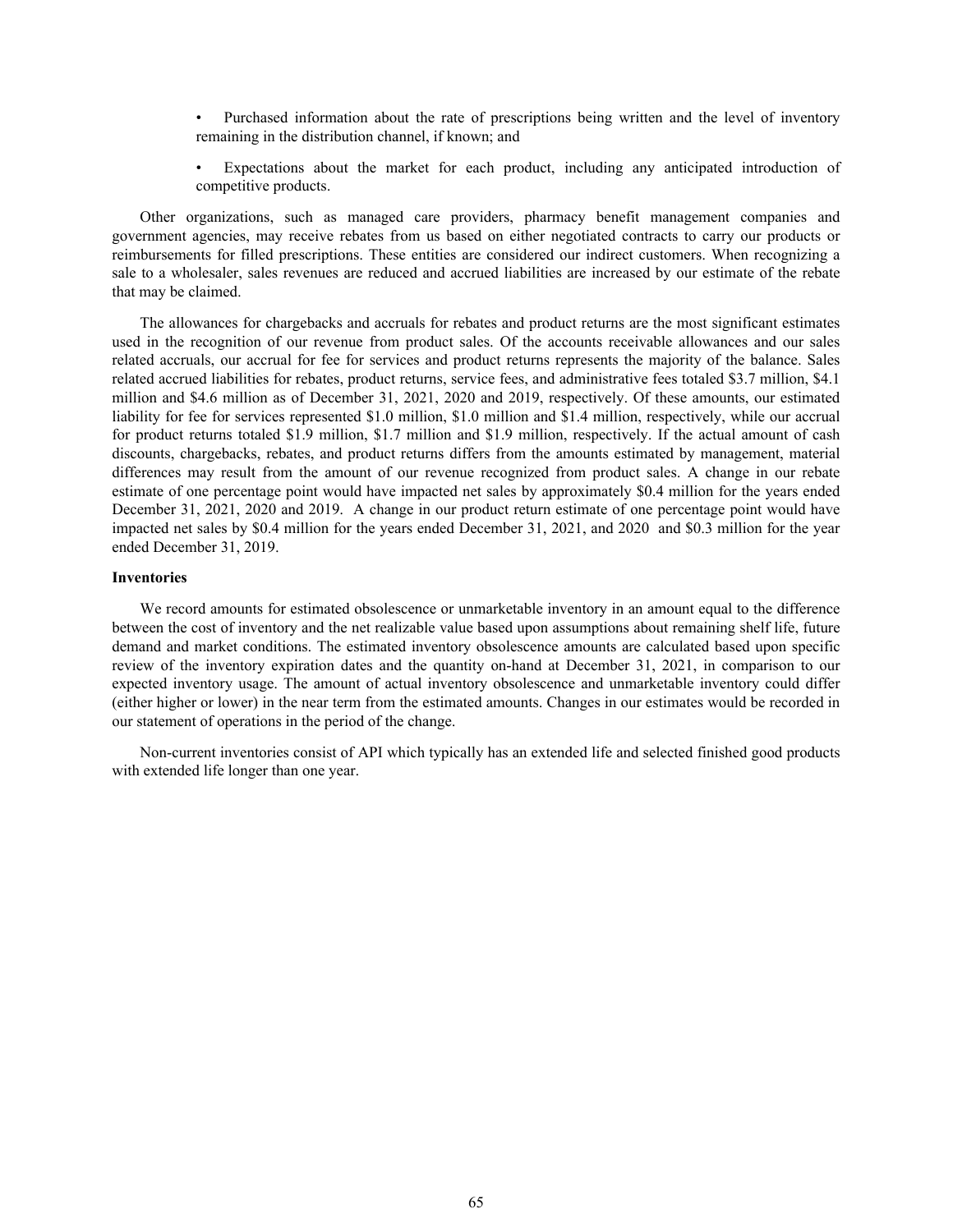#### **Income Taxes**

We provide for deferred taxes using the asset and liability approach. Under this method, deferred tax assets and liabilities are recognized for the future tax consequences attributable to operating loss and tax credit carry-forwards and differences between the financial statement carrying amounts of existing assets and liabilities and their respective tax bases. Our principal differences are related to the timing of deductibility of certain items such as depreciation, amortization and expense for options issued to nonemployees. Deferred tax assets and liabilities are measured using management's estimate of tax rates expected to apply to taxable income in the years in which management believes those temporary differences are expected to be recovered or settled. The effect on deferred tax assets and liabilities of a change in tax rates is recognized in our results of operations in the period that includes the enactment date.

In assessing the realizability of deferred tax assets, management considers whether it is more likely than not that some portion or all of the deferred tax assets will not be realized. The ultimate realization of deferred tax assets is dependent upon the generation of future taxable income during the periods in which those temporary differences become deductible. Management considers the scheduled reversal of deferred tax liabilities, projected future taxable income and tax planning strategies in making this assessment.

The Company's accounting policy with respect to interest and penalties arising from income tax settlements is to recognize them as part of the provision for income taxes.

#### **Share-Based Payments**

We recognize compensation expense for all share-based payments based on the fair value of the award on the date of grant. In addition, incremental compensation expense is recognized upon the modification of equity awards.

We issue restricted stock and incentive stock option awards to employees, directors and consultants. Compensation expense for restricted equity awards granted to employees and directors is generally equal to the fair market value of the underlying common stock on the date of grant. If a sufficient disincentive for nonperformance does not exist at the date of grant, the compensation cost is remeasured at each reporting date at the then-current fair market value of the underlying common stock until the award vests.

#### **Research and Development**

We accrue for and expense research and development costs based on estimates of work performed, patient enrollment or fixed-fee-for-services. As work is performed and/or invoices are received, we adjust our estimates and accruals. To date, our accruals have not differed materially from our estimates. Total research and development costs are a function of studies being conducted and will increase or decrease based on the level of activity in any particular year.

#### **Intangible Assets and Goodwill**

Intangible assets include product rights, license agreements, other identifiable intangible assets and goodwill associated with the Vibativ acquisition. We assess the impairment of goodwill at least annually. We assess the impairment of identifiable intangible assets subject to amortization whenever events or changes in circumstances indicate the carrying value may not be recoverable. In determining the recoverability of our intangible assets, we make assumptions regarding estimated future cash flows and other factors. If the estimated undiscounted future cash flows do not exceed the carrying value of the intangible assets, we must determine the fair value of the intangible assets. If the fair value of the intangible assets is less than the carrying value, an impairment loss will be recognized in an amount equal to the difference. Fair value is determined through various valuation techniques including quoted market prices, third-party independent appraisals and discounted cash flow models, as considered necessary.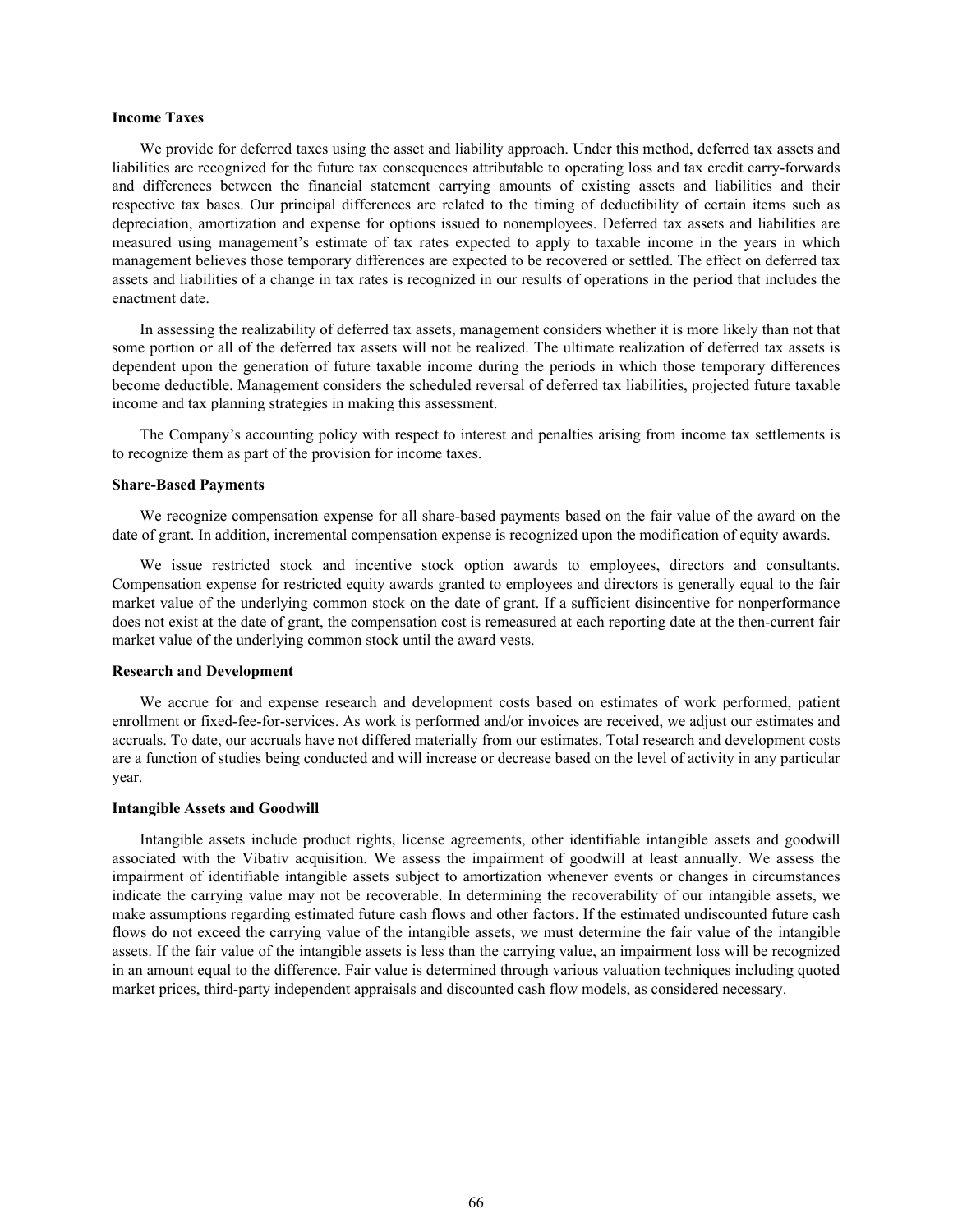### **RESULTS OF OPERATIONS**

## **Year ended December 31, 2021 compared to year ended December 31, 2020**

The following table presents the statements of operations for the years ended December 31, 2021 and 2020:

|                                                 | <b>Years ended December 31,</b> |               |  |                             |   |             |  |
|-------------------------------------------------|---------------------------------|---------------|--|-----------------------------|---|-------------|--|
|                                                 |                                 | 2021          |  | 2020                        |   | Change      |  |
| Net revenues                                    | \$                              | 35,985,043    |  | $\mathcal{S}$<br>37,441,134 | S | (1,456,091) |  |
| Costs and expenses:                             |                                 |               |  |                             |   |             |  |
| Cost of products sold                           |                                 | 8,811,248     |  | 8,653,020                   |   | 158,228     |  |
| Selling and marketing                           |                                 | 15,015,424    |  | 14,765,465                  |   | 249,959     |  |
| Research and development                        |                                 | 5,684,465     |  | 5,773,825                   |   | (89,360)    |  |
| General and administrative                      |                                 | 9,780,026     |  | 10,196,299                  |   | (416, 273)  |  |
| Amortization                                    |                                 | 4,371,300     |  | 4,434,120                   |   | (62, 820)   |  |
| Total costs and expenses                        |                                 | 43,662,463    |  | 43,822,729                  |   | (160, 266)  |  |
| Operating income (loss)                         |                                 | (7,677,420)   |  | (6,381,595)                 |   | (1,295,825) |  |
| Interest income                                 |                                 | 26,081        |  | 75,345                      |   | (49,264)    |  |
| Other income                                    |                                 | 2,187,140     |  |                             |   | 2,187,140   |  |
| Interest expense                                |                                 | (98, 031)     |  | (263, 627)                  |   | 165,596     |  |
| Income (loss) before income taxes               |                                 | (5, 562, 230) |  | (6, 569, 877)               |   | 1,007,647   |  |
| Income tax (expense) benefit                    |                                 | (34,891)      |  | (55,902)                    |   | 21,011      |  |
| Net income (loss) from continuing<br>operations |                                 | (5,597,121)   |  | (6,625,779)                 |   | 1,028,658   |  |

The following table summarizes net revenues for the years presented:

|                    | <b>Years ended December 31,</b> |                           |            |    |             |  |
|--------------------|---------------------------------|---------------------------|------------|----|-------------|--|
|                    | 2021                            |                           | 2020       |    | Change      |  |
| Products:          |                                 |                           |            |    |             |  |
| Kristalose         | \$<br>15,993,658                | $\boldsymbol{\mathsf{S}}$ | 15,567,562 | -S | 426,096     |  |
| Vibativ            | 11,704,062                      |                           | 10,870,990 |    | 833,072     |  |
| Caldolor           | 4,970,301                       |                           | 5,336,943  |    | (366, 642)  |  |
| Acetadote          | 850,993                         |                           | 1,874,206  |    | (1,023,213) |  |
| Omeclamox-Pak      | (388, 657)                      |                           | 257,088    |    | (645,745)   |  |
| Vaprisol           | 1,859,581                       |                           | 1,077,227  |    | 782,354     |  |
| RediTrex           | 55,321                          |                           | 856,657    |    | (801, 336)  |  |
| Other              | 939,784                         |                           | 1,600,461  |    | (660, 677)  |  |
| Total net revenues | \$<br>35,985,043                | S                         | 37,441,134 | S  | (1,456,091) |  |

*Net revenues.* Net revenues for the year ended December 31, 2021 were approximately \$36.0 million compared to \$37.4 million for the year ended December 31, 2020, representing a decrease of \$1.5 million or 3.9%. As detailed in the table above, net revenue increased during the 2021 period for three of our marketed products: Kristalose, Vibativ and Vaprisol. The improvement was led by Vibativ which delivered \$0.8 million in revenue growth, followed by Vaprisol, which delivered an additional \$0.8 million during 2021 compared to 2020. Our largest product, Kristalose, contributed \$0.4 million in incremental revenue.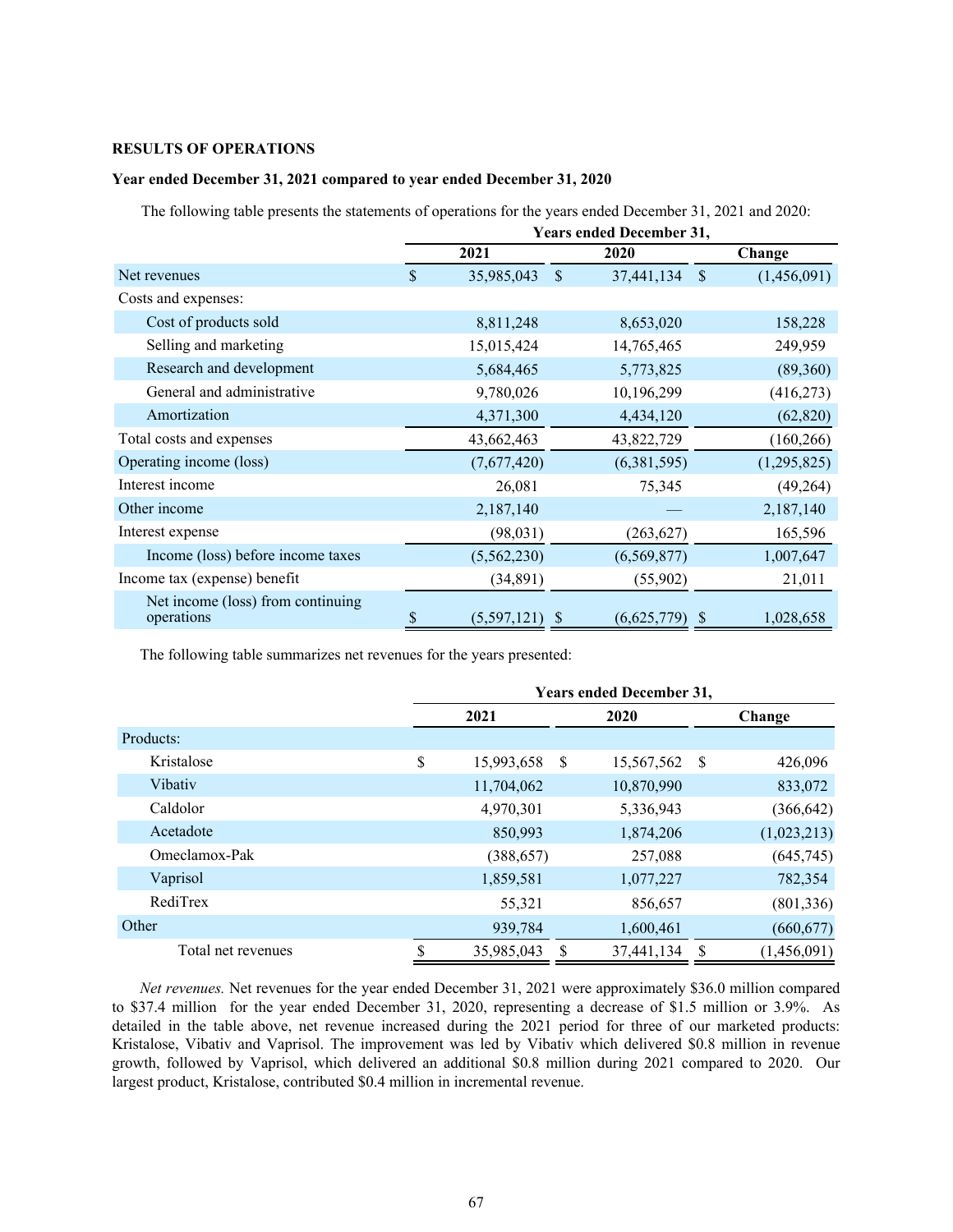These increases were offset by decreased net sales of Caldolor, Acetadote, Omeclamox-Pak and RediTrex.

We returned the exclusive rights to commercialize Ethyol and Totect in the United States to Clinigen effective January 1, 2020. In exchange for the return of these product license rights and associated non-compete provision, Cumberland received \$5 million in financial consideration paid over the two-years following the return date. The final four installments totaling \$2.0 million due from Clinigen were recorded during the year ended December 31, 2021, as discontinued operations. We do not incur expenses associated with these payments from Clinigen.

Kristalose revenue increased by \$0.4 million, or 2.7%, compared to December 31, 2020 primarily as a result of improved sales volume for the product.

Vibativ revenue was \$11.7 million compared to \$10.9 million in the prior year. This \$0.8 million or 7.7% increase in net revenue was a result of improved sales volume for the product.

Caldolor revenue experienced a 6.9% decrease to \$5.0 million during the year ended December 31, 2021 compared to \$5.3 million in the same period last year. This decrease in Caldolor revenue for the year ended December 31, 2021 was the result of lower domestic shipments of the product, significantly impacted by COVID-19 and a reduction in elective surgeries.

Vaprisol revenue increased \$0.8 million during the year ended December 31, 2021 compared to the prior year period due primarily to increased sales of the product.

Acetadote revenue included net sales of our branded product and our share of net sales from our Authorized Generic. For the year ended December 31, 2021, the Acetadote net revenue decreased \$1.0 million compared to the prior year due to a reduction in sales volume, primarily impacting the Authorized Generic.

Omeclamox-Pak revenue decreased \$0.6 million during the year ended December 31, 2021 compared to the prior year. The decrease was due to ownership changes at our packager which resulted in a tempoary out of stock situation.

Reditrex revenue decreased \$0.8 million in 2021 compared to 2020. Our wholesale customers initially stocked the product in Q420, but we delayed the launch until October 2021 due to pandemic delays and supply issues.

*Cost of products sold*. Cost of products sold for the year ended December 31, 2021 were \$8.8 million compared to \$8.7 million in the prior year. As a percentage of net revenues, cost of products sold were 24.5% compared to 23.1% during the prior year. This change in costs of products sold as a percentage of revenue was attributable to a change in the product sales mix, particularly the increase in sales of Vibativ. The Vibativ inventory sold during the period was acquired and paid for by Cumberland as part of the acquisition of the brand during 2018. The increase in costs of product sold expense was due to the write off of expired inventory.

*Selling and marketing*. Selling and marketing expense for the year ended December 31, 2021 were \$15.0 million compared to \$14.8 million in the prior year, which was an increase of \$0.2 million. This increase was primarily a result of increases in direct promotional spending.

*Research and development*. Research and development costs for the year ended December 31, 2021 were \$5.7 million, compared to \$5.8 million last year, representing a decrease of \$0.1 million. A portion of our research and development costs is variable based on the number of trials, study sites, number of patients and the cost per patient in each of our clinical programs. We continue to fund our ongoing clinical initiatives associated with our pipeline products. During 2021, we experienced a decrease in study activity which was partially offset by increases in our annual FDA user fees.

*General and administrative*. General and administrative expenses for the year ended December 31, 2021 were \$9.8 million compared to \$10.2 million in the prior year. The decrease resulted from a decrease in legal and professional fees as well as lower stock based compensation during the period partially offset by corporate bonuses.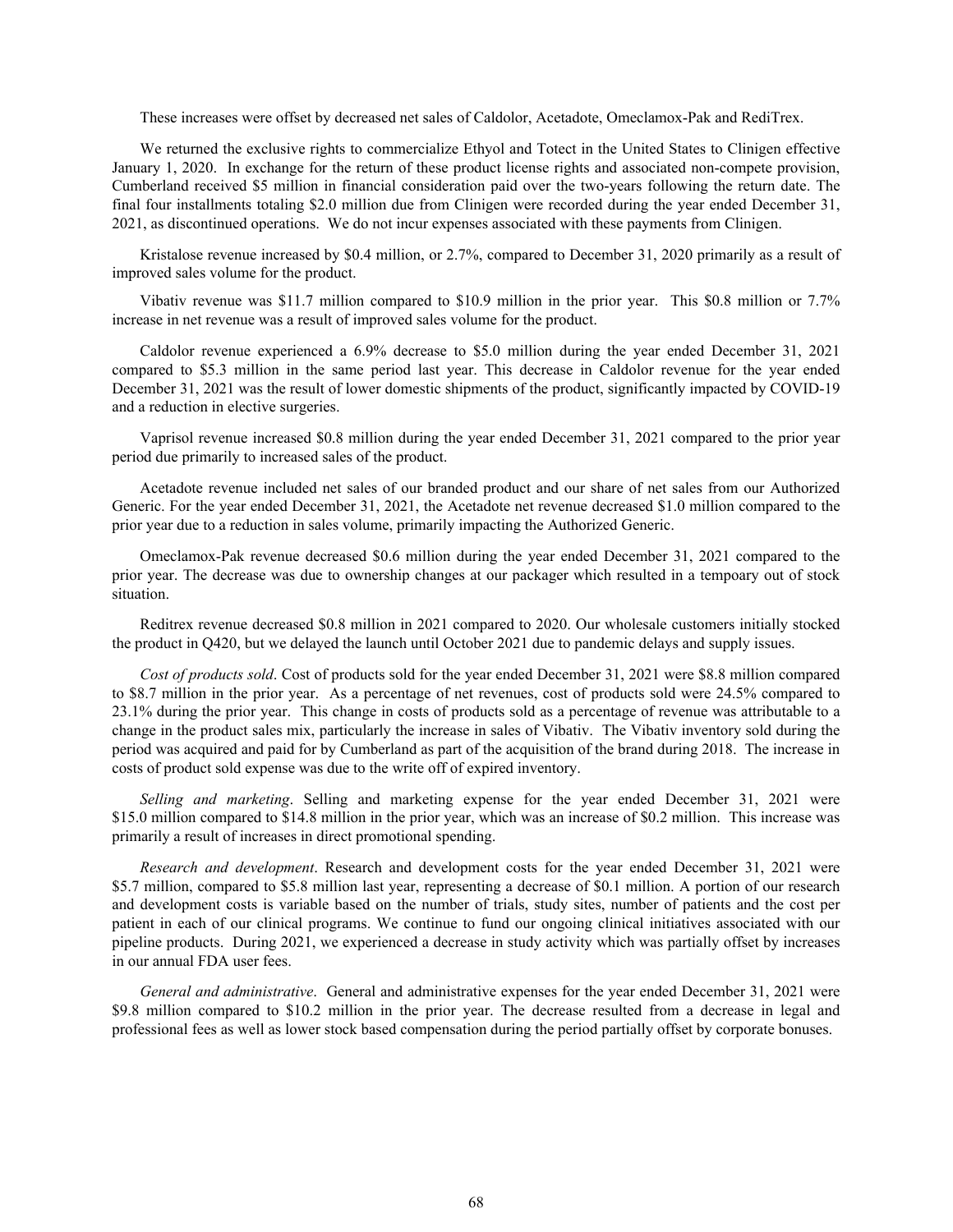The components of the statements of operations discussed above reflect the following impacts from Vibativ:

| <b>Financial Impact of Vibativ</b> | <b>Years ended December 31,</b> |  |            |  |  |  |
|------------------------------------|---------------------------------|--|------------|--|--|--|
|                                    | 2021                            |  | 2020       |  |  |  |
| Net revenue                        | 11,704,062                      |  | 10,870,990 |  |  |  |
| Cost of products sold $(1)$        | 4,814,464                       |  | 3,366,201  |  |  |  |
| Royalty and operating expenses     | 2,011,458                       |  | 1,952,348  |  |  |  |
| Vibativ contribution               | 4,878,140                       |  | 5,552,441  |  |  |  |

(1) The Vibativ inventory included in the costs of product sold during the period was acquired and paid for by Cumberland as part of the acquisition of the brand during 2018.

*Amortization.* Amortization expenses represent the ratable use of our capitalized intangible assets including product and license rights, patents, trademarks and patent defense costs. Amortization for 2021 totaled approximately \$4.4 million consistent with the prior year.

*Income taxes*. Income taxes totaled \$34,891 for the year ended December 31, 2021 and \$55,902 for the year ended December 31, 2020.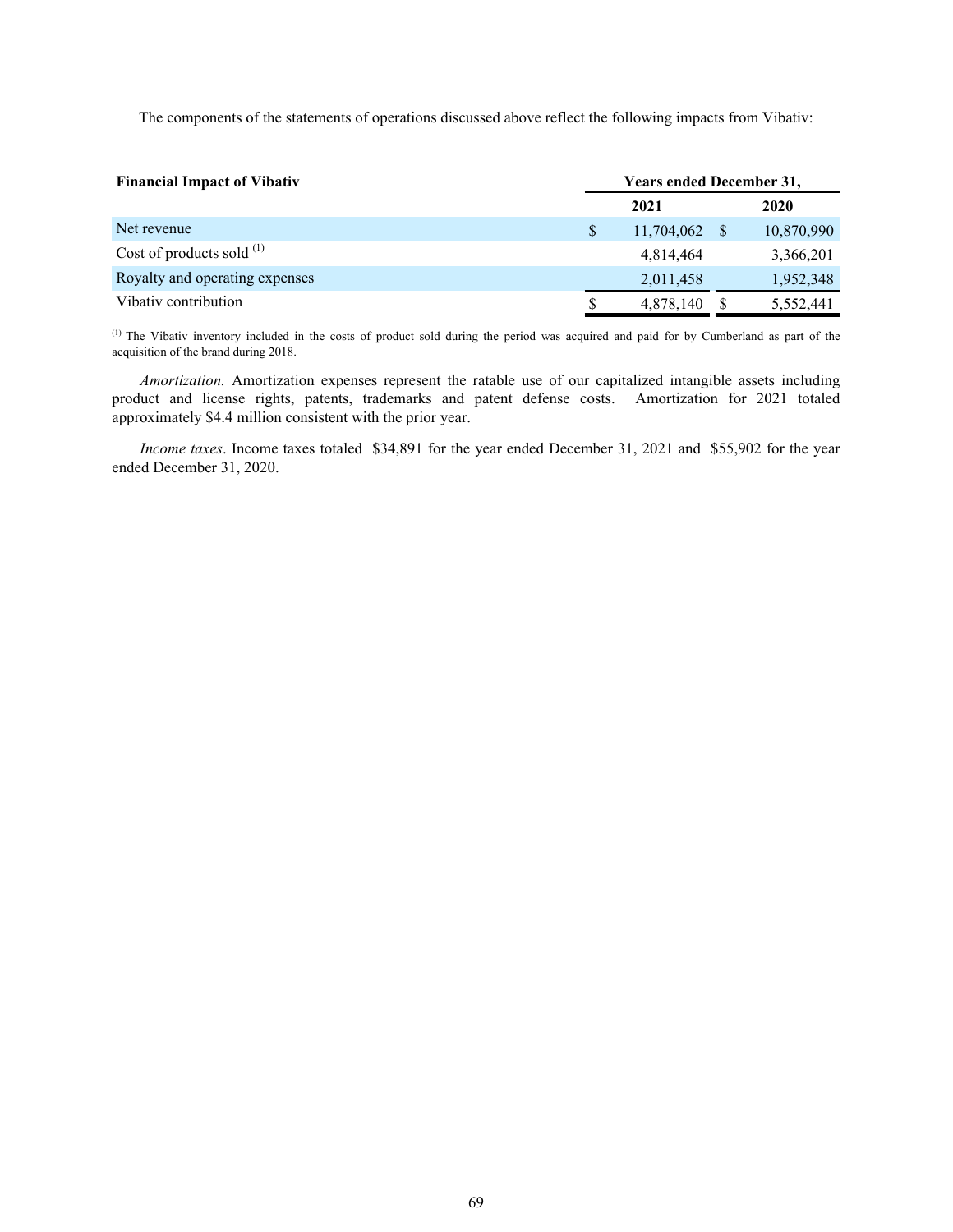#### **Year ended December 31, 2020 compared to year ended December 31, 2019**

The following table presents the statements of operations for the years ended December 31, 2020 and 2019:

|                                                 | <b>Years ended December 31,</b> |               |                             |                            |  |  |
|-------------------------------------------------|---------------------------------|---------------|-----------------------------|----------------------------|--|--|
|                                                 |                                 | 2020          | 2019                        | Change                     |  |  |
| Net revenues                                    | \$                              | 37,441,134    | $\mathcal{S}$<br>34,388,295 | $\mathbf{\$}$<br>3,052,839 |  |  |
| Costs and expenses:                             |                                 |               |                             |                            |  |  |
| Cost of products sold                           |                                 | 8,653,020     | 7,421,316                   | 1,231,704                  |  |  |
| Selling and marketing                           |                                 | 14,765,465    | 15,277,740                  | (512, 275)                 |  |  |
| Research and development                        |                                 | 5,773,825     | 6,868,480                   | (1,094,655)                |  |  |
| General and administrative                      |                                 | 10,196,299    | 9,974,384                   | 221,915                    |  |  |
| Amortization                                    |                                 | 4,434,120     | 4,134,557                   | 299,563                    |  |  |
| Total costs and expenses                        |                                 | 43,822,729    | 43,676,477                  | 146,252                    |  |  |
| Operating income (loss)                         |                                 | (6,381,595)   | (9, 288, 182)               | 2,906,587                  |  |  |
| Interest income                                 |                                 | 75,345        | 243,364                     | (168, 019)                 |  |  |
| Interest expense                                |                                 | (263, 627)    | (246, 186)                  | (17, 441)                  |  |  |
| Income (loss) before income taxes               |                                 | (6, 569, 877) | (9,291,004)                 | 2,721,127                  |  |  |
| Income tax (expense) benefit                    |                                 | (55,902)      | 79,316                      | (135,218)                  |  |  |
| Net income (loss) from continuing<br>operations | S                               | (6,625,779)   | (9,211,688)<br>S            | 2,585,909                  |  |  |

The following table summarizes net revenues for the years presented:

|                    |    | <b>Years ended December 31,</b> |                           |            |               |             |  |
|--------------------|----|---------------------------------|---------------------------|------------|---------------|-------------|--|
|                    |    | 2020                            |                           | 2019       |               | Change      |  |
| Products:          |    |                                 |                           |            |               |             |  |
| Kristalose         | \$ | 15,567,562                      | $\boldsymbol{\mathsf{S}}$ | 12,895,120 | <sup>\$</sup> | 2,672,442   |  |
| Vibativ            |    | 10,870,990                      |                           | 8,691,550  |               | 2,179,440   |  |
| Caldolor           |    | 5,336,943                       |                           | 5,222,282  |               | 114,661     |  |
| Acetadote          |    | 1,874,206                       |                           | 3,824,449  |               | (1,950,243) |  |
| Omeclamox-Pak      |    | 257,088                         |                           | 837,829    |               | (580, 741)  |  |
| Vaprisol           |    | 1,077,227                       |                           | 936,615    |               | 140,612     |  |
| RediTrex           |    | 856,657                         |                           |            |               | 856,657     |  |
| Other              |    | 1,600,461                       |                           | 1,980,450  |               | (379, 989)  |  |
| Total net revenues | S  | 37,441,134                      | S                         | 34,388,295 |               | 3,052,839   |  |

*Net revenues.* Net revenues for the year ended December 31, 2020 were approximately \$37.4 million compared to \$34.4 million for the year ended December 31, 2019, representing an increase of \$3.1 million or 8.9%. As detailed in the table above, net revenue increased during the 2020 period for four of our marketed products: Kristalose, Vibativ, Caldolor and Vaprisol. The improvement was led by largest product, Kristalose which delivered \$2.7 million in revenue growth, followed by Vibativ, which delivered an additional \$2.2 million during 2020 compared to 2019. Our newest product, at the time, RediTrex, contributed \$0.9 million in incremental revenue during the year.

These increases were partially offset by decreased net product sales of Acetadote and Omeclamox-Pak.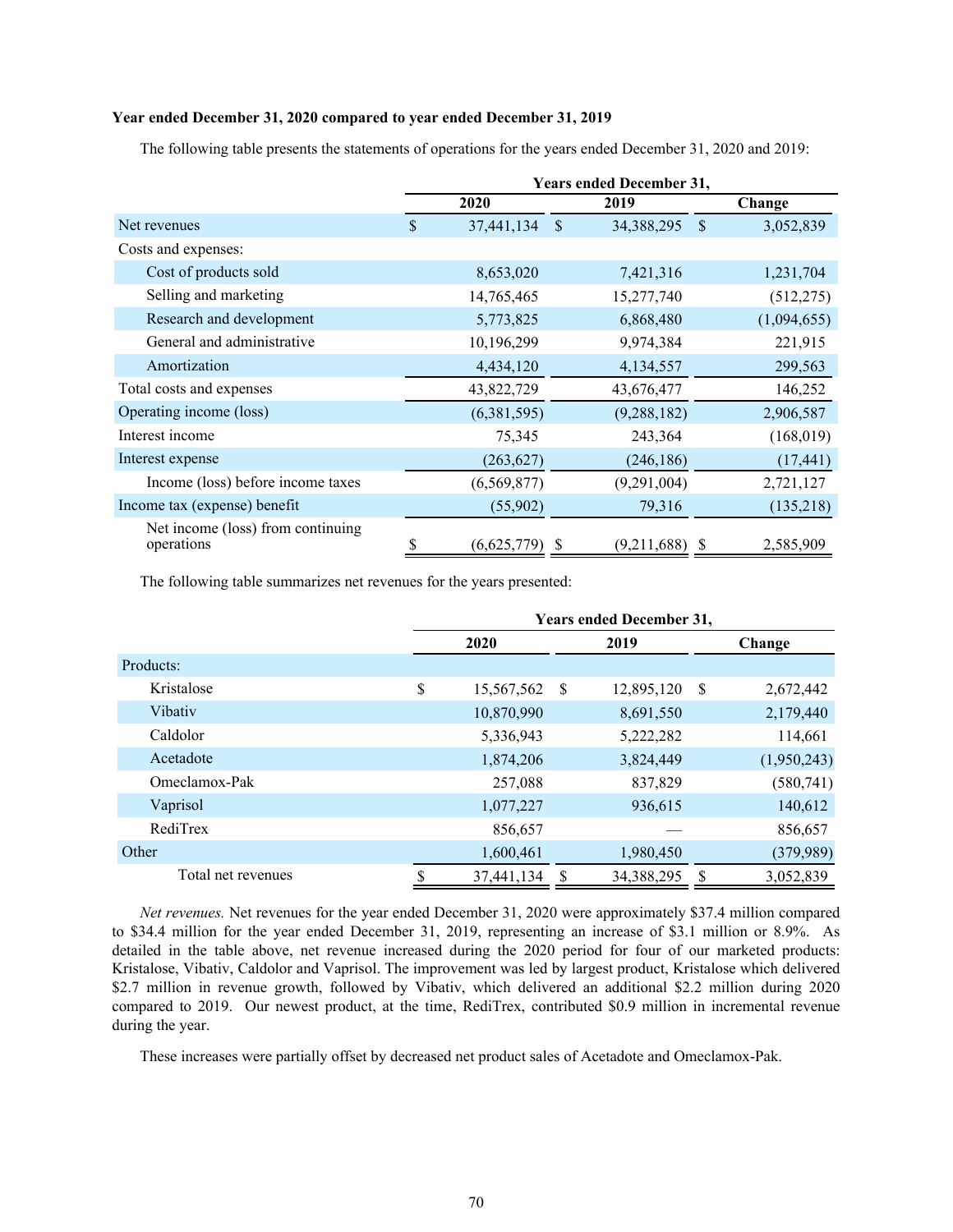We returned the exclusive rights to commercialize Ethyol and Totect in the United States to Clinigen effective January 1, 2020. As a result, the 2019 revenues and expenses associated with the products are combined and reclassified into discontinued operations in our financial statements. In exchange for the return of these product license rights and associated non-compete provision, Cumberland is receiving \$5 million in financial consideration paid over the two-years following the return date. The first four installments totaling \$3.0 million due from Clinigen were recorded during the year ended December 31, 2020, as discontinued operations. We do not incur expenses associated with these payments from Clinigen.

Kristalose revenue increased by \$2.7 million, or 20.7%, compared to December 31, 2019 primarily as a result of improved sales volume for the product.

Vibativ revenue was \$10.9 million compared to \$8.7 million in the prior year. This \$2.2 million or 25.1% increase in net revenue was a result of improved sales volume for the product.

Caldolor revenue experienced a 2.2% increase to \$5.3 million during the year ended December 31, 2020 compared to \$5.2 million in the same period in the prior year. This increase in Caldolor revenue for the year ended December 31, 2020 was the result of an increase in international shipments when compared to the prior year, which were partially offset by lower domestic shipments of the product, significantly impacted by COVID-19 and a reduction in elective surgeries.

Vaprisol revenue increased \$0.1 million during the year ended December 31, 2020 compared to the prior year period due primarily to increased sales of the product.

Acetadote revenue included net sales of our branded product and our share of net sales from our Authorized Generic. For the year ended December 31, 2020, the Acetadote net revenue decreased \$2.0 million compared to the prior year due to a reduction in sales volume, primarily impacting the Authorized Generic.

Omeclamox-Pak revenue decreased \$0.6 million during the year ended December 31, 2020 compared to the prior year. The decrease was largely the result of decreased sales volume, which were negatively impacted by COVID-19.

*Cost of products sold*. Cost of products sold for the year ended December 31, 2020 were \$8.7 million compared to \$7.4 million in the prior year. As a percentage of net revenues, cost of products sold were 23.1% compared to 21.6% during the prior year. This change in costs of products sold as a percentage of revenue was attributable to a change in the product sales mix, particularly the increase in sales of Vibativ. The Vibativ inventory sold during the period was acquired and paid for by Cumberland as part of the acquisition of the brand during 2018. The increase in costs of product sold expense was also the result of a step up in the fair value of the inventory over the cost to Theravance, as required under purchase accounting rules.

*Selling and marketing*. Selling and marketing expense for the year ended December 31, 2020 were \$14.8 million compared to \$15.3 million in the prior year, which was a decrease of \$0.5 million. This decrease was primarily a result of decreases in direct promotional spending, meeting costs and travel expenses. These decreases were partially offset by increases in salaries as well as increases in royalty costs associated with growth in Vibativ sales during the period.

*Research and development*. Research and development costs for the year ended December 31, 2020 were \$5.8 million, compared to \$6.9 million in the prior year, representing a decrease of \$1.1 million. A portion of our research and development costs is variable based on the number of trials, study sites, number of patients and the cost per patient in each of our clinical programs. We continue to fund our ongoing clinical initiatives associated with our pipeline products. During 2020, we experienced a decrease in study activity which was partially offset by increases in our annual FDA user fees.

*General and administrative*. General and administrative expenses for the year ended December 31, 2020 were \$10.2 million compared to \$10.0 million in the prior year. The increase resulted from an increase in legal and professional fees partially offset by lower stock based compensation during the period.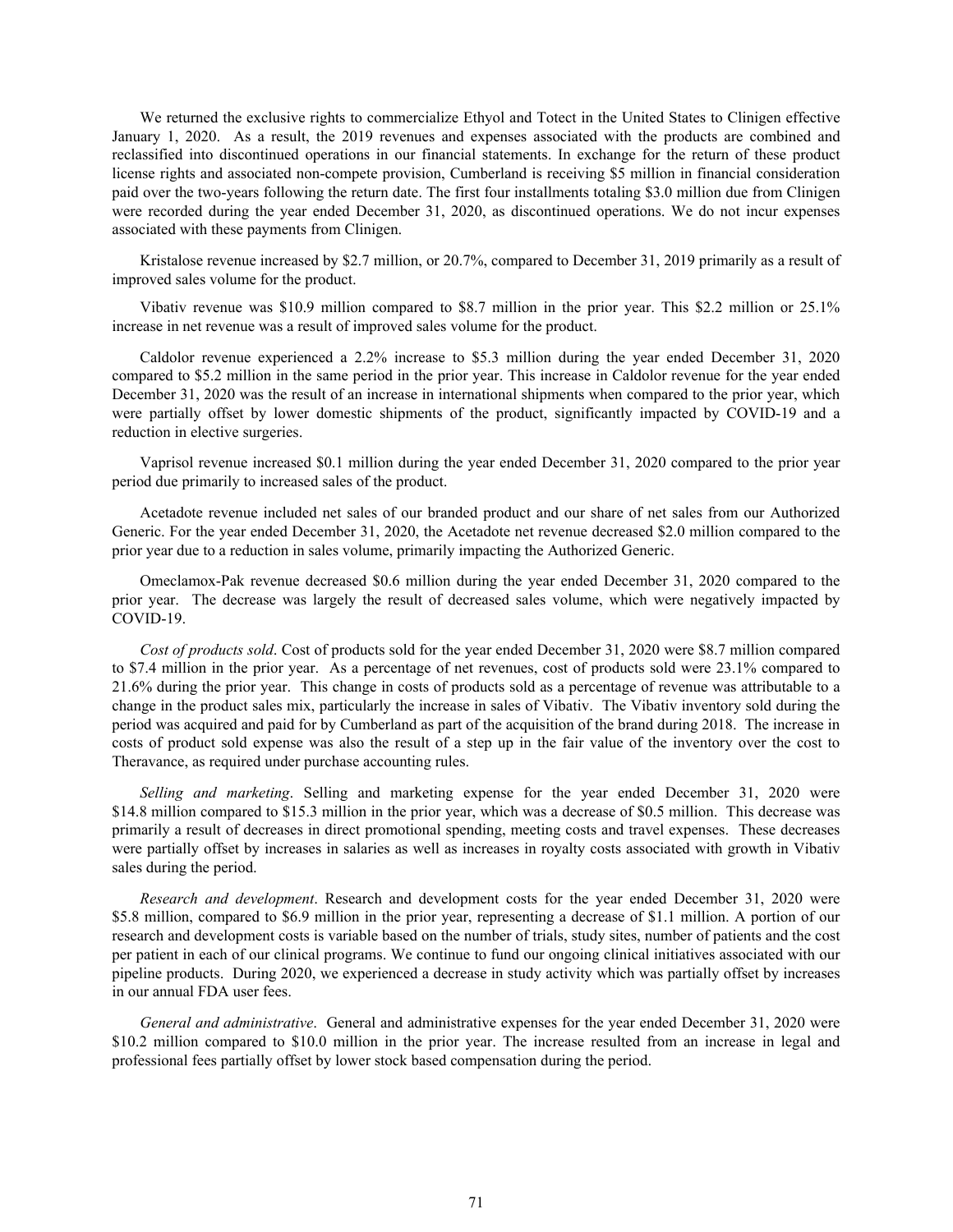The components of the statements of operations discussed above reflect the following impacts from Vibativ:

| <b>Financial Impact of Vibativ</b> | <b>Years ended December 31,</b> |  |           |  |  |  |  |  |  |
|------------------------------------|---------------------------------|--|-----------|--|--|--|--|--|--|
|                                    | 2020                            |  | 2019      |  |  |  |  |  |  |
| Net revenue                        | 10,870,990                      |  | 8,691,550 |  |  |  |  |  |  |
| Cost of products sold $^{(1)}$     | 3,366,201                       |  | 2,716,305 |  |  |  |  |  |  |
| Royalty and operating expenses     | 1,952,348                       |  | 1,609,564 |  |  |  |  |  |  |
| Vibativ contribution               | 5,552,441                       |  | 4,365,681 |  |  |  |  |  |  |

<sup>(1)</sup> The Vibativ inventory included in the costs of product sold during the period was acquired and paid for by Cumberland as part of the acquisition of the brand during 2018.

*Amortization.* Amortization expenses represent the ratable use of our capitalized intangible assets including product and license rights, patents, trademarks and patent defense costs. Amortization for 2020 totaled approximately \$4.4 million compared to \$4.1 million in the prior year. The increase in expense was attributable to the amortization of additional product rights and capitalized patents.

*Income taxes*. Income taxes totaled \$55,902 for the year ended December 31, 2020 and were an income tax benefit of \$79,316 for the year ended December 31, 2019.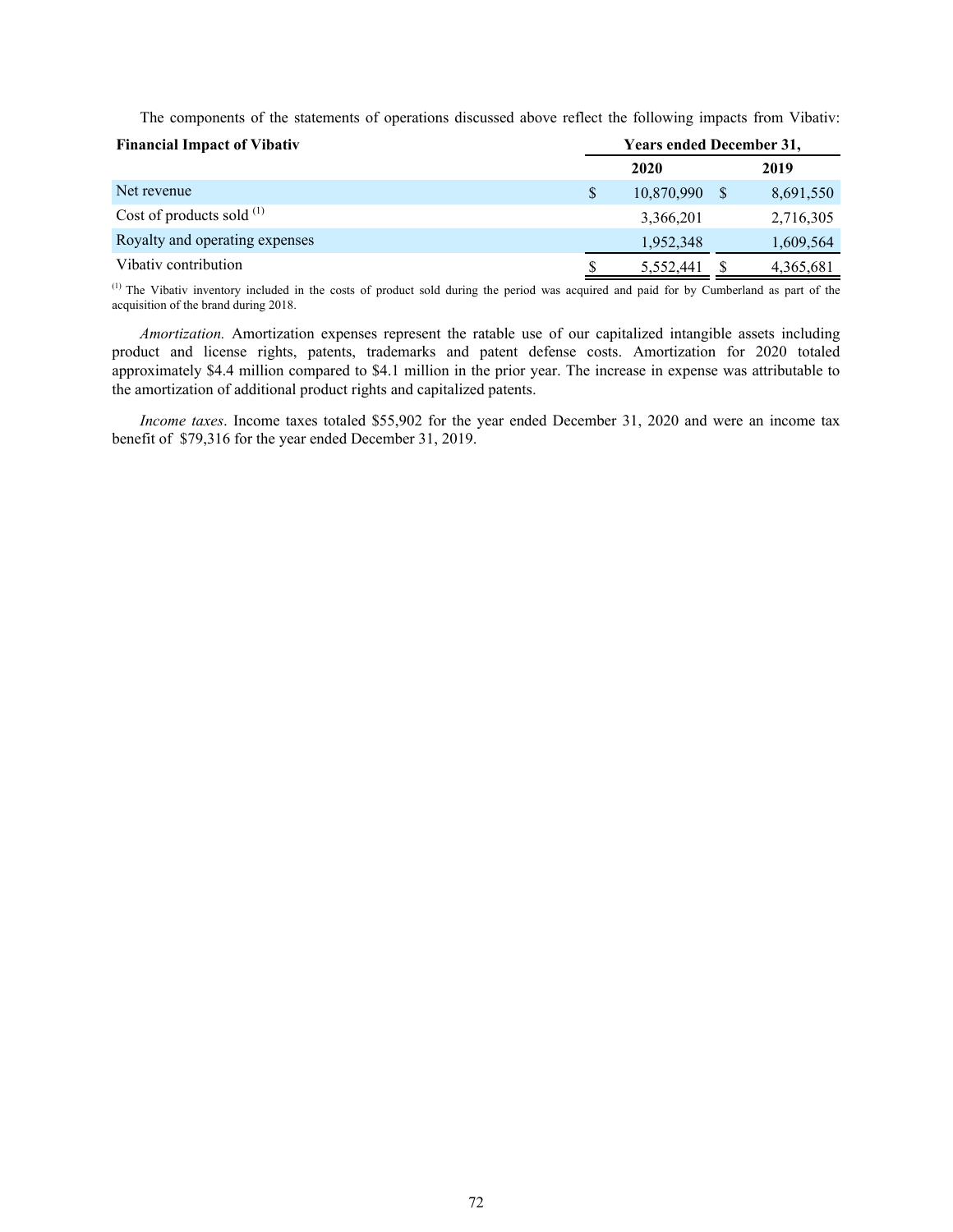# **LIQUIDITY AND CAPITAL RESOURCES**

Our primary sources of liquidity are cash flows provided by our operations, the amounts borrowed and available under our line of credit and the cash proceeds from our initial public offering of common stock that was completed in August 2009. We believe that our internally generated cash flows, existing working capital and our line of credit will be adequate to finance internal growth, finance business development initiatives, and fund capital expenditures for the foreseeable future.

At December 31, 2021 and December 31, 2020, all our investments had original maturities of less than ninety days and as a result were classified as cash equivalents.

The following table summarizes our liquidity and working capital as of the years ended December 31:

|                                                                   |   | 2021                     |                   | 2020                     |
|-------------------------------------------------------------------|---|--------------------------|-------------------|--------------------------|
| Cash and cash equivalents<br>Total cash and cash equivalents      |   | 27,040,816<br>27,040,816 | S<br><sup>S</sup> | 24,753,796<br>24,753,796 |
|                                                                   |   |                          |                   |                          |
| Working capital (current assets less current liabilities)         | S | 26,409,053               | <sup>S</sup>      | 24, 302, 146             |
| Current ratio (multiple of current assets to current liabilities) |   | 2.4                      |                   | 1.9                      |
|                                                                   |   |                          |                   |                          |
| Revolving line of credit availability                             |   | 5,000,000                |                   |                          |

The following table summarizes our net changes in cash and cash equivalents for the years ended December 31:

|                                                         |   | 2021        | 2020 |             |              | 2019        |  |
|---------------------------------------------------------|---|-------------|------|-------------|--------------|-------------|--|
| Cash provided by (used in):                             |   |             |      |             |              |             |  |
| Operating activities                                    | S | 6,342,443   |      | 5,415,061   | <sup>S</sup> | 3,056,356   |  |
| Investing activities                                    |   | (501, 893)  |      | (1,757,789) |              | 2,297,848   |  |
| Financing activities                                    |   | (3,553,530) |      | (7,116,111) |              | (5,080,529) |  |
| Net (decrease) increase in cash and<br>cash equivalents |   | 2,287,020   |      | (3,458,839) |              | 273,675     |  |

The net \$2.3 million increase in cash and cash equivalents for the year ended December 31, 2021 was attributable to cash provided by operating activities partially offset by cash used by investing and financing activities. Cash provided by operating activities of \$6.3 million includes a reduction of inventory of \$4.8 million, most of which was Vibativ related, and cash payments received of \$2.0 million provided by discontinued operations. Cash used by investing activities of \$0.5 million was the result of additions to intangibles of \$0.3 million, additions to property and equipment of \$0.1 million and the payment of \$0.2 million to the WHC joint venture. Our financing activities included payments of \$2.2 million of contingent consideration for Vibativ and \$1.4 million in cash used to repurchase shares of our common stock.

As noted above, we continue to repurchase shares of our common stock, as discussed in Part II, Item 5, *"Market for Registrant's Common Equity, Related Stockholder Matters and Issuer Purchases of Equity Securities",* of this Form 10-K.

The net \$3.5 million decrease in cash and cash equivalents for the year ended December 31, 2020 was attributable to cash used by investing and financing activities partially offset by cash provided by operating activities. Cash provided by operating activities of \$5.4 million included non-cash expense add backs for depreciation and amortization and share-based compensation expense totaling \$5.8 million and changes in our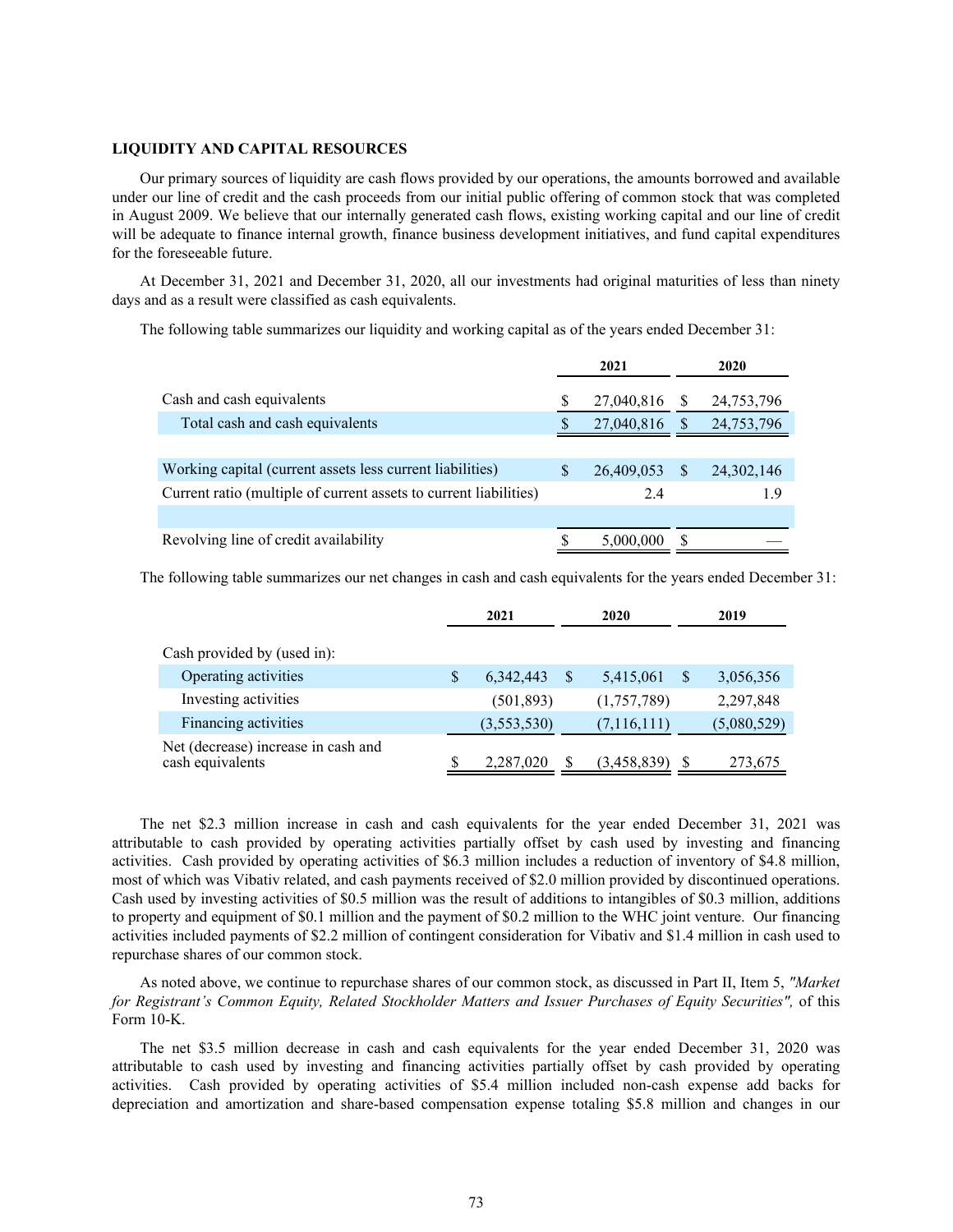working capital that provided net cash of \$5.4 million. The cash provided by operating activities included \$3.5 million provided by discontinued operations. This increase was partially offset by a net loss for the period of \$6.6 million. Cash used by investing activities of \$1.8 million was the result of additions to intangibles of \$2.0 million, which included the payment of \$1.0 million for product rights, additions to property and equipment of \$0.1 million and partially offset by proceeds from the surrender of life insurance of \$0.5 million. Our financing activities included a net repayment of \$3.5 million under our line of credit net, \$1.9 million in cash used to repurchase shares of our common stock as well as the \$0.8 million used for the repurchase of a portion of CET's shares.

The net \$0.3 million increase in cash and cash equivalents for the year ended December 31, 2019 was attributable to cash provided by operating and investing activities offset by cash used in financing activities. Cash provided by operating activities of \$3.1 million included non-cash expense add backs for depreciation and amortization and share-based compensation expense totaling \$5.9 million. The cash provided by operating activities included \$5.5 million provided by discontinued operations. These increases were partially offset by a net loss for the period of \$3.5 million. Changes in our working capital provided net cash of \$1.6 million. Cash provided by investing activities of \$2.3 million included net sales of marketable securities of \$8.3 million, partially offset by the \$5 million payment to Theravance as part of the acquisition of Vibativ and the addition to intangibles of \$0.8 million. Our financing activities included a net repayment of \$1.5 million under our line of credit net and \$3.5 million in cash used to repurchase shares of our common stock.

### *Shelf Registration*

In November 2017, the Company filed its Shelf Registration on Form S-3 with the SEC associated with the sale of up to \$100 million in corporate securities. The Shelf Registration was declared effective in January 2018. It also included an At the Market ("ATM") feature that allows the Company to sell common shares at market prices, along with an agreement with B. Riley FBR Inc. to support such a placement of shares. The Company filed an updated Form S-3 with the SEC in December 2020, which was declared effective in January 2021. The Company intends to continue an ATM feature through B. Riley FBR, Inc. that would allow the Company to issue shares of its common stock. The Company did not issue any shares under this ATM during the year ended December 31, 2021.

On December 27, 2021, the Company filed a related prospectus supplement in connection with the sale and issuance of shares having an aggregate gross sales price of up to \$19 million. The Company amended the At the Market Sales Agreement on December 27, 2021, in order to allow the Company to continue using its ATM feature to sell shares at market prices. The Company intends to continue an ATM feature through B. Riley FBR, Inc. which allows the Company to issue shares of its common stock.

#### *Debt Agreement*

On December 31, 2021, the Company entered into a Fifth Amendment ("Fifth Amendment") to the Revolving Credit Note and Sixth Amendment to Revolving Credit Loan Agreement with Pinnacle Bank (the Pinnacle Agreement). The Fifth Amendment increased the principal amount by \$5 million to \$20 million. On October 28, 2021, the Company entered into a Fourth Amendment to the Revolving Credit Note and Fifth Amendment to Revolving Credit Loan Agreement with Pinnacle Bank. Among other terms, the Fourth Amendment extended the maturity date to October 1, 2024.

Under the Pinnacle Agreement, we were initially subject to one financial covenant, the maintenance of a Funded Debt Ratio. On August 14, 2018, we amended the Pinnacle Agreement ("First Amendment") to replace the single financial covenant with the maintenance of either the Funded Debt Ratio or a Tangible Capital Ratio, as defined in the First Amendment. The Third Amendment modified the definition of the Funded Debt Ratio and the compliance target of the Tangible Capital Ratio. Both Third Amendment modifications were related to the Vibativ transaction. We were in compliance with the Tangible Capital Ratio financial covenant as of December 31, 2021 and we expect to maintain compliance with the Tangible Capital Ratio financial covenant in future periods.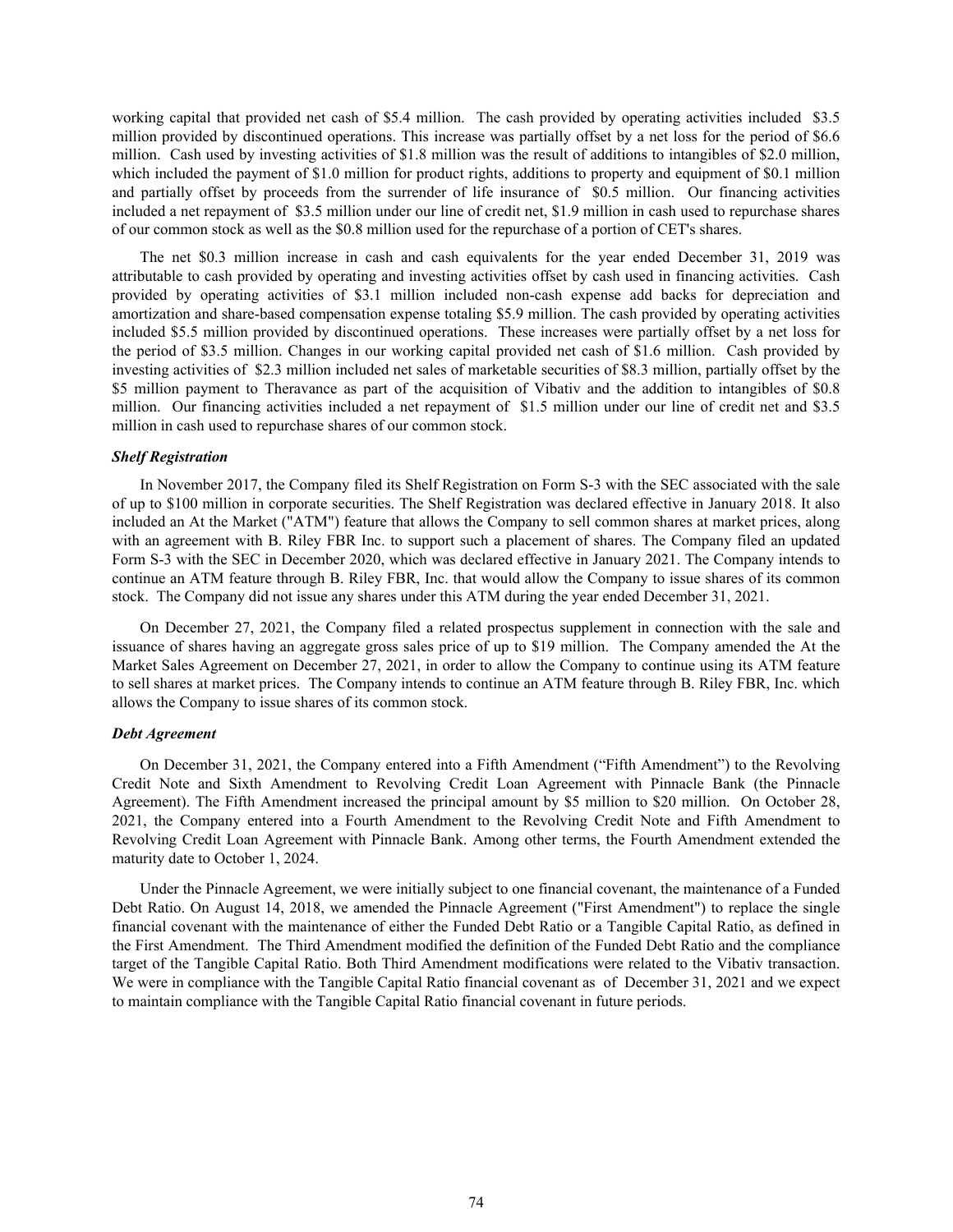### *Paycheck Protection Program*

On April 20, 2020, Cumberland received the funding of a loan from Pinnacle Bank in the aggregate amount of \$2,187,140 pursuant to the Paycheck Protection Program (the "PPP") under the Federal Coronavirus Aid, Relief, and Economic Security Act ("CARES Act"), which was enacted March 27, 2020.

Under the terms of the PPP, certain amounts of the loan may be forgiven if they are used for qualifying expenses as described in the CARES Act, including qualifying payroll costs, covered rent payments, and covered utilities. From the date of funding we have used the loan amount for such qualifying expenses.

Cumberland elected to account for the proceeds of the loan as a government grant under *International Accounting Standard 20 ("IAS 20"), Accounting for Government Grants and Disclosure of Government Assistance.*  The permitted analogous use of IAS 20 outlines a model for the accounting for government assistance, including forgivable loans. As a result, the Company recorded the \$2,187,140 as a deferred income liability, which was included as a component of other current liabilities on the condensed consolidated balance sheet at December 31, 2020.

In October 2020, Cumberland submitted a request for the loan's forgiveness. On June 11, 2021, the Company received a formal notice from the SBA that the full amount of the loan was forgiven. The Company accounted for the forgiveness of the PPP loan under IAS 20 and recorded the \$2,187,140 as other income.

#### *Minimum Product Purchase Requirements*

Our manufacturing and supply agreements do not require minimum annual purchase obligations.

#### *Contractual cash obligations*

The following table summarizes our contractual cash obligations as of December 31, 2021:

|                                                                          |              | <b>Payments Due by Year</b> |                           |              |                           |                        |  |  |
|--------------------------------------------------------------------------|--------------|-----------------------------|---------------------------|--------------|---------------------------|------------------------|--|--|
| Contractual obligations <sup>(1)</sup>                                   | <b>Total</b> | 2022                        | 2023                      | 2024         | 2025                      | 2026 and<br>thereafter |  |  |
| Line of credit <sup><math>(2)</math></sup>                               | \$15,000,000 | $\boldsymbol{\mathsf{S}}$   | $\boldsymbol{\mathsf{S}}$ | \$15,000,000 | $\boldsymbol{\mathsf{S}}$ | \$                     |  |  |
| Estimated interest on<br>$debt^{(2)}$                                    | 1,505,625    | 547,500                     | 547,500                   | 410,625      |                           |                        |  |  |
| Vibativ contingent<br>consideration liability<br>payments $^{(3)}$       | 6,515,627    | 2,353,789                   | 727,489                   | 636,761      | 469,455                   | 2,328,133              |  |  |
| Sancuso upfront<br>purchase payment                                      | 13,500,000   | 13,500,000                  |                           |              |                           |                        |  |  |
| Sancuso contingent<br>consideration liability<br>payments <sup>(4)</sup> | 5,814,448    | 1,071,480                   | 1,746,534                 | 1,200,082    | 375,267                   | 1,421,085              |  |  |
| Operating leases $(5)$                                                   | 1,111,791    | 1,019,313                   | 92,478                    |              |                           |                        |  |  |
| Total $^{(1)}$                                                           | \$43,447,491 | \$18,492,082                | \$3,114,001               | \$17,247,468 | 844,722<br>\$.            | \$3,749,218            |  |  |

1. The sum of the individual amounts may not agree due to rounding.

- 2. The line of credit payments represent the estimated unused line of credit payments and the amount due at maturity. The estimated interest on debt represents the interest on the principal outstanding on the line of credit. These amounts are based on the \$15.0 million line of credit assuming the current \$15.0 million balance outstanding on December 31, 2021 is consistently outstanding through maturity of October 2024. Interest and unused line of credit payments are due and payable quarterly in arrears.
- 3. The contingent consideration liability represents the fair value of the royalty payments of up to 20% of future net sales as part of the Vibativ acquisition.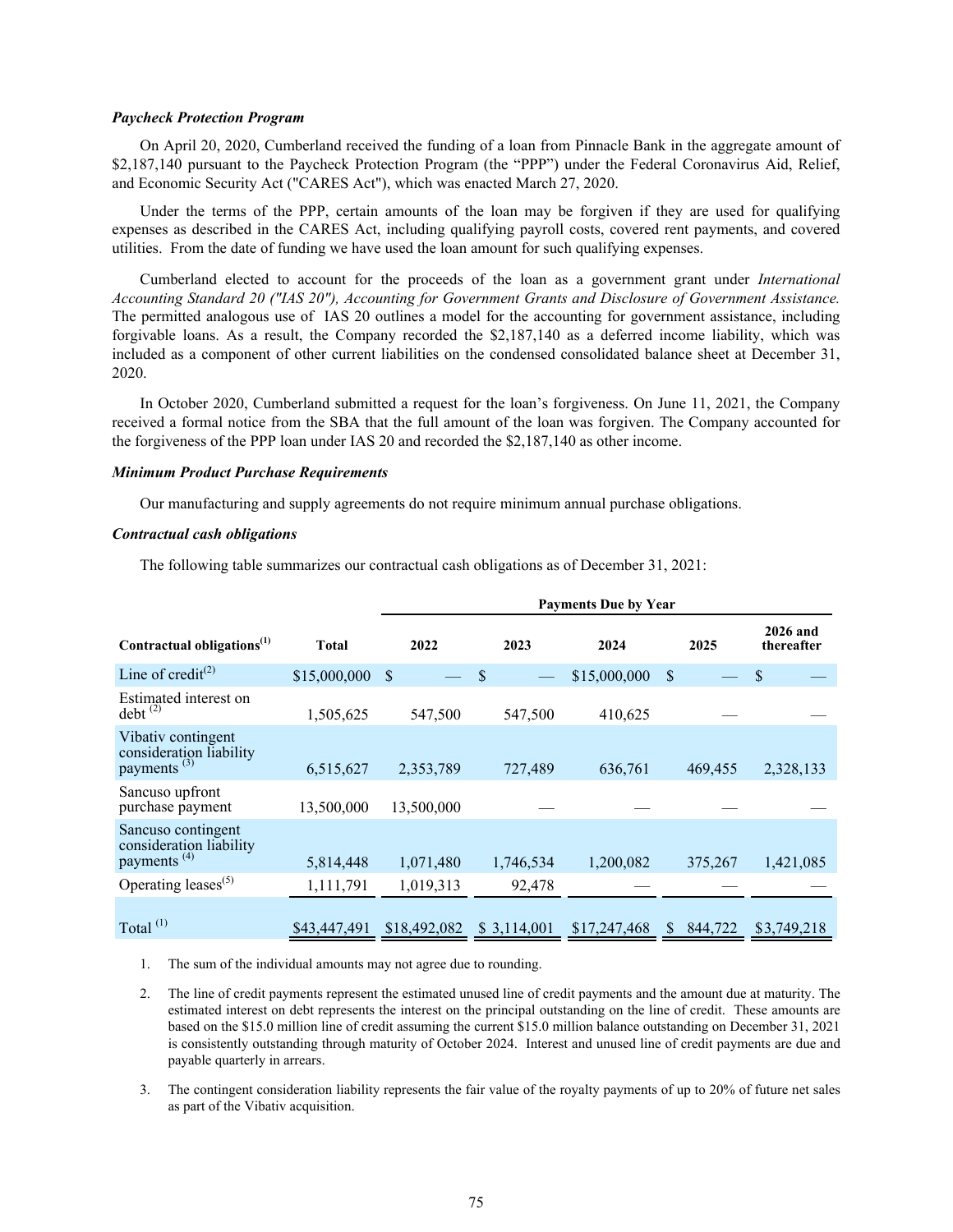- 4. The contingent consideration liability represents the fair value of the royalty payments of up to 10% of future net sales as part of the Sancuso acquisition.
- 5. The Broadwest contractual cash obligation will begin upon commencement in Q4 2022.

#### **OFF-BALANCE SHEET ARRANGEMENTS**

During 2021, 2020 and 2019, we did not engage in any off-balance sheet arrangements.

# **RECENT ACCOUNTING PRONOUNCEMENTS**

#### *Recent Accounting Pronouncements - Not Yet Adopted*

In June 2016, the FASB issued ASU No. 2016-13, "Financial Instruments-Credit Losses," which changes the impairment model for most financial assets and certain other instruments. For trade and other receivables, held-tomaturity debt securities, loans and other instruments, companies will be required to use a new forward-looking "expected loss" model that generally will result in the earlier recognition of allowances for losses. For available-forsale debt securities with unrealized losses, companies will measure credit losses in a manner similar to what they do today, except that the losses will be recognized as allowances rather than as reductions in the amortized cost of the securities. Companies will have to disclose additional information, including information they use to track credit quality by year of origination for most financing receivables. Companies will apply the ASU's provisions as a cumulative-effect adjustment, if any, to retained earnings as of the beginning of the first reporting period in which the guidance is adopted.

Related to ASU No. 2016-13 discussed above, in May 2019, the FASB issued ASU 2019-05, "Financial Instruments-Credit Losses (Topic 326): Targeted Transition Relief" which provides transition relief for ASU 2016-13 by providing entities with an alternative to irrevocably electing the fair value option for eligible financial assets measured at amortized cost upon adoption of the new credit losses standard. Certain eligibility requirements must be met and the election must be applied on an instrument-by-instrument basis. The election is not available for either available-for-sale or held-to-maturity debt securities. We will adopt both ASU 2016-13 and ASU 2019-05 on January 1, 2023. The adoption of ASU 2016-13 and ASU 2019-05 are not expected to have a material impact on the Company's consolidated financial statements.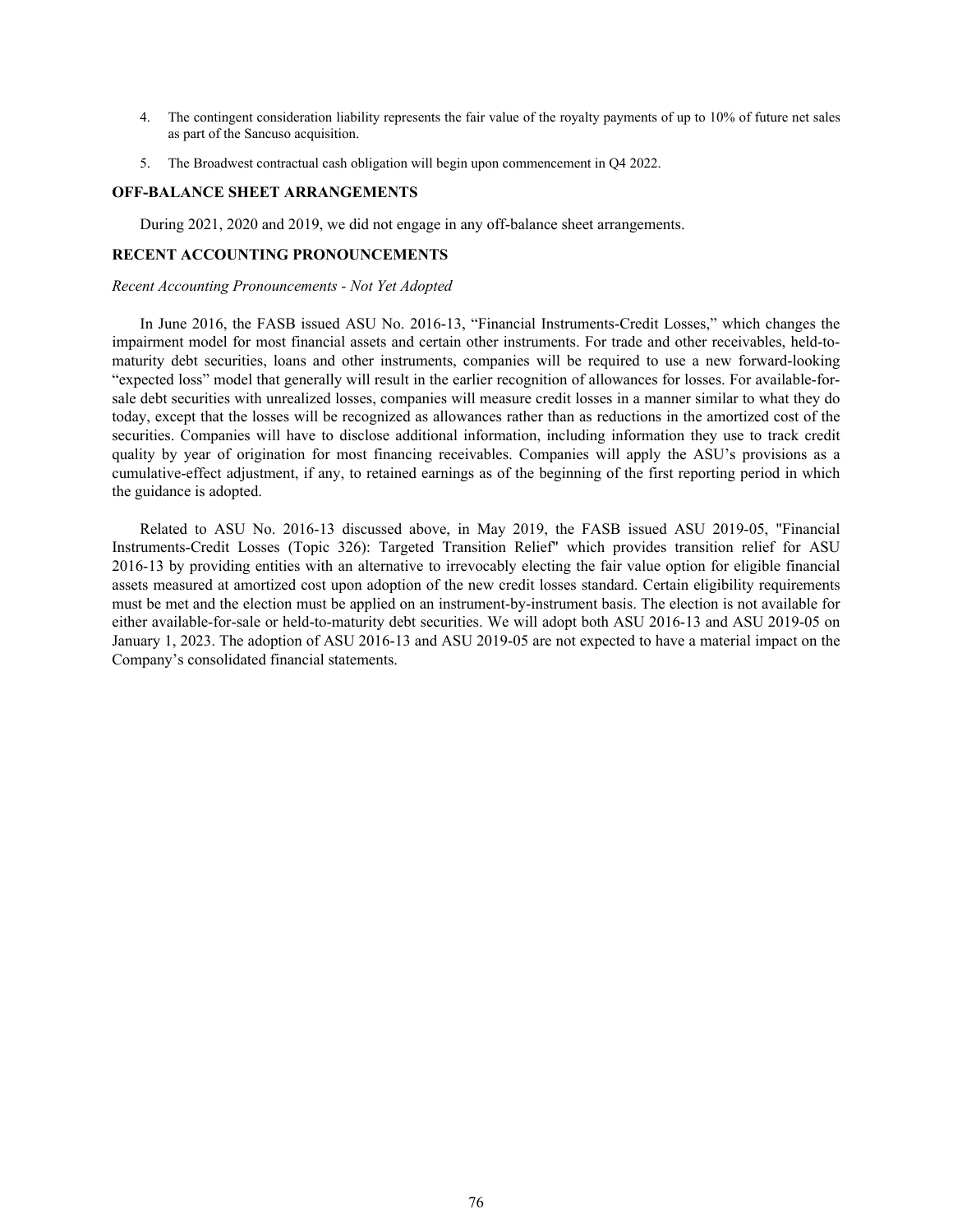#### **Item 7A. Quantitative and Qualitative Disclosures About Market Risk.**

#### **Interest Rate Risk**

We are exposed to market risk related to changes in interest rates on our cash on deposit in highly-liquid money market accounts and revolving credit facility. We do not utilize derivative financial instruments or other market risksensitive instruments to manage exposure to interest rate changes. The main objective of our cash investment activities is to preserve principal while maximizing interest income through low-risk investments. Our investment policy focuses on principal preservation and liquidity.

We believe that our interest rate risk related to our cash and cash equivalents is not material. The risk related to interest rates for these accounts would produce less income than expected if market interest rates fall. Based on current interest rates, we do not believe we are exposed to significant downside risk related to a change in interest on our money market accounts. The Company did not have any investments in marketable securities at December 31, 2021.

The interest rate risk related to borrowings under our line of credit is based on LIBOR plus an interest rate spread. There is no LIBOR minimum and the LIBOR pricing provides for an interest rate spread of 1.75% to 2.75% (representing an interest rate of 3.65% at December 31, 2021). When the LIBOR rate is discontinued, the Pinnacle Agreement allows for the LIBOR rate to be replaced by a Benchmark Rate, which may be the Daily Simple SOFR (Secured Overnight Financing Rate). The Benchmark Rage will be determined in consultation with Pinnacle Bank. As of December 31, 2021, we had \$15.0 million in borrowings outstanding under our revolving line of credit.

#### **Exchange Rate Risk**

While we operate primarily in the U.S., we are exposed to foreign currency risk. A portion of our research and development is performed abroad.

Currently, we do not utilize financial instruments to hedge exposure to foreign currency fluctuations. We believe our exposure to foreign currency fluctuation is minimal as our purchases in foreign currency have a maximum exposure of 90 days based on invoice terms with a portion of the exposure being limited to 30 days based on the due date of the invoice. Foreign currency exchange losses were immaterial for 2021, 2020 and 2019. Neither a five percent increase nor decrease from current exchange rates would have had a material effect on our operating results or financial condition.

#### **Item 8. Financial Statements and Supplementary Data.**

See consolidated financial statements, including the reports of the independent registered public accounting firm, starting on page F-1, which is incorporated herein by reference.

### **Item 9. Changes in and Disagreements with Accountants on Accounting and Financial Disclosure.**

None.

# **Item 9A. Controls and Procedures.**

Our Chief Executive Officer and Chief Financial Officer, with the participation of other members of management, have evaluated the effectiveness of our disclosure controls and procedures (as defined in Rules 13a-15(e) and 15d-15(e) under the Securities Exchange Act of 1934, as amended (the "Exchange Act") as of December 31, 2021. Based on such evaluations, our Chief Executive Officer and Chief Financial Officer concluded that, as of such date, our disclosure controls and procedures were effective (at the reasonable assurance level) to ensure that the information required to be disclosed by the Company in the reports that it files or submits under the Exchange Act is recorded, processed, summarized, and reported, within the time periods specified in the SEC's rules and forms and to ensure that such information is accumulated and communicated to the Company's management, including its Chief Executive Officer and Chief Financial Officer, as appropriate to allow timely decisions regarding required disclosure.

Management's report on internal control over financial reporting is included on page F-1 of this annual report on Form 10-K, and incorporated herein by reference. During our fourth quarter of 2021, there were no changes in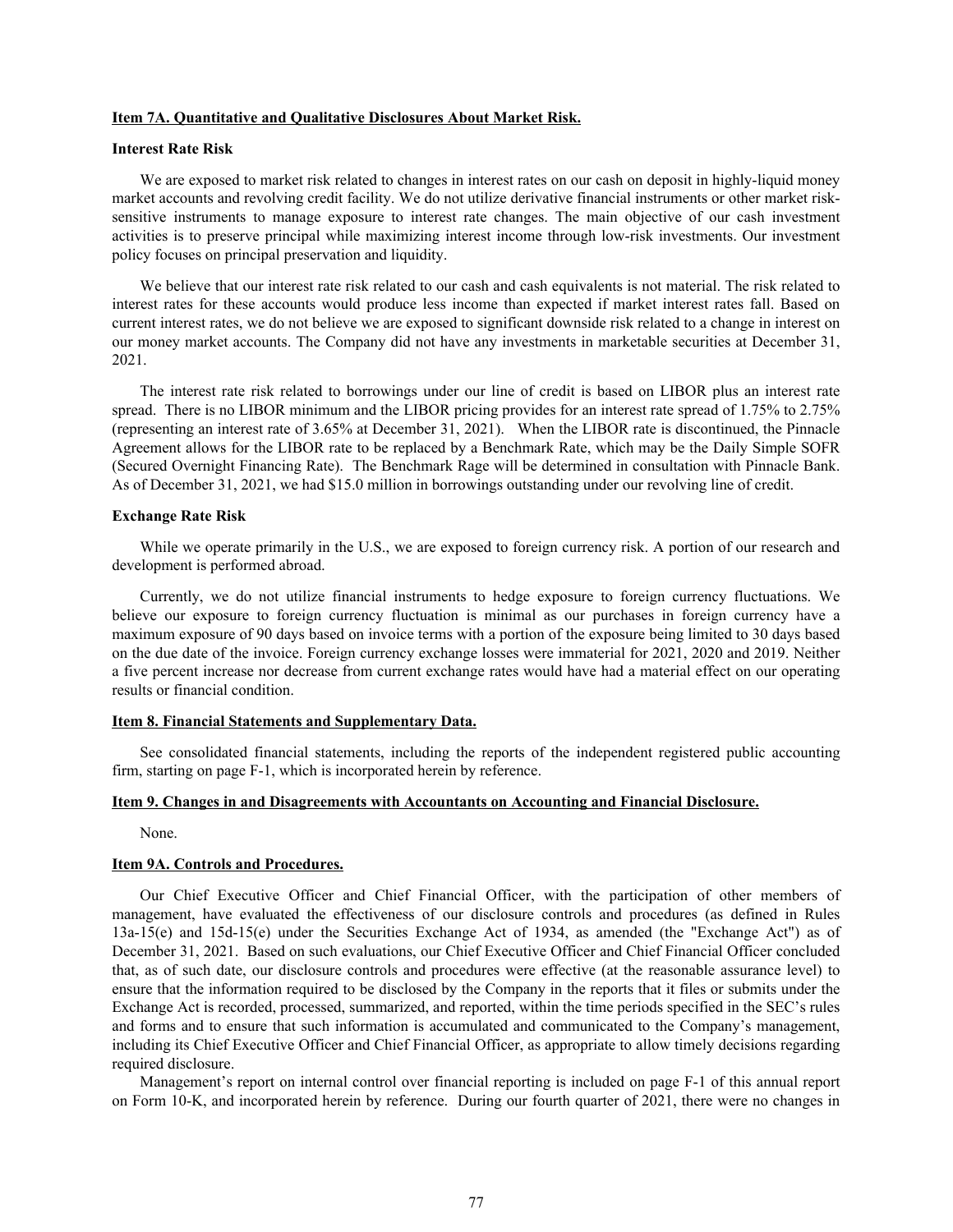our internal control over financial reporting (as defined in Rule 13a-15(f) or 15d-15(f))that have materially affected, or are reasonably likely to materially affect, our internal control over financial reporting.

# **Item 9B. Other Information.**

None.

# **Item 9C: Disclosure Regarding Foreign Jurisdictions that Prevent Inspections.**

Not applicable.

# **PART III**

The information called for by Part III of Form 10-K (Item 10 – Directors, Executive Officers and Corporate Governance, Item 11 – Executive Compensation, Item 12 – Security Ownership of Certain Beneficial Owners and Management and Related Stockholder Matters, Item 13 – Certain Relationships and Related Transactions, and Director Independence, Item 14 – Principal Accountant Fees and Services), is incorporated by reference from our proxy statement related to our 2022 annual meeting of shareholders, which is expected to be filed with the SEC on or around March 11, 2022.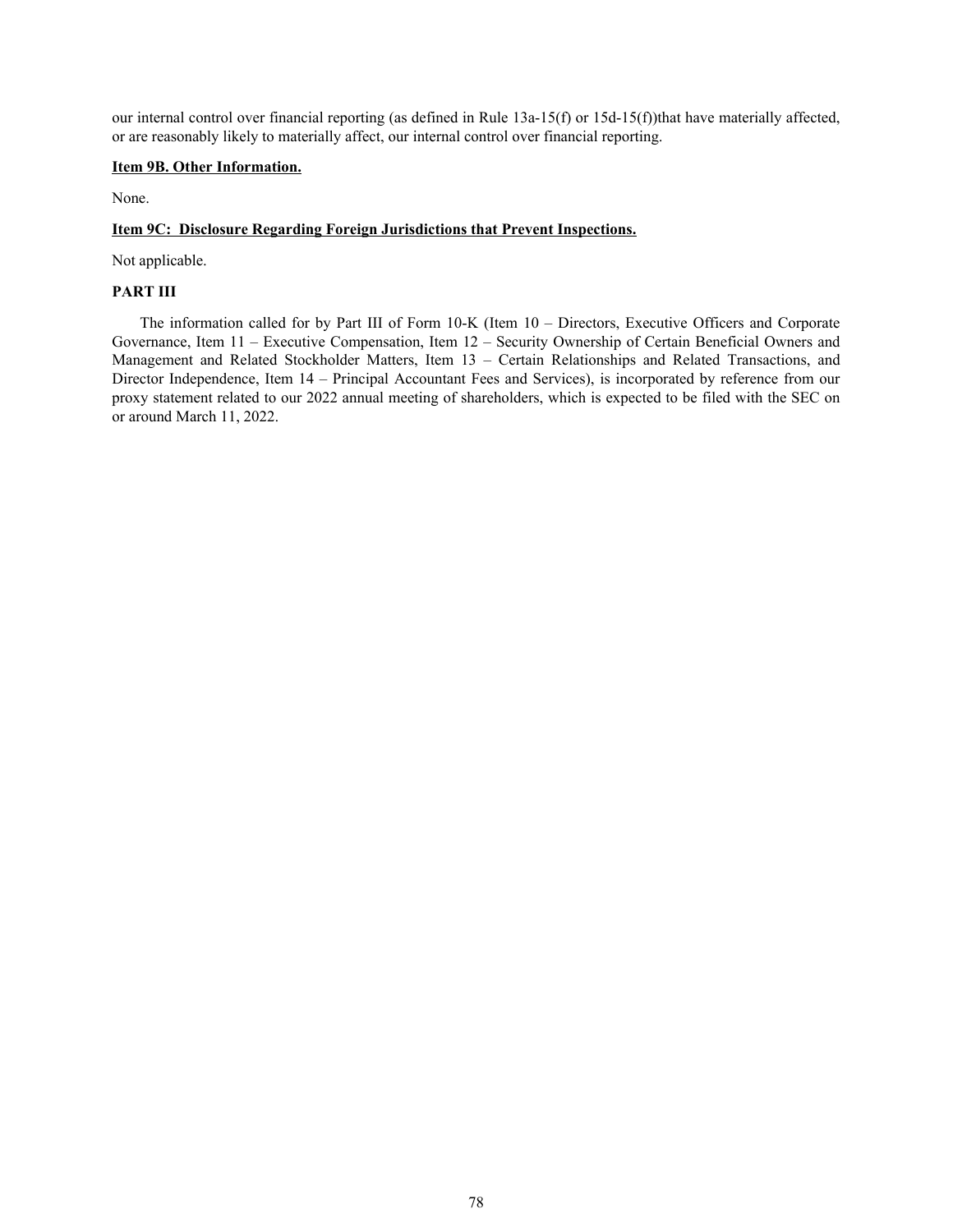# **PART IV**

# **Item 15. Exhibits, Financial Statement Schedules.**

- *a. Documents filed as part of this report:*
	- 1. Financial Statements

|     |                                                                                                                                                                                                  |                  | Page Number |
|-----|--------------------------------------------------------------------------------------------------------------------------------------------------------------------------------------------------|------------------|-------------|
|     | <u>Management's Report on Internal Control over Financial Reporting</u>                                                                                                                          |                  | $F-1$       |
|     | <u> Reports of Independent Registered Public Accounting Firm – Consolidated</u><br>Financial Statements - BKD, LLP; Nashville, TN PCAOB ID: 686 and<br>BDO USA, LLP; Nashville, TN PCAOB ID: 243 |                  | $F-1$       |
|     | <b>Consolidated Balance Sheets</b>                                                                                                                                                               |                  | $F-6$       |
|     | <b>Consolidated Statements of Operations</b>                                                                                                                                                     |                  | $F-6$       |
|     | <b>Consolidated Statements of Cash Flows</b>                                                                                                                                                     |                  | $F-8$       |
|     | <b>Consolidated Statements of Equity</b>                                                                                                                                                         |                  | $F-10$      |
|     | <b>Notes to the Consolidated Financial Statements</b>                                                                                                                                            |                  | $F-11$      |
| (2) | Financial                                                                                                                                                                                        | <b>Statement</b> | Schedule    |
|     | <b>Valuation and Qualifying Accounts</b>                                                                                                                                                         |                  | $F-42$      |
| h.  |                                                                                                                                                                                                  |                  | Exhibits    |

| Exhibit<br><b>Number</b> | <b>Description</b>                                                                                                                                                                                                                                                                                                                          |
|--------------------------|---------------------------------------------------------------------------------------------------------------------------------------------------------------------------------------------------------------------------------------------------------------------------------------------------------------------------------------------|
| 1.1                      | At Market Issuance Sales Agreement, dated November 7, 2017, by and between Cumberland<br>Pharmaceuticals Inc. and B. Riley FBR, Inc., incorporated herein by reference to the<br>corresponding Exhibit 1.1 of our Registration Statement on Form S-3 (File No. 333-221402)<br>as filed with the SEC on November 7, 2017.                    |
| 1.2                      | Amendment No. 1 to At Market Issuance Sales Agreement, dated December 27, 2021, by and<br>between Cumberland Pharmaceuticals Inc. and B. Riley Securities, Inc., incorporated herein<br>by reference to the corresponding exhibit 1.2 of the Registrant's Form 8-K<br>(File No.<br>$001-33637$ ) as filed with the SEC on December 27, 2021 |
| 2.1                      | Asset Purchase Agreement, dated December 31, 2021, by and between Cumberland<br>Pharmaceuticals Inc. and Kyowa Kirin, Inc., incorporated herein by reference to the<br>corresponding exhibit 2.1 of the Registrant's Form 8-K (File No. 001-001-33637) as filed<br>with the SEC on January 6, 2022                                          |
| 3.1                      | Third Amended and Restated Charter of Cumberland Pharmaceuticals Inc., incorporated<br>herein by reference to the corresponding exhibit to Amendment No. 19 of the Registrant's<br>Registration Statement on Form S-1 (File No. 333-142535) as filed with the SEC on July 17,<br>200 <sup>9</sup>                                           |
| 3.2                      | Second Amended and Restated Bylaws of Cumberland Pharmaceuticals Inc., incorporated<br>herein by reference to the corresponding exhibit to Amendment No. 19 of the Registrant's<br>Registration Statement on Form S-1 (File No. 333-142535) as filed with the SEC on July 17,<br>2009                                                       |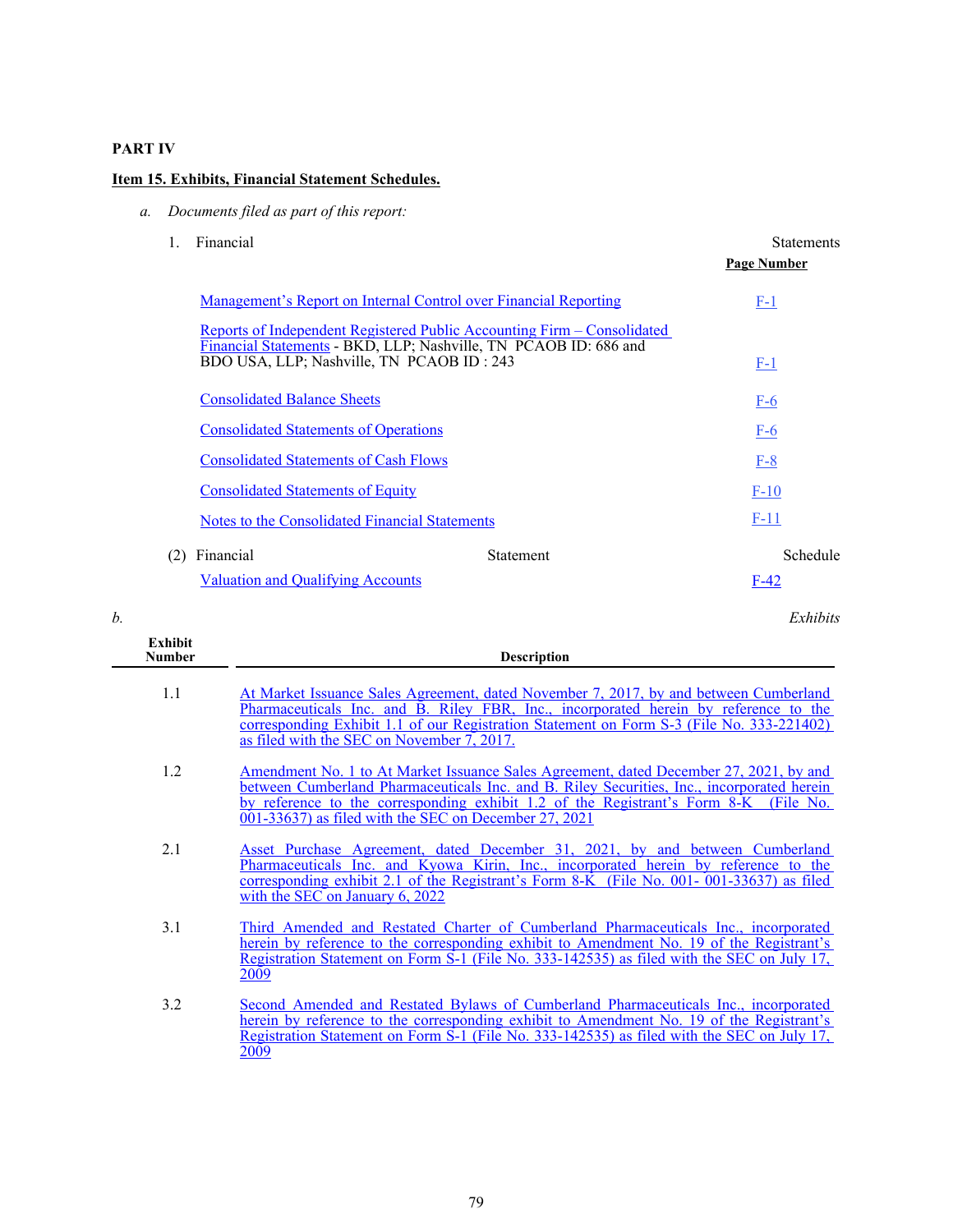| 4.1             | Specimen Common Stock Certificate of Cumberland Pharmaceuticals Inc., incorporated<br>herein by reference to the corresponding exhibit to Amendment No. 5 of the Registrant's<br>Registration Statement on Form S-1 (File No. 333-142535) as filed with the SEC on August 6,<br>2007                                                             |
|-----------------|--------------------------------------------------------------------------------------------------------------------------------------------------------------------------------------------------------------------------------------------------------------------------------------------------------------------------------------------------|
| 4.2             | Preferred Stock Terms, Rights, and Provisions, incorporated herein by reference to the<br>corresponding exhibit to Registrant's Registration Statement Form S-3 (File No. 333-221402)<br>as filed with the SEC on December 19, 2017                                                                                                              |
| 4.3             | Form of Senior Indenture, incorporated herein by reference to the corresponding exhibit to<br>Registrant's Registration Statement Form S-3 (File No. 333-221402) as filed with the SEC on<br>November 7, 2017                                                                                                                                    |
| 4.4             | Form of Subordinated Indenture, incorporated herein by reference to the corresponding exhibit<br>to Registrant's Registration Statement Form S-3 (File No. 333-221402) as filed with the SEC<br>on November 7, 2017                                                                                                                              |
| 4.5#            | Form of Option Agreement under 1999 Stock Option Plan of Cumberland Pharmaceuticals<br>Inc., incorporated herein by reference to the corresponding exhibit to the Registrant's<br>Registration Statement on Form S-1 (File No. 333-142535) as filed with the SEC on May 1,<br>2007                                                               |
| 4.6.1#          | Form of Incentive Stock Option Agreement under the Amended and Restated 2007 Long-<br>Term Incentive Compensation Plan of Cumberland Pharmaceuticals Inc. incorporated herein<br>by reference to the corresponding exhibit to the Registrant's Annual Report on Form 10-K<br>$(File No. 001-33637)$ as filed with the SEC on March 12, 2013      |
| 4.6.2#          | Form of Non-Statutory Stock Option Agreement under the Amended and Restated 2007 Long-<br>Term Incentive Compensation Plan of Cumberland Pharmaceuticals Inc. incorporated herein<br>by reference to the corresponding exhibit to the Registrant's Annual Report on Form 10-K<br>(File No. $001-33637$ ) as filed with the SEC on March 12, 2013 |
| 4.7#            | Form of Non-Statutory Stock Option Agreement under the Amended and Restated 2007<br>Directors' Compensation Plan of Cumberland Pharmaceuticals Inc. incorporated herein by<br>reference to the corresponding exhibit to the Registrant's Annual Report on Form 10-K (File<br>No. 001-33637) as filed with the SEC on March 12, 2013              |
| 4.8             | Warrant to Purchase Common Stock of Cumberland Pharmaceuticals Inc., issued to Bank of<br>America, N.A. on July 22, 2009, incorporated herein by reference to the corresponding exhibit<br>to the Registrant's Annual Report on Form 10-K (File No. 001-33637) as filed with the SEC<br>on March 19, 2010                                        |
| 4.9             | Form of Senior Indenture, incorporated herein by reference to the corresponding exhibit to<br>Registrant's Registration Statement Form S-3 (File No. 333-184091) as filed with the SEC on<br>September $25, 2012$ .                                                                                                                              |
| 4.10            | Form of Subordinated Indenture, incorporated herein by reference to the corresponding exhibit<br>to Registrant's Registration Statement Form S-3 (File No. 333-184091) as filed with the SEC<br>on September 25, 2012                                                                                                                            |
| 4.11            | <b>Description of Cumberland Pharmaceutical's Common Stock</b>                                                                                                                                                                                                                                                                                   |
| 10.7†           | Exclusive Distribution Agreement, effective as of July 1, 2010, by and between Cardinal<br>Health 105, Inc. and Cumberland Pharmaceuticals Inc., incorporated herein by reference to the<br>corresponding exhibit of the Registrant's Current Report on Form 8-K (File No. 001-33637)<br>as filed with the SEC on August 13, 2010                |
| $10.7.1\dagger$ | First Amendment to Exclusive Distribution Agreement, dated March 31, 2013, by and<br>between Cardinal Health 105, Inc. and Cumberland Pharmaceuticals Inc., incorporated herein<br>by reference to the corresponding exhibit of the Registrant's Current Report on Form 8-K (File<br>No. 001-33637) as filed with the SEC on June 3, $2013$      |
| $10.10\dagger$  | License Agreement, dated May 28, 1999, by and between Vanderbilt University and<br>Cumberland Pharmaceuticals Inc., incorporated herein by reference to the corresponding<br>exhibit to Amendment No. 3 of the Registrant's Registration Statement on Form S-1 (File No.<br>$333-142535$ ) as filed with the SEC on July 11, 2007                |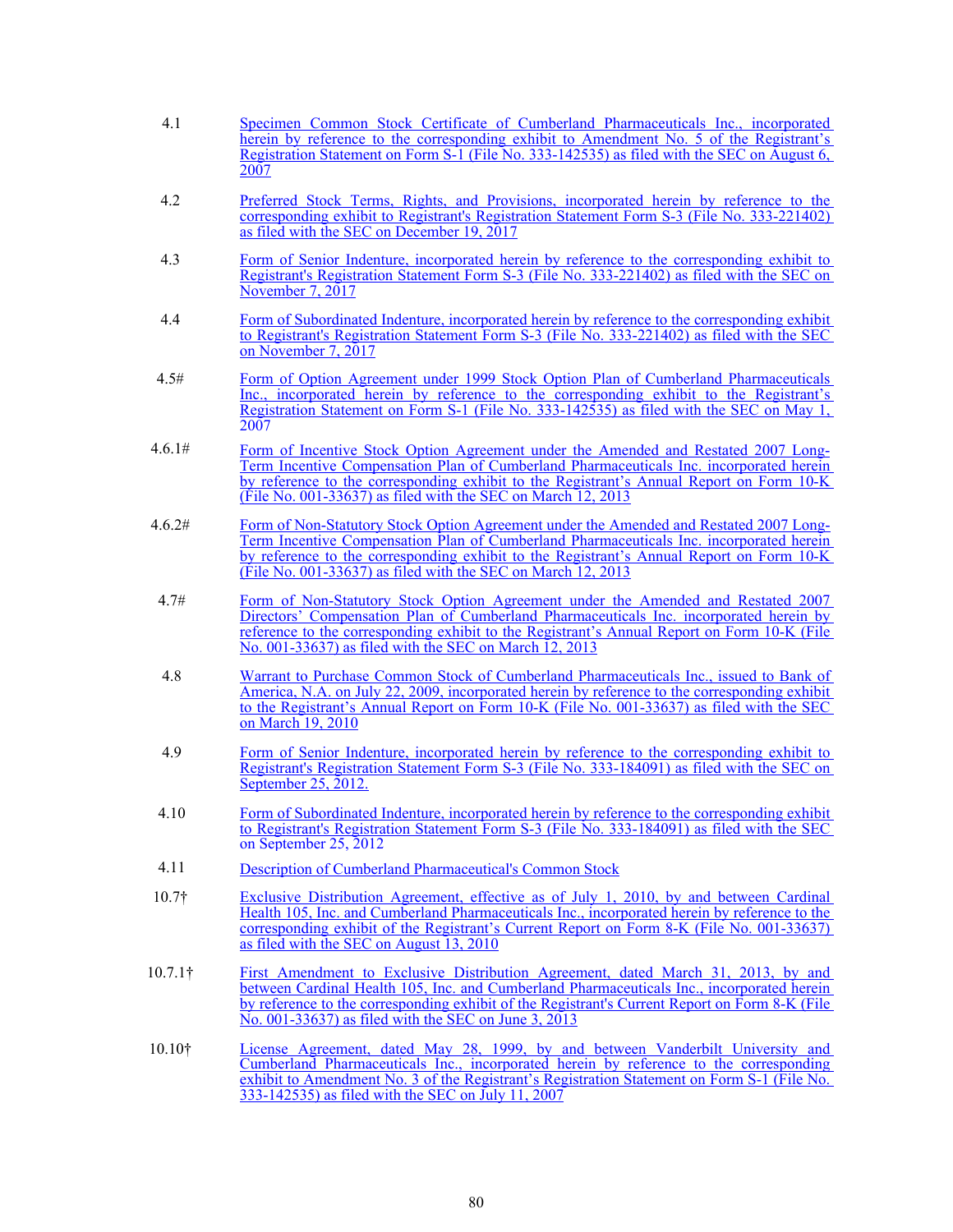- 10.11# Employment Agreement dated March 8, 2021, effective as of January 1, 2021, by and between A.J. Kazimi and Cumberland Pharmaceuticals Inc.
- 10 .12# Employment Agreement dated March 8, 2021, effective as of January 1, 2021, by and between Martin E. Cearnal and Cumberland Pharmaceuticals Inc.
- 10.13# Employment Agreement dated March 8, 2021, effective as of January 1, 2021, by and between Leo B. Pavliv and Cumberland Pharmaceuticals Inc.
- 10.14# Employment Agreement dated March 8, 2021, effective as of January 1, 2021, by and between John M. Hamm and Cumberland Pharmaceuticals Inc.
- 10.15# Employment Agreement dated March 8, 2021, effective as of January 1, 2021, by and between James L. Herman and Cumberland Pharmaceuticals Inc.
- 10.17# 1999 Stock Option Plan of Cumberland Pharmaceuticals Inc., incorporated herein by reference to the corresponding exhibit to the Registrant's Registration Statement on Form S-1 (File No. 333-142535) as filed with the SEC on May 1, 2007
- 10.18# Amended and Restated 2007 Long-Term Incentive Compensation Plan of Cumberland Pharmaceuticals Inc., incorporated herein by reference to Appendix A of the Registrant's Schedule 14A as filed with the SEC on March 12, 2012 and approved by the Registrant's shareholders on April 17, 2012
- 10.19# Amended and Restated 2007 Directors' Incentive Plan of Cumberland Pharmaceuticals Inc., incorporated herein by reference to Appendix B of the Registrant's Schedule 14A as filed with the SEC on March 12, 2012 and approved by the Registrant's shareholders on April 17, 2012
- 10.20 Form of Indemnification Agreement between Cumberland Pharmaceuticals Inc. and all members of its Board of Directors, incorporated herein by reference to the corresponding exhibit to the Registrant's Registration Statement on Form S-1 (File No. 333-142535) as filed with the SEC on May 1, 2007
- 10.21† Lease Agreement, dated September 10, 2005, by and between Nashville Hines Development, LLC and Cumberland Pharmaceuticals Inc., incorporated herein by reference to the corresponding exhibit to Amendment No. 3 of the Registrant's Registration Statement on Form S-1 (File No. 333-142535) as filed with the SEC on July 11, 2007
- 10.21.1† First Amendment to Office Lease Agreement, dated April 25, 2008, by and between 2525 West End, LLC (successor in interest to Nashville Hines Development LLC) and Cumberland Pharmaceuticals Inc., incorporated herein by reference to the corresponding exhibit to Amendment No. 10 of the Registrant's Registration Statement on Form S-1 (File No. 333-142535) as filed with the SEC on May 21, 2008
- 10.21.2† Second Amendment to Office Lease Agreement, dated March 2, 2010, by and between 2525 West End, LLC (successor in interest to Nashville Hines Development LLC) and Cumberland Pharmaceuticals Inc., incorporated herein by reference to the corresponding exhibit to the Registrant's Quarterly Report on Form 10-Q (File No. 001-33637) as filed with the SEC on May 17, 2010
- 10.21.3† Third Amendment to Office Lease Agreement, dated September 29, 2015, by and between 2525 West End, LLC (successor in interest to Nashville Hines Development LLC) and Cumberland Pharmaceuticals Inc., incorporated herein by reference to the corresponding exhibit to the Registrant's Quarterly Report on Form 10-Q (File No. 001-33637) as filed with the SEC on November 6, 2015
- 10.23† Amended and Restated Lease Agreement, dated November 11, 2004, by and between The Gateway to Nashville LLC and Cumberland Emerging Technologies, Inc., incorporated herein by reference to the corresponding exhibit to the Registrant's Registration Statement on Form S-1 (File No. 333-142535) as filed with the SEC on May 1, 2007
- 10.24 First Amendment to Amended and Restated Lease Agreement, dated August 23, 2005, by and between The Gateway to Nashville LLC and Cumberland Emerging Technologies, Inc., incorporated herein by reference to the corresponding exhibit to the Registrant's Registration Statement on Form S-1 (File No. 333-142535) as filed with the SEC on May 1, 2007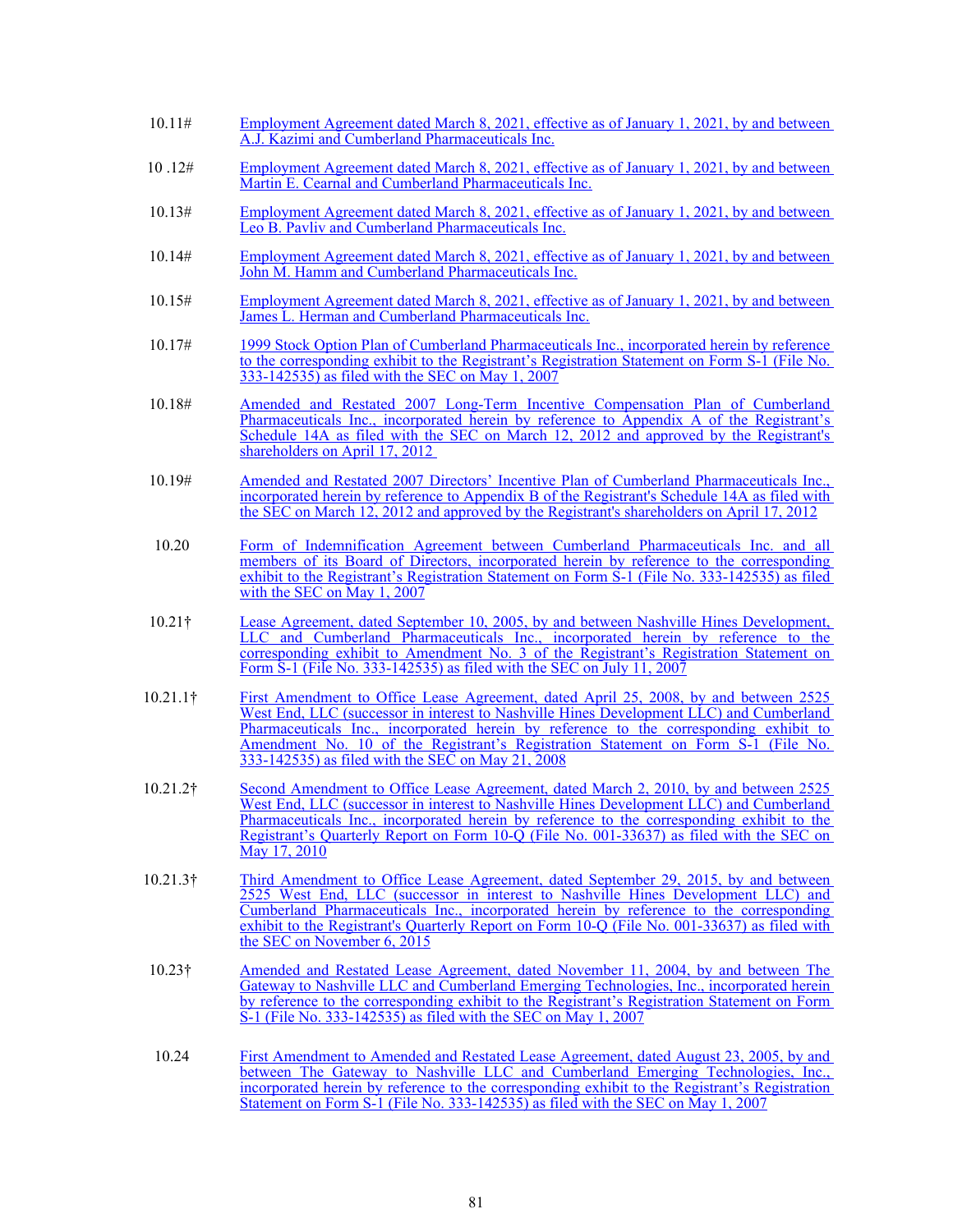- 10.24.1 Second Amendment to Amended and Restated Lease Agreement, dated January 9, 2006, by and between The Gateway to Nashville LLC and Cumberland Emerging Technologies, Inc., incorporated herein by reference to the corresponding exhibit to Amendment No. 10 of the Registrant's Registration Statement on Form S-1 (File No. 333-142535) as filed with the SEC on May 21, 2008
- 10.24.2† Third Amendment to Amended and Restated Lease Agreement, dated July 3, 2012, by and between The Gateway to Nashville LLC and Cumberland Emerging Technologies, Inc., incorporated herein by reference to the corresponding exhibit to the Registrant's Quarterly Report on Form 10-Q (File No. 001-33637) as filed with the SEC on August 9, 2012
- 10.25† License and Supply Agreement, dated November 16, 2015, by and between Cumberland Pharmaceuticals Inc. and Gastro-Entero Logic, LLC incorporated herein by reference to the corresponding exhibit of the Registrant's Annual Report on Form 10-K (File No. 001-33637) as filed with the SEC on March 14, 2016
- 10.28† Asset Purchase and Royalty Agreement for Kristalose dated November 15, 2011 by and between Mylan Inc. and Cumberland Pharmaceuticals Inc., incorporated herein by reference to the corresponding exhibit of the Registrant's Current Report on Form 8-K (File No. 001-33637) as filed with the SEC on November 22, 2011
- 10.30# Supplemental Executive Retirement and Savings Plan, incorporated herein by reference to the corresponding exhibit to the Registrant's Current Report on Form 8-K (File No. 001-33637) as filed with the SEC on May 24, 2012
- 10.31† Settlement Agreement, dated November 9, 2012, by and between Cumberland Pharmaceuticals Inc., Paddock Laboratories, LLC and Perrigo Company incorporated herein by reference to the corresponding exhibit to the Registrant's Annual Report on Form 10-K (File No. 001-33637) as filed with the SEC on March 12, 2013
- 10.32† License and Supply Agreement, dated November 9, 2012, by and between Cumberland Pharmaceuticals Inc., Paddock Laboratories, LLC and Perrigo Company incorporated herein by reference to the corresponding exhibit to the Registrant's Annual Report on Form 10-K (File No. 001-33637) as filed with the SEC on March 12, 2013
- 10.34 Revolving Credit Loan Agreement, dated July 31, 2017, by and between Cumberland Pharmaceuticals Inc. and Pinnacle Bank incorporated herein by reference to the corresponding exhibit to the Registrant's Quarterly Report on Form 10-Q (File No. 001-33637) as filed with the SEC on November 8, 2017
- 10.35 Amendment to Revolving Credit Loan Agreement, by and between Pinnacle Bank and Cumberland Pharmaceuticals Inc., dated August 14, 2018, incorporated herein by reference to Exhibit 10.1 to the Registrant's Quarterly Report Form 10-Q (File No. 001-33637) as filed with the SEC on August 14, 2018
- 10.36 First Amendment to Revolving Credit Note and Second Amendment to Revolving Credit Loan Agreement, dated as of October 17, 2018, by and between Cumberland Pharmaceuticals Inc. and Pinnacle Bank, incorporated herein by reference to Exhibit 10.1 to the Registrant's Current Report on Form 8-K (File No. 001-33637) as filed with the SEC on October 19, 2018
- 10.37 Second Amendment to Revolving Credit Note and Third Amendment to Revolving Credit Loan Agreement, dated as of May 10, 2019, by and between Cumberland Pharmaceuticals Inc. and Pinnacle Bank, incorporated herein by reference to Exhibit 10.2 to the Registrant's Quarterly Report on Form 10-Q (File No. 001-336371) as filed with the SEC on May 15, 2019.
- 10.38# Amendment Number 2 to the Amended and Restated 2007 Long-Term Incentive Plan, incorporated herein by reference to Exhibit 10.1 of the Registrant's Quarterly Report on Form 10-Q (File No. 001-33637) as filed with the SEC on August 14, 2020
- 10.39# Amendment Number 2 to the Amended and Restated 2007 Directors' Incentive Compensation Plan, incorporated herein by reference to Exhibit 10.2 of the Registrant's Quarterly Report on Form 10-Q (File No. 001-33637) as filed with the SEC on August 14, 2020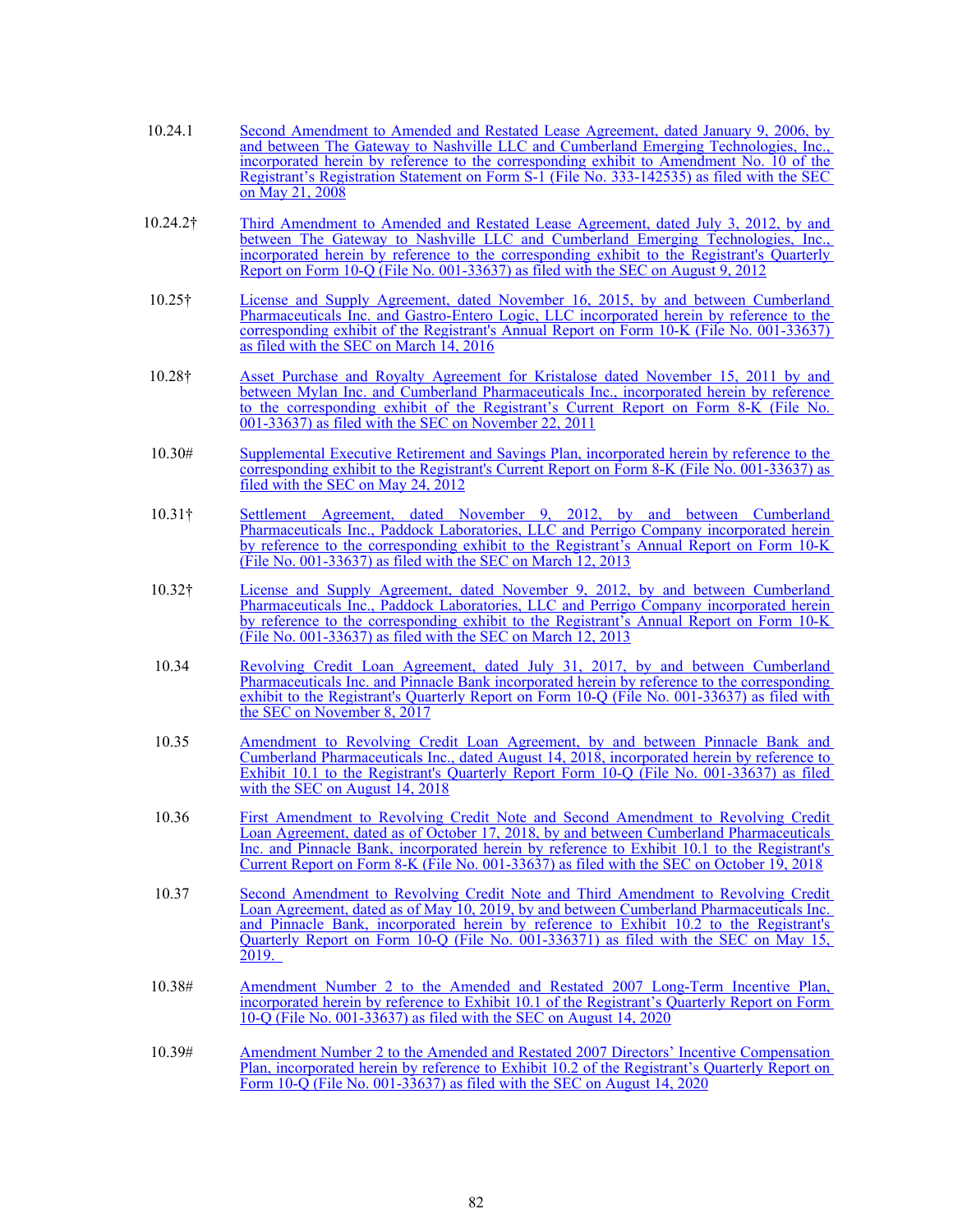- 10.40 Payment Protection Program Note dated April 20, 2020, by and between Cumberland Pharmaceuticals Inc. and Pinnacle Bank, incorporated herein by reference to Exhibit 10.3 of the Registrant's Quarterly Report on Form 10-Q (File No. 001-33637) as filed with the SEC on August 14, 2020
- 10.41 Third Amendment to Revolving Credit Note and Fourth Amendment to Revolving Credit Loan Agreement, dated as of October 7, 2020, by and between Cumberland Pharmaceuticals Inc. and Pinnacle Bank, incorporated herein by reference to Exhibit 10.1 of the Registrant's Quarterly Report on Form 10-Q (File No. 001-33637) as filed with the SEC on November 13,  $2020$
- 10.42 Fourth Amendment to Revolving Credit Note and Fifth Amendment to Revolving Credit Loan Agreement, dated as of October 28, 2021, by and between Cumberland Pharmaceuticals Inc. and Pinnacle Bank, incorporated herein by reference to Exhibit 10.1 of the Registrant's Quarterly Report on Form 10-Q (File No. 001-33637) as filed with the SEC on November 12, 2021
- 10.43 Fifth Amendment to the Revolving Credit Note and Sixth Amendment to Revolving Credit Loan Agreement, dated as of December 31, 2021, by and between Cumberland Pharmaceuticals Inc. and Pinnacle Bank
- 10.44 Lease Agreement, dated November 15, 2021, by and between Cumberland Pharmaceuticals Inc. and 1600 West End Avenue Partners, LLC.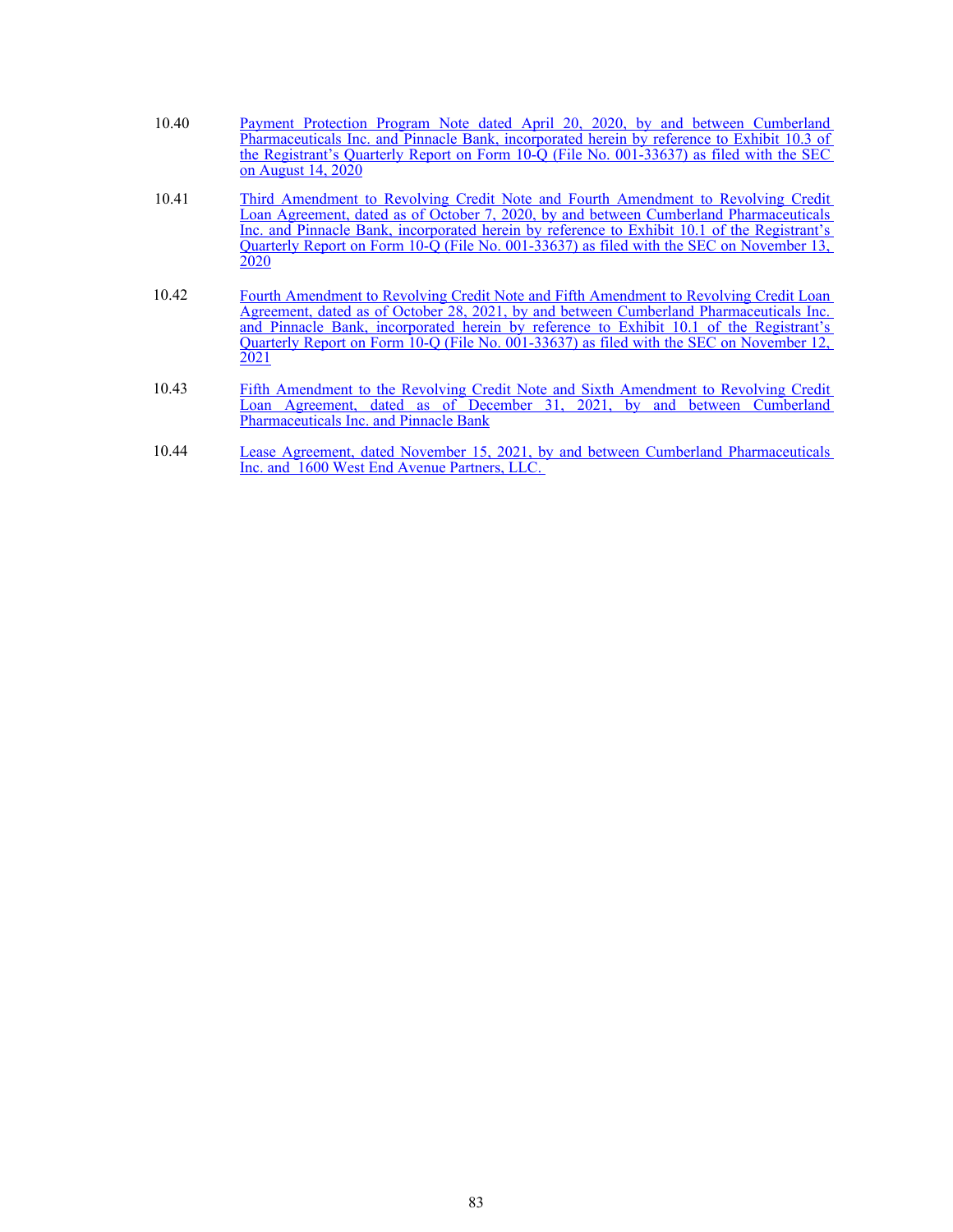- 21 Subsidiaries of Cumberland Pharmaceuticals Inc., incorporated herein by reference to the corresponding exhibit to the Registrant's Registration Statement on Form S-1 (File No.  $333 - 142535$ ) as filed with the SEC on May 1, 2007
- 23.1 Consent of BDO USA, LLP
- 23.2 Consent of BKD, LLP
- 31.1 Certification of Chief Executive Officer Pursuant to Rule 13-14(a) of the Securities Exchange Act of 1934 as Adopted Pursuant to Section 302 of the Sarbanes-Oxley Act of 2002.
- 31.2 Certification of Chief Financial Officer Pursuant to Rule 13-14(a) of the Securities Exchange Act of 1934 as Adopted Pursuant to Section 302 of the Sarbanes-Oxley Act of 2002.
- 32.1\*\* Certification of Chief Executive Officer and Chief Financial Officer Pursuant to 18 U.S.C. Section 1350, as Adopted Pursuant to Section 906 of the Sarbanes-Oxley Act of 2002.
- 101.INS INLINE XBRL INSTANCE DOCUMENT THE INSTANCE DOCUMENT DOES NOT APPEAR IN THE INTERACTIVE DATA FILE BECAUSE ITS XBRL TAGS ARE EMBEDDED WITHIN THE INLINE XBRL DOCUMENT.
- 101.SCH INLINE XBRL TAXONOMY EXTENSION SCHEMA DOCUMENT
- 101.CAL INLINE XBRL TAXONOMY EXTENSION CALCULATION LINKBASE DOCUMENT
- 101.DEF INLINE XBRL TAXONOMY EXTENSION DEFINITION LINKBASE DOCUMENT
- 101.LAB INLINE XBRL TAXONOMY EXTENSION LABEL LINKBASE DOCUMENT
- 101.PRE INLINE XBRL TAXONOMY EXTENSION PRESENTATION LINKBASE DOCUMENT
	- 104 Cover Page Interactive Data File (embedded within the Inline XBRL document).
	- # Indicates a management contract or compensatory plan.
	- † Confidential treatment has been granted for portions of this exhibit. These portions have been omitted from the Registration Statement and submitted separately to the Securities and Exchange Commission.
	- †† Confidential treatment has been requested for portions of this exhibit. These portions have been omitted from the Registration Statement and submitted separately to the Securities and Exchange Commission.
	- Schedules have been omitted pursuant to Item  $601(b)(2)$  of Regulation S-K. A copy of any omitted schedule will be furnished supplementally to the U.S. Securities and Exchange Commission upon request, provided, however, that the parties may request confidential treatment pursuant to Rule 24b-2 of the Securities Exchange Act of 1934, as amended for any document so furnished.
	- \*\* Furnished herewith.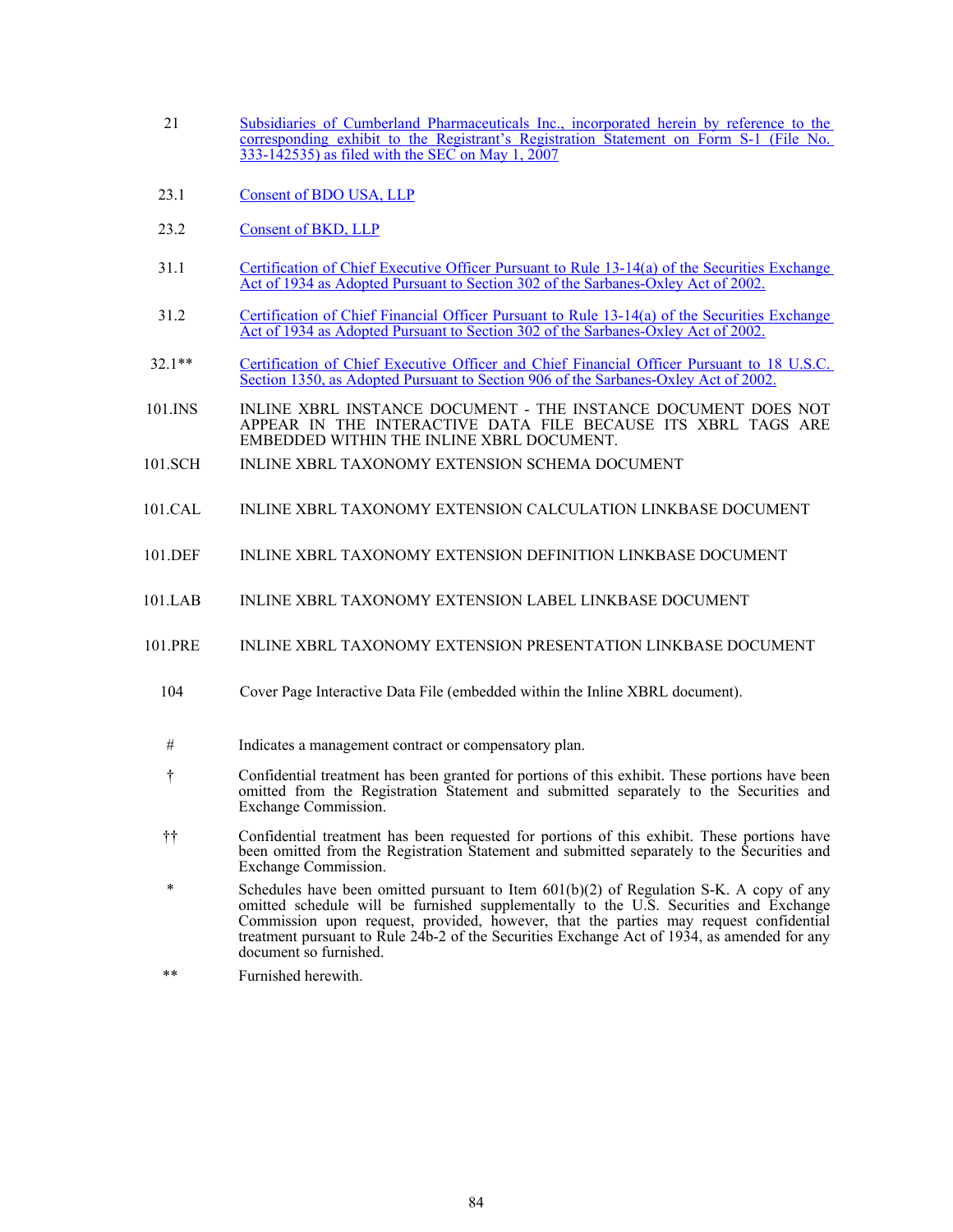# **Item 16. Form 10-K Summary**

Registrants may voluntarily include a summary of information required by Form 10-K under this Item 16. The Company has elected not to include such summary information.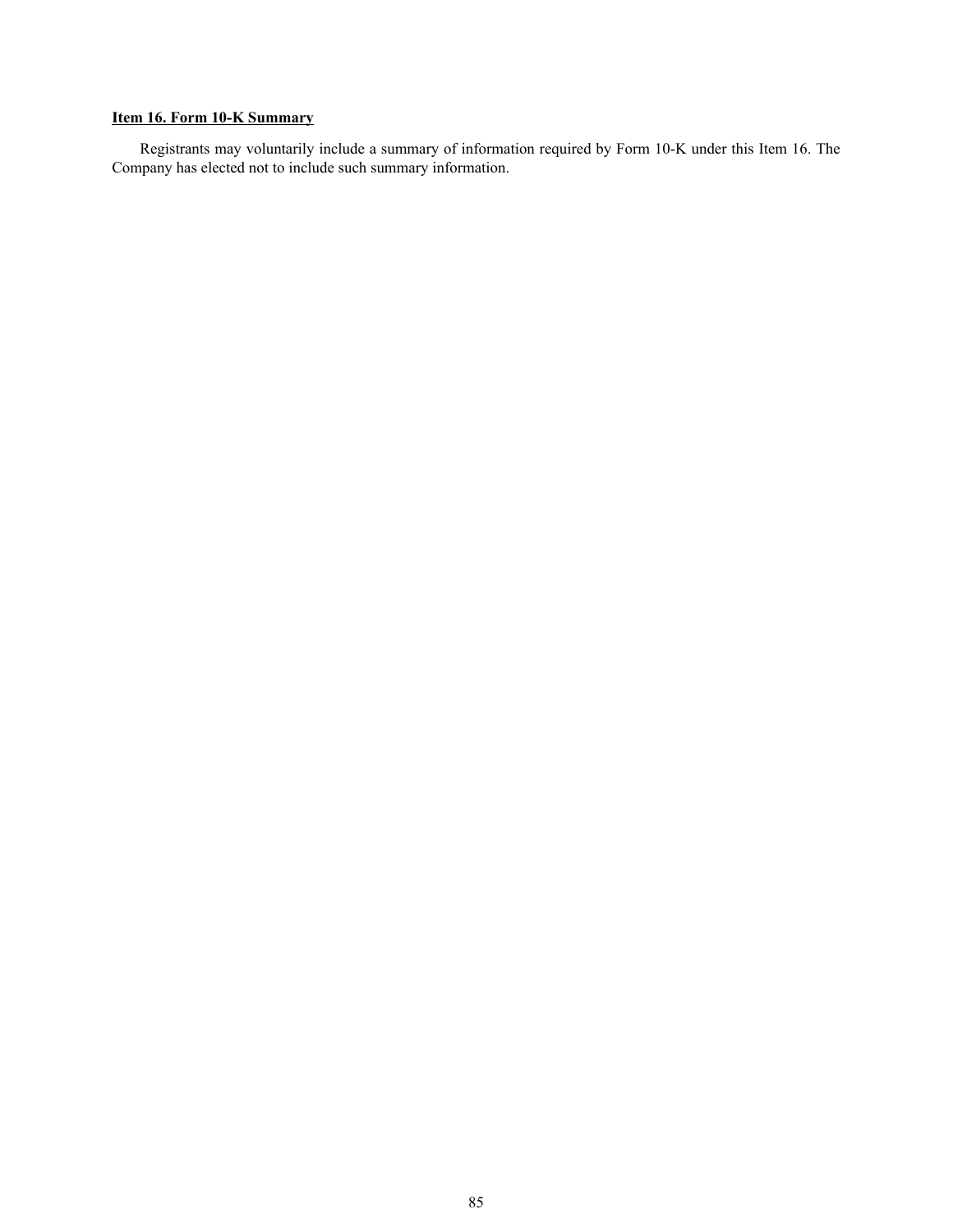# **SIGNATURES**

Pursuant to the requirements of Section 13 or 15(d) of the Securities Exchange Act of 1934, the registrant has duly caused this report to be signed on its behalf by the undersigned, thereunto duly authorized, on March 11, 2022.

# **Cumberland Pharmaceuticals, Inc.**

*/s/ A. J. Kazimi*

By: A. J. Kazimi Chief Executive Officer *(Principal Executive Officer)*

Pursuant to the requirements of the Securities Exchange Act of 1934, this report has been signed below by the following persons on behalf of the registrant and in the capacities and on the dates indicated.

| Signature                 | <b>Title</b>                                          | Date           |
|---------------------------|-------------------------------------------------------|----------------|
| $\sqrt{s}/A$ . J. Kazimi  | Chairman and CEO                                      | March 11, 2022 |
| A. J. Kazimi              | (Principal Executive Officer and<br>Director)         |                |
| $\sqrt{s}$ . John M. Hamm | Senior Director and CFO                               | March 11, 2022 |
| John M. Hamm              | (Principal Financial and<br><b>Accounting Officer</b> |                |
| /s/ Martin E. Cearnal     | Director                                              | March 11, 2022 |
| Martin E. Cearnal         |                                                       |                |
| /s/ Gordon R. Bernard     | Director                                              | March 11, 2022 |
| Gordon R. Bernard         |                                                       |                |
| /s/James R. Jones         | Director                                              | March 11, 2022 |
| James R. Jones            |                                                       |                |
| /s/ Joey A. Jacobs        | Director                                              | March 11, 2022 |
| Joey A. Jacobs            |                                                       |                |
| /s/ Caroline R. Young     | Director                                              | March 11, 2022 |
| Caroline R. Young         |                                                       |                |
| /s/ Kenneth J. Krogulski  | Director                                              | March 11, 2022 |
| Kenneth J. Krogulski      |                                                       |                |
| /s/ Joseph C. Galante     | Director                                              | March 11, 2022 |
| Joseph C. Galante         |                                                       |                |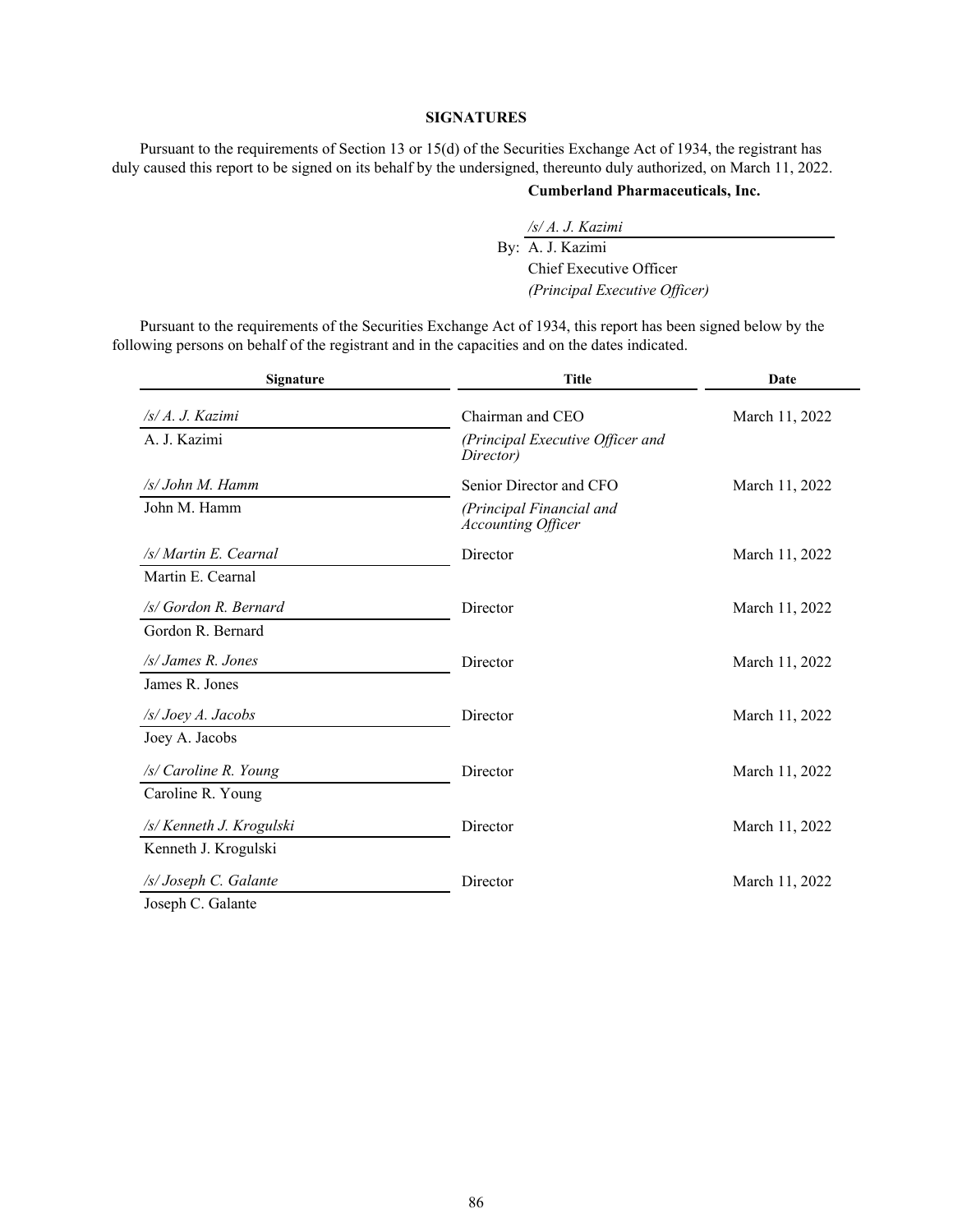## **MANAGEMENT'S REPORT ON INTERNAL CONTROL OVER FINANCIAL REPORTING**

The management of Cumberland Pharmaceuticals Inc. and its subsidiaries (the "Company") is responsible for establishing and maintaining adequate internal control over financial reporting. The Company's internal control system was designed to provide reasonable assurance to the Company's management and board of directors regarding the preparation and fair presentation of published financial statements. All internal control systems, no matter how well designed, have inherent limitations. Therefore, even those systems determined to be effective can provide only reasonable assurance with respect to financial statement preparation and presentation.

The Company's management assessed the effectiveness of the Company's internal control over financial reporting as of December 31, 2021. In making this assessment, it used the criteria set forth by the Committee of Sponsoring Organizations of the Treadway Commission (COSO) in *Internal Control – Integrated Framework (2013)*.

Based on its assessment, management has concluded that, as of December 31, 2021, the Company's internal control over financial reporting was effective based on those criteria.

*/s/ A. J. Kazimi* A. J. Kazimi Chief Executive Officer March 11, 2022

*/s/ John M. Hamm*

John M. Hamm Chief Financial Officer March 11, 2022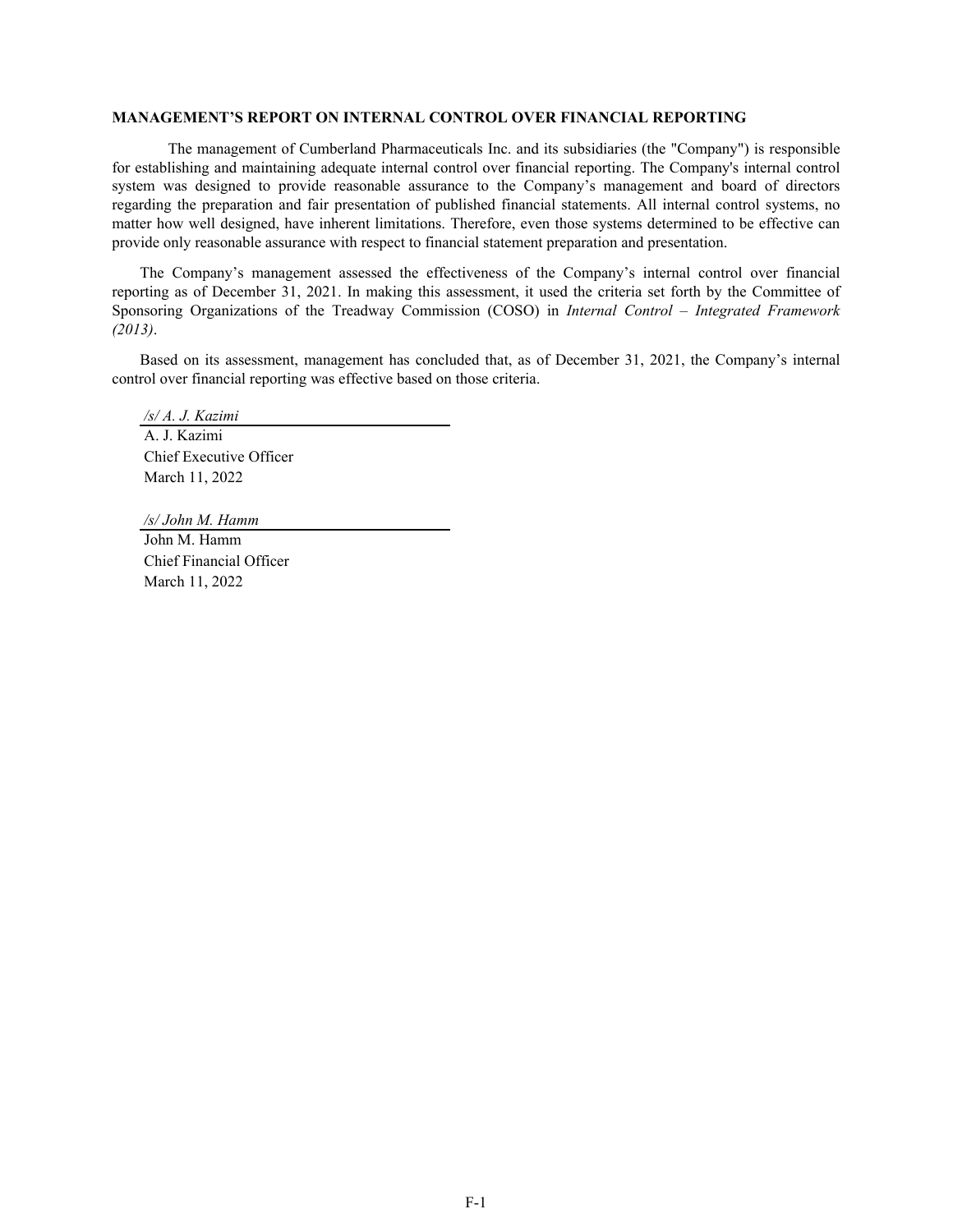### **Report of Independent Registered Public Accounting Firm**

To the Shareholders, Board of Directors and Audit Committee Cumberland Pharmaceuticals Inc. Nashville, Tennessee

#### **Opinion on the Financial Statements**

We have audited the accompanying consolidated balance sheets of Cumberland Pharmaceuticals Inc. (Company) as of December 31, 2021 and 2020, and the related consolidated statements of operations, equity, and cash flows for each of the years in the two-year period ended December 31, 2021, and the related notes and schedule listed in the accompanying index (collectively referred to as the "financial statements"). In our opinion, the consolidated financial statements referred to above present fairly, in all material respects, the financial position of the Company as of December 31, 2021 and 2020, and the results of its operations and its cash flows for each of the years in the twoyear period ended December 31, 2021**,** in conformity with accounting principles generally accepted in the United States of America.

#### **Basis for Opinion**

These financial statements are the responsibility of the Company's management. Our responsibility is to express an opinion on the Company's financial statements based on our audits. We are a public accounting firm registered with the Public Company Accounting Oversight Board (United States) ("PCAOB") and are required to be independent with respect to the Company in accordance with the U.S. federal securities laws and the applicable rules and regulations of the Securities and Exchange Commission and the PCAOB.

We conducted our audits in accordance with the standards of the PCAOB. Those standards require that we plan and perform the audit to obtain reasonable assurance about whether the financial statements are free of material misstatement, whether due to error or fraud. The Company is not required to have, nor were we engaged to perform, an audit of its internal control over financial reporting. As part of our audits we are required to obtain an understanding of internal control over financial reporting but not for the purpose of expressing an opinion on the effectiveness of the Company's internal control over financial reporting. Accordingly, we express no such opinion.

Our audits included performing procedures to assess the risks of material misstatement of the financial statements, whether due to error or fraud, and performing procedures that respond to those risks. Such procedures include examining, on a test basis, evidence regarding the amounts and disclosures in the financial statements. Our audit also included evaluating the accounting principles used and significant estimates made by management, as well as evaluating the overall presentation of the financial statements. We believe that our audits provide a reasonable basis for our opinion.

## *Critical Audit Matters*

The critical audit matter communicated below is a matter arising from the current-period audit of the financial statements that was communicated or required to be communicated to the audit committee and that: (1) relates to accounts or disclosures that are material to the financial statements, and (2) involved our especially challenging, subjective, or complex judgments. The communication of critical audit matters does not alter in any way our opinion on the financial statements, taken as a whole, and we are not, by communicating the critical audit matter below, providing separate opinions on the critical audit matter or on the accounts or disclosures to which it relates.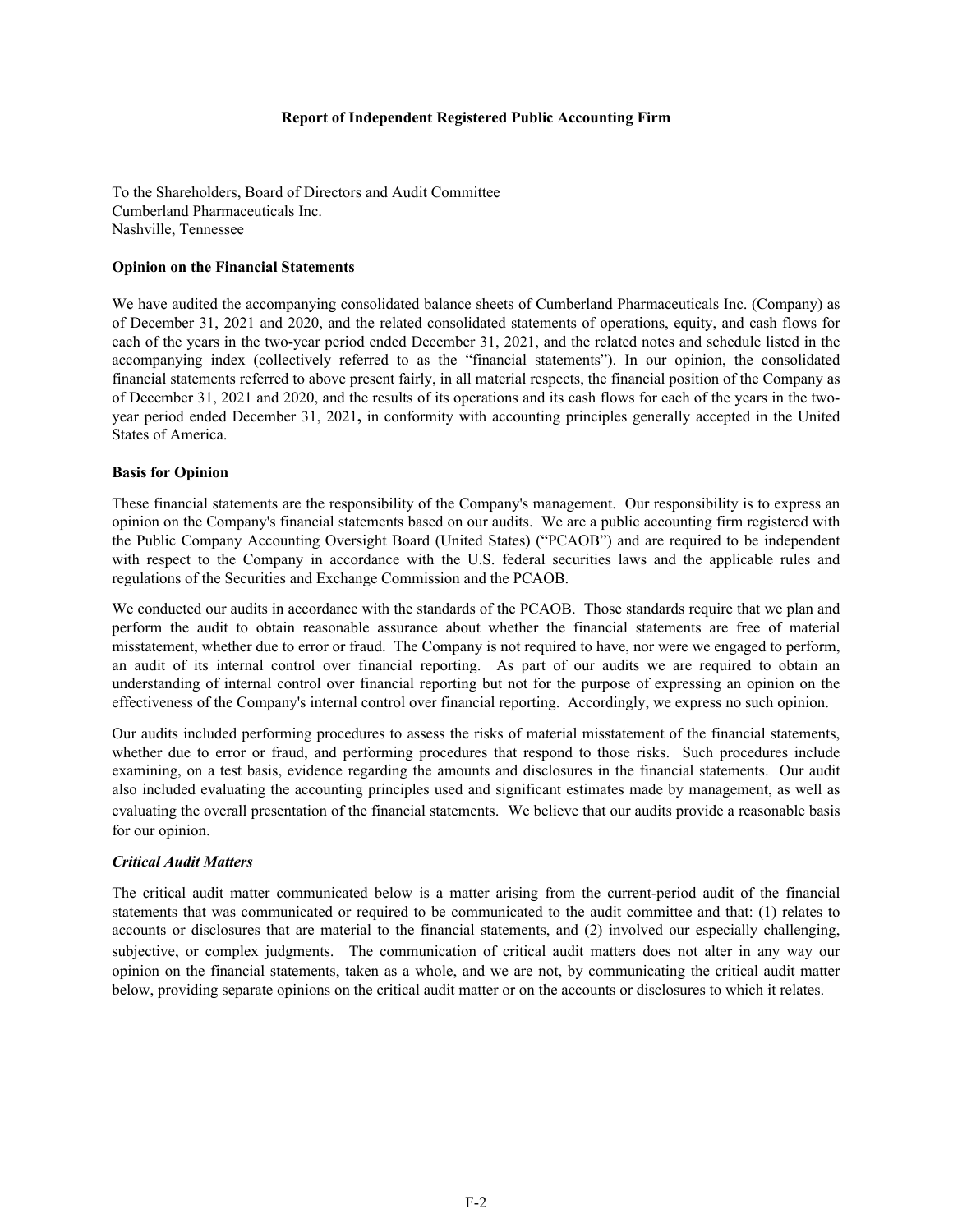# *Customer Allowances for Chargebacks, Discounts and Damaged Goods, and Accruals for Rebates, Coupons, Product Returns, and Certain Fees*

As described in Note 2 to the financial statements, revenues from product sales are recorded net of estimated allowances for chargebacks, discounts and damaged goods and reflects sales-related accruals for rebates, coupons, product returns, and certain fees. These allowances and accruals are determined on a product-by-product basis, and are established by management as the Company's best estimate at the time of sale based on each product's historical experience adjusted to reflect known changes in the factors that impact such allowances. Management reviews these allowances on an ongoing basis and adjusts them based on the most recent information available, including actual results since the end of the reporting period. As of December 31, 2021, allowances in accounts receivable for chargebacks, cash discounts, and damaged goods were \$0.3 million and the estimated liability for rebates, coupons, product returns, and certain fees were \$3.7 million. These provisions are recognized concurrently with the sales of products. Provisions for chargebacks involve estimates of usage by retailers and other indirect buyers with varying contract prices for multiple wholesalers. The provision for chargebacks varies in relation to changes in sales volume, product mix, pricing, and the level of inventory at the wholesalers. Provisions are calculated using historical chargeback experience, and/or expected chargeback levels for new products and anticipated pricing changes. Provisions for rebates are recognized based on contractual obligations in place at the time of sales with consideration given to relevant factors that may affect the payment as well as historical experience for estimated market activity. Provisions for product returns are calculated based on the expiration dates of products sold, the window where customers are permitted to return products and the history of returns for individual products in relation to the sales volume for each product.

The principal consideration for our determination that performing procedures relating to these allowances and accruals is a critical audit matter was the significant judgment by management to estimate the reserves due to the significant measurement uncertainty involved in developing the reserves. Management tracks the various types of allowances on several different schedules, each of which relates to different contracts agreed to with various customers or the interplay with government payors. Management exercises judgment in computing the amount of sales subject to the allowances and tracks the amount of allowances taken over time. All of this in turn led to a high degree of auditor judgment, subjectivity, and effort in performing procedures and evaluating management's significant assumptions.

We identified the estimated sales allowances and accruals as a critical audit matter.

The primary procedures we performed to address this critical audit matter included:

- Testing of management's process for calculating the allowances, including a look back analysis of prior year reserves compared to actual experience in the current year.
- Testing completeness and accuracy of underlying data used to estimate the accrual by agreeing sales data used in the calculations to reports that were reconciled to the financial statements, reconciling various allowance percentages to signed customer contracts, tracing allowance amounts used by various customers during the year to supporting documentation.
- Evaluating the reasonableness of significant assumptions used by management in the computation of selected allowances, including comparison to historical results and considering recent changes in factors that could influence the future allowances to be claimed.
- Testing the clerical accuracy of individual customer allowances computed by management and agreeing the total of all estimated allowances to the respective accounts on the financial statements.
- Developing our own independent expectation of the reserve balance for certain allowances and comparing that to the balance recorded on the December 31, 2021 balance sheet.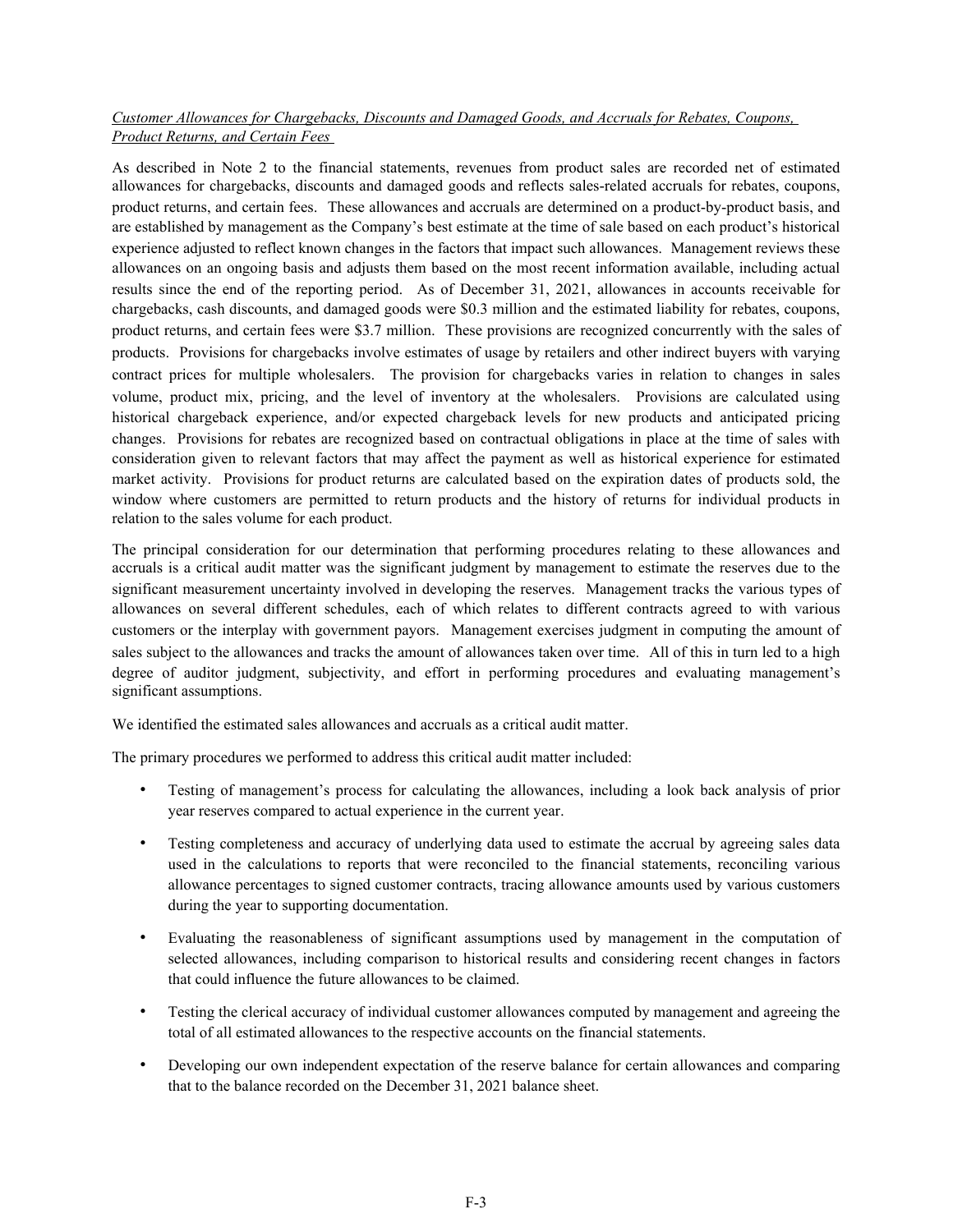• Comparing actual allowances reported after December 31, 2021 to estimated reserves and accruals on the December 31, 2021 balance sheet.

/s/ BKD, LLP

We have served as the Company's auditor since 2020.

Nashville, Tennessee March 11, 2022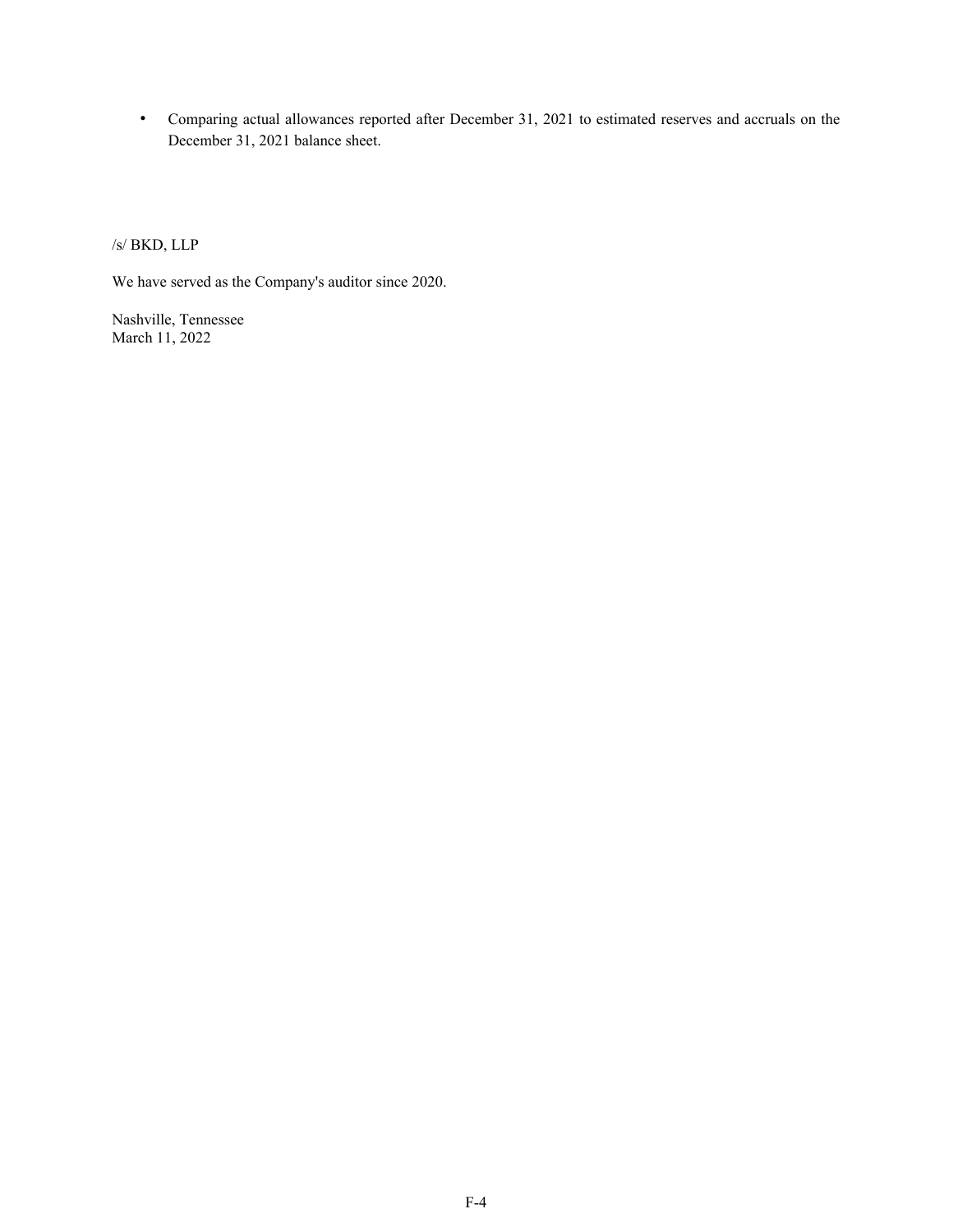## **Report of Independent Registered Public Accounting Firm**

Shareholders and Board of Directors Cumberland Pharmaceuticals Inc. Nashville, Tennessee

# **Opinion on the Consolidated Financial Statements**

We have audited the accompanying the consolidated statements of operations, equity and cash flows of Cumberland Pharmaceuticals Inc. (the Company) for the year ended December 31, 2019 and the related notes and financial statement schedule listed in the accompanying index (collectively referred to as the "consolidated financial statements"). In our opinion, the consolidated financial statements present fairly, in all material respects, the results of its operations and its cash flows for the year ended December 31, 2019**,** in conformity with accounting principles generally accepted in the United States of America.

# **Basis for Opinion**

These consolidated financial statements are the responsibility of the Company's management. Our responsibility is to express an opinion on the Company's consolidated financial statements based on our audit. We are a public accounting firm registered with the Public Company Accounting Oversight Board (United States) ("PCAOB") and are required to be independent with respect to the Company in accordance with the U.S. federal securities laws and the applicable rules and regulations of the Securities and Exchange Commission and the PCAOB.

We conducted our audit in accordance with the standards of the PCAOB. Those standards require that we plan and perform the audit to obtain reasonable assurance about whether the consolidated financial statements are free of material misstatement, whether due to error or fraud. The Company is not required to have, nor were we engaged to perform, an audit of its internal control over financial reporting. As part of our audit we are required to obtain an understanding of internal control over financial reporting but not for the purpose of expressing an opinion on the effectiveness of the Company's internal control over financial reporting. Accordingly, we express no such opinion.

Our audit included performing procedures to assess the risks of material misstatement of the consolidated financial statements, whether due to error or fraud, and performing procedures that respond to those risks. Such procedures included examining, on a test basis, evidence regarding the amounts and disclosures in the consolidated financial statements. Our audit also included evaluating the accounting principles used and significant estimates made by management, as well as evaluating the overall presentation of the consolidated financial statements. We believe that our audit provide a reasonable basis for our opinion.

# /s/ BDO USA, LLP

We served as the Company's auditor from 2017 to 2020.

Nashville, Tennessee March 20, 2020, except for the effects of presenting discontinued operations as discussed in Note 19, as to which the date is December 10, 2020.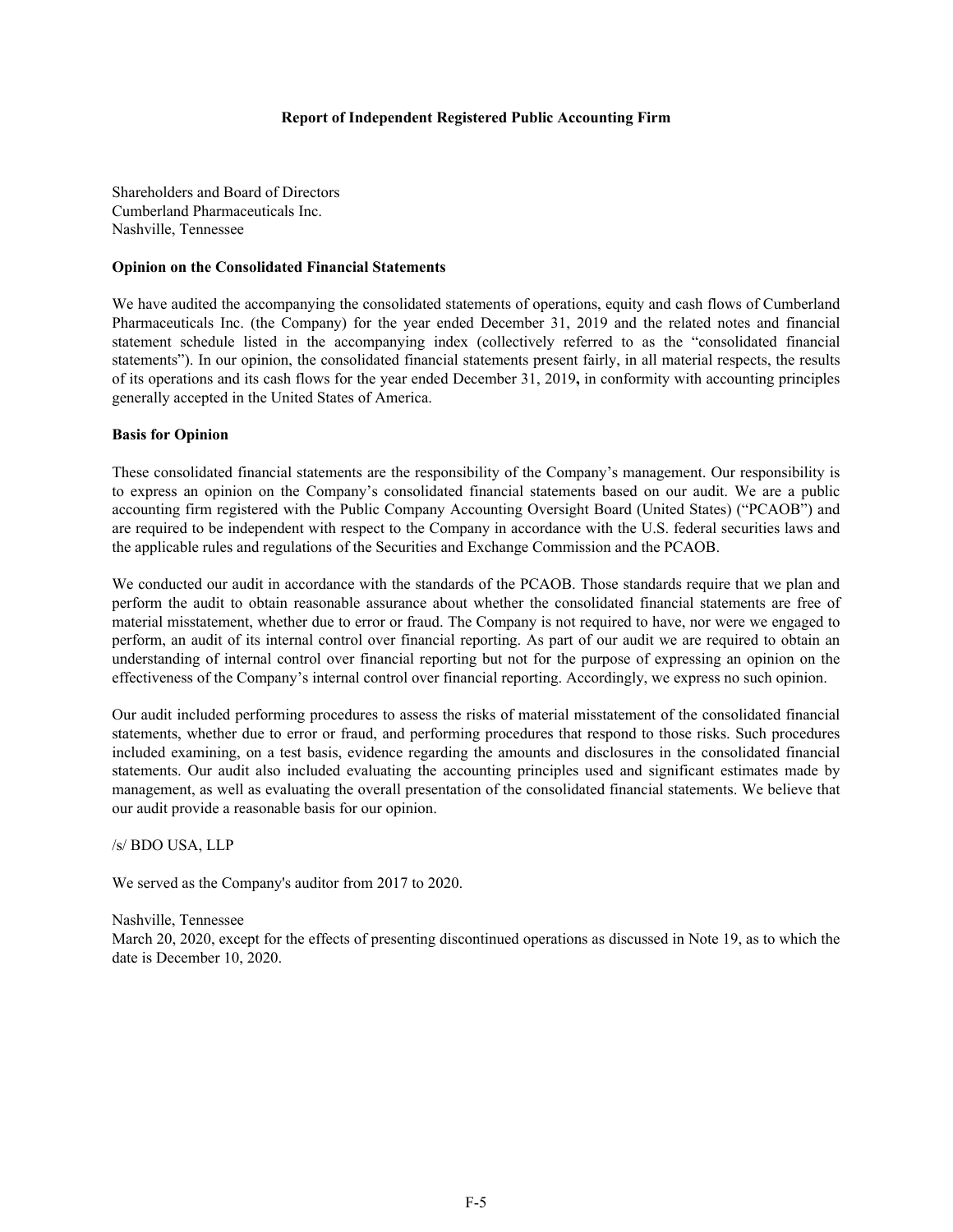# Consolidated Balance Sheets December 31, 2021 and 2020

|                                                                                                                                                                              |                          | 2021        | 2020          |               |
|------------------------------------------------------------------------------------------------------------------------------------------------------------------------------|--------------------------|-------------|---------------|---------------|
| <b>ASSETS</b>                                                                                                                                                                |                          |             |               |               |
| Current assets:                                                                                                                                                              |                          |             |               |               |
| Cash and cash equivalents                                                                                                                                                    | $\mathsf{\$}$            | 27,040,816  | $\mathbb{S}$  | 24,753,796    |
| Accounts receivable, net                                                                                                                                                     |                          | 6,877,346   |               | 12,377,713    |
| Inventories, net                                                                                                                                                             |                          | 8,429,882   |               | 10,638,157    |
| Prepaid and other current assets                                                                                                                                             |                          | 3,339,969   |               | 2,199,926     |
| Total current assets                                                                                                                                                         |                          | 45,688,013  |               | 49,969,592    |
| Non-current inventories                                                                                                                                                      |                          | 9,048,567   |               | 11,656,742    |
| Property and equipment, net                                                                                                                                                  |                          | 442,635     |               | 574,169       |
| Intangible assets, net                                                                                                                                                       |                          | 23,954,475  |               | 28,118,316    |
| Goodwill                                                                                                                                                                     |                          | 882,000     |               | 882,000       |
| Operating lease right-of-use assets                                                                                                                                          |                          | 1,024,200   |               | 2,028,148     |
| Other assets                                                                                                                                                                 |                          | 3,419,908   |               | 3,234,338     |
| Total assets                                                                                                                                                                 | -S                       | 84,459,798  | $\mathcal{P}$ | 96,463,305    |
| <b>LIABILITIES AND EQUITY</b>                                                                                                                                                |                          |             |               |               |
| Current liabilities:                                                                                                                                                         |                          |             |               |               |
| Accounts payable                                                                                                                                                             | $\mathbb{S}$             | 9,640,980   | \$            | 13,396,286    |
| Operating lease current liabilities                                                                                                                                          |                          | 969,677     |               | 1,016,779     |
| Other current liabilities                                                                                                                                                    |                          | 8,668,303   |               | 11,254,381    |
| Total current liabilities                                                                                                                                                    |                          | 19,278,960  |               | 25,667,446    |
| Revolving line of credit                                                                                                                                                     |                          | 15,000,000  |               | 15,000,000    |
| Operating lease non-current liabilities                                                                                                                                      |                          | 90,016      |               | 1,059,693     |
| Other long-term liabilities                                                                                                                                                  |                          | 7,488,844   |               | 7,862,772     |
| <b>Total liabilities</b>                                                                                                                                                     |                          | 41,857,820  |               | 49,589,911    |
| Commitments and contingencies                                                                                                                                                |                          |             |               |               |
| Equity:                                                                                                                                                                      |                          |             |               |               |
| Shareholders' equity:                                                                                                                                                        |                          |             |               |               |
| Common stock – no par value; 100,000,000 shares authorized;<br>$14,742,754$ and $14,988,429$ shares issued and outstanding as of<br>December 31, 2021 and 2020, respectively |                          | 48,452,906  |               | 49, 121, 523  |
| Retained earnings (deficit)                                                                                                                                                  |                          | (5,638,600) |               | (2, 131, 013) |
| Total shareholders' equity                                                                                                                                                   |                          | 42,814,306  |               | 46,990,510    |
| Noncontrolling interests                                                                                                                                                     |                          | (212, 328)  |               | (117, 116)    |
| Total equity                                                                                                                                                                 |                          | 42,601,978  |               | 46,873,394    |
| Total liabilities and equity                                                                                                                                                 |                          | 84,459,798  |               | 96,463,305    |
|                                                                                                                                                                              | $\overline{\mathcal{E}}$ |             | P             |               |

See accompanying notes to consolidated financial statements.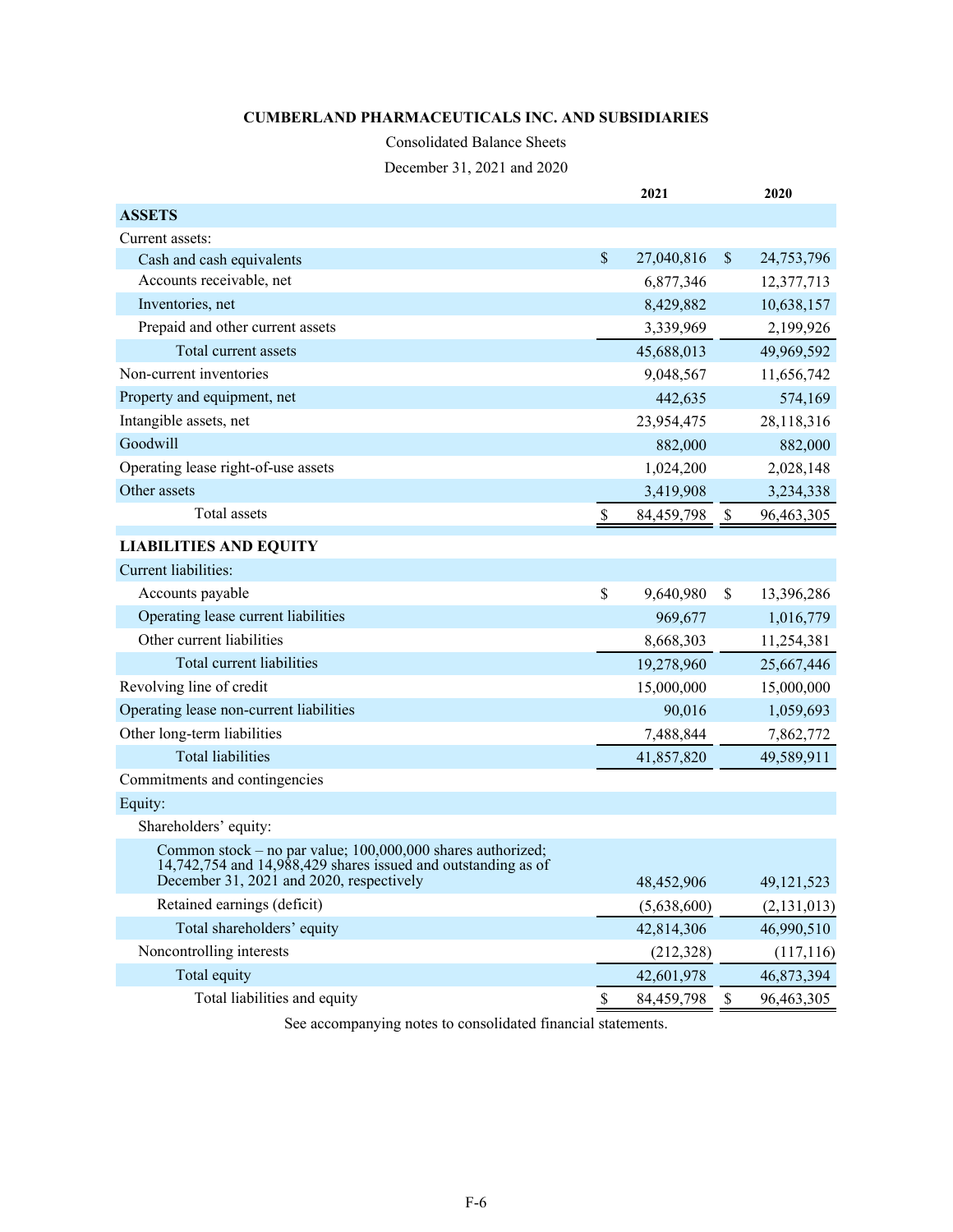# Consolidated Statements of Operations

Years ended December 31, 2021, 2020 and 2019

|                                                                                                |                           | 2021          |               | 2020          |               | 2019          |
|------------------------------------------------------------------------------------------------|---------------------------|---------------|---------------|---------------|---------------|---------------|
| Revenues:                                                                                      |                           |               |               |               |               |               |
| Net product revenue                                                                            | \$                        | 35,045,259    | S.            | 35,840,673    | S.            | 32,407,845    |
| Other revenue                                                                                  |                           | 939,784       |               | 1,600,461     |               | 1,980,450     |
| Net revenues                                                                                   |                           | 35,985,043    |               | 37,441,134    |               | 34,388,295    |
| Costs and expenses:                                                                            |                           |               |               |               |               |               |
| Cost of products sold                                                                          |                           | 8,811,248     |               | 8,653,020     |               | 7,421,316     |
| Selling and marketing                                                                          |                           | 15,015,424    |               | 14,765,465    |               | 15,277,740    |
| Research and development                                                                       |                           | 5,684,465     |               | 5,773,825     |               | 6,868,480     |
| General and administrative                                                                     |                           | 9,780,026     |               | 10,196,299    |               | 9,974,384     |
| Amortization                                                                                   |                           | 4,371,300     |               | 4,434,120     |               | 4,134,557     |
| Total costs and expenses                                                                       |                           | 43,662,463    |               | 43,822,729    |               | 43,676,477    |
| Operating income (loss)                                                                        |                           | (7,677,420)   |               | (6,381,595)   |               | (9, 288, 182) |
| Interest income                                                                                |                           | 26,081        |               | 75,345        |               | 243,364       |
| Other income                                                                                   |                           | 2,187,140     |               |               |               |               |
| Interest expense                                                                               |                           | (98, 031)     |               | (263, 627)    |               | (246, 186)    |
| Income (loss) before income taxes                                                              |                           | (5, 562, 230) |               | (6, 569, 877) |               | (9,291,004)   |
| Income tax (expense) benefit                                                                   |                           | (34,891)      |               | (55,902)      |               | 79,316        |
| Net income (loss) from continuing operations                                                   |                           | (5,597,121)   |               | (6,625,779)   |               | (9,211,688)   |
| Discontinued operations net of tax                                                             |                           | 1,994,322     |               | 3,206,875     |               | 5,665,177     |
| Net income (loss)                                                                              |                           | (3,602,799)   |               | (3,418,904)   |               | (3,546,511)   |
| Net loss at subsidiary attributable to noncontrolling interests                                |                           | 95,212        |               | 79,496        |               | 8,752         |
| Net income (loss) attributable to common shareholders                                          | $\boldsymbol{\mathbb{S}}$ | (3,507,587)   | $\mathcal{S}$ | (3,339,408)   | $\mathbb{S}$  | (3,537,759)   |
|                                                                                                |                           |               |               |               |               |               |
| Earnings (loss) per share attributable to common shareholders:<br>-Continuing operations-basic | $\sqrt{\frac{2}{\pi}}$    |               |               |               |               |               |
| -Discontinued operations-basic                                                                 |                           | (0.37)        | $\mathcal{S}$ | (0.43)        | $\mathcal{S}$ | (0.60)        |
| <b>Basic</b>                                                                                   |                           | 0.13          |               | 0.21          |               | 0.37          |
|                                                                                                | $\mathbf{\hat{S}}$        | (0.24)        | $\mathcal{S}$ | (0.22)        | $\mathcal{S}$ | (0.23)        |
| -Continuing operations-diluted                                                                 | $\sqrt{\frac{2}{\pi}}$    | (0.37)        | $\mathcal{S}$ | (0.43)        | $\sqrt{\ }$   | (0.60)        |
| -Discontinued operations-diluted                                                               |                           | 0.13          |               | 0.21          |               | 0.37          |
| Diluted                                                                                        | $\mathbf{\hat{S}}$        | $(0.24)$ \$   |               | $(0.22)$ \$   |               | (0.23)        |
| Weighted-average common shares outstanding:                                                    |                           |               |               |               |               |               |
| <b>Basic</b>                                                                                   |                           | 14,904,834    |               | 15,162,184    |               | 15,396,098    |
| Diluted                                                                                        |                           | 14,904,834    |               | 15,162,184    |               | 15,396,098    |

See accompanying notes to consolidated financial statements.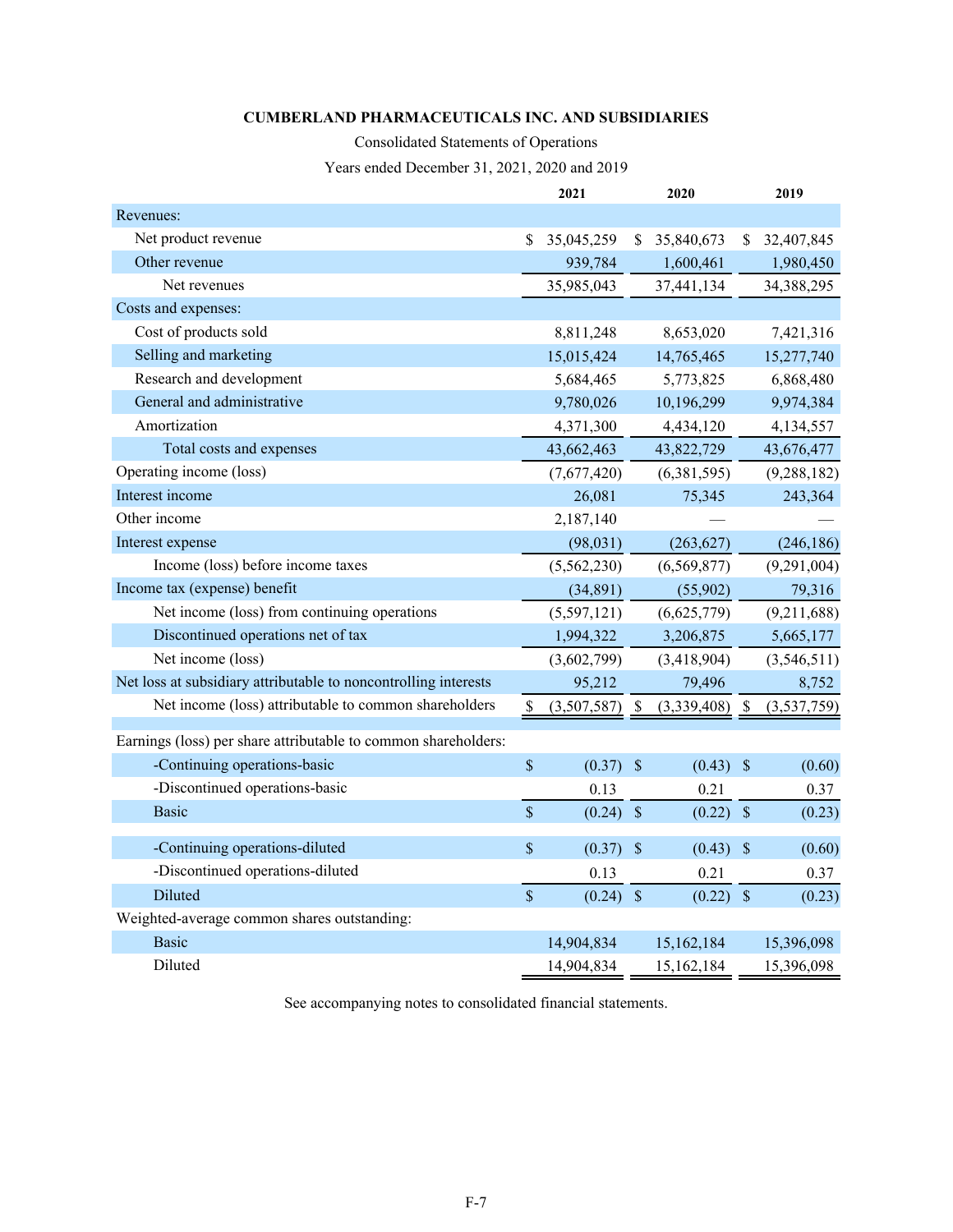# Consolidated Statements of Cash Flows

Years ended December 31, 2021, 2020 and 2019

|                                                                                                   | 2021                   | 2020             | 2019           |
|---------------------------------------------------------------------------------------------------|------------------------|------------------|----------------|
| Cash flows from operating activities:                                                             |                        |                  |                |
| Net income (loss)                                                                                 | \$<br>$(3,602,799)$ \$ | $(3,418,904)$ \$ | (3,546,511)    |
| Discontinued operations                                                                           | 1,994,322              | 3,206,875        | 5,665,177      |
| Net income (loss) from continuing operations                                                      | (5,597,121)            | (6,625,779)      | (9,211,688)    |
| Adjustments to reconcile net income (loss) to net cash flows provided<br>by operating activities: |                        |                  |                |
| Depreciation and amortization expense                                                             | 4,606,366              | 4,748,565        | 4,404,175      |
| Deferred tax expense                                                                              |                        | 21,802           | 65,408         |
| Share-based compensation                                                                          | 741,867                | 1,046,516        | 1,485,898      |
| Decrease in non-cash contingent consideration                                                     | (1, 147, 750)          | (1,160,202)      | (804, 167)     |
| Write off of deferred offering costs                                                              |                        | 440,091          |                |
| Increase in cash surrender value of life insurance policies over<br>premiums paid                 | (282, 207)             | (154, 611)       |                |
| Noncash interest expense                                                                          | 34,053                 | 47,636           | 47,525         |
| Noncash investment gains                                                                          |                        |                  | (26,315)       |
| Gain on forgiveness of debt                                                                       | (2,187,140)            |                  |                |
| Net changes in assets and liabilities affecting operating activities:                             |                        |                  |                |
| Accounts receivable                                                                               | 5,500,367              | (4,518,707)      | (1,399,012)    |
| Inventories                                                                                       | 4,816,450              | 2,131,347        | 1,106,175      |
| Other current assets and other assets                                                             | (35,568)               | 1,210,489        | (615, 199)     |
| Accounts payable and other current liabilities                                                    | (757, 591)             | 6,569,002        | 3,221,780      |
| Other long-term liabilities                                                                       | (1,343,605)            | (1,859,330)      | (729, 820)     |
| Net cash provided by (used in) operating activities from<br>continuing operations                 | 4,348,121              | 1,896,819        | (2,455,240)    |
| Discontinued operations                                                                           | 1,994,322              | 3,518,242        | 5,511,596      |
| Net cash provided by operating activities                                                         | 6,342,443              | 5,415,061        | 3,056,356      |
| Cash flows from investing activities:                                                             |                        |                  |                |
| Additions to property and equipment                                                               | (103, 532)             | (140, 817)       | (246,202)      |
| Additions to intangible assets                                                                    | (250,930)              | (1,973,110)      | (772, 944)     |
| Proceeds from surrender of life insurance policies                                                | 85,944                 | 460,888          |                |
| Premiums paid for life insurance policies                                                         | (33, 375)              | (104, 750)       |                |
| Cash paid for acquisition                                                                         |                        |                  | (5,000,000)    |
| Note receivable investment funding                                                                | (200,000)              |                  |                |
| Proceeds from sale of marketable securities                                                       |                        |                  | 20,062,132     |
| Purchases of marketable securities                                                                |                        |                  | (11, 745, 138) |
| Net cash provided by (used in) investing activities                                               | (501, 893)             | (1,757,789)      | 2,297,848      |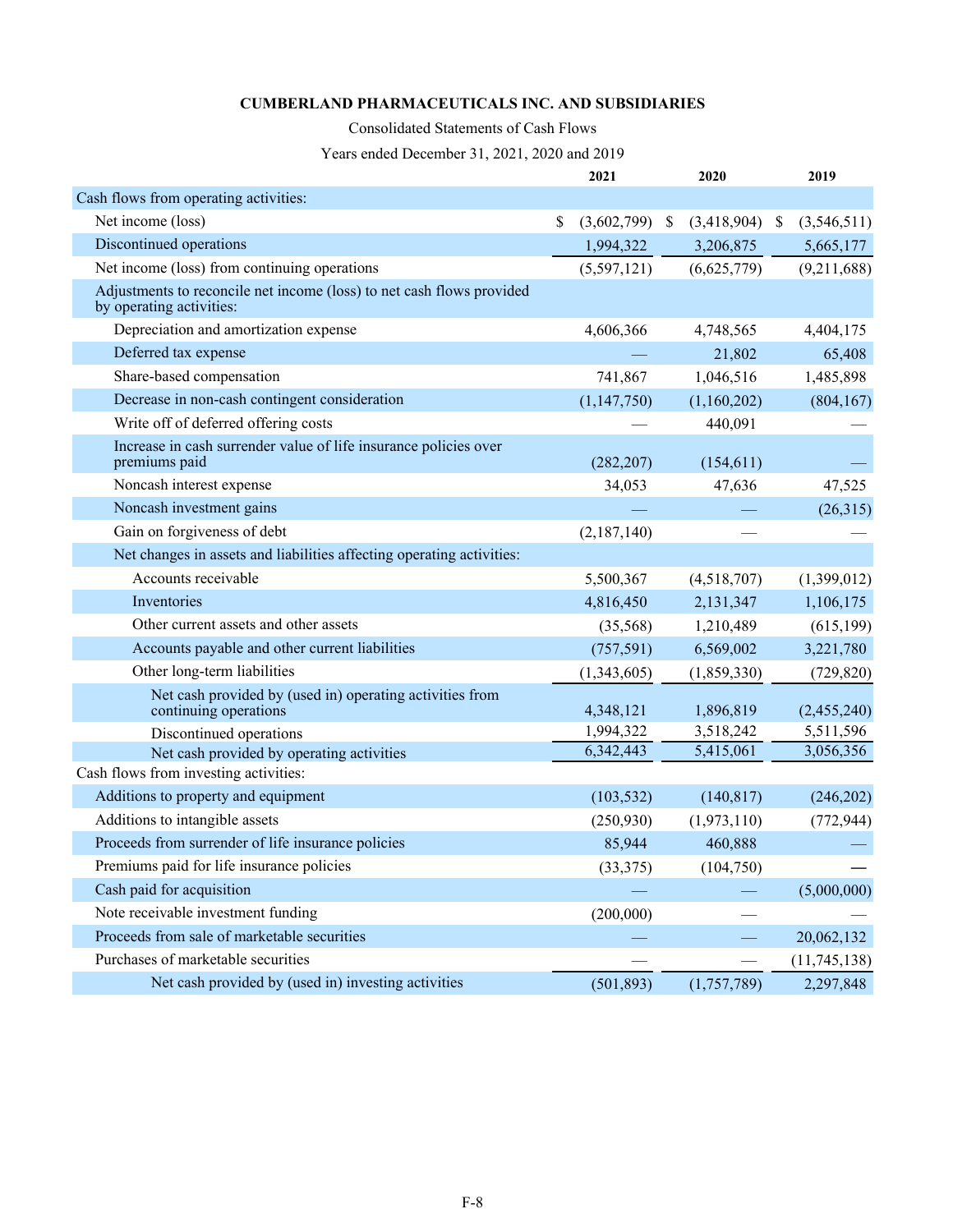|                                                                                                   |              | 2021         |               | 2020         |               | 2019         |
|---------------------------------------------------------------------------------------------------|--------------|--------------|---------------|--------------|---------------|--------------|
| Cash flows from financing activities:                                                             |              |              |               |              |               |              |
| Borrowings on line of credit                                                                      |              | 59,000,000   |               | 59,000,000   |               | 76,000,000   |
| Payments on line of credit                                                                        |              | (59,000,000) |               | (62,500,000) |               | (77,500,000) |
| Payments made in connection with repurchase of common shares                                      |              | (1,386,849)  |               | (1,851,526)  |               | (3,494,921)  |
| Cash settlement of contingent consideration                                                       |              | (2,166,681)  |               | (819, 180)   |               | (1,033,108)  |
| Repurchase of subsidiary shares from noncontrolling interest                                      |              |              |               | (800,000)    |               |              |
| Sale of subsidiary shares to noncontrolling interest                                              |              |              |               |              |               | 1,000,000    |
| Payments of deferred equity offering costs                                                        |              |              |               | (135, 405)   |               |              |
| Payments of deferred financing costs                                                              |              |              |               | (10,000)     |               | (52, 500)    |
| Net cash provided by (used in) financing activities                                               |              | (3,553,530)  |               | (7,116,111)  |               | (5,080,529)  |
| Net increase (decrease) in cash and cash equivalents                                              |              | 2,287,020    |               | (3,458,839)  |               | 273,675      |
| Cash and cash equivalents, beginning of year                                                      |              | 24,753,796   |               | 28,212,635   |               | 27,938,960   |
| Cash and cash equivalents, end of year                                                            | <sup>3</sup> | 27,040,816   | <sup>S</sup>  | 24,753,796   | $\mathcal{S}$ | 28, 212, 635 |
|                                                                                                   |              |              |               |              |               |              |
| Supplemental disclosure of cash flow information:                                                 |              |              |               |              |               |              |
| Net cash paid (refunded) during the year for:                                                     |              |              |               |              |               |              |
| Interest                                                                                          | \$           | 63,978       | \$            | 215,991      | \$            | 198,661      |
| Income taxes                                                                                      |              | (327)        |               | (91, 486)    |               | 16,694       |
| Noncash investing and financing activities:                                                       |              |              |               |              |               |              |
| Change in unpaid invoices for intangible asset additions                                          | \$           | (43, 471)    | $\mathcal{S}$ | (340,997)    | $\sqrt{3}$    | (576, 837)   |
| Change in unpaid invoices for offering costs                                                      |              | (90, 512)    |               |              |               |              |
| Noncash increase in liabilities related to other asset                                            |              |              |               | 200,000      |               |              |
| Recognition of operating lease assets and liabilities through adoption<br>of $A\overline{SC}$ 842 |              |              |               |              |               | 3,629,320    |
| Vesting of shares related to RediTrex approval                                                    |              |              |               |              |               | 862,200      |
| Repurchase of subsidiary shares from noncontrolling interests                                     |              |              |               |              |               | (800,000)    |
| Additions to intangible assets from final purchase price allocation                               |              |              |               |              |               | 148,000      |

See accompanying notes to consolidated financial statements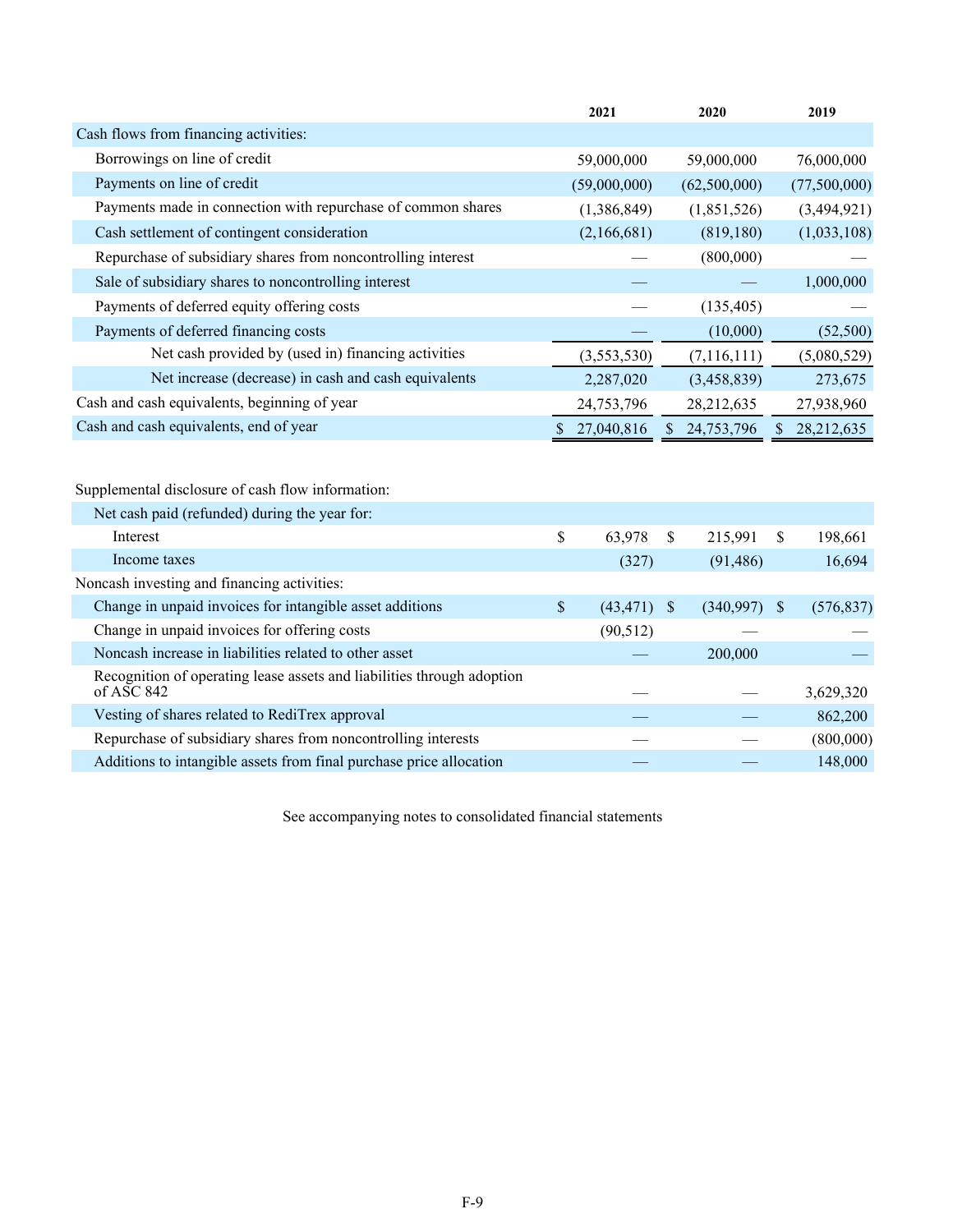Consolidated Statements of Equity

Years ended December 31, 2021, 2020 and 2019

|                                                                  |                     | <b>Cumberland Pharmaceuticals Inc.</b><br><b>Shareholders</b> |                       |                 |                           |                     |                     |
|------------------------------------------------------------------|---------------------|---------------------------------------------------------------|-----------------------|-----------------|---------------------------|---------------------|---------------------|
|                                                                  | <b>Common stock</b> |                                                               |                       | <b>Retained</b> |                           | Non-<br>controlling |                     |
|                                                                  | <b>Shares</b>       | <b>Amount</b>                                                 | earnings<br>(deficit) |                 |                           | interest            | <b>Total equity</b> |
| <b>Balance, December 31, 2018</b>                                | 15,481,497          | \$51,098,613                                                  | <sup>S</sup>          | 4,746,154       | $\mathcal{S}$             | (274, 266)          | \$55,570,501        |
| Net income (loss)                                                |                     |                                                               |                       | (3,537,759)     |                           | (8, 752)            | (3,546,511)         |
| Repurchase of subsidiary<br>shares to noncontrolling<br>interest |                     | (685, 805)                                                    |                       |                 |                           | (114, 195)          | (800,000)           |
| Sale of subsidiary shares to<br>noncontrolling interest          |                     | 640,407                                                       |                       |                 |                           | 359,593             | 1,000,000           |
| Vesting of common stock                                          | 180,000             | 862,200                                                       |                       |                 |                           |                     | 862,200             |
| Share-based compensation                                         | 225,536             | 1,485,898                                                     |                       |                 |                           |                     | 1,485,898           |
| Repurchase of common<br>shares                                   | (623, 478)          | (3,486,835)                                                   |                       |                 |                           |                     | (3,486,835)         |
| Balance, December 31, 2019                                       | 15,263,555          | \$49,914,478                                                  | <sup>\$</sup>         | 1,208,395       | $\mathbf{\$}$             | (37,620)            | \$51,085,253        |
| Net income (loss)                                                |                     |                                                               |                       | (3,339,408)     |                           | (79, 496)           | (3,418,904)         |
| Share-based compensation                                         | 228,500             | 1,046,516                                                     |                       |                 |                           |                     | 1,046,516           |
| Repurchase of common<br>shares                                   | (503, 626)          | (1,839,471)                                                   |                       |                 |                           |                     | (1,839,471)         |
| <b>Balance, December 31, 2020</b>                                | 14,988,429          | \$49,121,523                                                  |                       | (2,131,013)     | $\boldsymbol{\mathsf{S}}$ | (117, 116)          | \$46,873,394        |
| Net income (loss)                                                |                     |                                                               |                       | (3,507,587)     |                           | (95,212)            | (3,602,799)         |
| Share-based compensation                                         | 192,684             | $\boldsymbol{\mathsf{S}}$<br>741,867                          | \$                    |                 | $\$$                      |                     | 741,867             |
| Repurchase of common<br>shares                                   | (438, 359)          | \$(1,410,484)                                                 | S                     |                 | \$                        |                     | (1,410,484)         |
| <b>Balance, December 31, 2021</b>                                | 14,742,754          | \$48,452,906                                                  |                       | \$ (5,638,600)  | \$                        | (212, 328)          | \$42,601,978        |

See accompanying notes to consolidated financial statements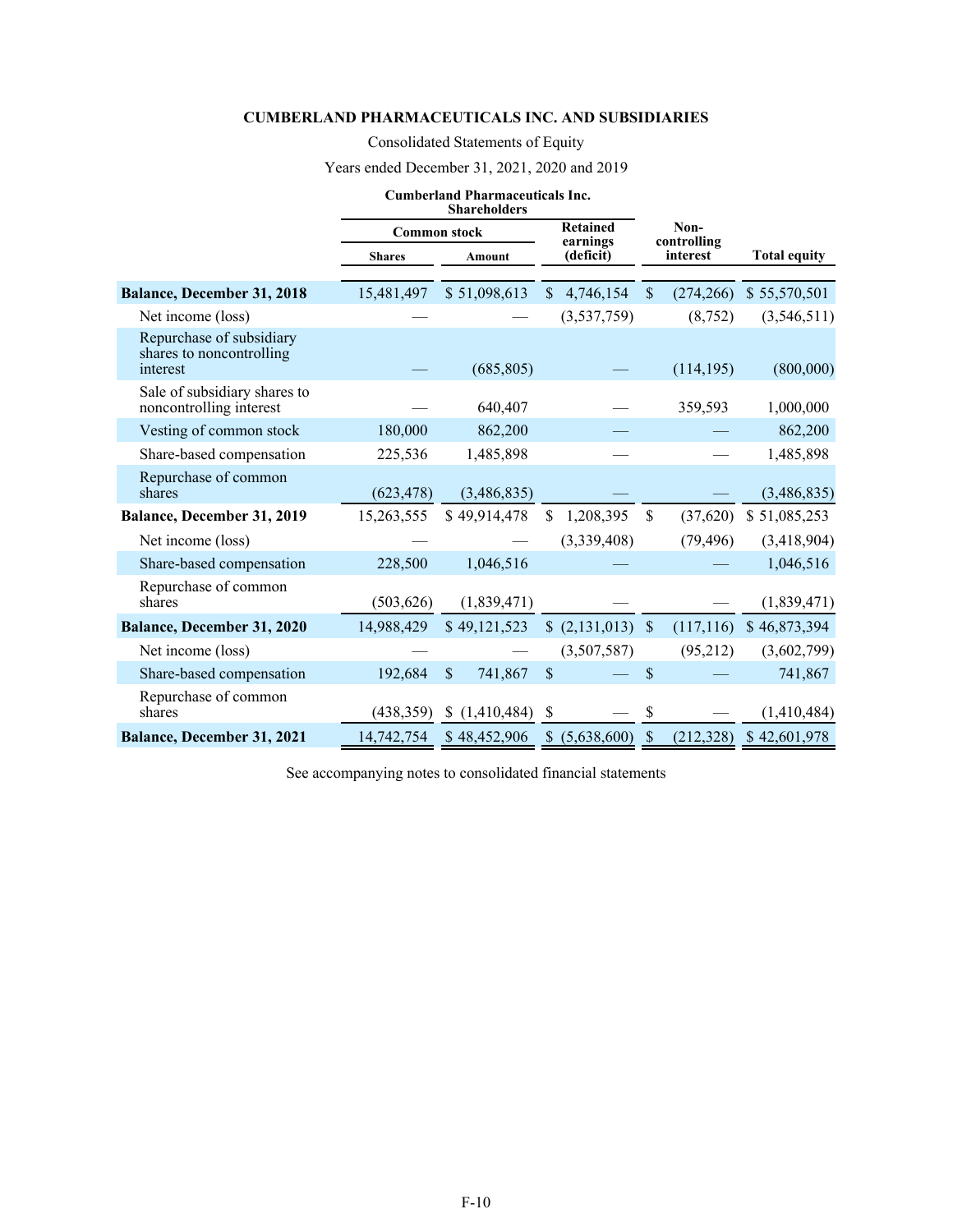Notes to Consolidated Financial Statements

#### **(1) Organization**

Cumberland Pharmaceuticals Inc. ("Cumberland," the "Company," or as used in the context of "we," "us," or "our") is a specialty pharmaceutical company focused on the acquisition, development and commercialization of branded prescription products. The Company's primary target markets are hospital acute care, gastroenterology, rheumatology and oncology. These medical specialties are characterized by relatively concentrated prescriber bases that the Company believes can be penetrated effectively by small, targeted sales forces. Cumberland is dedicated to providing innovative products that improve quality of care for patients and address unmet or poorly met medical needs. The Company promotes its approved products through its hospital, field and oncology sales forces in the United States and is establishing a network of international partners to bring its medicines to patients in their countries.

Cumberland focuses its resources on maximizing the commercial potential of its products, as well as developing new product candidates, and has both internal development and commercial capabilities. The Company's products are manufactured by third parties, which are overseen by Cumberland's quality and manufacturing professionals. The Company works closely with its third-party distribution partners to make its products available in the United States.

In order to build a pipeline of early-stage product candidates, the Company formed a subsidiary, Cumberland Emerging Technologies, Inc. ("CET"), which teams with universities and other research organizations to help advance scientific discoveries from the laboratory to the marketplace. In 2014, the Company organized equity financing to recapitalize and strengthen the financial position of CET including an investment of approximately \$1.0 million from Gloria Pharmaceuticals Co., Ltd. ("Gloria"). As a result, Gloria received shares in CET and joined the CET ownership group.

In April, 2019, CET entered into an agreement with HongKong WinHealth Pharma Group Co. Limited (WinHealth) whereby WinHealth made a \$1.0 million investment through the purchase of shares of CET stock. As part of the agreement, WinHealth obtained a Board position at CET and the first opportunity to license CET products for the Chinese market. In connection with WinHealth's investment in CET, Cumberland also made an additional \$1.0 million investment in CET. Cumberland purchased additional CET shares through contribution of \$0.3 million in cash and a conversion of \$0.7 million in intercompany loans payable. Upon completion of the additional investment by WinHealth and Cumberland, Gloria Pharmaceuticals returned its shares in CET in exchange for \$0.8 million that was funded during 2020.

The Company's ownership in CET is now 85%. While the remaining interest is owned by WinHealth, Vanderbilt University and the Tennessee Technology Development Corporation. The operating results of CET allocated to noncontrolling interests in the consolidated statements of operations were \$95,212, \$79,496 and \$8,752 for the years ended December 31, 2021, 2020 and 2019, respectively.

Effective January 1, 2007, the Company formed a wholly-owned subsidiary, Cumberland Pharma Sales Corp. ("CPSC"). CPSC is the subsidiary that employs the Company's hospital and field sales force personnel.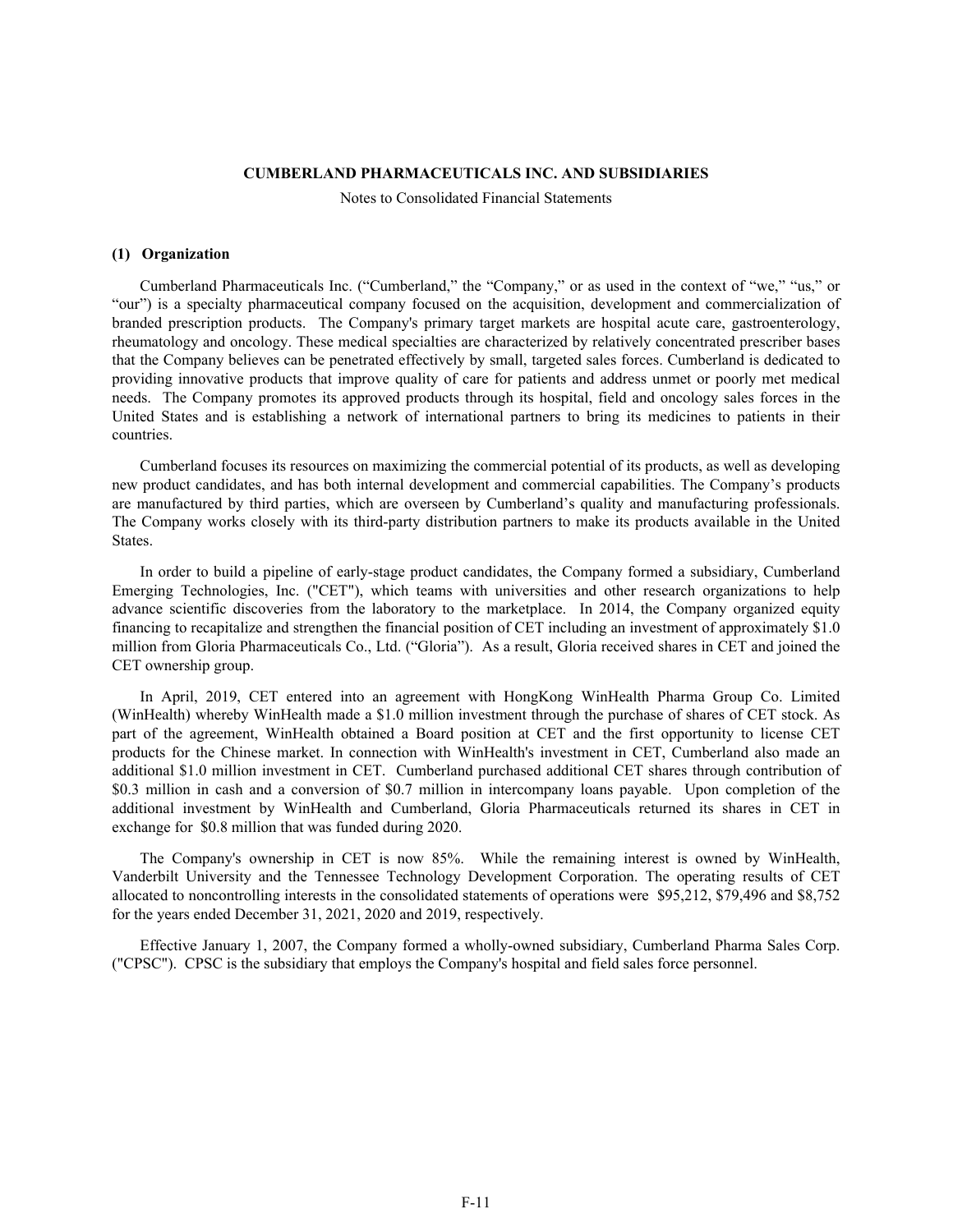Notes to Consolidated Financial Statements (Continued)

#### **(2) Significant Accounting Policies**

### *Principles of Consolidation*

The consolidated financial statements of the Company are stated in U.S. dollars and are prepared using U.S. generally accepted accounting principles. These financial statements include the accounts of the Company and its wholly and majority-owned subsidiaries. All significant intercompany transactions and accounts have been eliminated in consolidation.

# *COVID-19 Pandemic*

In early 2020, the U.S. declared a health care emergency following the outbreak of SARS-CoV-2, a novel strain of coronavirus that causes COVID-19, a respiratory illness. The Company has managed through the resulting COVID-19 pandemic, continuing to operate our business – keeping facilities open and our organization intact. We moved quickly to ensure the health and safety of our team. We also maintained our ongoing compliance with the many laws and regulations that apply to us as a publicly traded pharmaceutical company.

Throughout the pandemic, Cumberland faced the same challenges affecting other companies that rely on hospital admissions and patient visits to drive revenue. Our business and our clinical studies were impacted, as fewer patients sought elective surgeries and our access to medical facilities was substantially limited. We carefully monitored our supply chain, including the flow of raw materials and the batches of finished products emerging from the facilities that manufacture our products.

Several of our brands were negatively impacted by the lockdowns and postponement of physician office visits and elective procedures. However, we are fortunate to have a diversified product portfolio that includes other brands that have delivered a strong performance during the pandemic. Overall, we have been able to continue the delivery of our products while addressing the interests of our shareholders, employees, partners and community.

Cumberland relies on third-party organizations around the world to supply components, manufacture and distribute its products. The Company is aware that it may experience revenue loss, supply interruptions, time delays and incur unplanned expenses as a result of the impact of the ongoing COVID-19 pandemic. The Company continues to monitor the COVID-19 pandemic situation both in the U.S. and internationally in order to maintain the employees' safety and well-being, while also keeping its business operating. Given the uncertainty, magnitude and impact of such changes, the Company is unable to quantify the impact on the future results as of the date of this filing.

## *Use of Estimates*

The preparation of the consolidated financial statements in conformity with U.S. generally accepted accounting principles requires management of the Company to make estimates and assumptions that affect the reported amounts of assets and liabilities and disclosure of contingent liabilities at the date of the consolidated financial statements and the reported amounts of revenues and expenses during the period. Actual results could differ from those estimates under different assumptions and conditions. The Company's most significant estimates include: (1) its allowances for chargebacks and accruals for rebates and product returns (2) the allowances for obsolescent or unmarketable inventory and (3) valuation of contingent consideration liability associated with business combinations.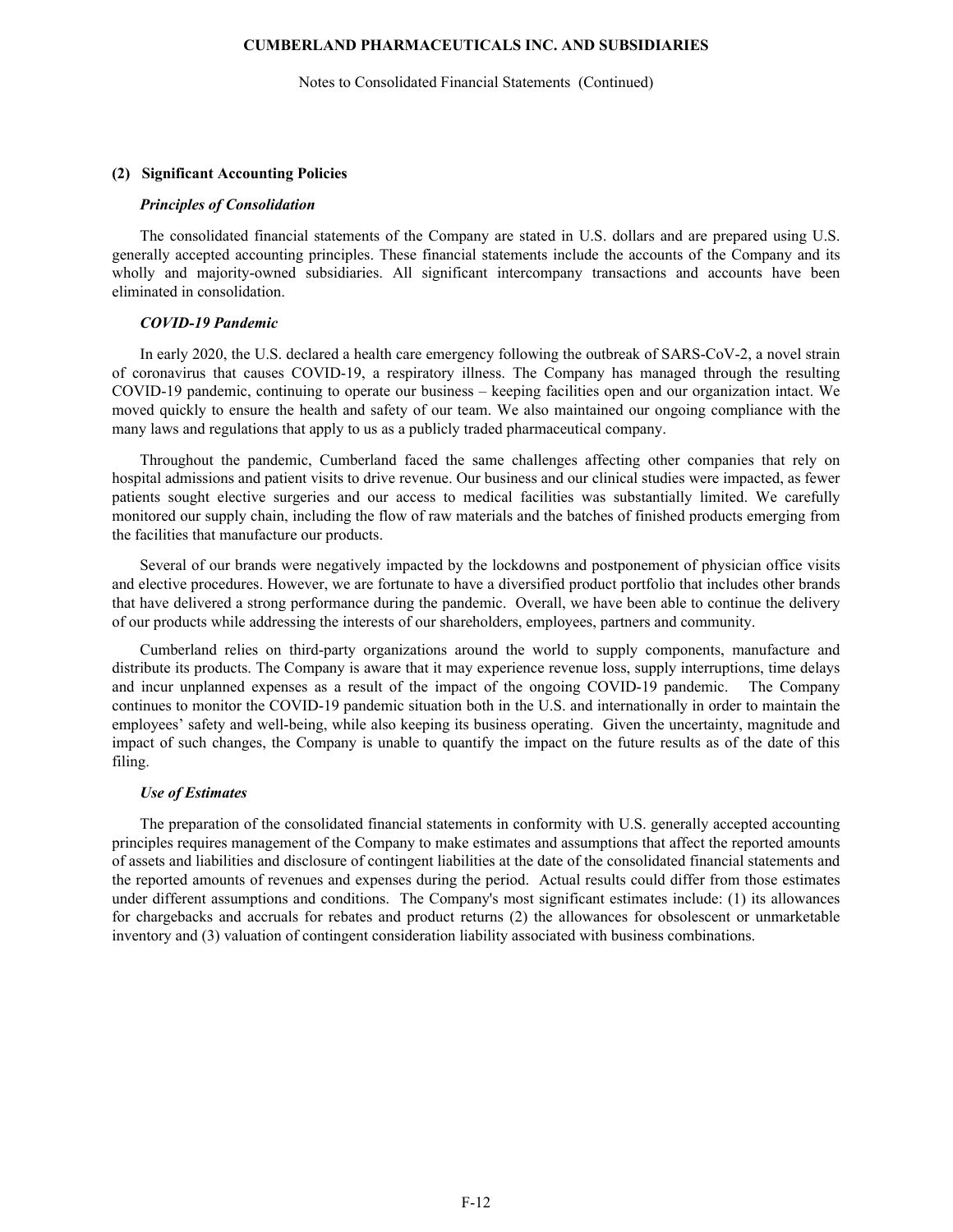Notes to Consolidated Financial Statements (Continued)

#### *Segment Reporting*

The Company has one operating segment which is specialty pharmaceutical products. Management has chosen to organize the Company based on the type of products sold. Operating segments are identified as components of an enterprise about which separate discrete financial information is evaluated by the chief operating decision maker, or decision-making group, in making decisions regarding resource allocation and assessing performance. The Company, which uses consolidated financial information in determining how to allocate resources and assess performance, evaluated that our specialty pharmaceutical products compete in similar economic markets and similar circumstances. Substantially all of the Company's assets are located in the United States. Total revenues are primarily attributable to U.S. customers. Net revenues from customers outside the United States were approximately \$2.2 million, \$2.4 million and \$1.5 million for the years ended December 31, 2021, 2020 and 2019, respectively.

### *Fair Value of Financial Instruments*

Fair value of financial assets and liabilities is the price the Company would receive to sell an asset or pay to transfer a liability in an orderly transaction with a market participant at the measurement date. The Company's fair value measurements follow the appropriate rules as well as the fair value hierarchy that prioritizes the information used to develop the measurements. It applies whenever other guidance requires (or permits) assets or liabilities to be measured at fair value and gives the highest priority to unadjusted quoted prices in active markets for identical assets or liabilities (Level 1 measurements) and the lowest priority to unobservable inputs (Level 3 measurements).

A summary of the fair value hierarchy that prioritizes observable and unobservable inputs used to measure fair value into three broad levels is described below:

Level 1 - Quoted prices for identical instruments in active markets.

Level 2 - Quoted prices for similar instruments in active markets; quoted prices for identical or similar instruments in markets that are not active; and model-derived valuations whose inputs are observable or whose significant value drivers are observable.

Level 3 - Significant inputs to the valuation model are unobservable.

We maintain policies and procedures to value instruments using the best and most relevant data available. The following section describes the valuation methodologies we use to measure different financial instruments at fair value on a recurring basis.

The Company's financial instruments include cash and cash equivalents, accounts receivable, accounts payable, accrued liabilities, contingent consideration liability and a revolving line of credit. The carrying values for cash and cash equivalents, accounts receivable, accounts payable and accrued liabilities approximate their fair values due to their short-term nature. The revolving line of credit has a variable interest rate, which approximates the current market rate.

The Company's contingent consideration liability is a Level 3 fair value measurement that is updated on a recurring basis at each reporting period using a valuation model. Consistent with Level 3 fair value measurements, there are significant inputs to the valuation model that are unobservable.

## *Cash and Cash Equivalents*

Cash and cash equivalents include highly liquid investments with original maturities of three months or less. As of December 31, 2021 and 2020, cash equivalents consist primarily of money market funds.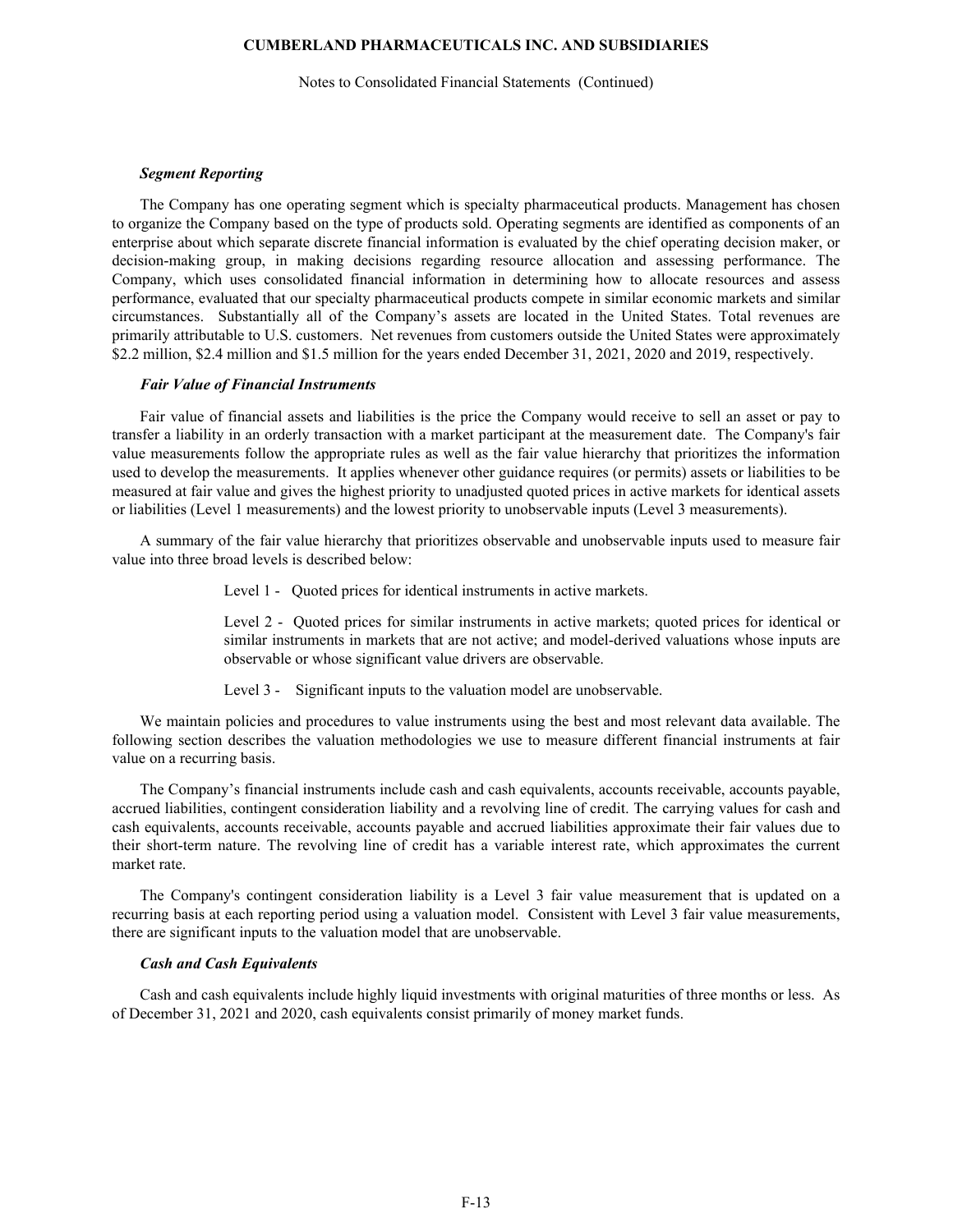Notes to Consolidated Financial Statements (Continued)

#### *Accounts Receivable*

Trade accounts receivable are recorded at the invoiced amount. The Company records allowances for amounts that could become uncollectible in the future based on historical experience, as well as amounts related to chargebacks and cash discounts. The Company reviews each customer balance to assess collection status.

The majority of the Company's products are distributed through independent pharmaceutical wholesalers. The allowances against accounts receivable for chargebacks and discounts are determined on a product-by-product basis, and established by management as the Company's best estimate at the time of sale based on each product's historical experience adjusted to reflect known changes in the factors that impact such allowances. These allowances are established based on the contractual terms with direct and indirect customers and analyses of historical levels of chargebacks and discounts. The allowances in accounts receivable for chargebacks and cash discounts were \$0.3 million at December 31, 2021 and \$1.0 million at December 31, 2020.

Other organizations, such as managed care providers, pharmacy benefit management companies and government agencies, may receive rebates from the Company based on either negotiated contracts to carry the Company's products or reimbursements for filled prescriptions. These entities are considered indirect customers of the Company. In conjunction with recognizing a sale to a wholesaler, revenues are reduced and accrued liabilities are increased by the Company's estimate of the rebate that may be claimed. Cash discounts are reductions to invoiced amounts offered to customers for payment within a specified period of time from the date of the invoice.

#### *Inventories*

The Company works closely with third parties to manufacture and package finished goods for sale. Based on the customer relationship with the manufacturer or packager, the Company will either take title to finished goods at the time of shipment or at the time of arrival from the manufacturer. The Company then warehouses such goods until distribution and sale at third party facilities. Periodic inventory counts are made by the warehouse teams and by the Company on a regular basis. In addition, the Company re-tests API inventory prior to use to confirm product expiration. Inventories are stated at the lower of cost or net realizable value with cost determined using the first-in, first-out method.

The Company continually evaluates inventories for potential losses due to expired, short-dated or slow-moving inventory by comparing sales history and sales projections to the inventory on hand. When evidence indicates the carrying value of a product may not be recoverable, a charge is recorded to reduce the inventory to its current net realizable value. The Company classifies the Vibativ inventories and ifetroban inventories that it does not expect to sell within one year as non-current inventories.

#### *Prepaid and Other Current Assets*

Prepaid and other current assets consist of deferred offering costs, prepaid insurance premiums, prepaid consulting services, deposits and annual fees paid to the U.S. Food and Drug Administration ("FDA"). The Company expenses all prepaid and other current asset amounts as used or over the period of benefit primarily on a straight-line basis, as applicable.

In November 2017, the Company filed its Shelf Registration on Form S-3 with the SEC associated with the sale of up to \$100 million in corporate securities. The Shelf Registration was declared effective in January 2018. It also included an At the Market ("ATM") feature that allows the Company to sell common shares at market prices, along with an agreement with B. Riley FBR Inc. to support such a placement of shares. The Company filed an updated Form S-3 with the SEC in December 2020, which was declared effective in January 2021.

On December 27, 2021, the Company filed a related prospectus supplement in connection with the sale and issuance of shares having an aggregate gross sales price of up to \$19 million. The Company amended the At the Market Sales Agreement on December 27, 2021, in order to allow the Company to continue using its ATM feature to sell shares at market prices.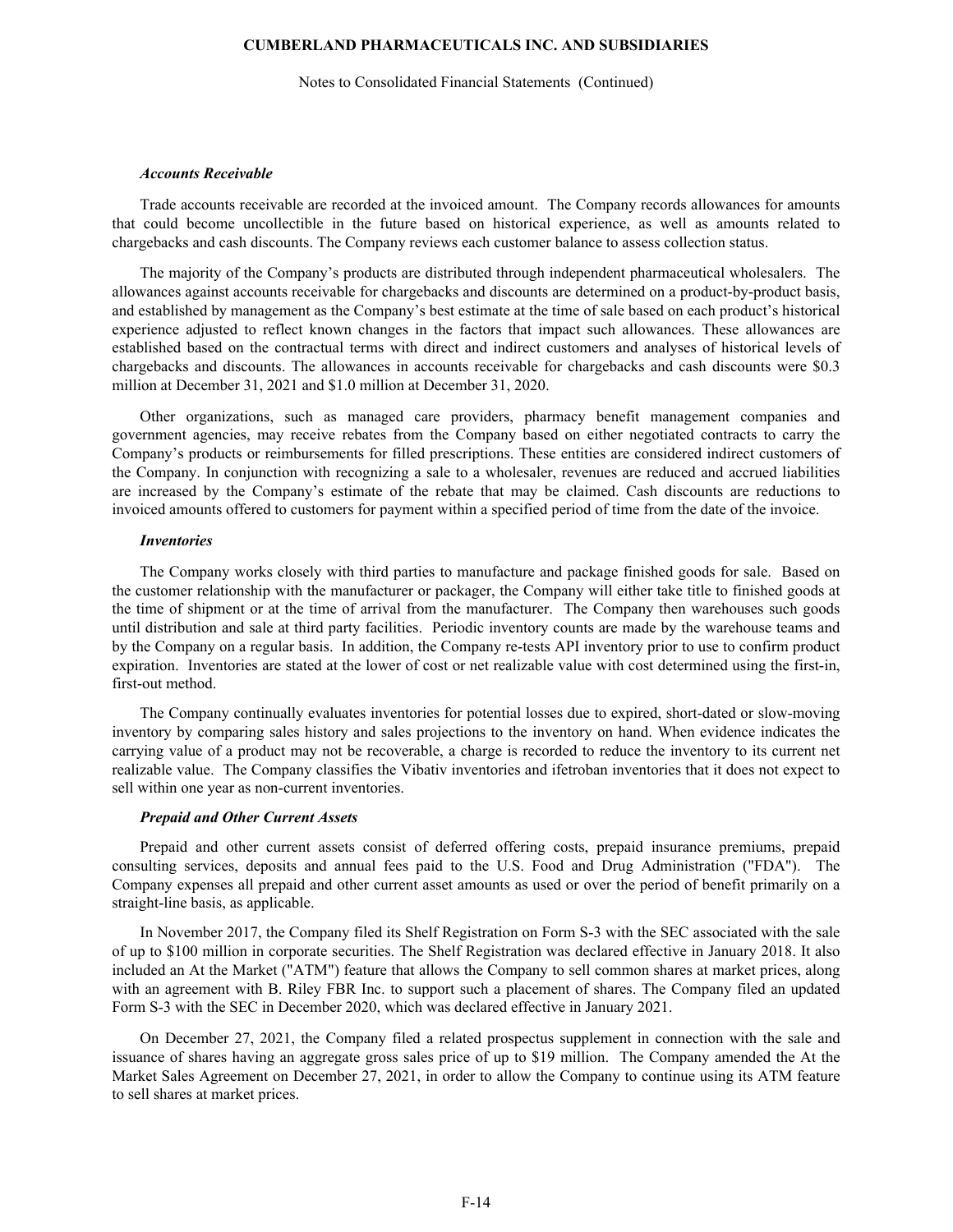Notes to Consolidated Financial Statements (Continued)

The Company intends to continue an ATM feature through B. Riley FBR, Inc. that would allow the Company to issue shares of its common stock.

The Company has recorded deferred offering costs for payments directly related to the current Shelf Registration on Form S-3 that was completed during December 2020 and 2021. These costs consist of legal and accounting fees that the Company has capitalized. Deferred costs associated with the Shelf Registration will be reclassified to additional paid in capital on a pro-rata basis as the Company completes sales of shares under the Shelf Registration. The Company did not issue any shares under this ATM during the year ended December 31, 2021. During the year ended December 31, 2020, the Company expensed \$0.4 million in deferred offering costs associated with the Shelf Registration that was declared effective in January 2018.

## *Property and Equipment*

Property and equipment, including leasehold improvements, are stated at cost. Depreciation is recognized using the straight-line method over the estimated useful lives of the assets. Leasehold improvements are amortized over the shorter of the initial lease term plus renewal options, if reasonably assured, or the remaining useful life of the asset. Upon retirement or disposal of assets, any gain or loss is reflected as a component of operating income (loss) in the consolidated statement of operations. Improvements that extend an asset's useful life are capitalized. Repairs and maintenance costs are expensed as incurred.

#### *Intangible Assets and Goodwill*

The Company's intangible assets and goodwill consist of capitalized costs related to product and license rights, patents, trademarks and goodwill obtained in the Vibativ acquisition. Goodwill is not amortized for financial reporting purposes, but is subject to impairment analysis at least annually.

The cost of acquiring product and license rights are capitalized at fair value at the date of acquisition for products that are approved by the FDA for commercial use. These costs are amortized ratably over the estimated economic life of the product. The economic life is estimated based upon several factors. This includes the term of the license agreement, the patent life or market exclusivity of the product and as well as management's expectations of continued involvement with the product and the assessment of future sales, the future periods under which the product will be sold and the profitability of the product. This estimate is evaluated on a regular basis during the amortization period and adjusted if appropriate. If there are any changes made to the useful life of the product and license rights, the costs associated with such a change, if any, will be capitalized and amortized over the revised useful life.

Capitalized patent costs consist of outside legal costs associated with obtaining and protecting patents on products that have been approved for marketing by the FDA. If it becomes probable that a patent will not be issued or a patent has been declared invalid, related costs associated with the patent application are expensed at the time such determination is made. All costs associated with obtaining patents for products that have not been approved for marketing by the FDA are expensed as incurred.

Amortization expense is recognized ratably over the following periods:

| Product rights | Estimated economic life   |
|----------------|---------------------------|
| License rights | Term of license agreement |
| Patents        | Life of patent            |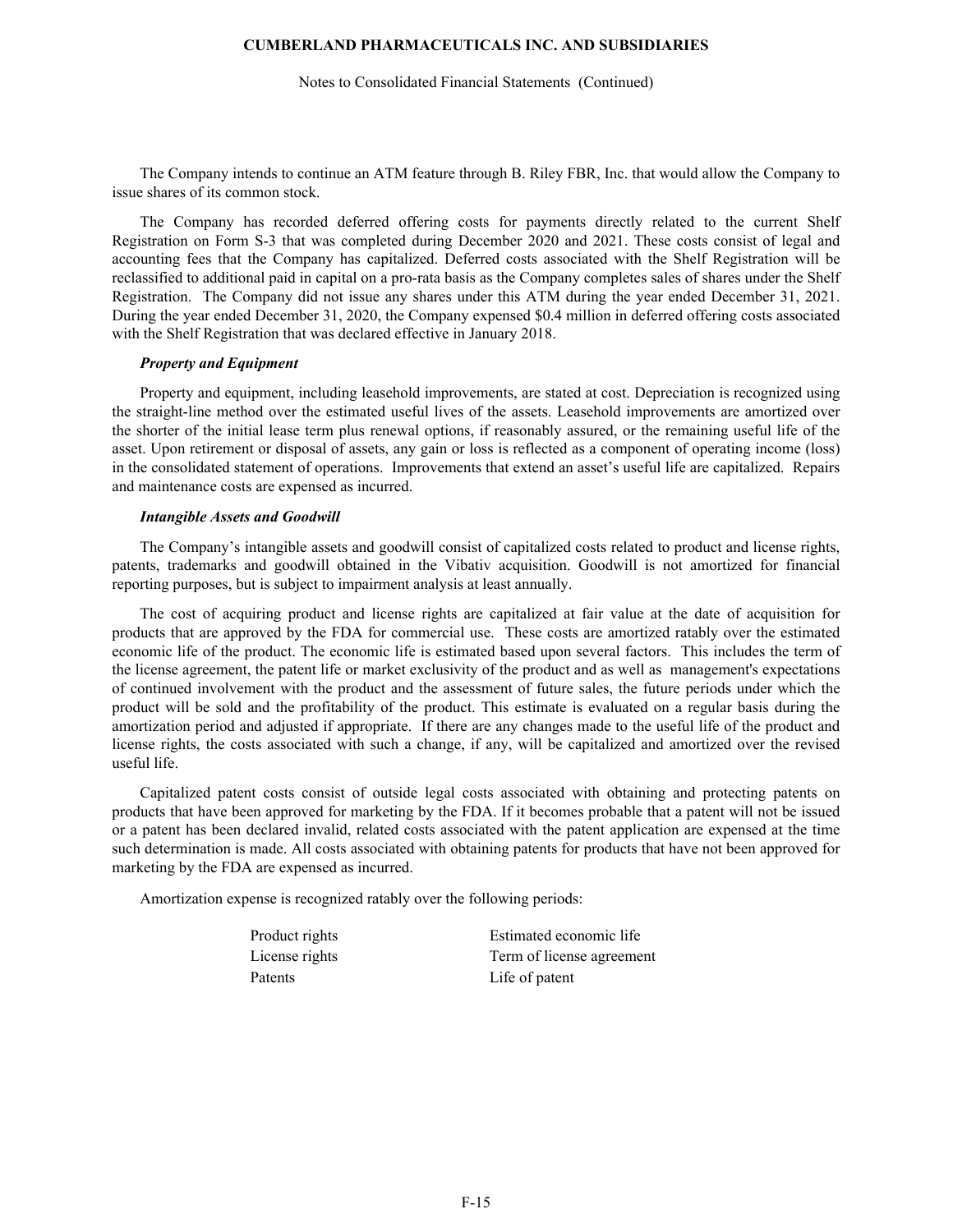Notes to Consolidated Financial Statements (Continued)

#### *Impairment of Long-Lived Assets*

Long-lived assets, such as property and equipment, operating lease right-of-use assets and intangible assets subject to amortization, are reviewed for impairment whenever events or changes in circumstances indicate the carrying amount of an asset may not be recoverable. If events or circumstances arise that require a long-lived asset to be tested for potential impairment, the Company first compares undiscounted cash flows expected to be generated by the asset to its carrying value. If the carrying amount of the long-lived asset is not recoverable on an undiscounted cash flow basis, an impairment charge is recognized to the extent that the carrying value exceeds the fair value. Fair value is determined through various valuation techniques including quoted market prices, third-party independent appraisals and discounted cash flow models.

Goodwill and other indefinite lived intangible assets that are not subject to amortization are tested at least annually for impairment. The impairment analysis for goodwill requires a comparison of fair value to the carrying value of the reporting unit. The Company's goodwill was acquired in November 2018 with the Vibativ acquisition. As a result, the Vibativ component of the Company is the reporting unit evaluated for goodwill impairment. Cumberland determined the fair value of the reporting unit through current and future estimated revenue and profitability of the product. The Company recorded no impairment charges during 2021, 2020 and 2019.

### *Joint Venture Agreement*

In August 2020, Cumberland entered into an agreement with WinHealth Investment (Singapore) Ltd creating WHC Biopharmaceuticals, Pte. Ltd. The joint venture, as a limited liability company, will focus on acquiring, developing, registering, and commercializing development stage and commercial stage biopharmaceuticals for China, Hong Kong and other Asian markets. The agreement provides for initial investment from WinHealth in the form of a \$0.2 million equity contribution and an initial investment from Cumberland in the form of \$0.2 million convertible note. The joint venture will seek additional future capital from additional investors and has entered into exclusive option agreements to license intellectual property from both Cumberland Pharmaceuticals Inc. and Cumberland Emerging Technologies.

#### *Net Product Revenue*

Revenues from product sales are recognized in the amount that reflects the consideration that we expect to receive for these goods. Depending upon the shipping terms of the transaction, the revenue is recognized at the point where the customer obtains control of the goods and we satisfy our performance obligation. This occurs upon either shipment of the product or arrival at its ship to destination. Payment terms typically range from 30 to 60 days from date of shipment. The Company's net product revenue reflects the reduction from gross product revenue for estimated allowances for chargebacks, discounts and damaged goods, and reflects sales related accruals for rebates, coupons, product returns, and certain administrative and service fees. Significant judgments must be made in determining the transaction price for our sales of products related to these adjustments.

#### *Sales Rebates and Discounts*

The allowances against accounts receivable and accrued liabilities for chargebacks, discounts, service fees and expired product returns are determined on a product-by-product basis, and established by management as the Company's best estimate at the time of sale based on each product's historical experience adjusted to reflect known changes in the factors that impact such allowances. These allowances are established based on the contractual terms with direct and indirect customers and analyses of historical levels of chargebacks, discounts and returns of expired product.

Other organizations, such as managed care providers, pharmacy benefit management companies and government agencies, may receive rebates from the Company based on either negotiated contracts to carry the Company's products or reimbursements for filled prescriptions. These entities are considered indirect customers of the Company. In conjunction with recognizing a sale to a wholesaler, sales revenues are reduced and accrued liabilities are increased by the Company's estimate of the rebate that may be claimed.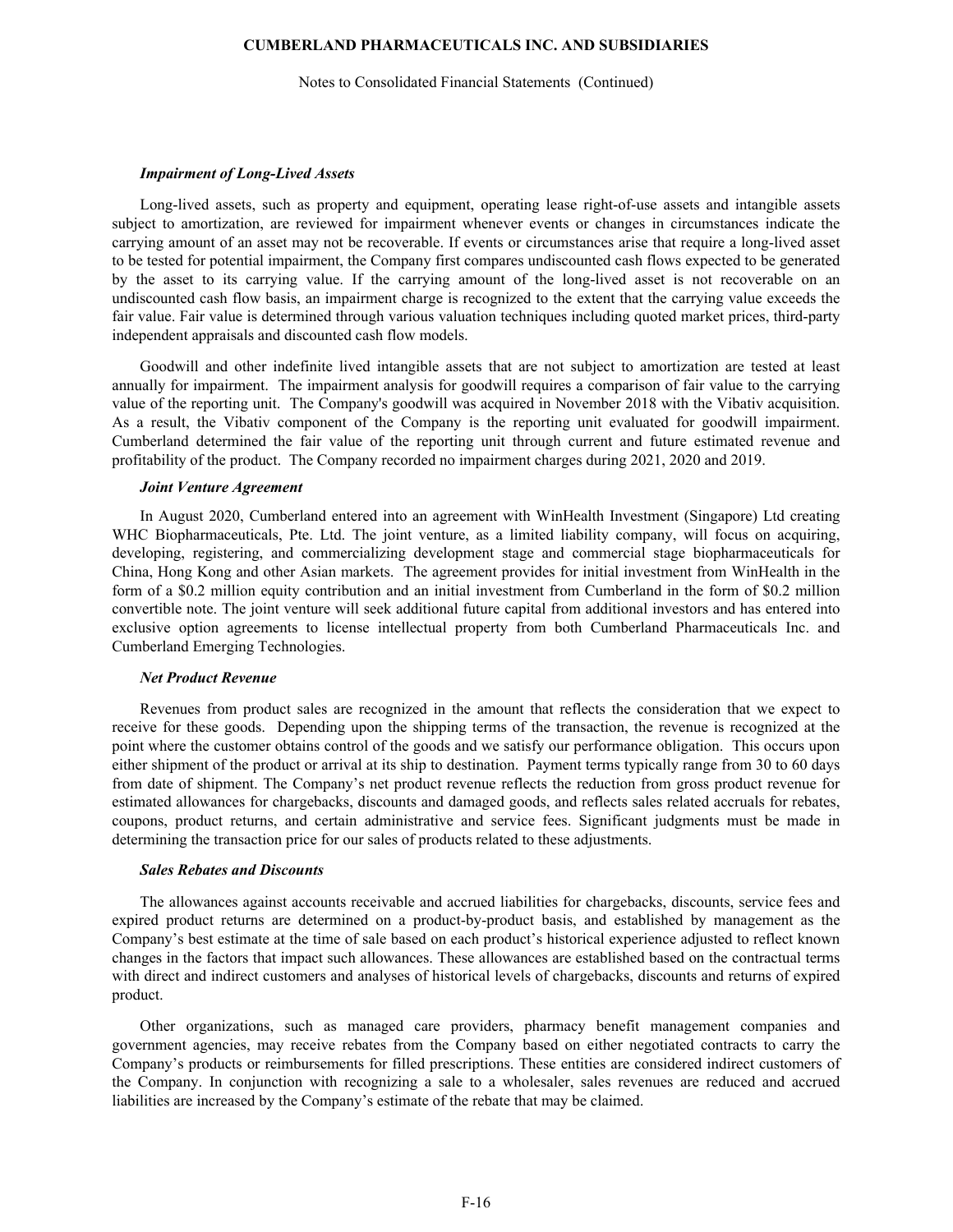#### Notes to Consolidated Financial Statements (Continued)

### *Sales Returns*

Consistent with industry practice, the Company maintains a return policy that allows customers to return product within a specified period prior to and subsequent to the expiration date. The Company's estimate of the provision for returns is based upon historical experience, expiration date by product as well as any other factor expected to impact future returns. Any changes in the assumptions used to estimate the provision for returns are recognized in the period those assumptions are changed.

# *Other Revenues*

Other revenues primarily consist of income from grant funding programs, licensing agreements, leases and contract services. Revenue related to grants is recognized when all conditions related to such grants have been met. All other revenue is recognized when earned.

# *Cost of Products Sold*

Cost of products sold consists principally of the cost to acquire each unit of product sold, including in-bound freight expense as well as any adjustment in the net realizable value of inventory acquired in acquisitions. Cost of products sold also includes expenses associated with the reduction in the net realizable value of slow-moving or expired product.

#### *Selling and Marketing Expense*

Selling and marketing expense consists primarily of expenses relating to the advertising, promotion, distribution and sale of products, including royalty expense, salaries and related costs.

#### *Distribution Costs*

Distribution costs are expensed as incurred and are included as a component of selling and marketing expenses in the consolidated statements of operations. Distribution costs were as follows for the years ended December 31:

|                    | 2021 |         |    | 2020    | 2019 |  |  |
|--------------------|------|---------|----|---------|------|--|--|
|                    |      |         |    |         |      |  |  |
| Distribution costs | uз   | 806.311 | ۰D | 890.686 | ۰D   |  |  |

#### *Advertising Costs*

Advertising costs are expensed as incurred and are included as a component of selling and marketing expenses in the consolidated statements of operations. Advertising costs were as follows for the years ended December 31:

|                   | 2021          | 2020 |           | 2019 |           |  |
|-------------------|---------------|------|-----------|------|-----------|--|
|                   |               |      |           |      |           |  |
| Advertising costs | $.927.864$ \$ |      | 2,379,424 |      | 2,594,630 |  |

#### *Research and Development*

Research and development costs are expensed in the period incurred. Research and development costs are comprised mainly of clinical trial expenses, salaries, wages and other related costs such as materials and supplies. Research and development expense includes activities performed by third-party providers participating in the Company's clinical studies. The Company accounts for these costs based on estimates of work performed, patients enrolled or fixed fees for services over the period of time the clinical trials are performed.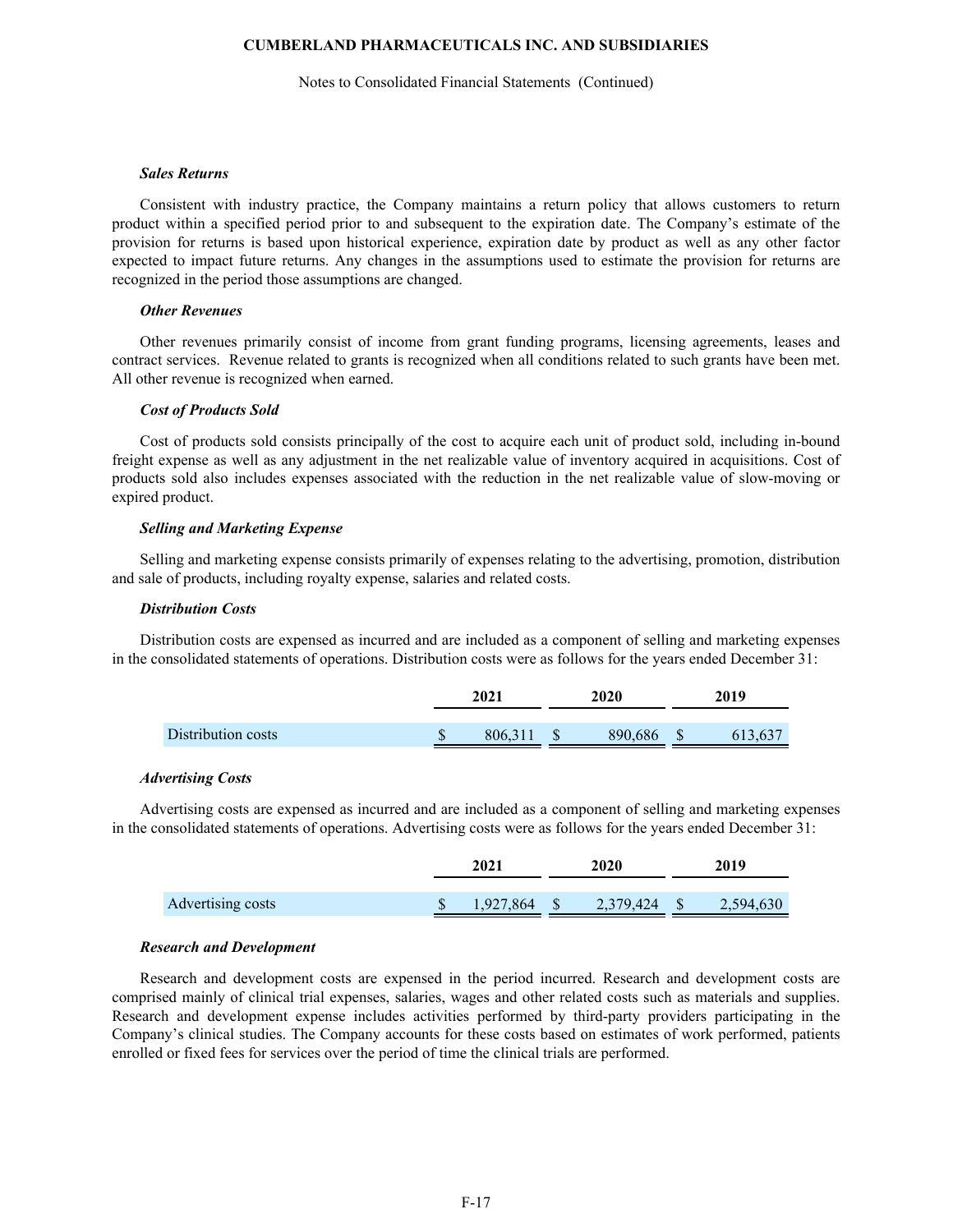Notes to Consolidated Financial Statements (Continued)

### *Income Taxes*

The Company provides for deferred taxes using the asset and liability approach. Under this method, deferred tax assets and liabilities are recognized for future tax consequences attributable to operating loss and tax credit carryforwards, as well as differences between the carrying amounts of existing assets and liabilities and their respective tax bases. The Company's principal differences are related to the timing of deductibility of certain items, such as inventory, depreciation, amortization and share-based compensation. Deferred tax assets and liabilities are measured using enacted statutory tax rates that are expected to apply to taxable income in the years such temporary differences are anticipated to be recovered or settled. The effect on deferred tax assets and liabilities of a change in tax rates is recognized in income in the period of enactment. The Company only recognizes income tax benefits associated with an income tax position in which it is "more likely than not" that the position would be sustained upon examination by the taxing authorities.

In assessing the realizability of deferred tax assets, management considers whether some portion or all of the deferred tax assets will not be realized. The ultimate realization of deferred tax assets is dependent upon the generation of future taxable income during the periods in which those temporary differences become deductible. Management considers the scheduled reversal of existing temporary differences, projected future taxable income and tax planning strategies in making this assessment.

The Company's accounting policy with respect to interest and penalties arising from income tax settlements is to recognize them as part of the provision for income taxes.

#### *Earnings (Loss) per Share*

Basic earnings (loss) per share is calculated by dividing net income (loss) attributable to common shareholders by the weighted-average number of shares outstanding. Except where the result would be antidilutive to income from continuing operations, diluted earnings (loss) per share is calculated by assuming the vesting of unvested restricted stock and the exercise of stock options and warrants and unrecognized compensation costs.

#### *Share-Based Payments*

The Company recognizes compensation cost for all share-based payments issued, modified, repurchased or canceled. Depending on the nature of the vesting provisions, restricted stock awards are measured using either the fair value on the grant date or the fair value of common stock on the date the vesting provisions lapse. Prior to the lapse for those equity grants not valued on the grant date, the fair value is measured on the last day of the reporting period.

#### *Collaborative Agreements*

The Company is a party to several collaborative arrangements with research institutions to identify and pursue promising pharmaceutical product candidates. The funding for these programs is primarily provided through Federal Small Business Administration (SBIR/STTR) and other grant awards. The Company has determined that these collaborative agreements, with the exception of the collaborative payment discussed in Note 3 do not meet the criteria for accounting under ASC Topic 808, *Collaborative Agreements*. The agreements do not specifically designate each party's rights and obligations to each other under the collaborative arrangements. Except for patent defense costs, expenses incurred by one party are not required to be reimbursed by the other party. Expenses incurred under these collaborative agreements are included in research and development expenses and funding received from grants are recorded as net revenues in the consolidated statements of operations.

#### *Discontinued Operations*

As discussed further in Note 20, during May 2019, Cumberland entered into a Dissolution Agreement ("Dissolution Agreement") with Clinigen Healthcare Limited ("Clinigen") in which the Company returned the exclusive rights to commercialize Ethyol**®** and Totect**®** in the United States to Clinigen. Under the terms of the Dissolution Agreement, Cumberland is no longer involved directly or indirectly with the distribution, marketing and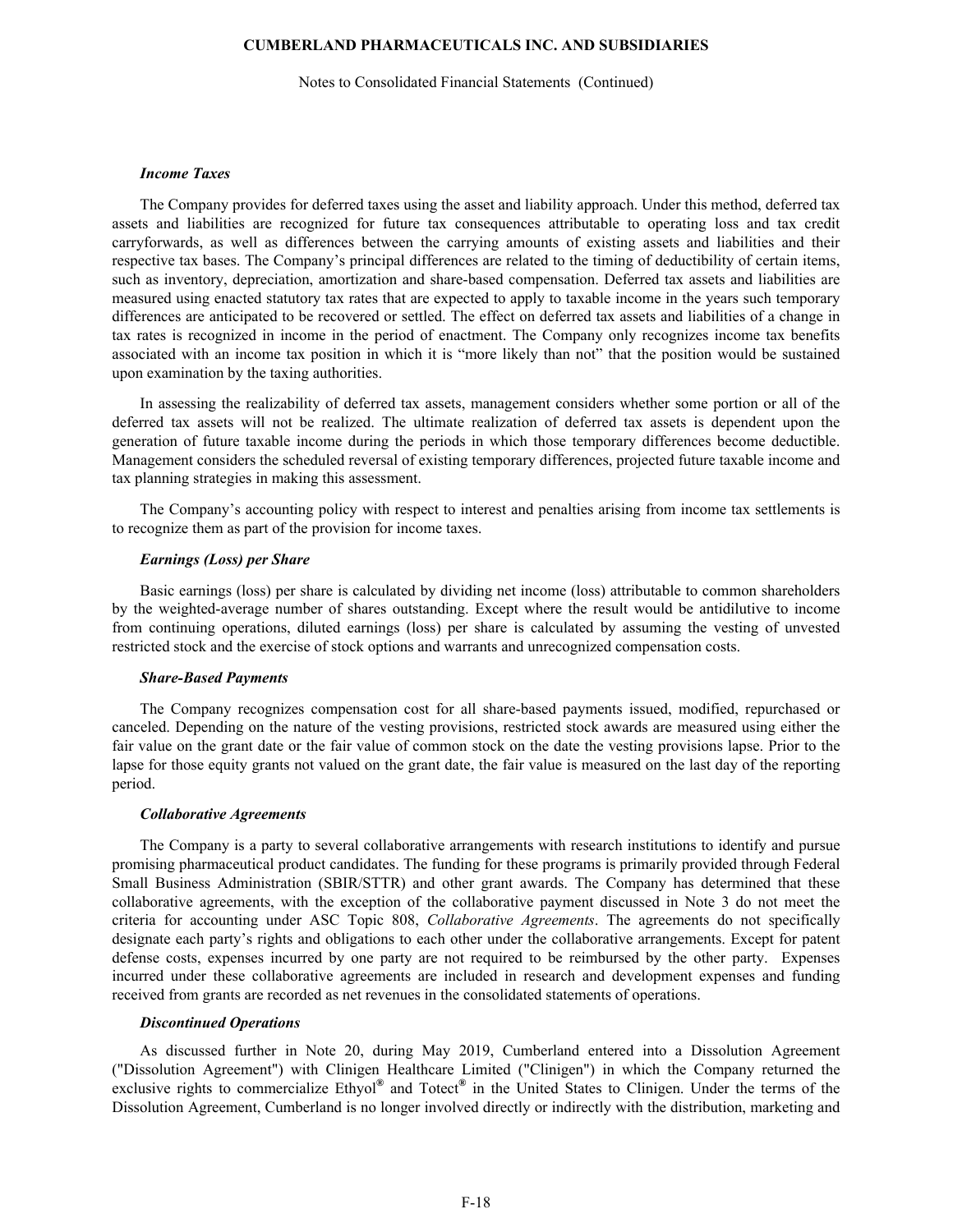#### Notes to Consolidated Financial Statements (Continued)

promotion of either Ethyol or Totect or any competing products following December 31, 2019. The Company's exit from the products meets the accounting criteria to be reported as discontinued operations and the discontinued operating results have been reclassified in the financial statements and footnotes for all periods presented to reflect the discontinued status of these products. Refer to Note 20, for additional information.

#### *Recent Accounting Guidance*

#### *Recent Accounting Pronouncements - Not Yet Adopted*

In June 2016, the FASB issued ASU No. 2016-13, "Financial Instruments-Credit Losses," which changes the impairment model for most financial assets and certain other instruments. For trade and other receivables, held-tomaturity debt securities, loans and other instruments, companies will be required to use a new forward-looking "expected loss" model that generally will result in the earlier recognition of allowances for losses. For available-forsale debt securities with unrealized losses, companies will measure credit losses in a manner similar to what they do today, except that the losses will be recognized as allowances rather than as reductions in the amortized cost of the securities. Companies will have to disclose additional information, including information they use to track credit quality by year of origination for most financing receivables. Companies will apply the ASU's provisions as a cumulative-effect adjustment, if any, to retained earnings as of the beginning of the first reporting period in which the guidance is adopted.

Related to ASU No. 2016-13 discussed above, in May 2019, the FASB issued ASU 2019-05, "Financial Instruments-Credit Losses (Topic 326): Targeted Transition Relief" which provides transition relief for ASU 2016-13 by providing entities with an alternative to irrevocably electing the fair value option for eligible financial assets measured at amortized cost upon adoption of the new credit losses standard. Certain eligibility requirements must be met and the election must be applied on an instrument-by-instrument basis. The election is not available for either available-for-sale or held-to-maturity debt securities. The Company will adopt both ASU 2016-13 and ASU 2019-05 on January 1, 2023. The adoption of ASU 2016-13 and ASU 2019-05 are not expected to have a material impact on the Company's consolidated financial statements.

# **(3) RediTrex® and Vibativ®**

#### *RediTrex*

In November 2016, the Company announced an agreement with the Nordic Group B.V. ("Nordic") to acquire the exclusive U.S. rights to Nordic's injectable methotrexate product line designed for the treatment of active rheumatoid arthritis, juvenile idiopathic arthritis, severe psoriatic arthritis, and severe disabling psoriasis.

As consideration for the license Cumberland paid a deposit of \$0.1 million at closing. The Company provided \$0.9 million in consideration through a grant of 180,000 restricted shares of Cumberland common stock to be vested upon the FDA approval of the first Nordic product. Cumberland also agreed to provide Nordic a series of payments tied to the products' FDA approval, launch and achievement of certain sales milestones. Under the terms of the agreement, Cumberland is responsible for the product registration and commercialization in the U.S. Nordic is responsible for product manufacturing and supply.

On November 27, 2019, Cumberland received FDA approval for the first Nordic injectable product and authorization to market them under the RediTrex brand name. The 180,000 shares of restricted Cumberland common stock previously provided to Nordic vested upon approval and were valued at \$0.9 million on the vesting date. The FDA approval also resulted in a \$1.0 million milestone payment due to Nordic. This milestone payment was paid in July 2020 and was recorded as an other current liability at December 31, 2019. During December 2020, Cumberland began distributing RediTrex which also resulted in a \$1.0 million milestone payment due to Nordic and recorded in accounts payable at December 31, 2020. The full launch of RediTrex occurred in October 2021 and this milestone payment will be paid during 2022.

Cumberland has approximately \$2.6 million and \$2.8 million in net intangible assets related to RediTrex at December 31, 2021 and 2020, respectively.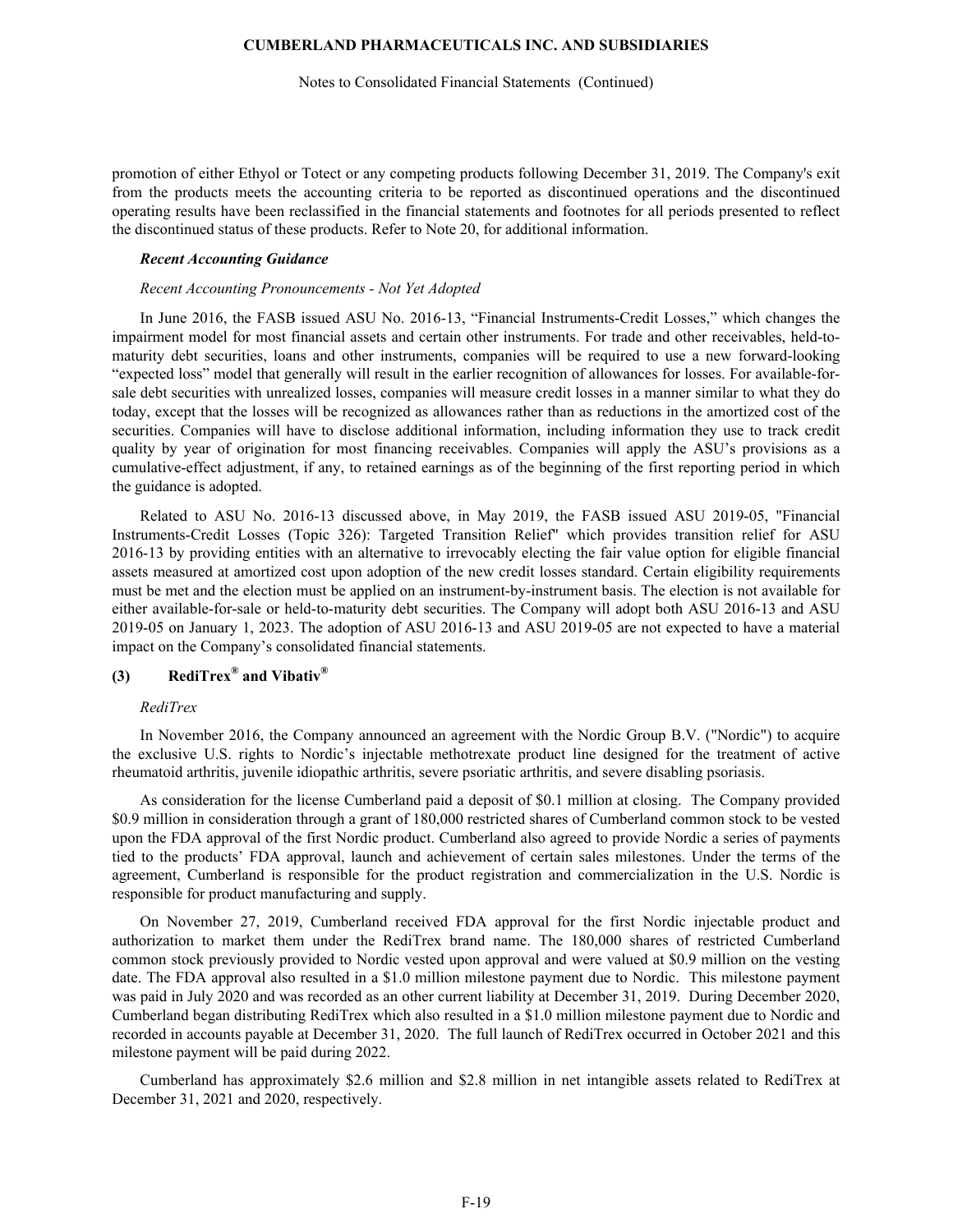#### Notes to Consolidated Financial Statements (Continued)

### *Vibativ*

During November 2018, the Company closed on an agreement with Theravance Biopharma ("Theravance") to acquire the global responsibility for Vibativ including the marketing, distribution, manufacturing and regulatory activities associated with the brand. Vibativ is a patented, FDA approved injectable anti-infective for the treatment of certain serious bacterial infections including hospital-acquired and ventilator-associated bacterial pneumonia and complicated skin and skin structure infections. It addresses a range of Gram-positive bacterial pathogens, including those that are considered difficult-to-treat and multidrug-resistant. Cumberland acquired Vibativ to further add to its product offerings, increase its net revenue and positively contribute to the Company's operating results. Cumberland expects to deduct the goodwill acquired in the acquisition for tax purposes.

Cumberland has accounted for the transaction as a business combination in accordance with ASC 805 and the product sales are included in the results of operations subsequent to the acquisition date. The Company paid an upfront payment of \$20.0 million at closing and a \$5.0 million cash payment during early 2019. In addition, Cumberland agreed to pay a royalty of up to 20% on future net sales of the product. The future royalty payments were required to be recognized at their acquisition-date fair value as part of the contingent consideration transferred in the business combination.

The following table summarizes the initial payments and consideration for the business combination:

| Consideration:                                             |            |
|------------------------------------------------------------|------------|
| Cash paid at closing                                       | 20,000,000 |
| Cash payment during early 2019                             | 5,000,000  |
| Fair value of contingent consideration - net sales royalty | 9,182,000  |
| Total consideration                                        | 34,182,000 |

The contingent consideration liability represents the future net sales royalty payments discussed above. Cumberland prepared the valuations of the contingent consideration liability and the intangible assets utilizing significant unobservable inputs. As a result, the valuations are classified as Level 3 fair value measurements.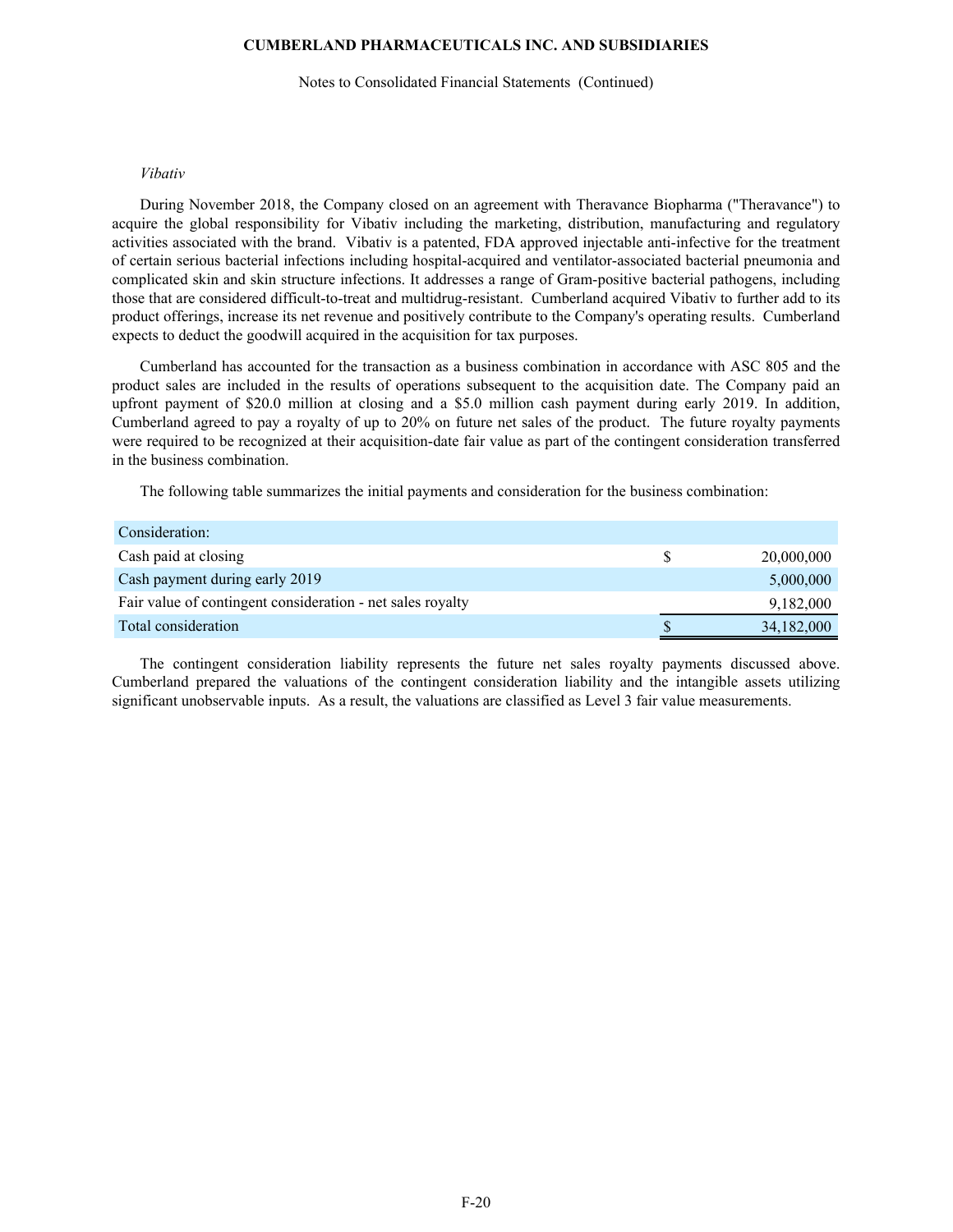## Notes to Consolidated Financial Statements (Continued)

The following table presents the changes in the Company's Level 3 contingent consideration liability that is remeasured at fair value on a recurring basis. The contingent consideration earned and accrued in operating expenses is paid to the seller quarterly.

|                                                                                 | Contingent<br>consideration liability |
|---------------------------------------------------------------------------------|---------------------------------------|
| Balance at November 12, 2018                                                    | \$<br>9,034,000                       |
| Change in fair value of contingent consideration included in operating expenses | (40,000)                              |
| Contingent consideration earned and accrued in operating expenses               | 508,000                               |
| Balance at December 31, 2018                                                    | \$<br>9,502,000                       |
| Adjustment to initial fair value of the contingent consideration liability      | 148,000                               |
| Cash payment of royalty during the period                                       | (1,033,108)                           |
| Change in fair value of contingent consideration included in operating expenses | (804, 167)                            |
| Contingent consideration earned and accrued in operating expenses               | 820,864                               |
| Balance at December 31, 2019                                                    | \$<br>8,633,589                       |
| Cash payment of royalty during the period                                       | (819, 180)                            |
| Change in fair value of contingent consideration included in operating expenses | (1,160,202)                           |
| Contingent consideration earned and accrued in operating expenses               | 1,546,346                             |
| Balance at December 31, 2020                                                    | \$<br>8,200,553                       |
| Cash payment of royalty during the period                                       | (2,166,682)                           |
| Change in fair value of contingent consideration included in operating expenses | (1, 147, 750)                         |
| Contingent consideration earned and accrued in operating expenses               | 1,629,506                             |
| Balance at December 31, 2021                                                    | \$<br>6,515,627                       |

The following table summarizes the allocation of the fair values of the assets acquired as of the acquisition date for Vibativ:

| Finished goods inventory                            | \$<br>6,624,000  |
|-----------------------------------------------------|------------------|
| Work in process - unlabeled vials                   | 3,970,000        |
| Work in process - validation vials                  | 1,827,000        |
| Raw materials                                       | 9,129,000        |
| Total inventory                                     | 21,550,000       |
|                                                     |                  |
|                                                     |                  |
| Intellectual property amortizable intangible assets | \$<br>11,750,000 |
| Goodwill                                            | 882,000          |
| Total intangibles and goodwill                      | 12,632,000       |

The Company's contingent consideration liability is a Level 3 fair value measurement that is updated on a recurring basis at each reporting period using a valuation model. Consistent with Level 3 fair value measurements, there are significant inputs to the valuation model that are unobservable. The current portion of the contingent consideration liability is \$2.7 million and the non-current portion is \$3.8 million, as of December 31, 2021.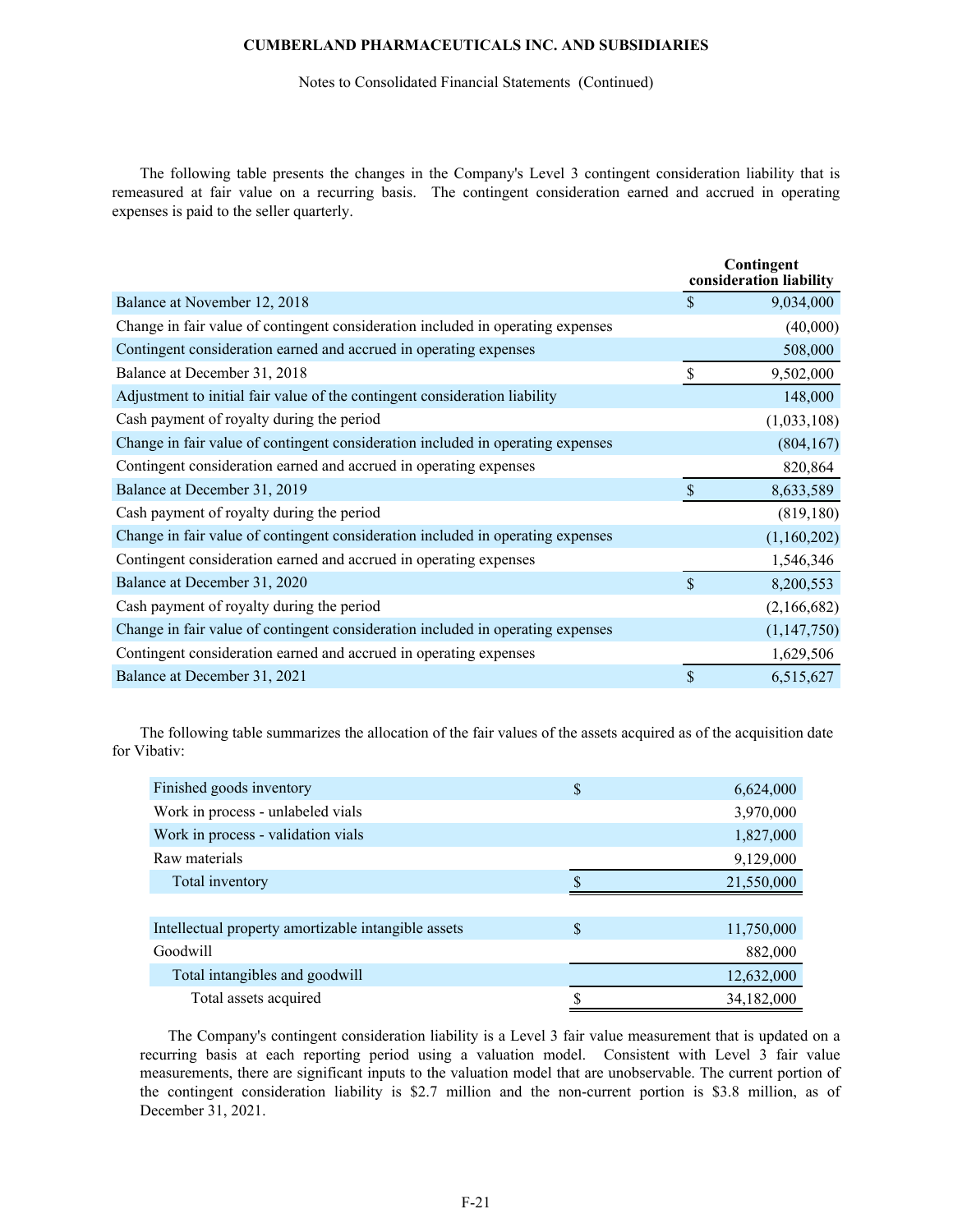Notes to Consolidated Financial Statements (Continued)

## **(4) Revenues**

#### *Product Revenues*

The Company's net product revenues consisted of the following for the years ended December 31:

|                            | 2021             |    | 2020       |               | 2019       |
|----------------------------|------------------|----|------------|---------------|------------|
| Products:                  |                  |    |            |               |            |
| Kristalose                 | \$<br>15,993,658 | -S | 15,567,562 | $\mathcal{S}$ | 12,895,120 |
| Vibativ                    | 11,704,062       |    | 10,870,990 |               | 8,691,550  |
| Caldolor                   | 4,970,301        |    | 5,336,943  |               | 5,222,282  |
| Acetadote                  | 850,993          |    | 1,874,206  |               | 3,824,449  |
| Omeclamox-Pak              | (388, 657)       |    | 257,088    |               | 837,829    |
| Vaprisol                   | 1,859,581        |    | 1,077,227  |               | 936,615    |
| RediTrex                   | 55,321           |    | 856,657    |               |            |
| Total net product revenues | 35,045,259       |    | 35,840,673 | \$            | 32,407,845 |

#### *Other Revenues*

During 2019, Cumberland executed a License and Distribution agreement with HongKong WinHealth Pharma Group Co. Limited ("WinHealth") for our Caldolor and Acetadote brands in China and Hong Kong. In conjunction with these new arrangements, the Company terminated a previous License and Distribution agreement with Gloria Pharmaceuticals Co ("Gloria Pharmaceuticals") for the two brands. In addition, we also signed a new License and Distribution agreement with DB Pharm Korea Co., Ltd. ("DB Pharm") for Vibativ in South Korea. As a result of these agreements, Cumberland recognized approximately \$0.3 million of non-refundable up-front payments as other revenue in the consolidated statement of operations during 2019. There were no payments received in 2020 or 2021.

 The Company has agreements with international partners for commercialization of the Company's products with associated payments included in other revenues. Those agreements provide that each of the partners are responsible for seeking regulatory approvals for the product, and following approval, each partner will be responsible for the ongoing distribution and sales in the respective international territories. The Company provides a dossier for product registration and maintains responsibility for the relevant intellectual property. Cumberland is typically entitled to receive a non-refundable, up-front payment at the time each agreement is executed as consideration for the product dossier and for the rights to the distinct intellectual property rights in the respective international territory. These agreements also typically provide for additional payments upon a partner's achievement of a defined regulatory approval and sales milestones. The Company may also be entitled to receive royalties on future sales of the products and a transfer price on supplies. The contractual payments associated with the partner's achievement of regulatory approvals, sales milestones and royalties on future sales are recognized as revenue upon occurrence, or at such time that the Company has a high degree of confidence that the revenue would not be reversed in a subsequent period.

The international agreements provide for \$1.0 million in non-refundable up-front payments, milestone payments of up to \$2.2 million related to regulatory approvals and up to \$4.8 million in payments related to product sales. From 2012 through December 31, 2021, the Company has recognized a cumulative \$1.2 million in upfront payments as other revenue and has recognized \$0.1 million in revenue related to the milestone payments associated with these international agreements.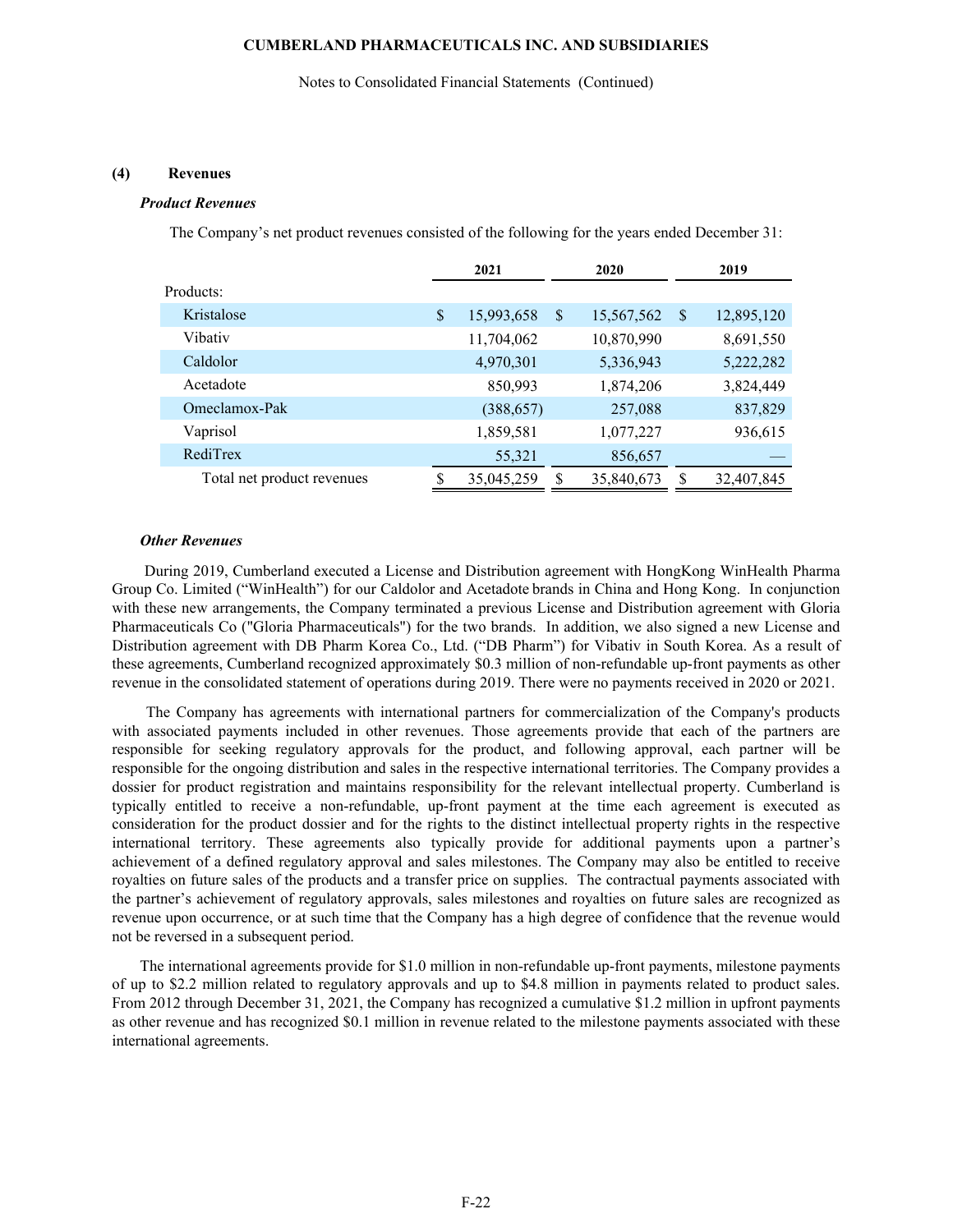## Notes to Consolidated Financial Statements (Continued)

Other revenues during 2021, 2020 and 2019 also include funding from federal grant programs including those secured by CET through the Small Business Administration as well as lease income generated by CET's Life Sciences Center. The Life Sciences Center is a research center that provides scientists with access to flexible lab space and other resources to develop biomedical products. Grant revenue from these programs totaled approximately \$0.4 million, \$0.6 million, and \$1.3 million for the years ending December 31, 2021, 2020 and 2019, respectively.

## **(5) Inventories**

The Company's net inventories consisted of the following as of December 31:

|                                                   | 2021 |             |    | <b>2020</b>  |
|---------------------------------------------------|------|-------------|----|--------------|
|                                                   |      |             |    |              |
| Raw materials and work in process, net of reserve |      | 12,374,983  | -S | 16,223,162   |
| Consigned inventory                               |      | 164,378     |    | 128,005      |
| Finished goods, net of reserve                    |      | 4,939,088   |    | 5,943,732    |
| Total inventories                                 |      | 17,478,449  |    | 22,294,899   |
| less non-current inventories                      |      | (9,048,567) |    | (11,656,742) |
| Total inventories classified as current           |      | 8,429,882   |    | 10,638,157   |

 The Company works closely with third parties to manufacture and package finished goods for sale. Based on the arrangements with the manufacturer or packager, the Company will either take title to the finished goods at the time of shipment or at the time of arrival at the Company's warehouses. The Company then holds such goods in inventory until distribution and sale. These finished goods inventories are stated at the lower of cost or net realizable value with cost determined using the first-in, first-out method.

The Company continually evaluates inventory for potential losses due to excess, obsolete or slow-moving goods by comparing sales history and projections to the inventory on hand. When evidence indicates that the carrying value may not be recoverable, a charge is taken to reduce the inventory to its current net realizable value. At December 31, 2021 and 2020 the Company had recognized and maintained cumulative net realizable value charges for potential obsolescence and discontinuance losses of approximately \$1.4 million and \$0.2 million, respectively.

In connection with the acquisition of certain product rights related to the Kristalose brand, the Company is responsible for the purchase of the active pharmaceutical ingredient ("API") for Kristalose and maintains the inventory at the third-party packagers. As the API is consumed in production, the value of the API is transferred from raw materials to finished goods. API for the Company's Vaprisol brand is also included in the raw materials inventory total at December 31, 2021 and 2020. Consigned inventory represents Authorized Generic inventory stored with Perrigo until shipment.

As part of the Vibativ acquisition, Cumberland acquired API and work in process inventories of \$15.6 million that were classified as non-current inventories. At December 31, 2021, the Vibativ non-current API inventory was \$8.1 million and \$11.2 million at December 31, 2020. The Company had Vibativ finished goods included in the non-current inventories at December 31, 2021 of \$0.5 million and \$2.1 million Vibativ finished goods included at December 31, 2020. At December 31, 2021 and December 31, 2020, Cumberland had \$0.4 million in non-current inventory for API related to its ifetroban clinical initiatives.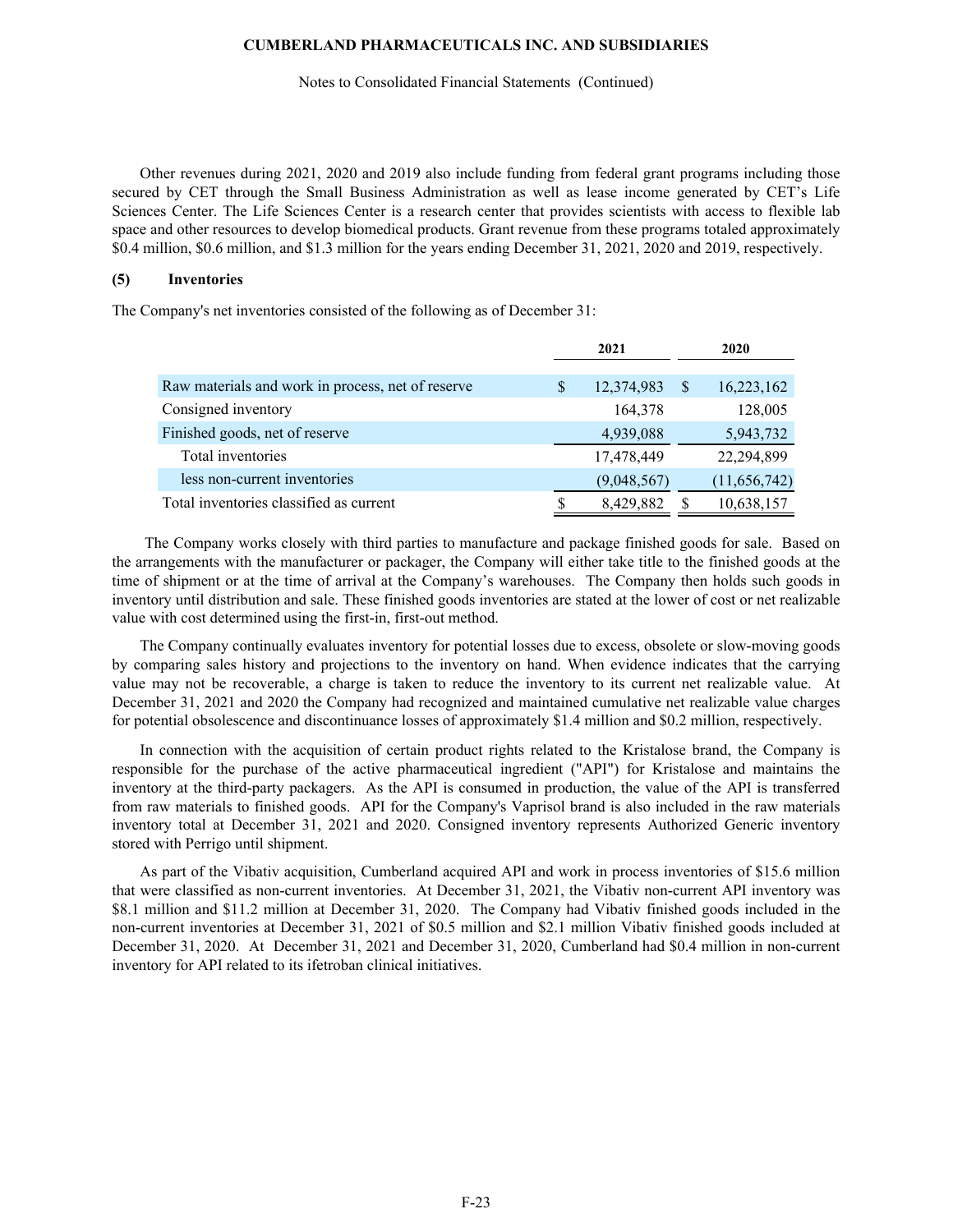Notes to Consolidated Financial Statements (Continued)

# **(6) Property and Equipment**

Property and equipment consisted of the following at December 31:

|                                                    | Range of<br>useful lives                   | 2021 |             |               | 2020        |
|----------------------------------------------------|--------------------------------------------|------|-------------|---------------|-------------|
|                                                    |                                            |      |             |               |             |
| Computer equipment                                 | $3 - 5$ years                              | \$   | 1,352,734   | <sup>\$</sup> | 1,275,703   |
| Office equipment                                   | $3 - 15$ years                             |      | 820,712     |               | 806,906     |
| <b>Furniture and fixtures</b>                      | $5 - 15$ years                             |      | 638,903     |               | 638,903     |
| Leasehold improvements                             | $3 - 15$ years, or<br>remaining lease term |      | 1,422,439   |               | 1,409,744   |
| Total property and<br>equipment, gross             |                                            |      | 4,234,788   |               | 4, 131, 256 |
| Less: accumulated depreciation<br>and amortization |                                            |      | (3,792,153) |               | (3,557,087) |
| Total property and<br>equipment, net               |                                            |      | 442,635     |               | 574,169     |

Depreciation expense, including amortization expense related to leasehold improvements, is included in general and administrative expense in the consolidated statements of operations. Depreciation expense was as follows for the years ended December 31:

|                      | 2021 |         | 2020 |         | 2019    |
|----------------------|------|---------|------|---------|---------|
|                      |      |         |      |         |         |
| Depreciation expense |      | 235,066 |      | 314.444 | 269,619 |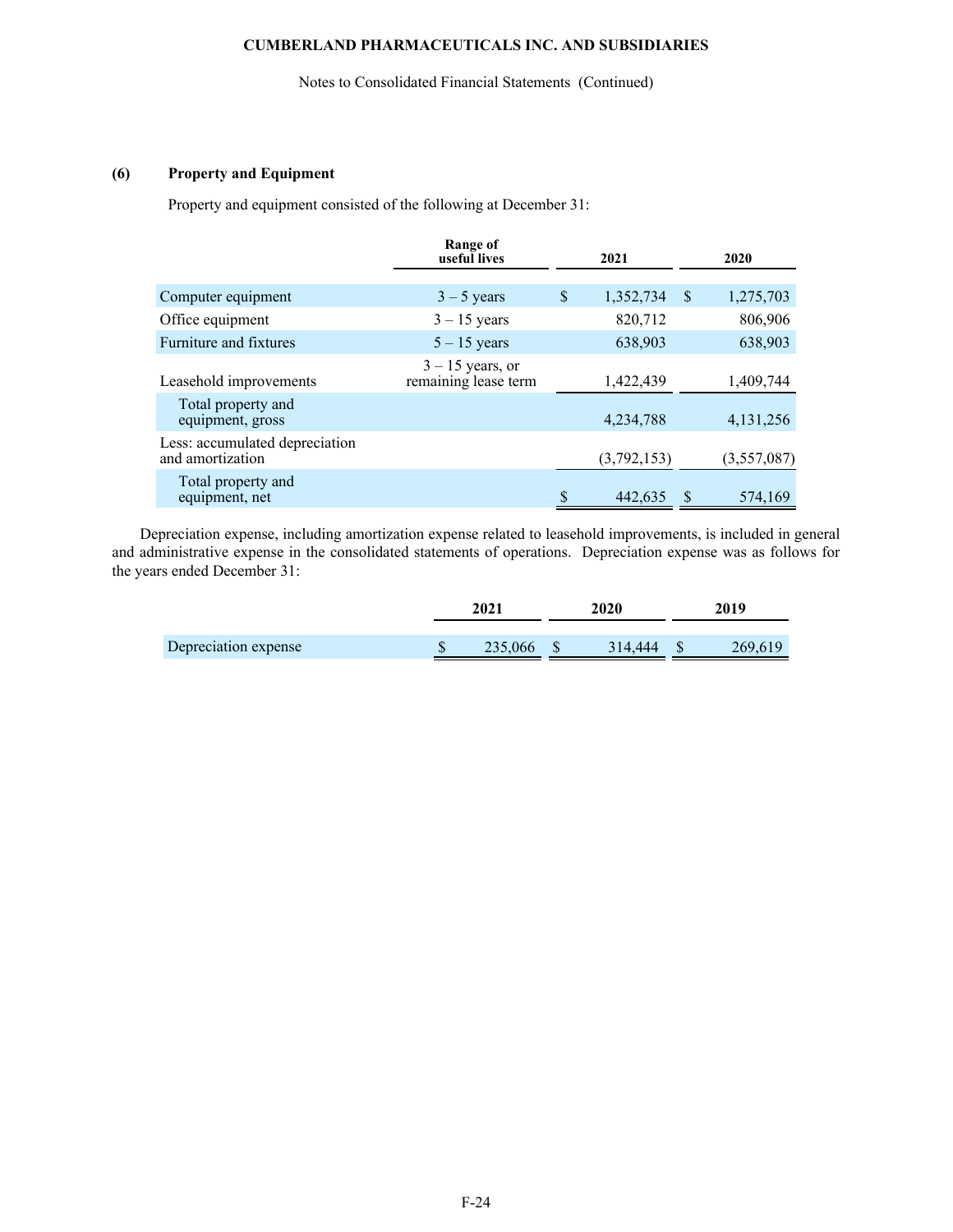Notes to Consolidated Financial Statements (Continued)

#### **(7) Intangible Assets and Goodwill**

Intangible assets and Goodwill consisted of the following at December 31, 2021 and 2020.

|                                  | 2021 |               |              | 2020           |
|----------------------------------|------|---------------|--------------|----------------|
|                                  |      |               |              |                |
| Product and license rights       | \$   | 38, 543, 542  | <sup>S</sup> | 38, 543, 542   |
| Less: accumulated amortization   |      | (18,015,112)  |              | (14, 709, 824) |
| Total product and license rights |      | 20,528,430    |              | 23,833,718     |
| Patents                          |      | 10,478,930    |              | 10,306,922     |
| Less: accumulated amortization   |      | (7, 333, 251) |              | (6,312,460)    |
| Total patents                    |      | 3,145,679     |              | 3,994,462      |
| <b>Trademarks</b>                |      | 373,462       |              | 338,011        |
| Less: accumulated amortization   |      | (93,096)      |              | (47, 875)      |
| Total trademarks                 |      | 280,366       |              | 290,136        |
| Total intangible assets          |      | 23,954,475    |              | 28,118,316     |
|                                  |      |               |              |                |
| Goodwill                         | S    | 882,000       | S            | 882,000        |

Product and license rights include assets associated with the Company's acquired products, including those discussed in Note 3, RediTrex and Vibativ. In November 2016, the Company acquired the U.S. rights to Nordic Group B.V.'s injectable methotrexate product line as an asset purchase. The agreement requires the Company to provide unvested restricted shares of Cumberland common stock and make a series of payments tied to the products' FDA approval, launch and achievement of certain sales milestones. The payments are being treated as consideration for the assets acquired and are being capitalized and amortized over the expected useful life of the acquired asset. To date, the intangible assets related to the product include the \$100,000 deposit paid at closing, the 180,000 restricted shares valued at \$0.9 million that vested upon the November 2019 FDA approval, the additional \$1.0 million paid to Nordic during 2020 based on the 2019 FDA approval and the \$1.0 million owed to Nordic based on the 2020 product launch.

As discussed in Note 3, during November 2018, the Company acquired Vibativ from Theravance. This resulted in amortizable intangible assets related to the product rights of \$11.8 million and goodwill of \$0.9 million. The intangible assets are being amortized through November 2028, the expected useful life of the acquired asset.

During 2021 and 2020, the Company recorded an additional \$0.2 million and \$0.5 million, respectively, in intangible assets for patents, trademarks and capitalized patent costs, including amounts incurred in the protection of the Company's intellectual property. These costs will be amortized over the remaining expected useful life of the associated patents.

Amortization expense related to product and license rights, trademarks and patents were as follows for the years ended December 31

|                      | 2021 |           | 2020      | 2019 |           |  |
|----------------------|------|-----------|-----------|------|-----------|--|
|                      |      |           |           |      |           |  |
| Amortization expense |      | 4,371,300 | 4,434,120 |      | 4,134,557 |  |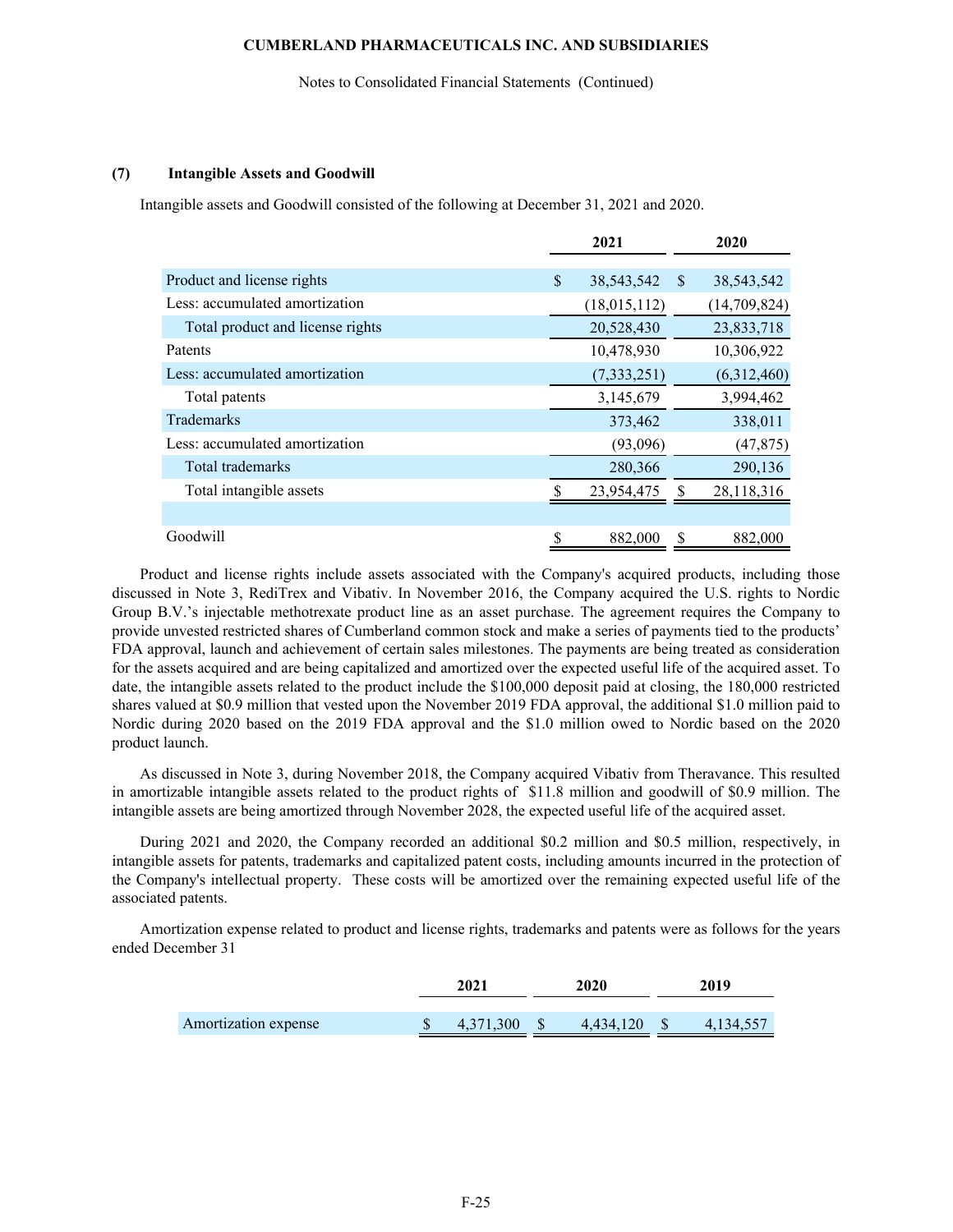Notes to Consolidated Financial Statements (Continued)

The expected amortization expense for the Company's current balance of intangible assets are as follows:

| Year ending December 31: |   |            |
|--------------------------|---|------------|
| 2022                     | S | 3,736,647  |
| 2023                     |   | 3,674,355  |
| 2024                     |   | 3,652,566  |
| 2025                     |   | 3,637,002  |
| 2026 and thereafter      |   | 9,253,905  |
|                          |   | 23,954,475 |

# **(8) Other Current and Other Long-term Liabilities**

Other current liabilities consisted of the following at December 31:

| Other current liabilities                                         | 2021            |               | 2020       |
|-------------------------------------------------------------------|-----------------|---------------|------------|
| Rebates, product returns, administrative fees<br>and service fees | \$<br>3,680,677 | <sup>S</sup>  | 4,072,151  |
| Employee wages and benefits                                       | 1,340,846       |               | 998,064    |
| Current portion of accrued contingent consideration               | 2,685,531       |               | 2,787,741  |
| Accrued inventory purchases                                       | 18,211          |               | 294,000    |
| Paycheck Protection Program liability                             |                 |               | 2,187,140  |
| Other                                                             | 943,038         |               | 915,285    |
| Total other current liabilities                                   | 8,668,303       | \$.           | 11,254,381 |
| Other long-term liabilities                                       | 2021            |               | 2020       |
| Non-current portion of accrued contingent consideration           | \$<br>3,830,096 | <sup>S</sup>  | 4,855,363  |
| Deferred compensation                                             | 3,433,962       |               | 2,702,772  |
| Other                                                             | 224,786         |               | 304,637    |
| Total other long-term liabilities                                 | \$<br>7,488,844 | <sup>\$</sup> | 7,862,772  |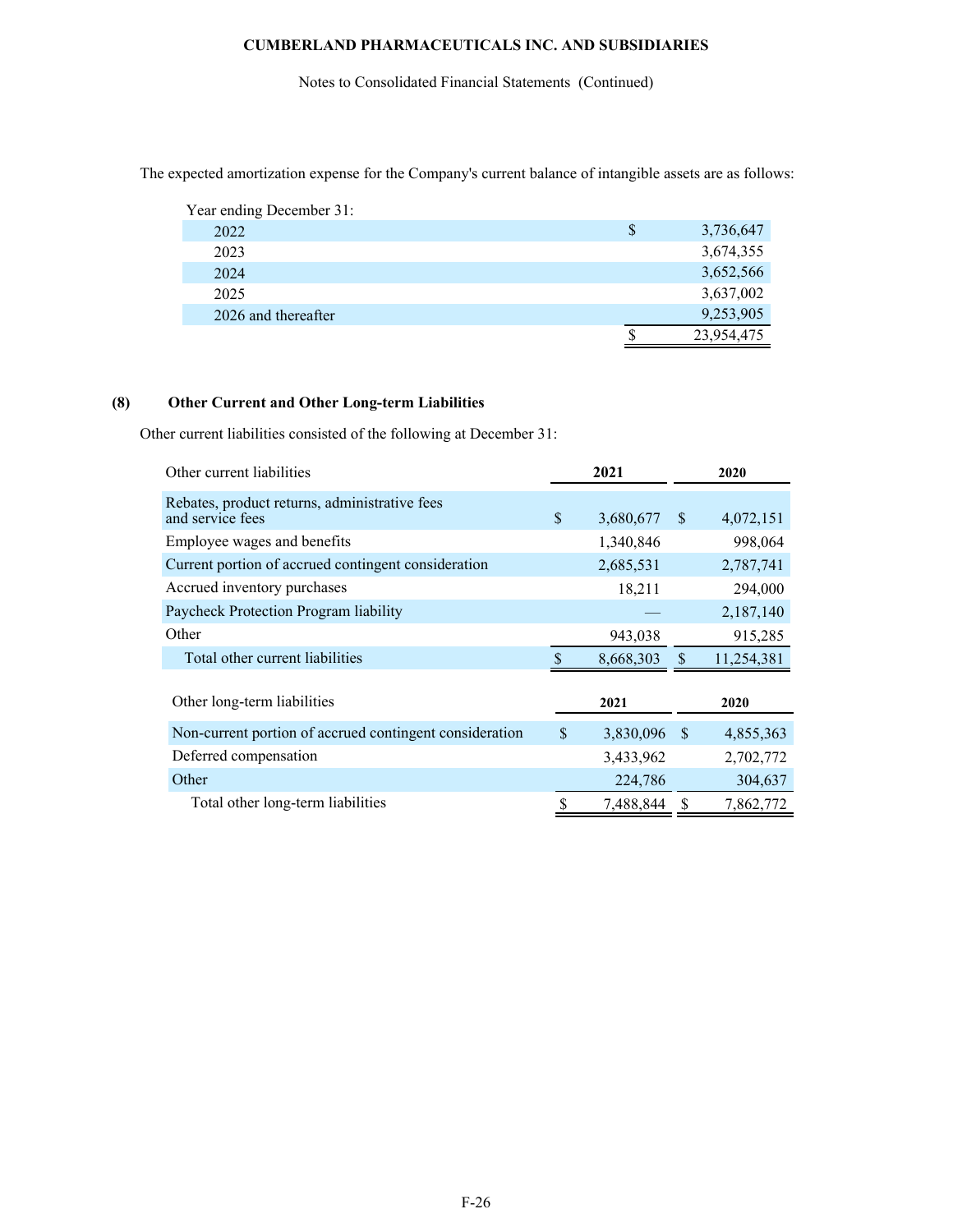Notes to Consolidated Financial Statements (Continued)

## **(9) Debt**

On December 31, 2021, the Company entered into a Fifth Amendment to the Revolving Credit Note and Sixth Amendment (the "Sixth Amendment") to Revolving Credit Loan Agreement with Pinnacle Bank (the "Pinnacle Agreement"). The Sixth Amendment increased the principal amount by \$5 million to \$20 million. On October 28, 2021, the Company entered into a Fourth Amendment to the Revolving Credit Note and Fifth Amendment to Revolving Credit Loan Agreement with Pinnacle Bank. Among other terms, the Fourth Amendment extended the maturity date to October 1, 2024. The Pinnacle Agreement includes specific financial covenants including Debt Ratio and Tangible Capital Ratio.

The Company had \$15 million in borrowings under the Pinnacle Agreement at December 31, 2021 and 2020.

 The interest rate on the Pinnacle Agreement is based on LIBOR plus an interest rate spread. The pricing under the Fourth Amendment provides for an interest rate spread of 1.75% to 2.75% above LIBOR with a minimum LIBOR of 0.90% (representing an interest rate of 3.65% at December 31, 2021). In addition, a fee of 0.25% per year is charged on the unused line of credit. Interest and the unused line fee are payable quarterly. In 2022, the LIBOR benchmark rate is expected to be discontinued. When the LIBOR rate is no longer available, the Pinnacle Agreement calls for a new Benchmark rate to be used to determine the interest rate for the Agreement.

Borrowings under the line of credit are collateralized by substantially all of our assets.

#### *Paycheck Protection Program Loan*

On April 20, 2020, Cumberland received the funding of a loan from Pinnacle Bank in the aggregate amount of \$2,187,140 pursuant to the Paycheck Protection Program (the "PPP") under the Federal Coronavirus Aid, Relief, and Economic Security Act ("CARES Act"), which was enacted March 27, 2020.

The PPP is administered by the U.S. Small Business Administration ("SBA"). The loan was scheduled to mature April 14, 2022, and bears interest at a rate of 1.0% per year, payable monthly. The loan could be prepaid at any time prior to maturity with no prepayment penalties. Funds from the loan are to be used to maintain payroll, continue group health care benefits and pay for rent and utilities.

Under the terms of the PPP, certain amounts of the loan may be forgiven if they are used for qualifying expenses as described in the CARES Act, including qualifying payroll costs, covered rent payments, and covered utilities. From the date of funding the Company has used the loan amount for such qualifying expenses. Cumberland has elected to account for the proceeds of the loan as a government grant under *International Accounting Standard 20 ("IAS 20"), Accounting for Government Grants and Disclosure of Government Assistance.*  The permitted analogous use of IAS 20 outlines a model for the accounting for government assistance, including forgivable loans. As a result, the Company has recorded the \$2,187,140 as a deferred income liability, which is included as a component of other current liabilities on the consolidated balance sheet as of December 31, 2020.

Cumberland applied for this loan after carefully considering, with its bank, the eligibility criteria to participate in this program, and determining that Cumberland met these criteria. The Company evaluated and provided information on our payroll and other qualifying expenses to determine the amount of PPP funds to apply for.

Cumberland has not laid off or furloughed any employees as a result of the COVID-19 pandemic and, based on assistance from the PPP loan, the Company currently does not foresee doing so. In October 2020, the Company submitted a request for forgiveness of the PPP loan. The request was approved by the lender, Pinnacle Bank, who then submitted it to SBA for the SBA's review and approval.

On June 11, 2021, the Company received a notice from the SBA that the full amount of the loan was forgiven. The Company accounted for the forgiveness of the loan under IAS 20 and recorded the \$2,187,140 as other income during the year ended December 31, 2021.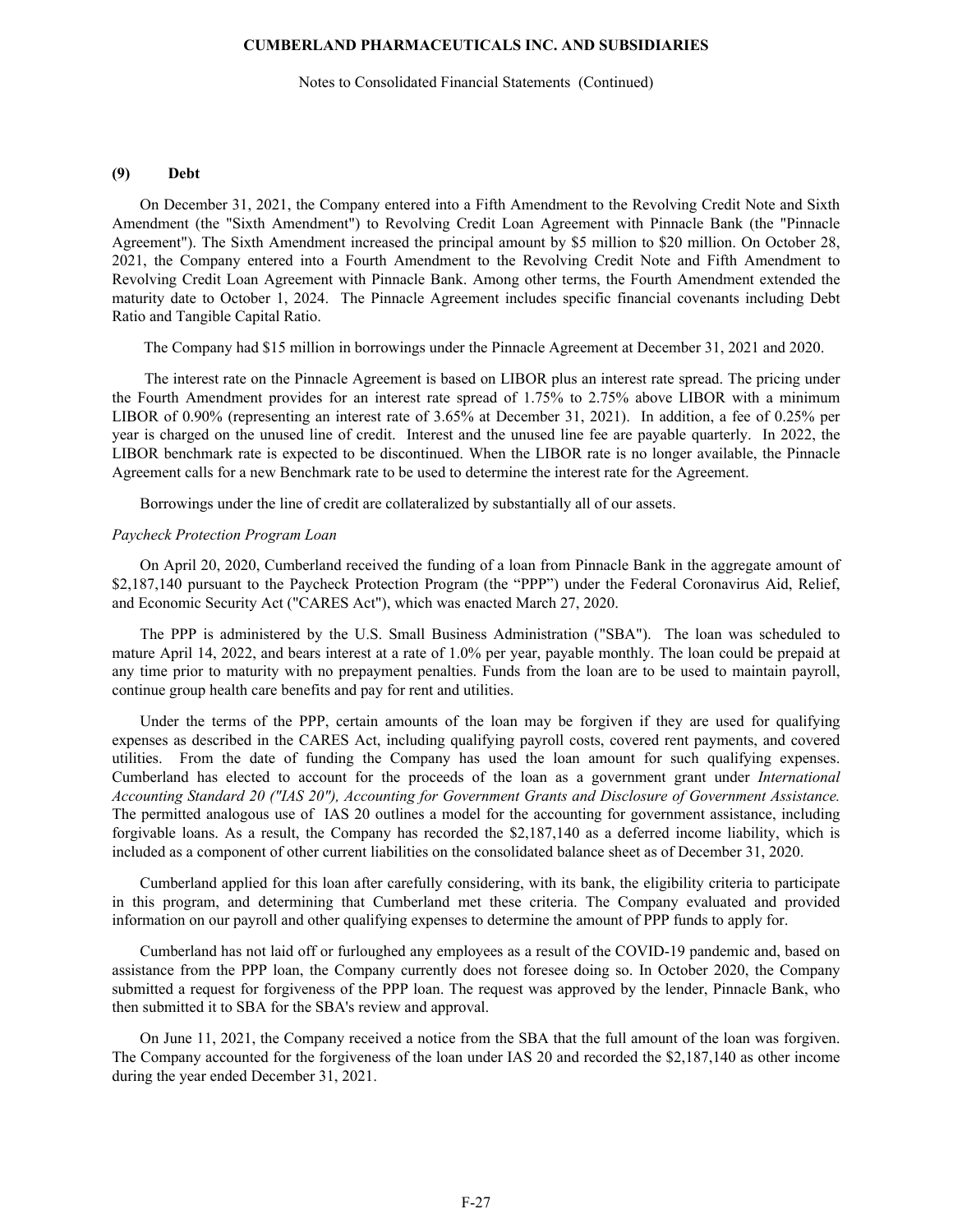Notes to Consolidated Financial Statements (Continued)

## **(10) Shareholders' Equity**

#### *(a) Initial Public Offering*

On August 10, 2009, the Company completed its initial public offering of 5,000,000 shares of common stock at a price of \$17.00 per share, raising gross proceeds of \$85.0 million. After deducting underwriting discounts of approximately \$6.0 million and offering costs incurred of approximately \$4.2 million, the net proceeds to the Company were approximately \$74.8 million.

## *(b) Preferred Stock*

The Company is authorized to issue 20,000,000 shares of preferred stock. The Board of Directors is authorized to divide these shares into classes or series, and to fix and determine the relative rights, preferences, qualifications and limitations of the shares of any class or series so established. At December 31, 2021 and 2020, there was no preferred stock outstanding.

#### *(c) Common Stock*

During 2021, 2020 and 2019, the Company issued 192,684 shares, 228,500 shares and 225,536 shares of common stock, respectively, as a result of restricted shares vesting as well as other common share issuances. There were no option exercise transactions during 2021, 2020 and 2019.

In November 2017, the Company filed its Shelf Registration on Form S-3 with the SEC associated with the sale of up to \$100 million in corporate securities. The Shelf Registration was declared effective in January 2018. It also included an At the Market ("ATM") feature that allows the Company to sell common shares at market prices, along with an agreement with B. Riley FBR Inc. to support such a placement of shares. The Company filed an updated Form S-3 with the SEC in December 2020, which was declared effective in January 2021. On December 27, 2021, the Company filed a related prospectus supplement in connection with the sale and issuance of shares having an aggregate gross sales price of up to \$19 million. The Company intends to continue an ATM feature through B. Riley FBR, Inc. that would allow the Company to issue shares of its common stock. The Company did not issue any shares under this ATM during the years ended December 31, 2021 or 2020.

## *(d) Share Repurchases*

The Company currently has a share repurchase program to repurchase up to \$10 million of its common stock pursuant to Rule 10b-18 of the Securities Exchange Act, as amended. In January 2019, the Company's Board of Directors established the current \$10 million repurchase program to replace the prior authorizations. The Company repurchased 438,359 shares, 503,626 shares and 623,478 shares of common stock for approximately \$1.4 million, \$1.8 million, and \$3.5 million during the years ended December 31, 2021, 2020 and 2019, respectively. There remains \$4.8 million available under the current repurchase program available for share repurchases at December 31, 2021.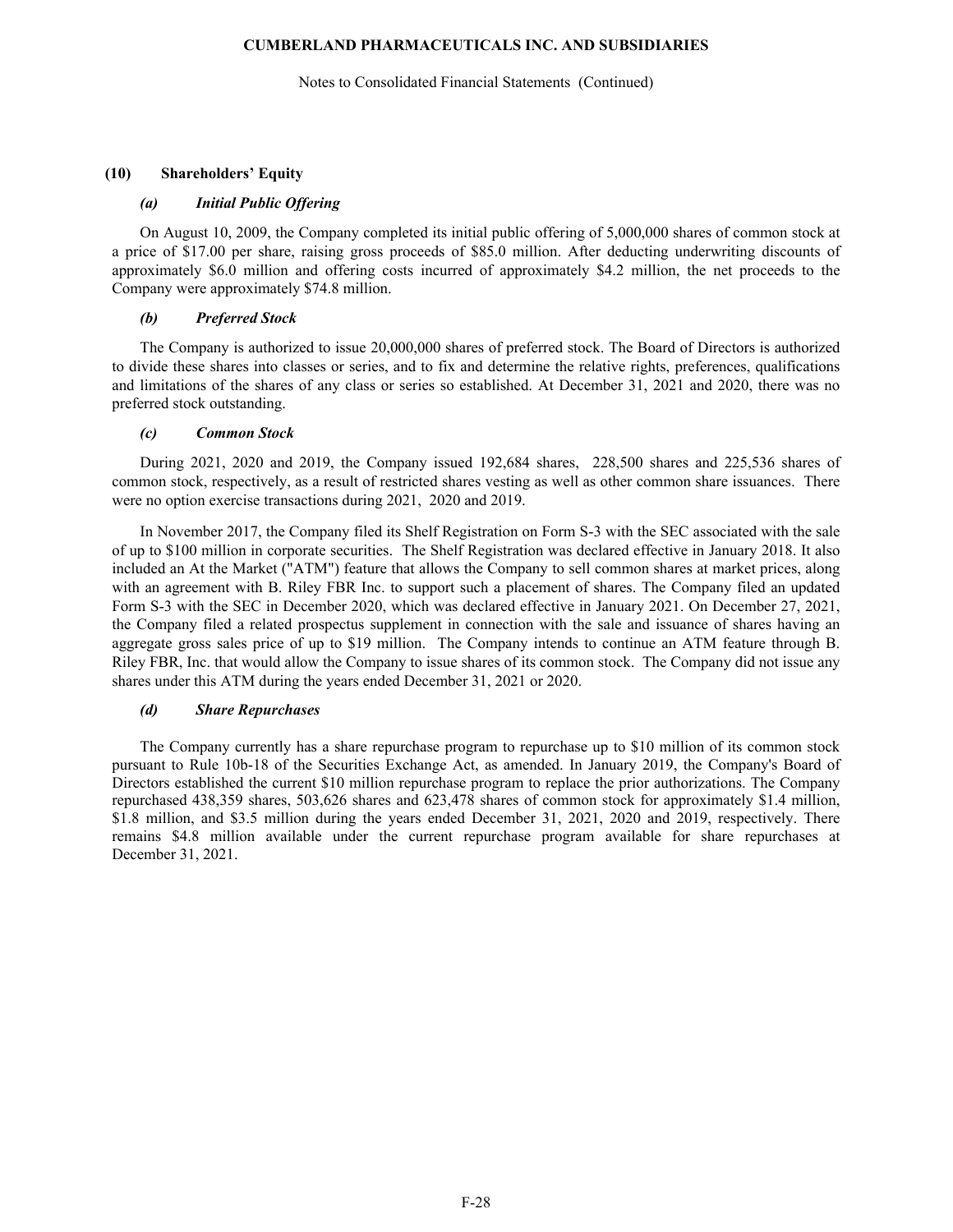Notes to Consolidated Financial Statements (Continued)

## *(e) Cumberland Emerging Technologies*

In April 2019, Cumberland Emerging Technologies ("CET"), our majority-owned subsidiary, entered into an agreement whereby Hongkong WinHealth Pharma Group Ltd. ("WinHealth") made a \$1 million investment in CET through the purchase of shares of its common stock. As part of the agreement, WinHealth obtained the rights to name an individual for appointment to the CET Board of Directors as well as the first opportunity to license CET products for the Chinese market. In connection with WinHealth's investment in CET, during 2019, Cumberland also made an additional \$1 million investment in CET. Cumberland purchased additional CET shares through contribution of \$0.3 million in cash and a conversion of \$0.7 million in intercompany loans payable. Upon completion of the additional investment by WinHealth and Cumberland, Gloria Pharmaceuticals returned its shares in CET in exchange for consideration of \$0.8 million that was funded during 2020. After the additional investment, the Company's ownership in CET is 85%. As CET is a consolidated subsidiary, the Company reports the operating results of CET and allocates the noncontrolling interests to the non-majority partners.

## *(f) Cumberland Foundation*

In December 2017, the Company formed the Cumberland Pharma Foundation (the "Foundation") to serve as a vehicle to facilitate the ongoing philanthropic endeavors of Cumberland Pharmaceuticals Inc.

The Foundation was formed as a nonprofit corporation designed to qualify as a tax-exempt organization pursuant to Section 501(a) of the Internal Revenue Code. The Foundation's Board of Directors is comprised of Cumberland Pharmaceuticals executives who are responsible for overseeing the Foundation's ongoing activities including charitable contributions.

In 2018, Cumberland provided a grant of 50,000 shares of the Company's common stock to the Foundation. The shares will address the ongoing financial needs of the Foundation. The organization also plans to hold a portion of the shares for long-term appreciation. The Foundation maintains separate financial statements and its ongoing operations will not impact the financial statements of Cumberland Pharmaceuticals. Initial annual grants by the Foundation have been and are expected to remain consistent with the historic level of contributions made by Cumberland Pharmaceuticals. During 2019, Cumberland Pharmaceuticals committed approximately \$50,000 in cash contributions that were paid to the Foundation during 2020. Likewise, during 2020, the Company committed approximately \$25,000 in cash contributions paid to the Foundation during 2021.

## *(g) Nordic Group B.V.*

On November 27, 2019, Cumberland received approval from the FDA for the pre-filled syringe of the Methotrexate product. With this approval, Nordic's 180,000 shares of Cumberland's common stock became vested. The value of these shares at the date of approval was \$0.9 million.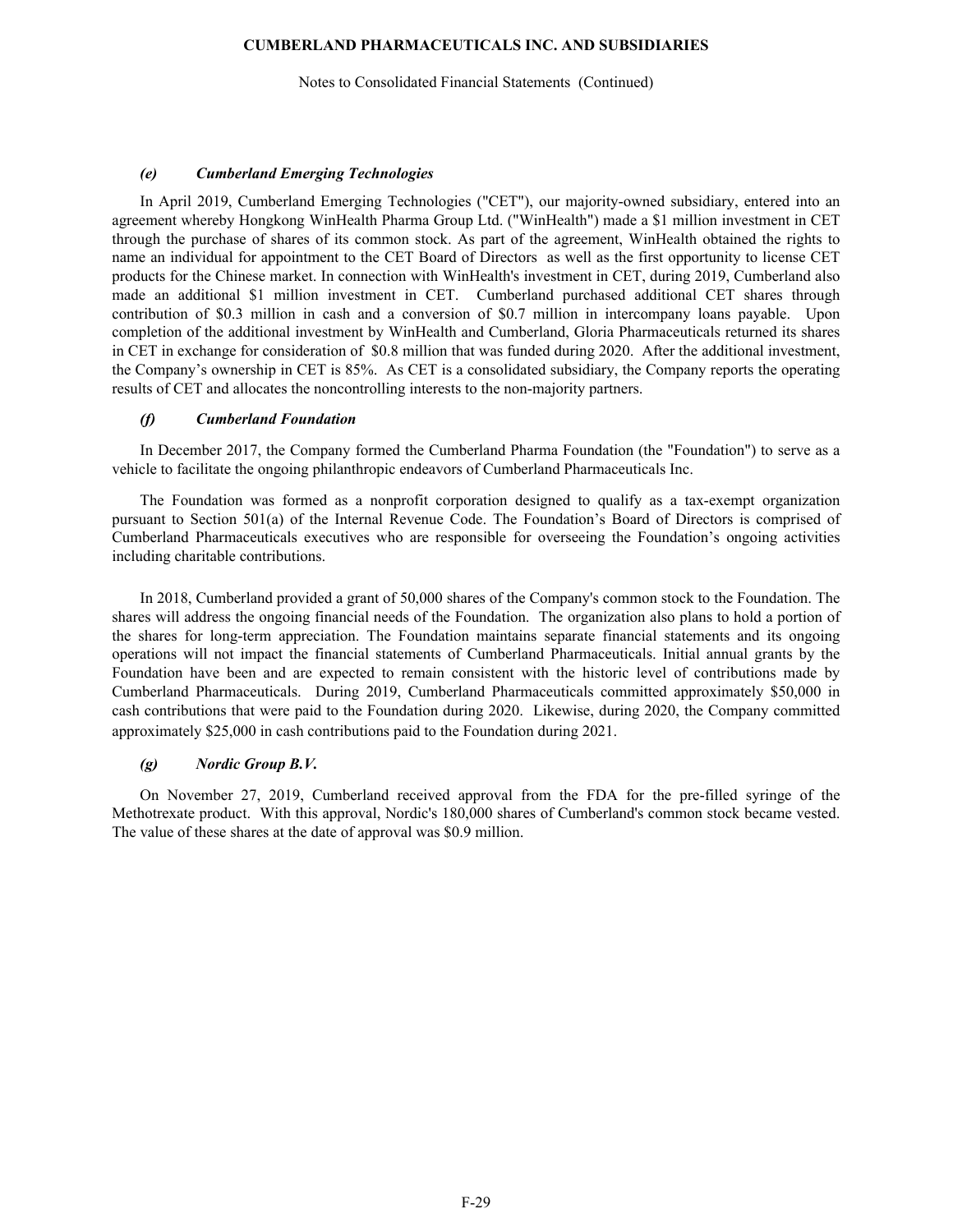Notes to Consolidated Financial Statements (Continued)

## **(11) Earnings (Loss) Per Share**

The following table shows the computation of the numerator and the denominator used to calculate diluted earnings (loss) per share for the years ended December 31:

|                                                                    | 2021<br>2020 |                  |     | 2019             |               |
|--------------------------------------------------------------------|--------------|------------------|-----|------------------|---------------|
| Numerator:                                                         |              |                  |     |                  |               |
| Net income (loss) from continuing<br>operations                    | \$           | $(5,597,121)$ \$ |     | $(6,625,779)$ \$ | (9,211,688)   |
| Discontinued operations                                            |              | 1,994,322        |     | 3,206,875        | 5,665,177     |
| Net income (loss)                                                  |              | (3,602,799)      |     | (3,418,904)      | (3,546,511)   |
| Net loss at subsidiary attributable to<br>noncontrolling interests |              | 95,212           |     | 79,496           | 8,752         |
| Net income (loss) attributable to<br>common shareholders           |              | (3,507,587)      | - S | $(3,339,408)$ \$ | (3, 537, 759) |
| Denominator:                                                       |              |                  |     |                  |               |
| Weighted-average shares outstanding<br>– basic                     |              | 14,904,834       |     | 15,162,184       | 15,396,098    |
| Dilutive effect of restricted stock and<br>stock options           |              |                  |     |                  |               |
| Weighted-average shares outstanding<br>– diluted                   |              | 14,904,834       |     | 15, 162, 184     | 15,396,098    |

The Company's anti-dilutive restricted shares and stock options outstanding were as follows for the years ended December 31:

|                                  | 2021    | 2020    | 2019  |
|----------------------------------|---------|---------|-------|
|                                  |         |         |       |
| Anti-dilutive shares and options | 183.300 | 197.610 | 4.000 |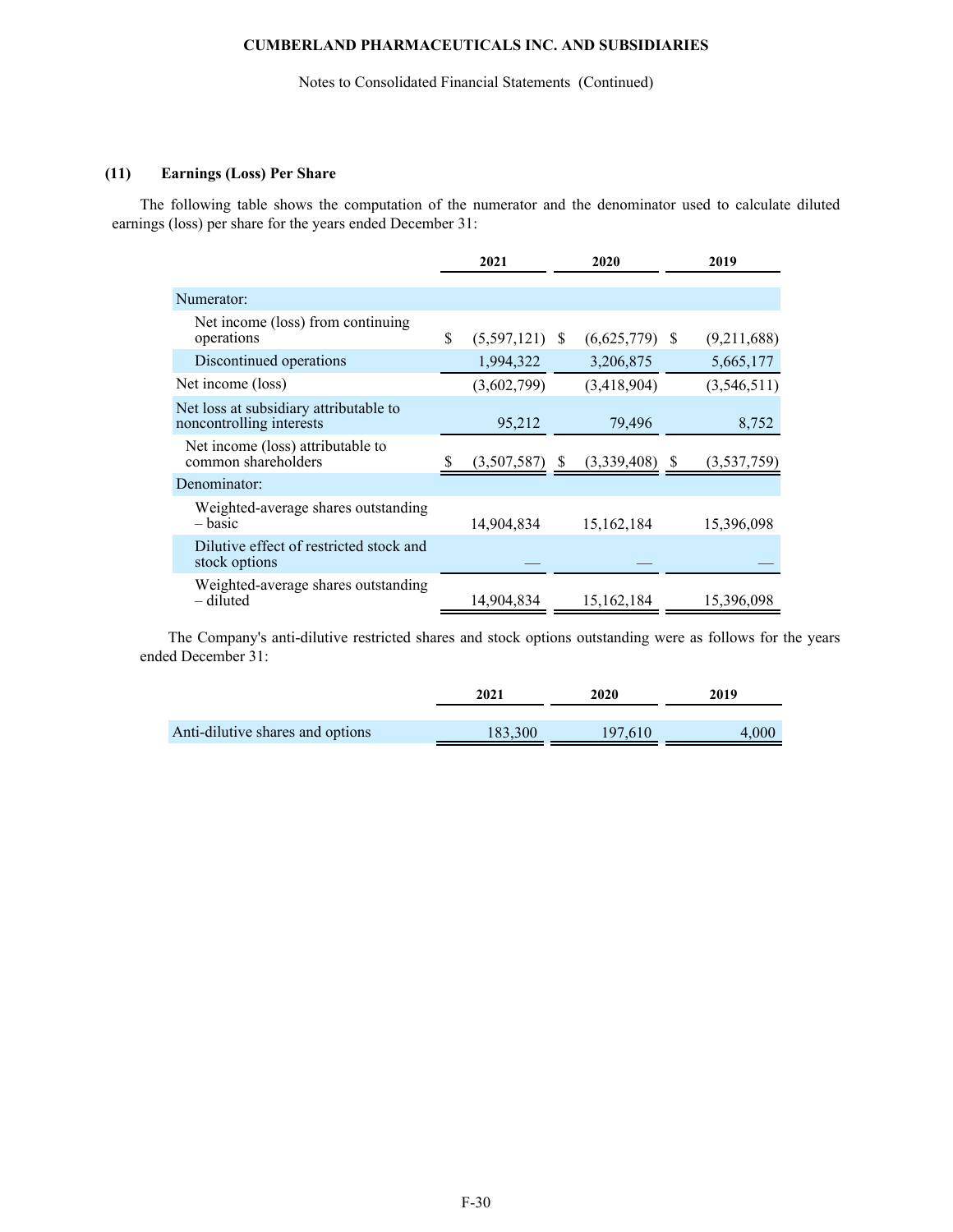Notes to Consolidated Financial Statements (Continued)

# **(12) Income Taxes**

The components of the Company's net deferred tax assets at December 31 are as follows:

|                                                                       | 2021             |              | 2020           |
|-----------------------------------------------------------------------|------------------|--------------|----------------|
| <b>Deferred Tax Assets</b>                                            |                  |              |                |
| Net operating loss and tax credits                                    | \$<br>16,817,070 | <sup>S</sup> | 16,961,650     |
| Property and equipment and intangibles                                | 222,893          |              | 227,056        |
| Allowance for accounts receivable                                     | 83,931           |              | 249,483        |
| Reserve for expired product                                           | 457,723          |              | 438,235        |
| Inventory                                                             | 104,824          |              | 100,362        |
| Deferred charges                                                      | 1,303,664        |              | 952,711        |
| Cumulative compensation costs incurred on deductible equity<br>awards | 834,070          |              | 928,638        |
| Total deferred tax assets                                             | 19,824,175       |              | 19,858,135     |
|                                                                       |                  |              |                |
| <b>Deferred Tax Liabilities</b>                                       |                  |              |                |
| Intangible assets                                                     | (62, 253)        |              | (662, 014)     |
| Net deferred tax assets, before valuation allowance                   | 19,761,922       |              | 19,196,121     |
| Less: deferred tax asset valuation allowance                          | (19, 761, 922)   |              | (19, 196, 121) |
| Net deferred tax assets                                               | \$               | \$           |                |

The following table summarizes the amount and year of expiration of the Company's federal and state net operating loss carryforwards as of December 31, 2021:

| <b>Years of expiration</b>                               | Federal          |    | <b>State</b> |
|----------------------------------------------------------|------------------|----|--------------|
|                                                          |                  |    |              |
| 2022                                                     | \$               | -S |              |
| $2023 - 2029$                                            |                  |    | 49,253,796   |
| 2030                                                     | 44,153,819       |    | 355,874      |
| $2031 - 2039$                                            | 7,534,351        |    | 9,822,440    |
| Indefinite Period                                        | 4,345,272        |    | 279,025      |
| Total federal and state net operating loss carryforwards |                  |    |              |
|                                                          | \$<br>56,033,442 | S  | 59,711,135   |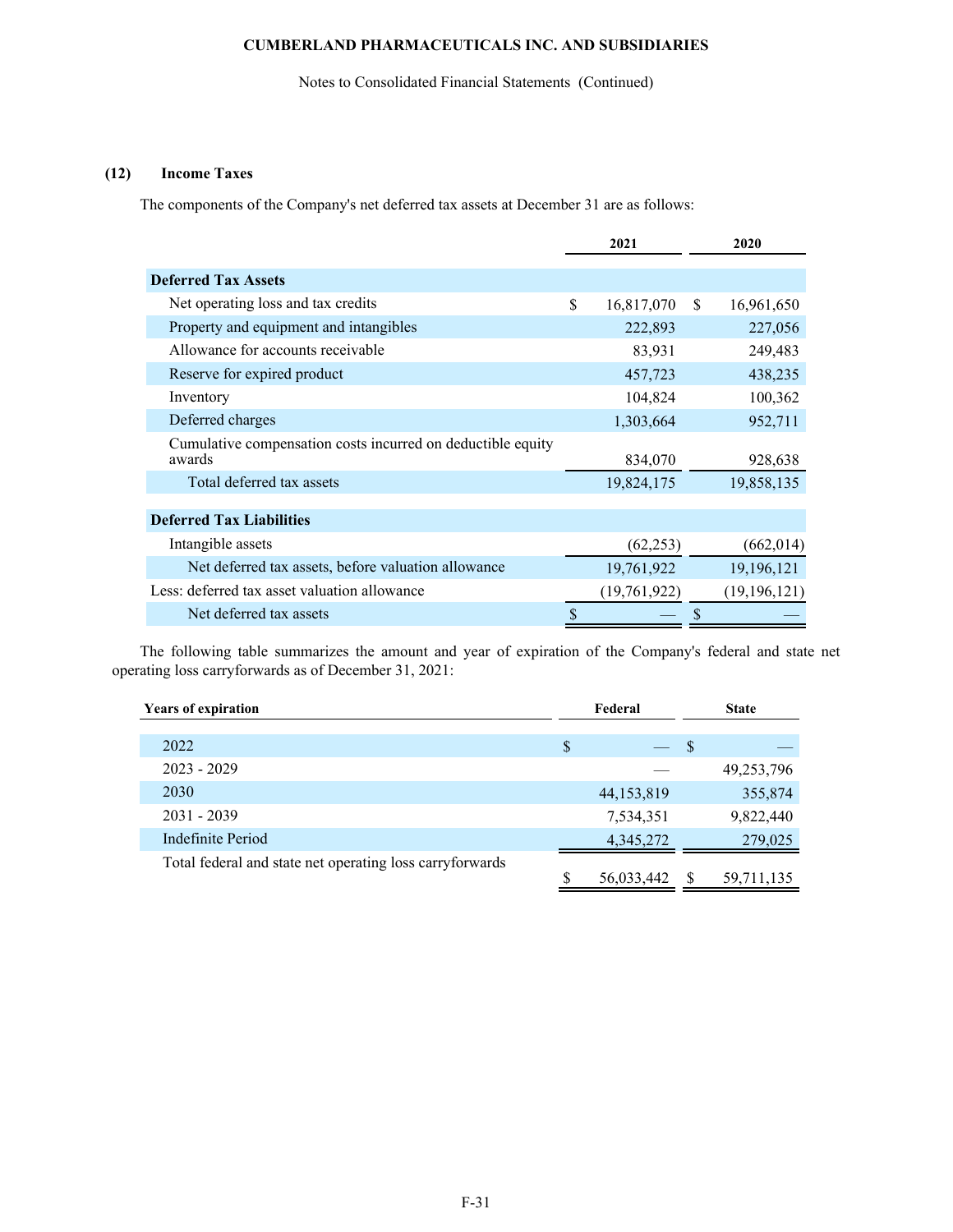## Notes to Consolidated Financial Statements (Continued)

|                                                |               | 2021      |               | 2020      |              | 2019      |
|------------------------------------------------|---------------|-----------|---------------|-----------|--------------|-----------|
| Current:                                       |               |           |               |           |              |           |
| Federal                                        | $\mathcal{S}$ |           | <sup>\$</sup> | 21,802    | <sup>S</sup> | 65,408    |
| State and other                                |               | 34,891    |               | (55, 902) |              | 79,316    |
| Total current income tax (expense)<br>benefit  |               | 34,891    |               | (34,100)  |              | 144,724   |
|                                                |               |           |               |           |              |           |
| Deferred:                                      |               |           |               |           |              |           |
| Federal                                        |               | 61,678    |               | (21, 802) |              | (65, 408) |
| <b>State</b>                                   |               | (61, 678) |               |           |              |           |
| Total deferred income tax<br>(expense) benefit |               |           |               | (21, 802) |              | (65, 408) |
| Total income tax (expense) benefit             | $\mathcal{S}$ | 34,891    | \$            | (55,902)  | S            | 79,316    |

Income tax (expense) benefit includes the following components for the years ended December 31:

The Company's effective income tax rate for 2021, 2020 and 2019 reconciles with the federal statutory tax rate as follows:

|                                                                   | 2021            | 2020    | 2019     |
|-------------------------------------------------------------------|-----------------|---------|----------|
| Federal tax expense at statutory rate                             | $21\%$          | $21\%$  | 21 %     |
| State income tax expense (net of federal<br>income tax benefit)   | $1\%$           | $4\%$   | $4\%$    |
| Permanent differences associated with<br>general business credits | $- \frac{9}{6}$ | $6\%$   | $7\%$    |
| Change in valuation allowance                                     | (19)%           | (23)%   | $(31)\%$ |
| Other permanent differences                                       | $(4)\%$         | (7)%    | $1\%$    |
| Other                                                             | $-$ %           | $(3)\%$ | $-$ %    |
| Net income tax expense                                            | $(1)\%$         | $(2)\%$ | $2\%$    |

The Company believes that it is not more likely than not that its net deferred tax assets will be realized. As such, the net deferred tax assets are fully offset with a valuation allowance as of the periods ended December 31, 2021 and December 31, 2020.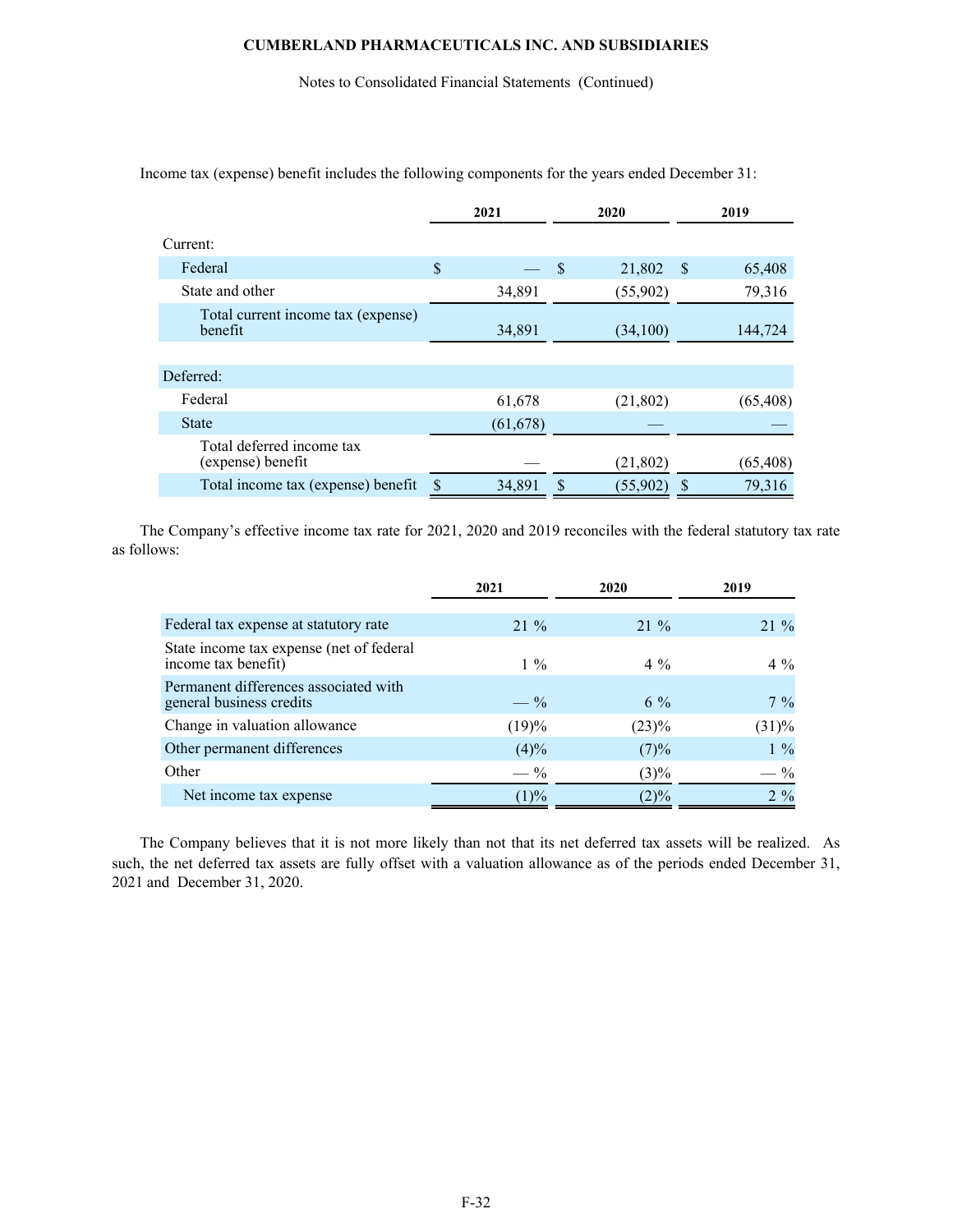Notes to Consolidated Financial Statements (Continued)

As of December 31, 2021, the Company has general business credit carryforwards of \$1.7 million. These credit carryforwards will expire in years 2022 through 2041.

| <b>Years of expiration</b>                   | Federal   |
|----------------------------------------------|-----------|
| 2022                                         | 161,119   |
| 2023-2029                                    | 461,157   |
| 2030-2039                                    | 648,120   |
| 2040-2041                                    | 410,709   |
| Total federal and state credit carryforwards | 1,681,105 |

The Company expects it will continue to pay minimal taxes in future periods through the continued utilization of net operating loss carryforwards, as it is able to achieve taxable income through its operations.

The Company is no longer subject to U.S. federal tax examinations for tax years before 2018, and with few exceptions, the Company is not subject to examination by state tax authorities for tax years which ended before 2018. Loss carryforwards and credit carryforwards generated or utilized in years earlier than 2018 remain subject to examination and adjustment. During 2012, the 2009 federal tax return was examined by the Internal Revenue Service with no significant findings or adjustments. The Company has no unrecognized tax benefits at December 31, 2021 and 2020.

#### **(13) Stock-Based Compensation Plans**

The Company has grants outstanding under three equity compensation plans, with two of the plans available for future grants of equity compensation awards to employees, consultants and directors. All of the equity plans were approved by shareholders. The 2007 Long-Term Incentive Compensation Plan (the "2007 Plan") and the 2007 Directors' Incentive Plan (the "Directors' Plan") superseded the 1999 Stock Option Plan. The 2007 Plan and the Directors' Plan provide for the issuance of stock options, stock appreciation rights and restricted stock. Vesting is determined on a grant-by-grant basis in accordance with the terms of the plans and the related grant agreements. The Company has reserved 2.4 million shares of common stock for issuance under the 2007 Plan and 250,000 shares for issuance under the Directors' Plan.

The exercise price of stock options is generally 100% of the fair market value of the underlying common stock on the grant date. The maximum contractual term of stock options is ten years from the date of grant, except for incentive stock options granted to 10% shareholders, which is five years.

During 2011, the Company began issuing shares of restricted stock with no exercise price to employees and directors. Restricted stock issued to employees generally cliff-vests on the fourth anniversary of the date of grant. Restricted stock issued to directors vests on the one year anniversary of the date of grant.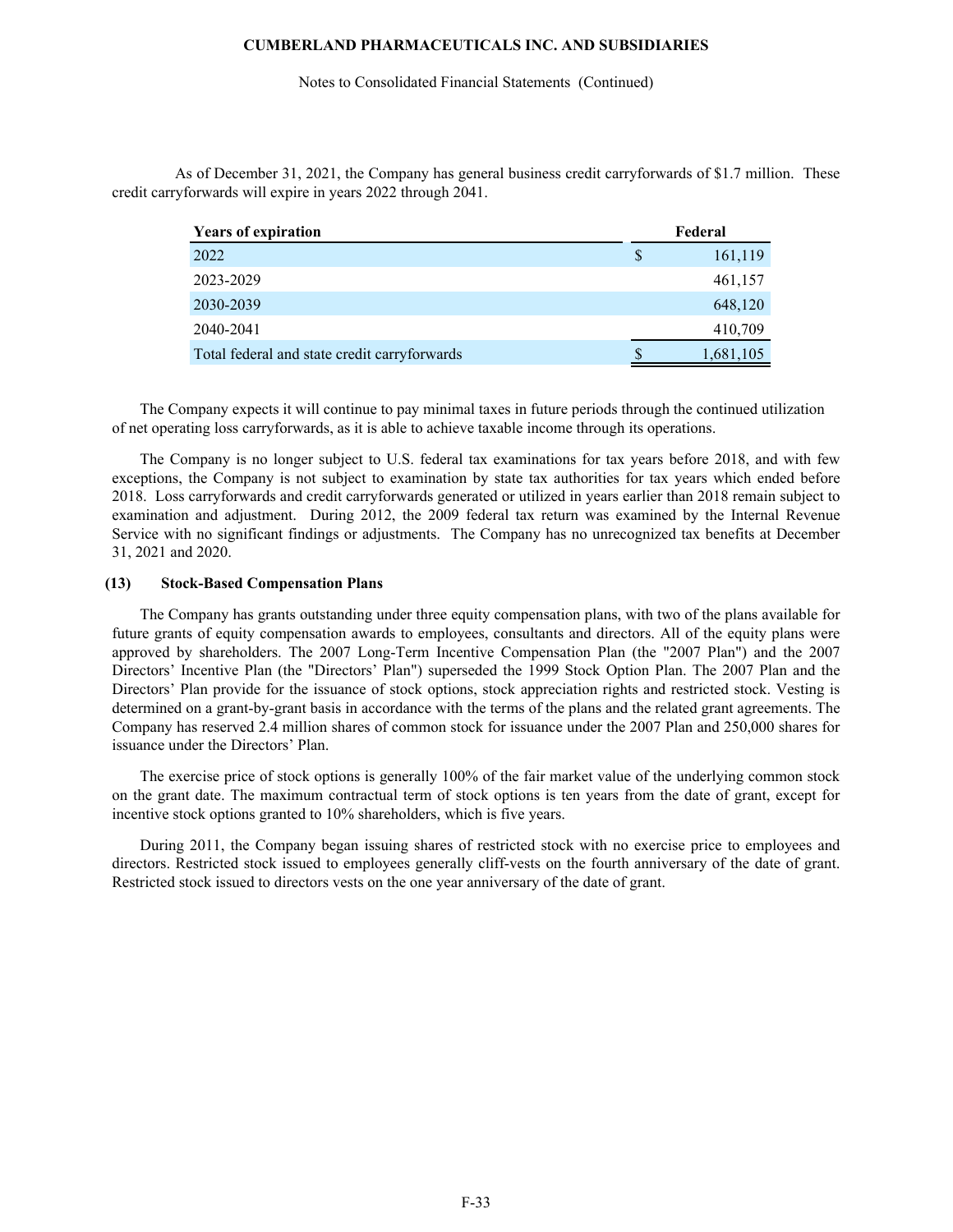## Notes to Consolidated Financial Statements (Continued)

Stock compensation expense is presented as a component of general and administrative expense in the consolidated statements of operations. Stock compensation expense consisted of the following for the years ended December 31:

|                                            | 2021          | 2020           | 2019      |
|--------------------------------------------|---------------|----------------|-----------|
|                                            |               |                |           |
| Share-based compensation - employees       | 730.412       | $1,050,179$ \$ | 1,481,016 |
| Share-based compensation -<br>nonemployees | 11,455        | (3,663)        | 4,882     |
| Total share-based compensation             | \$<br>741.867 | 1,046,516      | 1,485,898 |

At December 31, 2021, there was approximately \$1.1 million of unrecognized compensation cost related to share-based payments, which is expected to be recognized over a weighted-average period of 2.05 years. This amount relates primarily to unrecognized compensation cost for employee restricted stock and stock options awards.

## *Stock Options*

The Company granted 186,900 incentive stock options during 2021, which vest in four years. There were no options exercised during 2021, 2020 and 2019. As such, there was no intrinsic value of options or weighted-average fair value of options exercised for the periods.

For the incentive stock options issued to date, the weighted average grant price was \$3.17, and the weighted average fair value of these stock option grants was \$1.52.

The fair value of stock options is calculated using the Black-Scholes ("Black-Scholes-Merton", or "BSM") option-pricing model on the date of grant. Since 2012, the Company had been issuing RSA's (Restricted Share Awards) where the grant date Fair Value ("FV") equaled the closing share price. The ISO's required a BSM valuation to approximate FV. The following inputs were used in the creation of the valuation.

- **Volatility** We estimate volatility in accordance with SAB No. 107, as amended by SAB No. 110. We have been publicly traded since August 2009, so we have sufficient years of trading history and volatility to appropriately evaluate this component of the BSM model. As such, we are using our own historical volatility to value stock options. We have noted no conditions that would indicate the historical volatility would not be an indicator of future volatility, as such we are using historical volatility over the same period as the expected term of the awards (7 years) back to 2017 and believe it to be sufficient. Calculated volatility for the grants issued in 2021 ranges from 31% to 43%. Our average volatility over the life of stock being public is 36% and 38% over the last 6 months. Based on the similar amounts, we believe our volatility estimate for the ISO's are appropriate.
- **Expected Term** We estimate the expected life of employee share options based on the simplified method allowed by SAB No. 107, as amended by SAB No. 110. Under this approach, the expected term is presumed to be the average between the weighted-average vesting period and the contractual term. The ISO's have a 10-year contractual term and the vesting period is 4 years. This results in a calculated expected term of 7 years.
- **Risk Free rate** The risk-free interest rate is based on the U.S. Treasury Note, on the date of grant with a term equal to the corresponding option's expected term. So, in this case, we are using the 7 year treasury note as of the date of grant, which ranges from 1.27% and 1.44% at the date of the grants.
- **Dividend yield** We have never declared or paid any cash dividends and there is currently no expected cash dividend payments as of the date of this grant. As such, dividend yield is zero.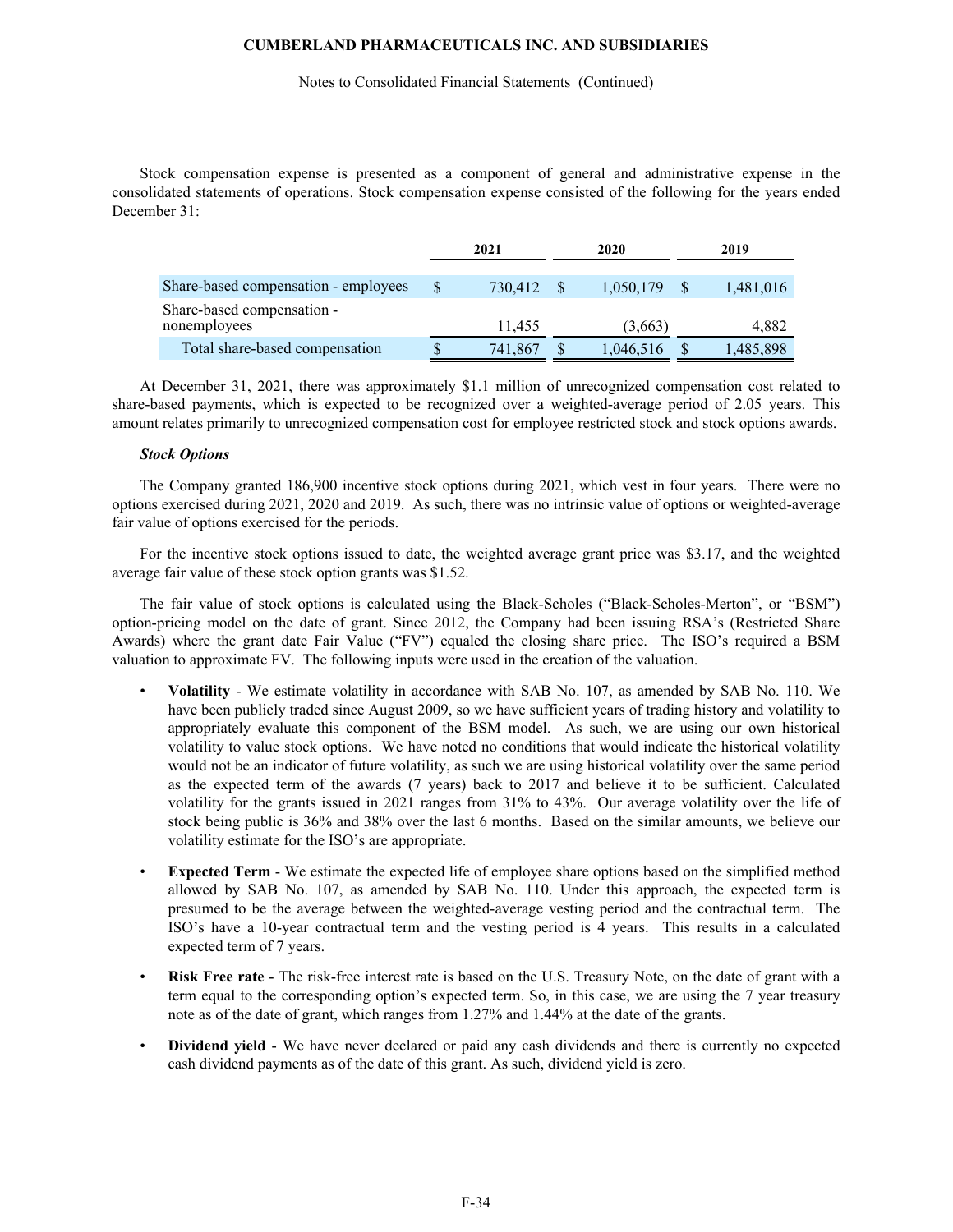#### Notes to Consolidated Financial Statements (Continued)

## *Restricted Stock Awards*

Restricted stock activity was as follows:

|                              | Number<br>of shares |               | Weighted-<br>average<br>grant-date<br>fair value |
|------------------------------|---------------------|---------------|--------------------------------------------------|
| Nonvested, December 31, 2019 | 814,949             | $\mathcal{S}$ | 5.88                                             |
| Shares granted               | 231,091             |               | 3.56                                             |
| Shares vested                | (228, 500)          |               | 4.62                                             |
| Shares forfeited             | (38, 125)           |               | 5.87                                             |
| Nonvested, December 31, 2020 | 779,415             |               | 5.56                                             |
| Shares granted               | 223,750             |               | 1.84                                             |
| Shares vested                | (192, 684)          |               | 6.29                                             |
| Shares forfeited             | (70, 750)           |               | 4.47                                             |
| Nonvested, December 31, 2021 | 739,731             | <sup>\$</sup> | 4.34                                             |

The fair value of restricted stock granted was based on the closing market price of the Company's common stock on the date of grant. The restricted stock grants are included in the diluted weighted shares outstanding computation until they cliff-vest. Once vested they are included in the basic weighted shares outstanding computation.

#### **(14) Employee Benefit Plans**

The Company sponsors an employee benefit plan that was established on January 1, 2006, the Cumberland Pharmaceuticals 401(k) Plan (the "Plan"), under Section 401(k) of the Internal Revenue Code of 1986, as amended, for the benefit of all employees over the age of 21, having been employed by the Company for at least six months. The Plan provides that participants may contribute up to the maximum amount of their compensation as set forth by the Internal Revenue Service each year. Employee contributions are invested in various investment funds based upon elections made by the employees. During 2021, 2020 and 2019, the Company contributed approximately \$50,000 in each year to the Plan as an employer match of participant contributions.

In 2012 and 2013, the Company established non-qualified unfunded deferred compensation plans that allow participants to defer receipt of a portion of their compensation. The liability under the plans, reflected in other long term liabilities in the consolidated balance sheet, was \$3.4 million and \$2.7 million as of December 31, 2021 and 2020, respectively. The Company had assets consisting of company-owned life insurance contracts generally designated to pay benefits of the deferred compensation plans reflected in other assets in the consolidated balance sheet of \$3.2 million and \$2.9 million as of December 31, 2021 and 2020, respectively.

## **(15) Leases**

The Company is obligated under long-term real estate leases for corporate office space that was extended during the third quarter of 2015. Prior to this extension, the lease would have expired in October 2016, the lease is now set to expire in October 2022.

On November 15, 2021, Cumberland entered into a lease, pursuant to which the Company will lease approximately 16,631 rentable square feet of space at the new development Broadwest located in Nashville, Tennessee with 1600 West End Avenue Partners, LLC. The Leased Premise will serve as the Company's new corporate headquarters. The initial term of the Lease is one hundred fifty-seven (157) months, with two consecutive options to renew for a period of five years each, and will commence on the earlier of November 1, 2022, the date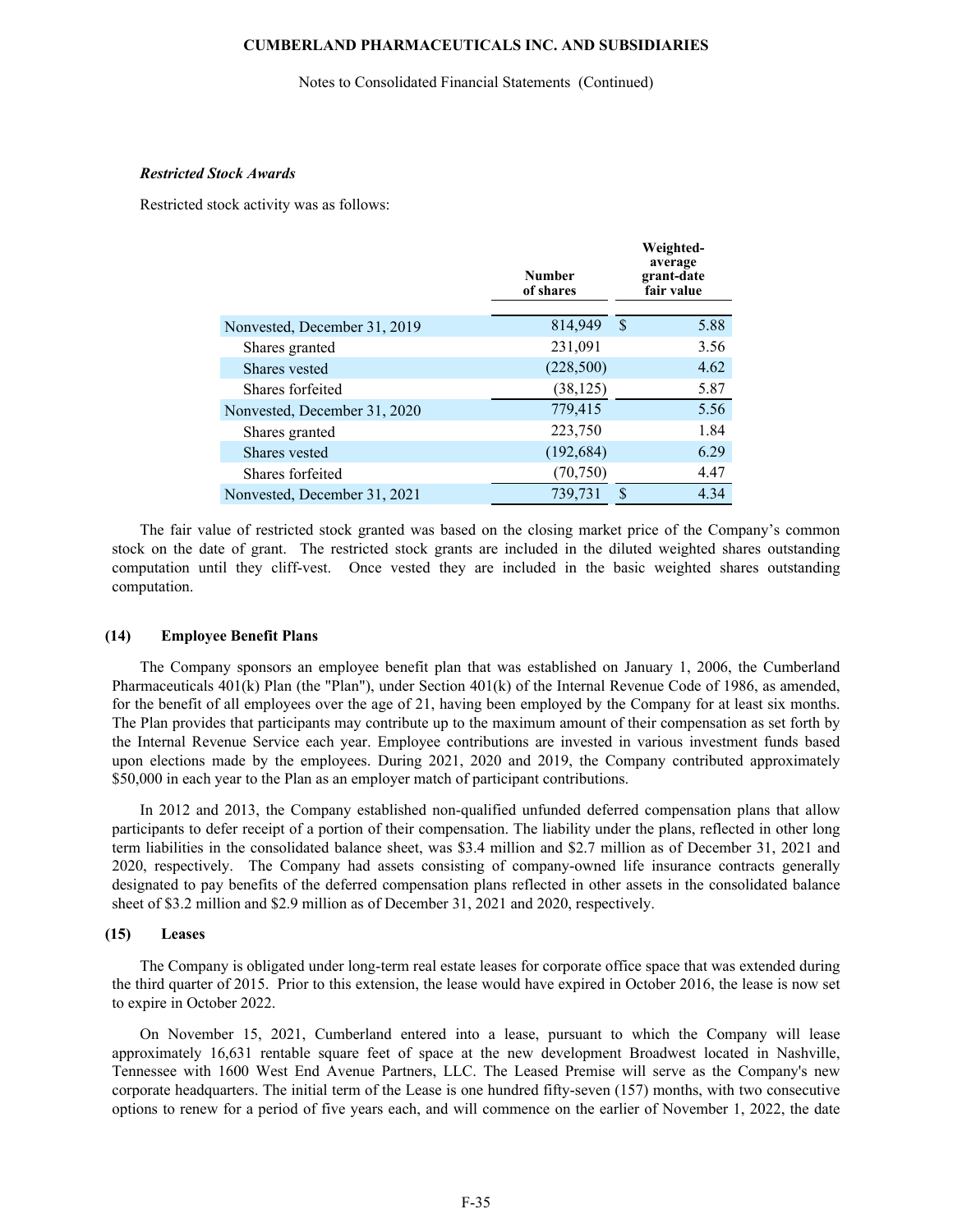## Notes to Consolidated Financial Statements (Continued)

which Tenant takes occupancy of the Leased Premise, or the date which Tenant receives a temporary or permanent certificate of occupancy for the Leased Premise.

The Company will be responsible for paying rent to the Landlord under the Lease beginning three months after the Commencement Date. The Company will pay a base rent of \$33.06 per square foot of rentable space with a gradual rental rate increase of 2.5% for each year period thereafter of the prior year's base rental. In addition to the monthly base rent, the Company is responsible for its percentage share of the operating expenses of the Building. The Lease also provides for a tenant improvement allowance for the space.

In addition, the research lab space at CET, under an agreement amended in July 2012, is leased through April 2023, with an option to extend the lease through April 2028. The Company also subleases a portion of the space under these leases.

Rent expense is recognized over the expected term of the lease, including renewal option periods, if applicable, on a straight-line basis as a component of general and administrative expense. Rent expense and sublease income as follows for the years ended December 31:

|                  | 2021    | 2020     |    | 2019    |
|------------------|---------|----------|----|---------|
|                  |         |          |    |         |
| Rent expense     | 209,102 | ,166,411 |    | 246,143 |
|                  |         |          |    |         |
| Sublease income* | 699,889 | 680,627  | ۰D | 688,020 |

\*Minor amounts due in 2022.

In March 2016, the FASB issued ASU 2016-02. ASU 2016-02's core principle is to increase transparency and comparability among organizations by recognizing lease assets and liabilities on the balance sheet and disclosing key information. The primary effect of adopting ASU 2016-02 to the Company was to record right-of-use assets and obligations for the leases currently classified as operating leases.

The Company's significant operating leases include the lease of approximately 25,500 square feet of office space in Nashville, Tennessee for its corporate headquarters. This lease currently expires in October 2022. The operating leases also include the lease of approximately 14,200 square feet of wet laboratory and office space in Nashville, Tennessee by CET, our majority-owned subsidiary, where it operates the CET Life Sciences Center. This lease currently expires in April 2023.

Operating lease liabilities were recorded as the present value of remaining lease payments not yet paid for the lease term discounted using the incremental borrowing rate associated with each lease. Operating lease right-of-use assets represent operating lease liabilities adjusted for lease incentives and initial direct costs. As the Company's leases do not contain implicit borrowing rates, the incremental borrowing rates were calculated based on information available at January 1, 2019. Incremental borrowing rates reflect the Company's estimated interest rates for collateralized borrowings over similar lease terms. The weighted-average remaining lease term is 1 years and the weighted-average incremental borrowing rate used to discount the present value of the remaining lease payments is 7.42%.

## *Lease Position*

At December 31, 2021 and 2020, the Company recorded the following on the Consolidated Balance Sheet:

| <b>Right-of-Use Assets</b>          | <b>December 31, 2021</b> |           | <b>December 31, 2020</b> |
|-------------------------------------|--------------------------|-----------|--------------------------|
| Operating lease right-of-use assets |                          | 1.024.200 | 2,028,148                |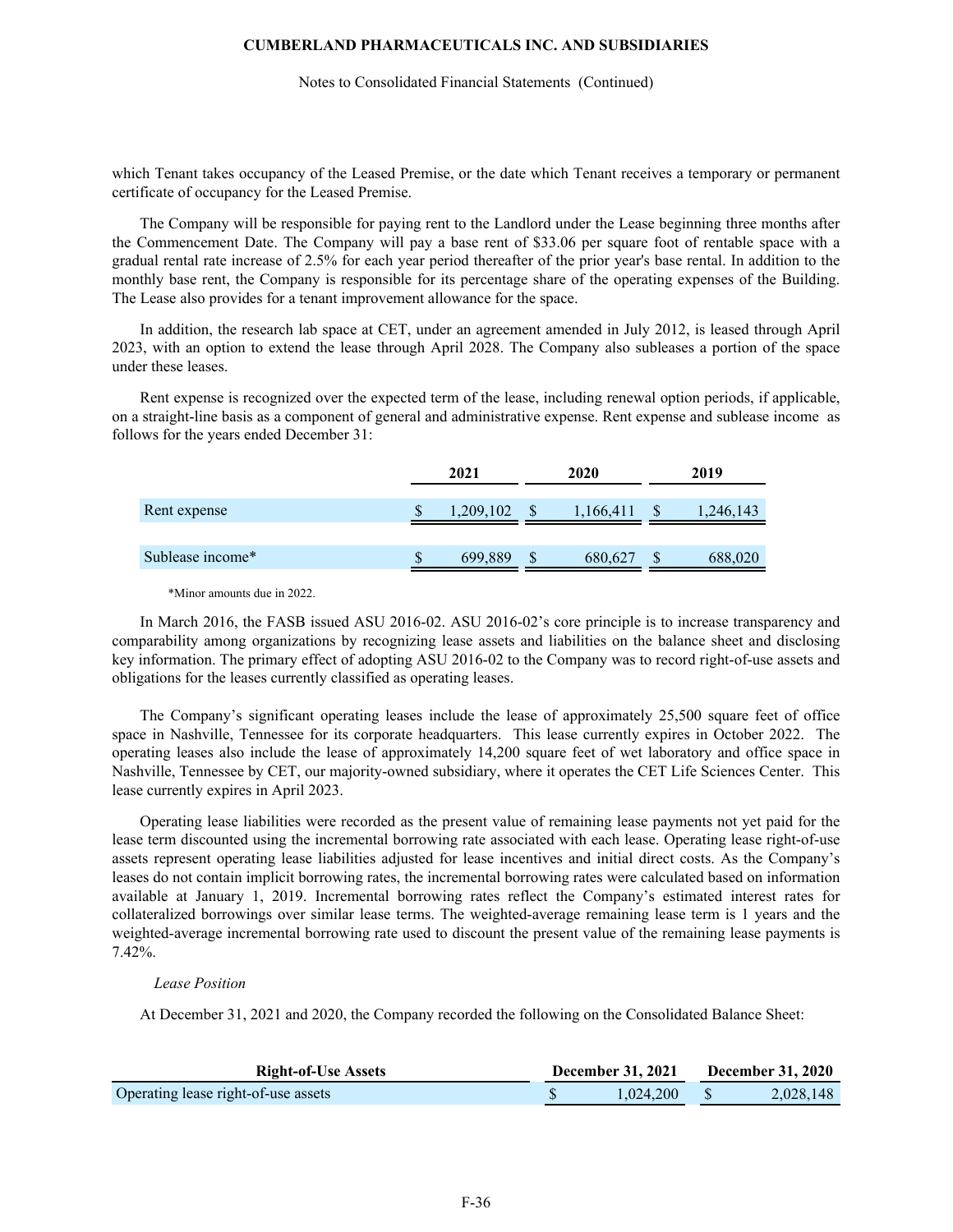## Notes to Consolidated Financial Statements (Continued)

| <b>Lease Liabilities</b>                | December 31, 2021 |           | <b>December 31, 2020</b> |           |  |
|-----------------------------------------|-------------------|-----------|--------------------------|-----------|--|
| Operating lease current liabilities     |                   | 969.677   |                          | 1,016,779 |  |
| Operating lease non-current liabilities |                   | 90.016    |                          | 1,059,693 |  |
| Total                                   |                   | 1.059.693 |                          | 2,076,472 |  |

Excluding the Broadwest lease, cumulative future minimum sublease income under non-cancelable operating subleases totals approximately \$0.1 million and will be paid through the leases ending in October 2022 and April 2023. Future minimum lease payments under non-cancelable operating leases (with initial or remaining lease terms in excess of one year) are as follows:

| <b>Maturity of Leases Liabilities at December 31, 2021</b> | <b>Operating Leases</b> |
|------------------------------------------------------------|-------------------------|
| 2022                                                       | 1,019,313               |
| 2023                                                       | 92,478                  |
| Total lease payments                                       | 1,111,791               |
| Less: Interest                                             | (52,098)                |
| Present value of lease liabilities                         | 1,059,693               |

#### **(16) Market Concentrations**

The Company is focused on the acquisition, development and commercialization of branded prescription products. The Company's principal financial instruments subject to potential concentration of credit risk are accounts receivable, which are unsecured, and cash equivalents. The Company's cash equivalents consist primarily of money market funds. Certain bank deposits may be in excess of the insurance limits provided by the Federal Deposit Insurance Corporation.

The Company's primary customers are wholesale pharmaceutical distributors in the U.S. Total revenues by customer for each customer representing 10% or more of consolidated revenues are summarized below for the years ended December 31:

|            | 2021 | 2020 | 2019 |
|------------|------|------|------|
|            |      |      |      |
| Customer 1 | 27%  | 25%  | 31%  |
| Customer 2 | 24%  | 25%  | 28%  |
| Customer 3 | 20%  | 21%  | 17%  |

The Company's accounts receivable, net of allowances, due from the customers representing 10% or more of consolidated revenue was 51% and 60% at December 31, 2021 and 2020, respectively.

#### **(17) Manufacturing and Supply Agreements**

The Company utilizes one or two primary suppliers to manufacture each of its products and product candidates. Although there are a limited number of manufacturers of pharmaceutical products, the Company believes it could utilize other suppliers to manufacture its prescription products on comparable terms. A change in suppliers, problems with its third-party manufacturing operations or related production capacity, or contract disputes with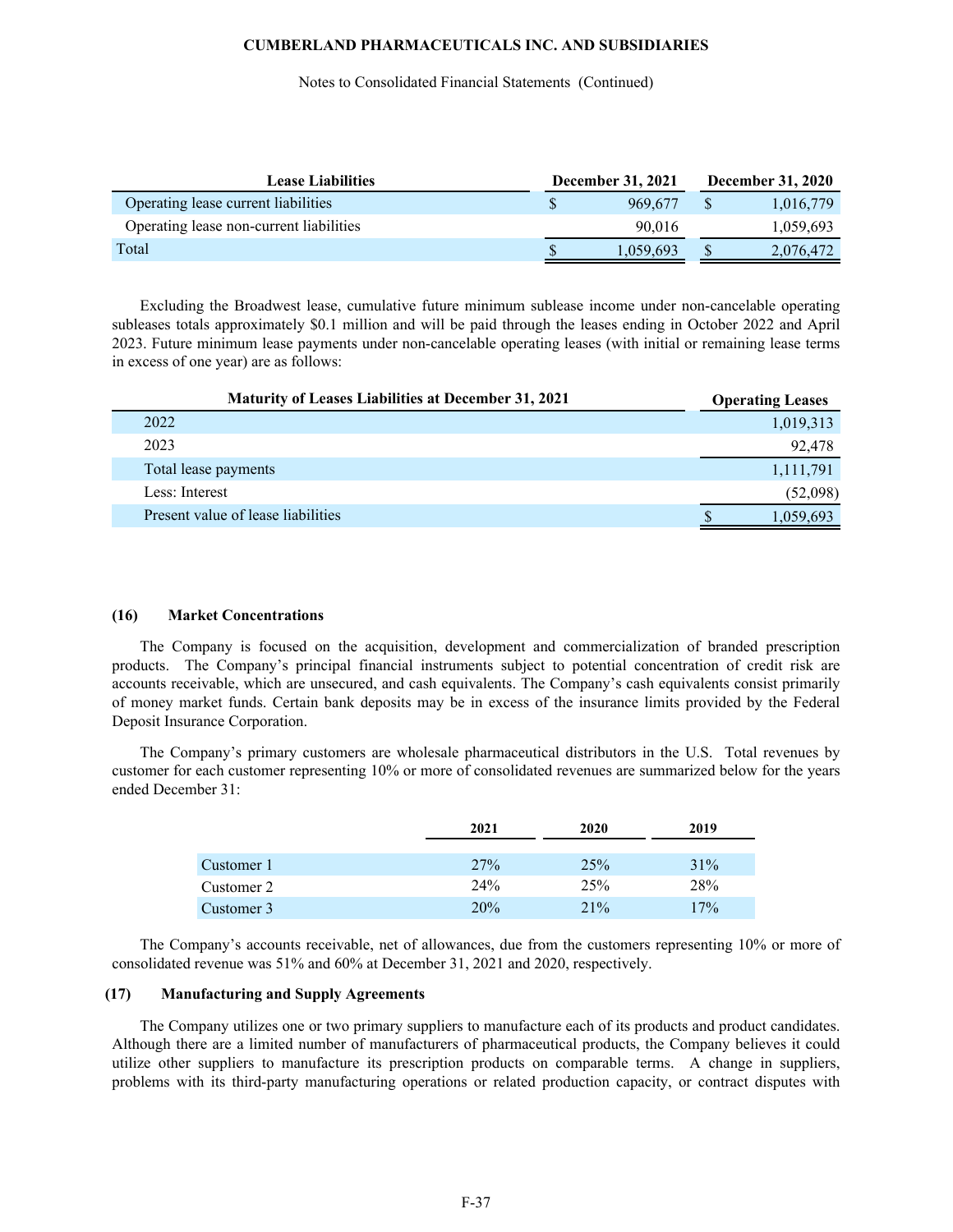Notes to Consolidated Financial Statements (Continued)

suppliers could cause a delay in manufacturing or shipment of finished goods and possible loss of sales, which could adversely affect operating results.

## **(18) Employment Agreements**

The Company has entered into employment agreements with all its full-time employees. Each employment agreement provides for a salary for services performed, a potential annual bonus and, if applicable, a grant of restricted common shares pursuant to a restricted stock and incentive stock option agreement.

#### **(19) Discontinued Operations**

 In 2016, Cumberland entered into an agreement with Clinigen Group Plc ("Clinigen") for the rights and responsibilities associated with the commercialization of Ethyol in the United States. In 2017, the Company entered into another agreement with Clinigen for the rights and responsibilities associated with the commercialization of Totect in the United States. Ethyol and Totect are collectively referred to herein as the "Products."

Early in 2019, Cumberland announced a strategic review of the Company's brands, capabilities, and international partners. This review followed an accelerated business development initiative, which resulted in a series of transactions. Because of that progress, Cumberland felt that it was prudent to take a fresh look at our product portfolio, partners, and organization to ensure proper focus and capabilities. During May 2019, Cumberland entered into the Dissolution Agreement with Clinigen in which the Company returned the exclusive rights to commercialize Ethyol and Totect ("the Products") in the United States to Clinigen. This Dissolution Agreement originally targeted a transition from the Company's arrangements with Clinigen effective September 30, 2019, but was then amended to change the transition date to December 31, 2019. Under the terms of the Dissolution Agreement, Cumberland was no longer responsible for the distribution, marketing and promotion of either the Products or any competing products after December 31, 2019. In exchange for the return of these product license rights and the non-compete provisions of the Dissolution Agreement, Cumberland received \$5 million in financial consideration paid in quarterly installments over the two-years following the transition date. Cumberland recorded the last four quarterly installments totaling \$2.0 million during the year ended December 31, 2021 and the first four quarterly installments totaling \$3.0 million during the year ended December 31, 2020.

The exit from the Ethyol and Totect Products meets the accounting criteria to be reported as discontinued operations. December 31, 2019, as the transition date, was the final day Cumberland was responsible for the Products. Cumberland was responsible for the Products through December 31, 2019 and beginning on January 1, 2020, the Products' rights transitioned back to Clinigen. As a result, January 1, 2020, was the first day of discontinued operations for the Ethyol and Totect products.

The Products provided revenue, incurred direct expenses and resulted in discontinued operations income during the periods presented. The following amounts have been separated from continuing operations, as discontinued operations, for all periods presented. The direct expenses separated for discontinued operations do not reflect the direct selling and marketing costs attributable to the individuals at Cumberland responsible for promotion of the Products. Subsequent to the transaction date, those sales and marketing individuals who supported the Products shifted their efforts from the Products and continue to support other Cumberland brands.

|                                     | 2021 |           |  | 2020      | 2019 |            |  |
|-------------------------------------|------|-----------|--|-----------|------|------------|--|
|                                     |      |           |  |           |      |            |  |
| Revenues                            |      | 1,994,322 |  | 3,206,875 |      | 13,145,344 |  |
| Costs of products sold              |      |           |  |           |      | 1,330,704  |  |
| Selling, Marketing and other        |      |           |  |           |      | 6,149,463  |  |
| Income from discontinued operations |      | 1.994.322 |  | 3,206,875 |      | 5,665,177  |  |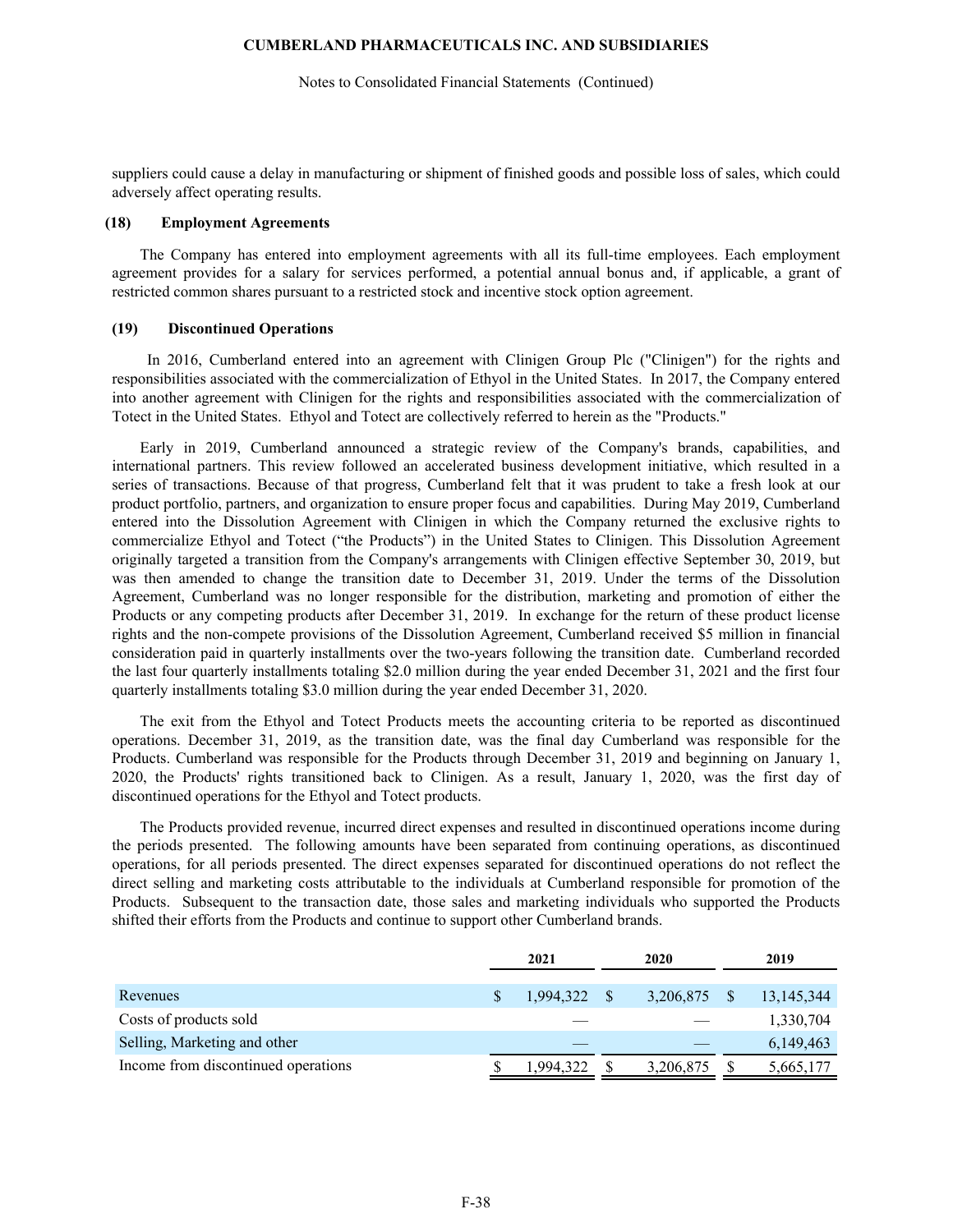Notes to Consolidated Financial Statements (Continued)

## **(20) Commitments and Contingencies**

#### *Commitments*

In connection with its licensing agreements for Caldolor, the Company is required to pay royalties based on net sales over the life of the product. Royalty expense is recognized as a component of selling and marketing expense in the period that revenue is recognized.

In connection with its licensing agreements for Ethyol and Totect, the Company was required to pay royalties based on net sales. The royalty expense was recognized as a component of selling and marketing expense in the period the associated revenue was recognized through the end of the licensing period, December 31, 2019.

In connection with the acquisition of Vibativ, the Company is required to pay royalties based on net sales of the product. At the purchase date, Cumberland recorded the fair value of this liability and will continue to evaluate the liability each period and the royalty expense is recognized as a component of selling and marketing expense in the period that the change in fair value is recognized.

In connection with the acquisition of Sancuso, the Company is required to pay an upfront payment of \$13.5 million to Kyowa Kirin upon closing, up to \$3.5 million in milestones and tiered royalties ranging from 10% to 5% on U.S. net product sales for ten years. The Company has reviewed the relevant guidance and sought appropriate feedback from outside accounting and legal experts regarding the application of ASC 805. Based on this review, the Company has concluded the Sancuso acquisition should be accounted for as a Business Combination. The Company has hired an outside expert to prepare the valuation of the assets and liabilities acquired for Sancuso. We expect to receive the valuation sometime in the second quarter of 2022.

#### *Legal Matters*

Cumberland has a number of Patents issued through the United States Patent and Trademark Office (the "USPTO") including U.S. Patent number 8,148,356 (the "356 Acetadote Patent") which is assigned to the Company. The claims of the 356 Acetadote Patent encompass the new Acetadote formulation and include composition of matter claims. Following its issuance, the 356 Acetadote Patent was listed in the FDA Orange Book. The 356 Acetadote Patent is scheduled to expire in May 2026, which time period includes a 270-day patent term adjustment granted by the USPTO.

Since 2012, Cumberland has continued to vigorously defend and protect its Acetadote product and related intellectual property rights including the use of all its legal options.

#### *Melinta Litigation*

On February 2, 2022, the Company filed an action for breach of contract against Melinta Therapeutics, LLC and Targanta Therapeutics Corporation (collectively, the "Defendants") in the United States District Court for the Southern District of New York (Case No. 1:22-cv-00915-VM). The Company and the Defendants are parties to an agreement (the "Agreement"), pursuant to which the Defendants have a license to develop and commercialize products under certain Company patents, in exchange for the Defendants paying the Company certain milestone payments and royalties on net sales of the licensed products.

Specifically, the Agreement requires the Defendants to, among other things, make a \$500,000 payment to the Company within 30 days following the first filing of an sNDA in relation to the Product (as defined the Agreement) and a \$500,000 payment to the Company following the approval of the first sNDA in relation to the Product.

The complaint alleges that, despite the Defendants filing an NDA and sNDA for the Product and receiving FDA approval for both applications, the Defendants failed to make the required total of \$1 million in milestone payments to the Company. The Company is seeking damages in the amount of no less than \$1 million, prejudgment interest under N.Y. C.P.L.R. § 5001, costs, and such further relief as the court deems just and proper.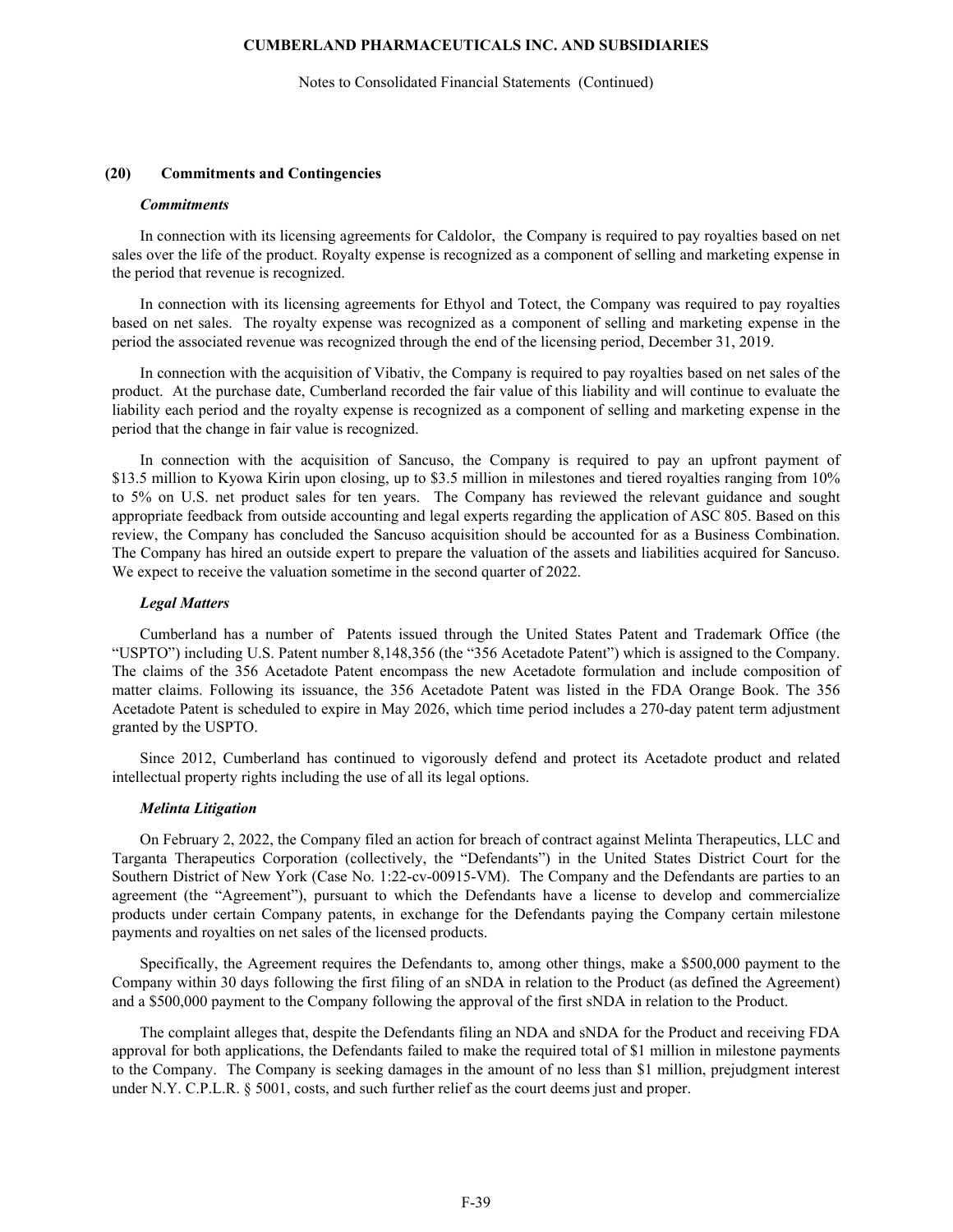Notes to Consolidated Financial Statements (Continued)

The Company is a party to various other legal proceedings in the ordinary course of its business. In the opinion of management, the liability associated with these matters, will not have a material adverse effect on the Company's consolidated financial position, results of operations or cash flows.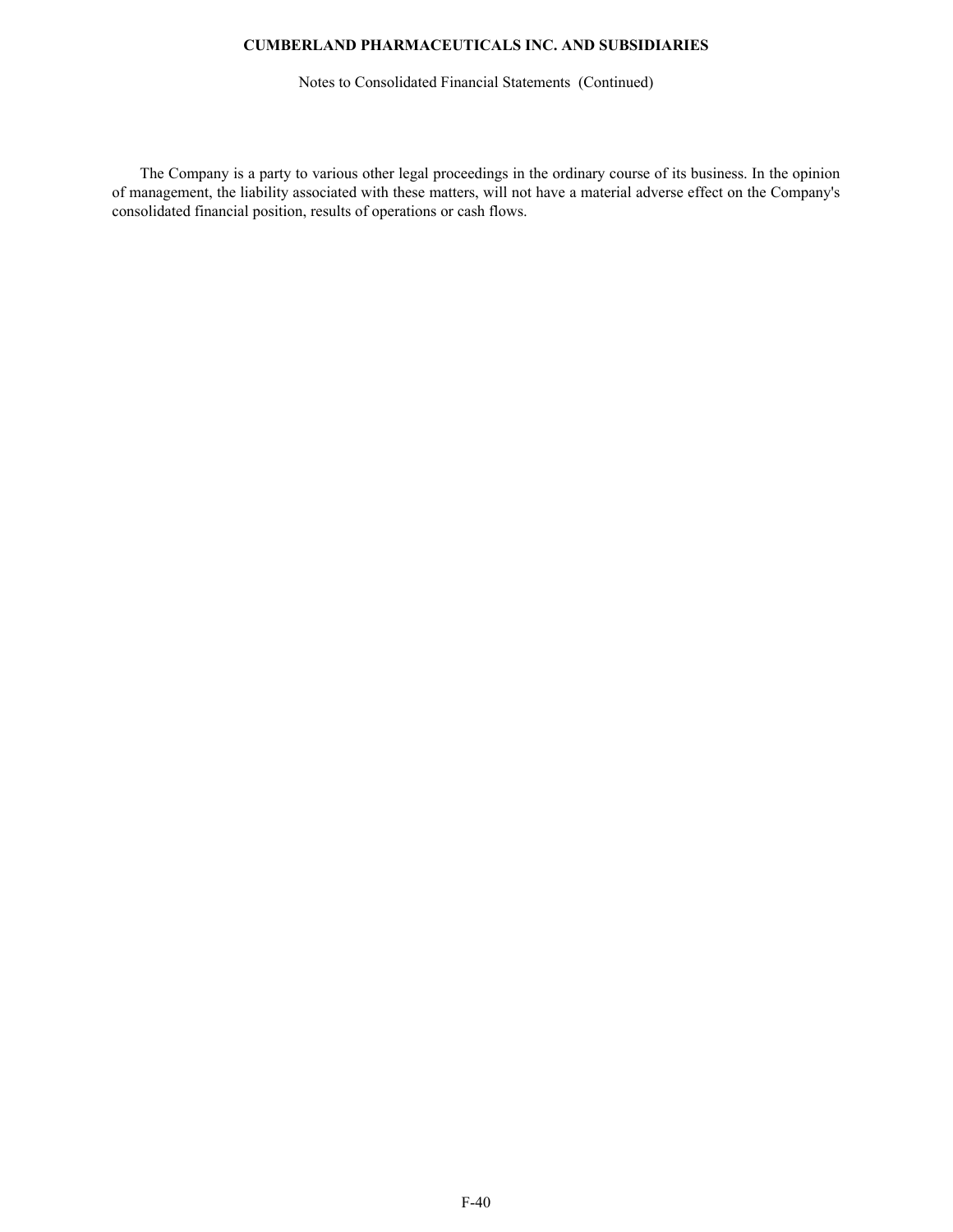Notes to Consolidated Financial Statements (Continued)

## **(21) Quarterly Financial Information (Unaudited)**

The following table sets forth the unaudited operating results for each fiscal quarter of 2021 and 2020:

|                                                                        |               | First<br><b>Ouarter</b> |                    | Second<br><b>Ouarter</b> |                    | Third<br><b>Ouarter</b> |                           | Fourth<br><b>Ouarter</b> |                           | <b>Total</b> |
|------------------------------------------------------------------------|---------------|-------------------------|--------------------|--------------------------|--------------------|-------------------------|---------------------------|--------------------------|---------------------------|--------------|
| 2021:                                                                  |               |                         |                    |                          |                    |                         |                           |                          |                           |              |
| Net revenues                                                           |               | \$10,537,159            | S.                 | 9,055,483                | S.                 | 8,072,540               | \$                        | 8,319,861                |                           | \$35,985,043 |
| Operating income (loss)                                                |               | (324, 300)              |                    | (1,435,729)              |                    | (1, 563, 395)           |                           | (4,353,996)              |                           | (7,677,420)  |
| Net income (loss) from continuing<br>operations                        |               | (350, 749)              |                    | 724,684                  |                    | (1,583,480)             |                           | (4,387,576)              |                           | (5,597,121)  |
| Net income (loss) from discontinued<br>operations                      |               | 495,410                 |                    | 498,807                  |                    | 496,787                 |                           | 503,318                  |                           | 1,994,322    |
| Net income (loss) attributable to<br>common shareholders               |               | 166,828                 |                    | 1,228,560                |                    | (1,055,278)             |                           | (3,847,697)              |                           | (3,507,587)  |
| Earnings (loss) per share attributable to<br>common shareholders $(1)$ |               |                         |                    |                          |                    |                         |                           |                          |                           |              |
| Continuing operations - basic                                          | \$            | (0.02)                  | $\mathbb S$        | 0.05                     | \$                 | $(0.10)$ \$             |                           | (0.29)                   | \$                        | 0.37         |
| Discontinued operations - basic                                        |               | 0.03                    |                    | 0.03                     |                    | 0.03                    |                           | 0.03                     |                           | 0.13         |
| <b>Basic</b>                                                           | \$            | 0.01                    | $\mathbb{S}$       | 0.08                     | \$                 | $(0.07)$ \$             |                           | $(0.26)$ \$              |                           | (0.24)       |
| Continuing operations - diluted                                        | \$            | (0.02)                  | $\mathcal{S}$      | 0.05                     | \$                 | $(0.10)$ \$             |                           | (0.29)                   | - \$                      | 0.37         |
| Discontinued operations - diluted                                      |               | 0.03                    |                    | 0.03                     |                    | 0.03                    |                           | 0.03                     |                           | 0.13         |
| Diluted                                                                | \$            | 0.01                    | $\mathbf{\hat{S}}$ | 0.08                     | $\mathbf{\hat{S}}$ | (0.07)                  | <sup>\$</sup>             | (0.26)                   | $\mathbf S$               | (0.24)       |
| 2020:                                                                  |               |                         |                    |                          |                    |                         |                           |                          |                           |              |
| Net revenues                                                           |               | \$8,330,734             |                    | \$9,598,177              | $\mathbb{S}$       | 9,250,689               |                           | \$10,261,534             |                           | \$37,441,134 |
| Operating income (loss)                                                |               | (1,846,001)             |                    | (1,580,962)              |                    | (1,208,686)             |                           | (1,745,946)              |                           | (6,381,595)  |
| Net income (loss) from continuing<br>operations                        |               | (1,883,418)             |                    | (1,679,211)              |                    | (1,275,620)             |                           | (1,787,530)              |                           | (6,625,779)  |
| Net income (loss) from discontinued<br>operations                      |               | 818,273                 |                    | 738,622                  |                    | 777,916                 |                           | 872,064                  |                           | 3,206,875    |
| Net income (loss) attributable to<br>common shareholders               |               | (1,055,620)             |                    | (918, 275)               |                    | (481, 737)              |                           | (883,776)                |                           | (3,339,408)  |
| Earnings (loss) per share attributable to<br>common shareholders $(1)$ |               |                         |                    |                          |                    |                         |                           |                          |                           |              |
| Continuing operations - basic                                          | \$            | (0.12)                  | $\mathbb S$        | (0.11)                   | $\mathcal{S}$      | (0.08)                  | $\boldsymbol{\mathsf{S}}$ | (0.12)                   | $\boldsymbol{\mathsf{S}}$ | (0.43)       |
| Discontinued operations - basic                                        |               | 0.05                    |                    | 0.05                     |                    | 0.05                    |                           | 0.06                     |                           | 0.21         |
| <b>Basic</b>                                                           | $\mathsf{\$}$ | $(0.07)$ \$             |                    | (0.06)                   | $\mathbf{\hat{s}}$ | $(0.03)$ \$             |                           | $(0.06)$ \$              |                           | (0.22)       |
| Continuing operations - diluted                                        | \$            | (0.12)                  | $\mathbb{S}$       | (0.11)                   | $\mathbf{\hat{s}}$ | (0.08)                  | $\mathcal{S}$             | (0.12)                   | $\mathcal{S}$             | (0.43)       |
| Discontinued operations - diluted                                      |               | 0.05                    |                    | 0.05                     |                    | 0.05                    |                           | 0.06                     |                           | 0.21         |
| Diluted                                                                | \$            | (0.07)                  | $\sqrt{\ }$        | (0.06)                   | $\mathbf{\hat{S}}$ | (0.03)                  | $\mathbf{s}$              | (0.06)                   | $\sqrt{\frac{2}{5}}$      | (0.22)       |

(1) Due to the nature of interim earnings per share calculations, the sum of the quarterly earnings (loss) per share amounts may not equal the reported earnings (loss) per share for the full year.